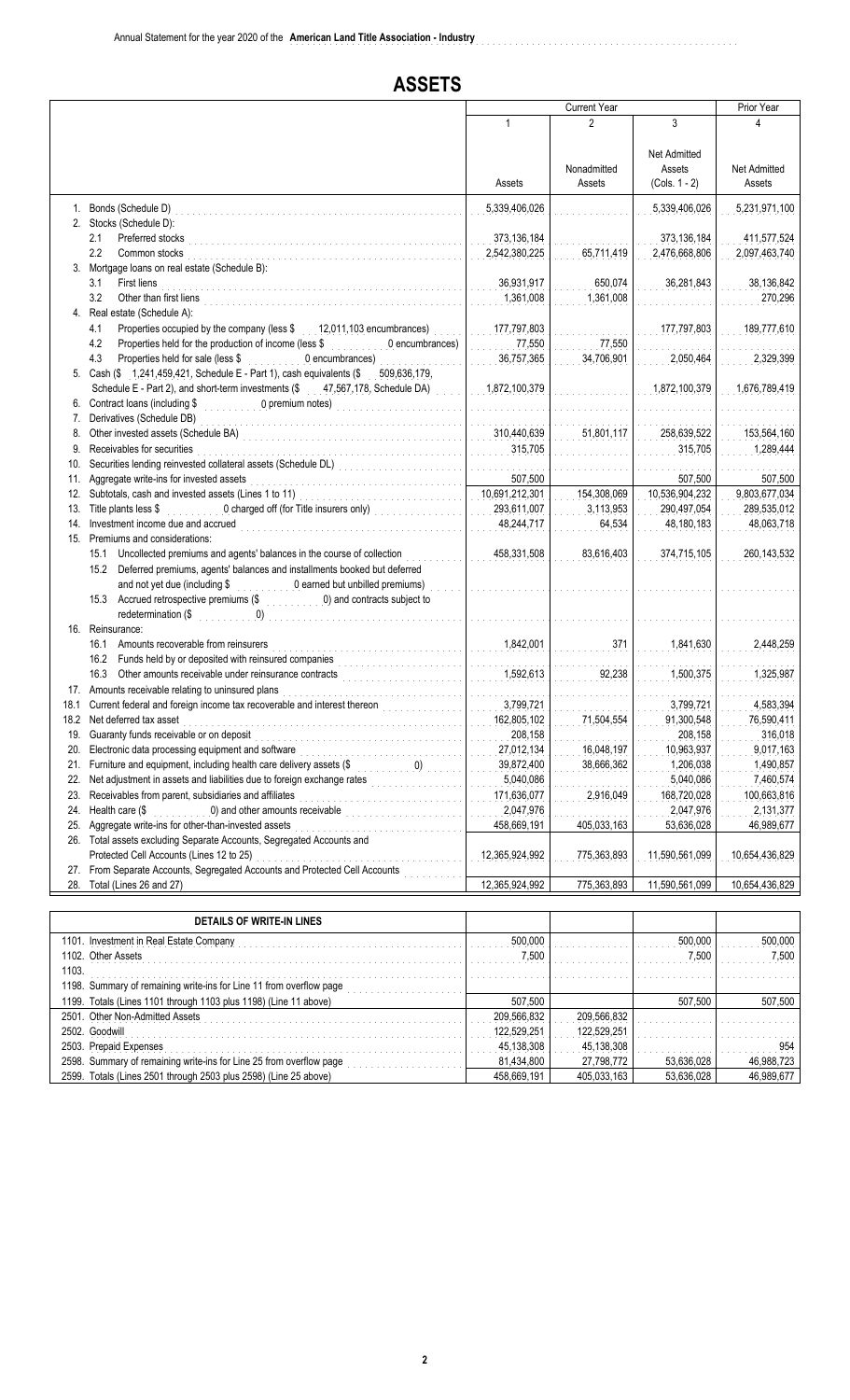## **LIABILITIES, SURPLUS AND OTHER FUNDS**

**American Land Title Association - Industry** ................................................................................

|     |                                                                                                                                                                                                                                 | 1                                                | $\overline{2}$ |
|-----|---------------------------------------------------------------------------------------------------------------------------------------------------------------------------------------------------------------------------------|--------------------------------------------------|----------------|
|     |                                                                                                                                                                                                                                 |                                                  |                |
|     |                                                                                                                                                                                                                                 | Current                                          | Prior          |
|     |                                                                                                                                                                                                                                 | Year                                             | Year           |
|     |                                                                                                                                                                                                                                 |                                                  |                |
|     | Known claims reserve (Part 2B, Line 3, Col. 4)                                                                                                                                                                                  | 636,469,739<br>$\mathbb{Z}^2$ . $\mathbb{Z}^2$ , | 627,355,983    |
| 2.  |                                                                                                                                                                                                                                 | 4,384,451,437                                    | 4,096,948,255  |
| 3.  | Aggregate of other reserves required by law                                                                                                                                                                                     | 170,000                                          | 170,000        |
| 4.  |                                                                                                                                                                                                                                 | 12,476,773                                       | 10,881,447     |
| 5.  |                                                                                                                                                                                                                                 | 4,411,215                                        | 1,735,367      |
| 6.  | Other expenses (excluding taxes, licenses and fees)                                                                                                                                                                             | 587,754,275                                      | 508,448,061    |
| 7.  | Taxes, licenses and fees (excluding federal and foreign income taxes)<br>[[[[[[[[[[[[[[[[]]]]]]]                                                                                                                                | 127,120,046                                      | 93,225,070     |
| 8.1 | Current federal and foreign income taxes (including \$250,160 on realized capital gains (losses))                                                                                                                               | 90,143,323<br>.                                  | 56,436,862     |
| 8.2 | Net deferred tax liability                                                                                                                                                                                                      | 73,335,223                                       | 73,810,498     |
| 9.  | Borrowed money \$ 6,139,582 and interest thereon \$ 73,805                                                                                                                                                                      | 26,102,456                                       | 28,872,648     |
| 10. | Dividends declared and unpaid                                                                                                                                                                                                   |                                                  | 5,000,000      |
| 11. |                                                                                                                                                                                                                                 | 4,466,674                                        | 7,537,715      |
| 12. | Unearned interest and real estate income received in advance <b>construction of the construction of the construction</b>                                                                                                        |                                                  |                |
| 13. | Funds held by company under reinsurance treaties                                                                                                                                                                                | 260,280                                          | 378,175        |
| 14. |                                                                                                                                                                                                                                 | 54,635,590                                       | 8,698,410      |
| 15. | Provision for unauthorized and certified (\$                                                                                                                                                                                    | 120,000                                          | 213,000        |
| 16. |                                                                                                                                                                                                                                 |                                                  | .              |
| 17. | Drafts outstanding                                                                                                                                                                                                              |                                                  |                |
| 18. |                                                                                                                                                                                                                                 | 53,517,304                                       | 95,485,413     |
| 19. | Derivatives                                                                                                                                                                                                                     |                                                  |                |
| 20. |                                                                                                                                                                                                                                 | 2,026,014                                        | 20,057,668     |
| 21. | Payable for securities lending                                                                                                                                                                                                  |                                                  |                |
| 22. |                                                                                                                                                                                                                                 | 53,368,899                                       | 48,923,145     |
| 23. | Total liabilities (Lines 1 through 22)                                                                                                                                                                                          | 6,110,829,248                                    | 5,684,177,717  |
| 24. | Aggregate write-ins for special surplus funds<br>in the second condition of the condition of the condition of the condition of the fund of the condition of the condition of the condition of the condition of the condition of | 8,178,667                                        | 8,178,667      |
| 25. | Common capital stock                                                                                                                                                                                                            | 395,002,331                                      | 395,093,158    |
| 26. | Preferred capital stock                                                                                                                                                                                                         | 1,723,305                                        | 1,723,305      |
|     |                                                                                                                                                                                                                                 | 904,082                                          | 1,140,942      |
|     | Surplus notes                                                                                                                                                                                                                   | 55,405,919                                       | 55,470,448     |
| 29. | Gross paid in and contributed surplus                                                                                                                                                                                           | 1,428,638,881                                    | 1,395,090,017  |
| 30. | Unassigned funds (surplus)                                                                                                                                                                                                      | 3,593,357,472                                    | 3,117,041,381  |
| 31. | Less treasury stock, at cost:                                                                                                                                                                                                   |                                                  |                |
|     | 31.1<br>6,370 shares common (value included in Line 25 \$<br>106,358)                                                                                                                                                           | 3,471,971                                        | 3,471,971      |
|     | .<br>31.2<br>3 shares preferred (value included in Line 26 \$<br>6,835)                                                                                                                                                         | 6,835                                            | 6,835          |
| 32. | Surplus as regards policyholders (Lines 24 to 30 less 31) (Page 4, Line 32)                                                                                                                                                     | 5,479,731,851                                    | 4,970,259,112  |
| 33. | Totals (Page 2, Line 28, Col. 3)                                                                                                                                                                                                | 11,590,561,099                                   | 10,654,436,829 |
|     |                                                                                                                                                                                                                                 |                                                  |                |

|       | <b>DETAILS OF WRITE-INS</b>                                   |            |            |
|-------|---------------------------------------------------------------|------------|------------|
| 0301  | <b>Title Insurance Reserve</b>                                | 100,000    | 100,000    |
| 0302  | <b>Special Surplus Funds</b>                                  | 70.000     | 70,000     |
| 0303  |                                                               |            |            |
| 0398  | Summary of remaining write-ins for Line 03 from overflow page |            |            |
| 0399  | Totals (Lines 0301 through 0303 plus 0398) (Line 03 above)    | 170,000    | 170,000    |
| 2201  | Accrued Liabilities for Employee Benefits                     | 22,730,824 | 19,290,504 |
| 2202  | Retroactive Reinsurance Reserve Assumed                       | 17,373,075 | 19,868,490 |
| 2203  | Accounts Payable and Other Drafts Payable                     | 12,402,777 | 9,976,489  |
| 2298  | Summary of remaining write-ins for Line 22 from overflow page | 862.223    | (212, 338) |
| 2299  | Totals (Lines 2201 through 2203 plus 2298) (Line 22 above)    | 53,368,899 | 48,923,145 |
| 2401  | Special Surplus Funds from Retro-Reinsurance Agreement        | 5,611,461  | 5,611,461  |
| 2402  | Retroactive Reinsurance Gain                                  | 2,065,801  | 2,065,801  |
| 2403. | Surplus Arising from Increase in Book Value of Title Plants   | 501,384    | 501,384    |
| 2498  | Summary of remaining write-ins for Line 24 from overflow page | 21         | 21         |
| 2499. | Totals (Lines 2401 through 2403 plus 2498) (Line 24 above)    | 8,178,667  | 8,178,667  |
| 2701  | Sale - Leaseback Deferred Gain                                | 809.274    | 1,046,134  |
| 2702. | Obligation to Issue Shares in Lieu of Service Fee             | 94,808     | 94,808     |
| 2703. |                                                               |            |            |
| 2798. | Summary of remaining write-ins for Line 27 from overflow page |            |            |
| 2799. | Totals (Lines 2701 through 2703 plus 2798) (Line 27 above)    | 904.082    | 1,140,942  |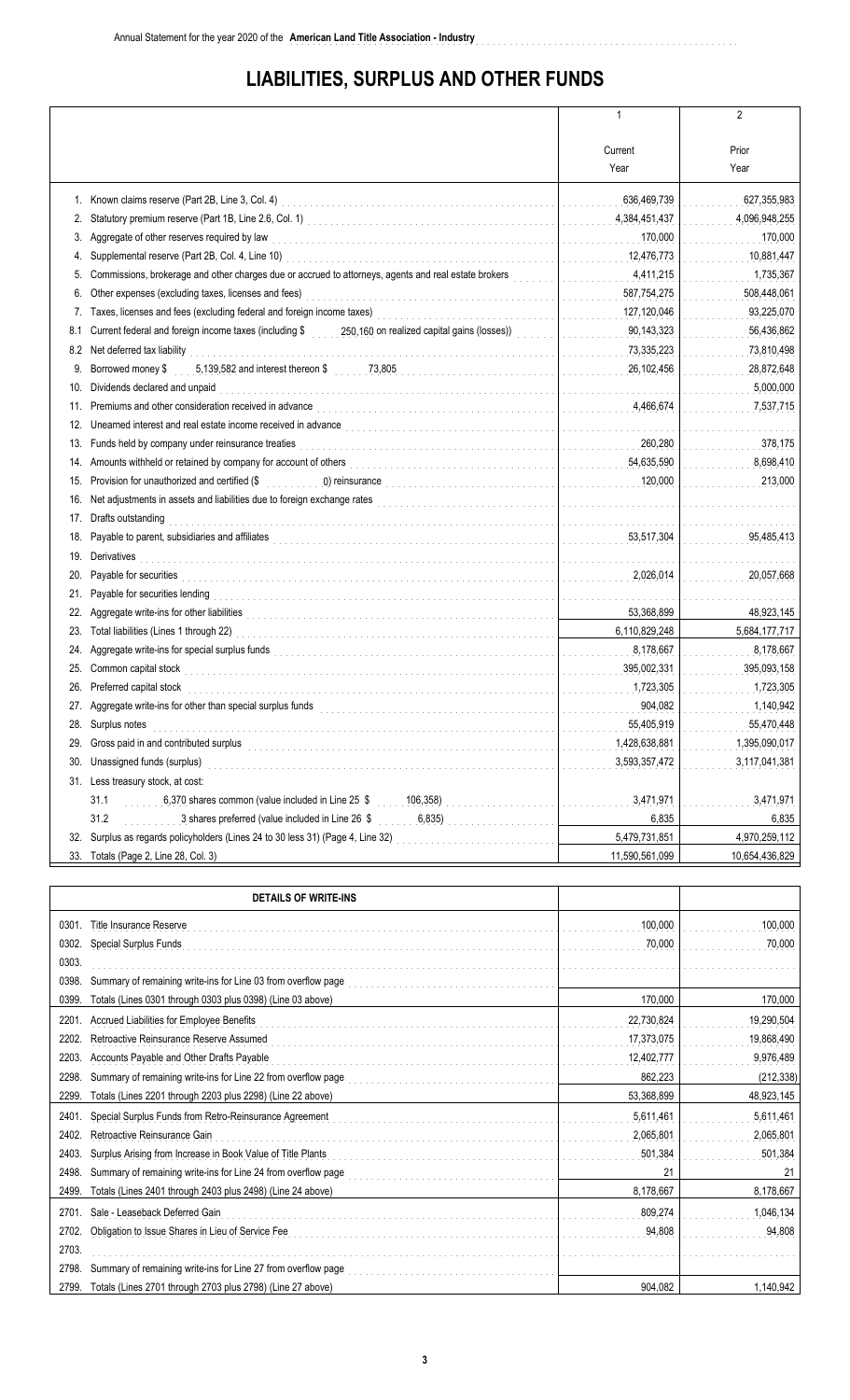## **OPERATIONS AND INVESTMENT EXHIBIT**

**American Land Title Association - Industry** ................................................................................

|     |                                                                                                                                                                                                                                  | $\mathbf{1}$                                                    | $\overline{2}$  |
|-----|----------------------------------------------------------------------------------------------------------------------------------------------------------------------------------------------------------------------------------|-----------------------------------------------------------------|-----------------|
|     | <b>STATEMENT OF INCOME</b>                                                                                                                                                                                                       | Current                                                         | Prior           |
|     |                                                                                                                                                                                                                                  | Year                                                            | Year            |
|     |                                                                                                                                                                                                                                  |                                                                 |                 |
|     | <b>OPERATING INCOME</b>                                                                                                                                                                                                          |                                                                 |                 |
|     | 1. Title insurance and related income (Part 1):                                                                                                                                                                                  |                                                                 |                 |
|     | 1.1                                                                                                                                                                                                                              | 18,735,333,757                                                  | 15,449,892,568  |
|     | 1.2                                                                                                                                                                                                                              | 614,963,913                                                     | 459,298,737     |
|     | Other title fees and service charges (Part 1A, Total of Line 3, 4, 5 and 6, Col. 4)<br>1.3                                                                                                                                       | 922,732,245<br>a sa salala                                      | 784,300,045     |
| 2.  | Other operating income (Part 4, Line 2, Col. 5)<br>$\qquad \qquad$                                                                                                                                                               | 81,654,663                                                      | 76,767,909      |
|     | 3. Total Operating Income (Lines 1 through 2)                                                                                                                                                                                    | 20,354,684,578                                                  | 16,770,259,259  |
|     | <b>EXPENSES</b>                                                                                                                                                                                                                  |                                                                 |                 |
| 4.  | Losses and loss adjustment expenses incurred (Part 2A, Line 10, Col. 4)<br>Losses and loss adjustment expenses incurred (Part 2A, Line 10, Col. 4)                                                                               | 558,947,941                                                     | 603,054,192     |
| 5.  | Operating expenses incurred (Part 3, Line 24, Cols. 4)<br>The contract of the contract of the contract of the contract of the contract of the contract of the contract of the contract of the contract of the contract of the co | 18,013,742,388                                                  | 14,949,168,950  |
| 6.  | Other operating expenses (Part 4, Line 6, Col. 5)<br>$\ldots$ $\ldots$ $\ldots$ $\ldots$ $\ldots$ $\ldots$ $\ldots$ $\ldots$                                                                                                     | 547,388                                                         | 613,241         |
| 7.  | <b>Total Operating Expenses</b>                                                                                                                                                                                                  | 18,573,237,717                                                  | 15,552,836,383  |
|     | 8. Net operating gain or (loss) (Lines 3 minus 7)<br>2010 12. 2020 12. 2020 12. 2020 12. 2020 12. 2020 12. 2020 12. 2020 12. 2020 12. 2020 12. 2020 12. 2020 12. 20                                                              | 1,781,446,861                                                   | 1,217,422,876   |
|     | <b>INVESTMENT INCOME</b>                                                                                                                                                                                                         |                                                                 |                 |
| 9.  | Net investment income earned (Exhibit of Net Investment Income, Line 17)                                                                                                                                                         | 283,454,922                                                     | 340,952,967     |
| 10. | Net realized capital gains (losses) less capital gains tax of \$ (4,651,693) (Exhibit of Capital Gains (Losses))                                                                                                                 | (40, 377, 892)                                                  | 74,607,158      |
|     | 11. Net investment gain (loss) (Lines 9 + 10)                                                                                                                                                                                    | 243,077,030                                                     | 415,560,125     |
|     | <b>OTHER INCOME</b>                                                                                                                                                                                                              |                                                                 |                 |
|     | 12. Aggregate write-ins for miscellaneous income or (loss) or other deductions                                                                                                                                                   | 9,436,104                                                       | 1,972,882       |
| 13. | Net income, after capital gains tax and before all other federal income taxes (Lines 8 + 11 + 12)                                                                                                                                | 2,033,959,995<br>s sa sala                                      | 1,634,955,883   |
| 14. | Federal and foreign income taxes incurred with an array and the contract of the contract of the contract of the contract of the contract of the contract of the contract of the contract of the contract of the contract of th   | 441,467,765                                                     | 343,394,889     |
|     | 15. Net income (Lines 13 minus 14)                                                                                                                                                                                               | 1,592,492,230                                                   | 1,291,560,994   |
|     | <b>CAPITAL AND SURPLUS ACCOUNT</b>                                                                                                                                                                                               |                                                                 |                 |
|     | 16. Surplus as regards policyholders, December 31 prior year (Page 3, Line 32, Column 2)<br>16. Surplus as regards policyholders, December 31 prior year (Page 3, Line 32, Column 2)                                             | 4,970,258,512                                                   | 4,275,714,330   |
|     | 17. Net income (from Line 15)                                                                                                                                                                                                    | 1,592,492,230                                                   | 1,291,560,994   |
| 18. | Change in net unrealized capital gains or (losses) less capital gains tax of \$24,960,427                                                                                                                                        | 232,449,967<br>a a a a a a a                                    | 344,930,963     |
| 19. | Change in net unrealized foreign exchange capital gain (loss)<br>[[[[[[[[[[[[[[[]]]]]]                                                                                                                                           | 7,370,295                                                       | 9,309,344       |
| 20. | Change in net deferred income taxes                                                                                                                                                                                              | 52,211,557<br>a a a a a a a                                     | 12,848,446      |
| 21. | Change in nonadmitted assets (Exhibit of Nonadmitted Assets, Line 28, Col. 3)<br>The collection of the collection of the collection of the collection of the collection of the collection of the collection of the collection of | (119,417,121)                                                   | 16,309,798      |
| 22. | Change in provision for unauthorized and certified reinsurance (Page 3, Line 15, Cols. 2 minus 1)                                                                                                                                | 93,000<br>1.                                                    | (124,000)       |
|     | 23. Change in supplemental reserves (Page 3, Line 4, Cols. 2 minus 1)                                                                                                                                                            | (1,595,321)<br>1.                                               | (236, 045)      |
|     | 24. Change in surplus notes                                                                                                                                                                                                      | (64, 529)                                                       | (2,476,518)     |
| 25. |                                                                                                                                                                                                                                  | 562,176                                                         | (627, 151)      |
| 26. | Capital Changes:                                                                                                                                                                                                                 |                                                                 |                 |
|     | Paid in<br>26.1                                                                                                                                                                                                                  | 43,519,445                                                      | 4,549,829       |
|     | 26.2                                                                                                                                                                                                                             |                                                                 |                 |
|     | Transferred to surplus<br>26.3                                                                                                                                                                                                   |                                                                 |                 |
|     | 27. Surplus Adjustments:                                                                                                                                                                                                         |                                                                 |                 |
|     | Paid in<br>27.1                                                                                                                                                                                                                  | 5,113,493                                                       | 10,182,427      |
|     | 27.2                                                                                                                                                                                                                             |                                                                 |                 |
|     | 27.3<br>Transferred from capital                                                                                                                                                                                                 | (1,904,850)                                                     | (1,286,176)     |
| 28. | Dividends to stockholders                                                                                                                                                                                                        | (1,271,601,337)                                                 | (935, 546, 598) |
| 29. |                                                                                                                                                                                                                                  | $\mathcal{L}^{\mathcal{A}}$ and $\mathcal{L}^{\mathcal{A}}$ and |                 |
| 30. | Aggregate write-ins for gains and losses in surplus                                                                                                                                                                              | (29, 755, 666)                                                  | (54, 851, 131)  |
| 31. | Change in surplus as regards policyholders for the year (Lines 17 through 30)                                                                                                                                                    | 509,473,339                                                     | 694,544,182     |
| 32. | Surplus as regards policyholders, December 31 current year (Lines 16 plus 31) (Page 3, Line 32)                                                                                                                                  | 5,479,731,851                                                   | 4,970,258,512   |
|     |                                                                                                                                                                                                                                  |                                                                 |                 |

|       | DETAILS OF WRITE-IN LINES                                     |              |                |
|-------|---------------------------------------------------------------|--------------|----------------|
| 1201. | Other Income                                                  | 4.857.521    | 850,762        |
| 1202. | Reinsurance Ceding Commissions                                | 1,673,355    |                |
| 1203. | Title Plant Rent Income                                       | 841 217      | 762,109        |
| 1298. | Summary of remaining write-ins for Line 12 from overflow page | 2,064,011    | 360,011        |
| 1299. | Totals (Lines 1201 through 1203 plus 1298) (Line 12 above)    | 9,436,104    | 1,972,882      |
|       | 3001. Change in Prior Period Accounting Principle             | 2,431,657    | 199            |
|       | 3002. Change in Accrued Interest                              | 64 529       | (23, 482)      |
| 3003. | Tax Adjustments                                               |              | 173,195        |
| 3098. | Summary of remaining write-ins for Line 30 from overflow page | (32.251.852) | (55,001,043)   |
| 3099. | Totals (Lines 3001 through 3003 plus 3098) (Line 30 above)    | (29,755,666) | (54, 851, 131) |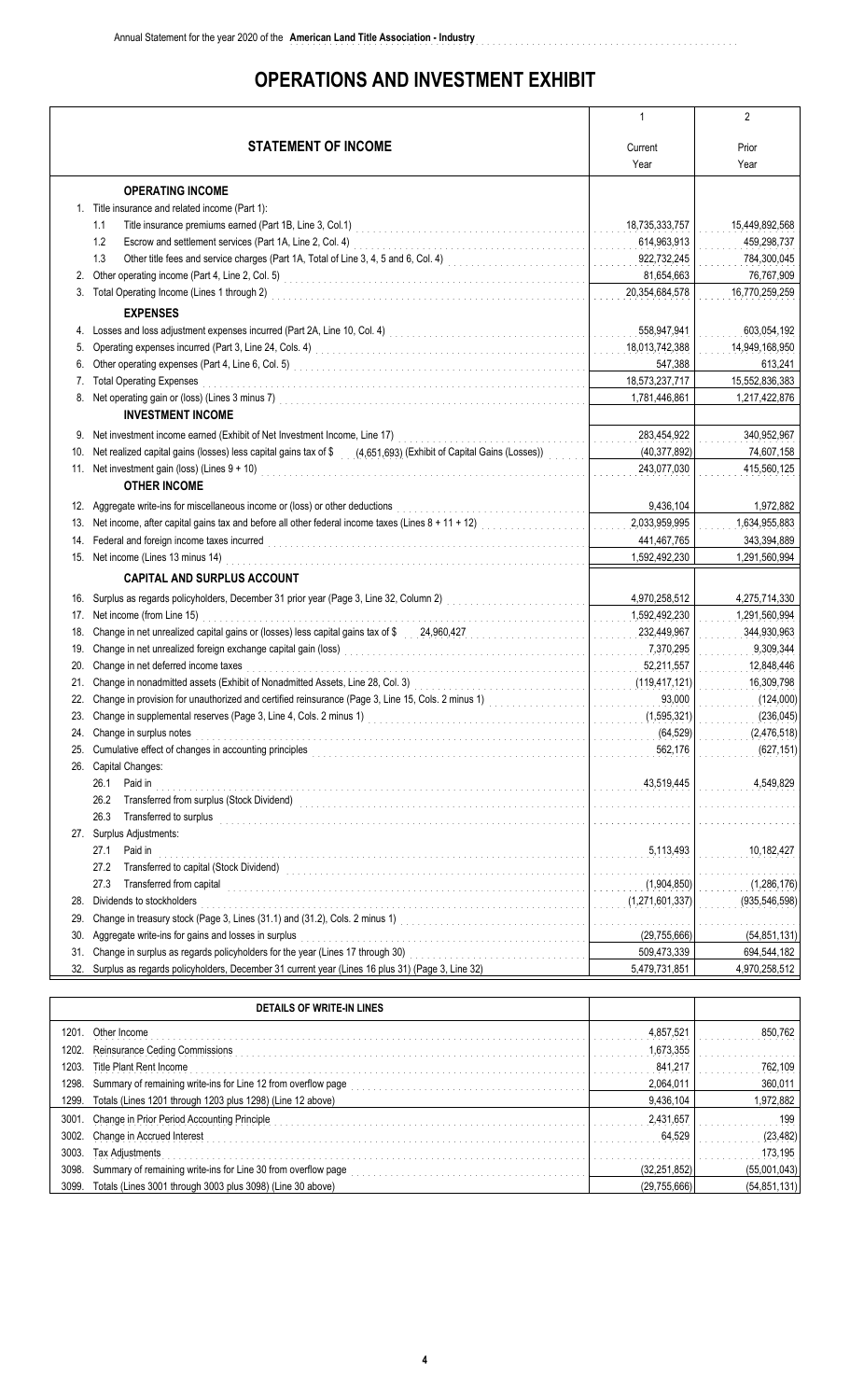## **OPERATIONS AND INVESTMENT EXHIBIT**

**American Land Title Association - Industry** ................................................................................

## **PART 1A – SUMMARY OF TITLE INSURANCE PREMIUMS WRITTEN AND RELATED REVENUES**

|       |                                          |               | <b>Agency Operations</b> |               | 4                   | 5              |
|-------|------------------------------------------|---------------|--------------------------|---------------|---------------------|----------------|
|       |                                          |               | $\overline{2}$           | 3             |                     |                |
|       |                                          |               |                          | Affiliated    | <b>Current Year</b> |                |
|       |                                          | Direct        | Non-Affiliated           | Agency        | Total               | Prior Year     |
|       |                                          | Operations    | <b>Agency Operations</b> | Operations    | $(Cols. 1 + 2 + 3)$ | Total          |
|       | Direct premiums written (Sch T, Line 59, |               |                          |               |                     |                |
|       | Cols. 3, 4 and 5)                        | 2,227,424,086 | 12,205,609,290           | 4,808,277,736 | 19,241,311,112      | 15,806,950,270 |
| 2.    | Escrow and settlement service charges    | 597,061,937   | 15,445,927               | 2,456,049     | 614,963,913         | 459,298,737    |
| 3.    | Title examinations                       | 20,487,116    | 33,113,017               | 83,090        | 53,683,223          | 44,757,436     |
|       | Searches and abstracts                   | 164,961,320   | 224,128,374              | 8,941,581     | 398,031,275         | 311,700,576    |
| 5.    | Surveys                                  | 1,000,821     | 6.040                    |               | 1,006,861           | 1,340,961      |
|       | Aggregate write-ins for service charges  | 286,851,970   | 164,473,065              | 18,685,851    | 470,010,886         | 426,501,072    |
| 7     | Totals (Lines 1 to 6)                    | 3,297,787,250 | 12,642,775,713           | 4,838,444,307 | 20,779,007,270      | 17,050,549,052 |
|       |                                          |               |                          |               |                     |                |
|       | <b>DETAILS OF WRITE-INS</b>              |               |                          |               |                     |                |
| 0601. | Other Title Fees                         | 286,851,970   | 164,473,065              | 18,685,851    | 470,010,886         | 426,501,072    |
| 0602. |                                          |               |                          |               |                     |                |
| 0603. |                                          |               |                          |               |                     |                |
| 0698. | Summary of remaining write-ins for Line  |               |                          |               |                     |                |
|       | 06 from overflow page                    |               |                          |               |                     |                |
| 0699. | Total (Lines 0601 through 0603 plus      |               |                          |               |                     |                |
|       | 0698) (Line 06 above)                    | 286,851,970   | 164,473,065              | 18,685,851    | 470,010,886         | 426,501,072    |

#### **PART 1B – PREMIUMS EARNED EXHIBIT**

|    |                                                                                                                                                               |                     | 2              |
|----|---------------------------------------------------------------------------------------------------------------------------------------------------------------|---------------------|----------------|
|    |                                                                                                                                                               | <b>Current Year</b> | Prior Year     |
|    | Title premiums written:                                                                                                                                       |                     |                |
|    |                                                                                                                                                               | 19,241,311,112      | 15,806,950,270 |
|    | 1.2 Assumed                                                                                                                                                   | 27,204,081          | 37,716,948     |
|    | 1.3 Ceded                                                                                                                                                     | 246,477,378         | 246,658,811    |
|    | 1.4 Net title premiums written (Lines 1.1 + 1.2 - 1.3)<br>[2010]                                                                                              | 19,022,037,815      | 15,598,008,407 |
|    | Statutory premium reserve:                                                                                                                                    |                     |                |
|    | 2.1 Balance at December 31 prior year                                                                                                                         | 4,096,948,255       | 3,948,553,584  |
|    |                                                                                                                                                               |                     |                |
|    | 2.3 Additions during the current year                                                                                                                         | 1,174,782,556       | 954,772,823    |
|    | 2.4 Withdrawals during the current year                                                                                                                       | 888,078,498         | 806,656,984    |
|    | 2.5 Aggregate write-ins for other adjustments not effecting earned premiums [11] [11] Aggregate write-ins for other adjustments not effecting earned premiums | 799,124             | 278,832        |
|    | 2.6 Balance at December 31 current year (Lines 2.1 + 2.2 + 2.3 - 2.4 + 2.5)                                                                                   | 4,384,451,437       | 4,096,948,255  |
| 3. | Net title premiums earned during year                                                                                                                         |                     |                |
|    | (Lines 1.4 + 2.1 + 2.5 - 2.6) (Sch. T, Line 59, Col. 7)                                                                                                       | 18,735,333,757      | 15.449.892.568 |

|        | <b>DETAILS OF WRITE-INS</b>                                       | <b>Current Year</b> | Prior Year |
|--------|-------------------------------------------------------------------|---------------------|------------|
|        |                                                                   |                     |            |
| 02.201 |                                                                   |                     |            |
| 02.202 |                                                                   |                     |            |
| 02.203 |                                                                   |                     |            |
| 02.298 | Summary of remaining write-ins for Line 02.2 from overflow page   |                     |            |
| 02.299 | Total (Lines 02.201 through 02.203 plus 02.298) (Line 02.2 above) |                     |            |
| 02.501 | Transfer/Assumption Transaction with Subsidiary                   | 13.447.721          |            |
| 02.502 | <b>CPL Unearned Premiums</b>                                      | 1.150.827           | . በ20 385  |
| 02.503 | Other Adjustments                                                 | 709,990             |            |
| 02.598 | Summary of remaining write-ins for Line 02.5 from overflow page   | (14.509.414)        | (741, 553) |
| 02.599 | Total (Lines 02.501 through 02.503 plus 02.598) (Line 02.5 above) | 799.124             | 278.832    |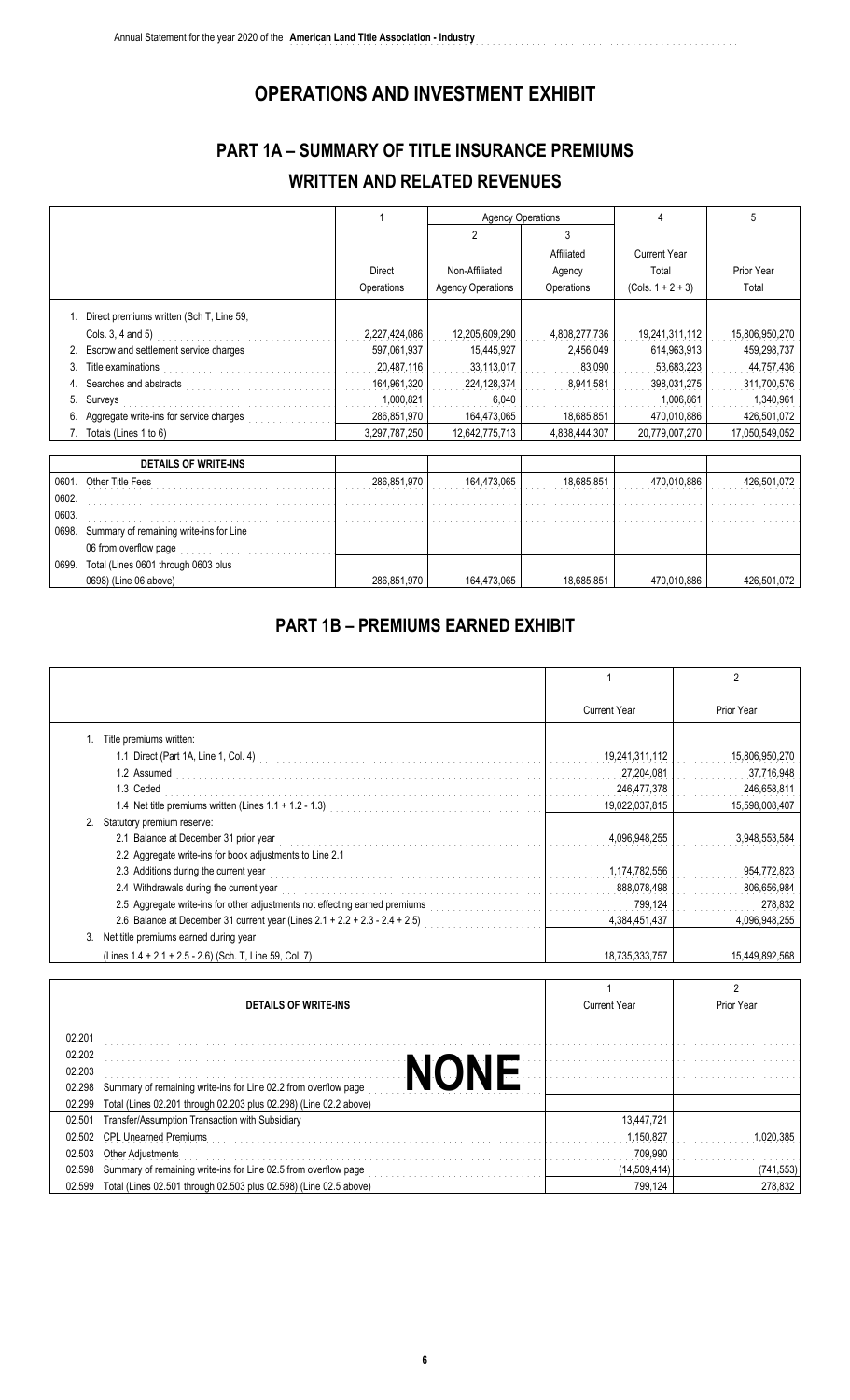# **OPERATIONS AND INVESTMENT EXHIBIT PART 2A – LOSSES PAID AND INCURRED**

|     |                                                                                       |             | <b>Agency Operations</b> |             | Δ                   | 5           |
|-----|---------------------------------------------------------------------------------------|-------------|--------------------------|-------------|---------------------|-------------|
|     |                                                                                       |             |                          | 3           | Total               |             |
|     |                                                                                       |             | Non-Affiliated           | Affiliated  | Current             | Total       |
|     |                                                                                       | Direct      | Agency                   | Agency      | Year                | Prior       |
|     |                                                                                       | Operations  | Operations               | Operations  | $(Cols. 1 + 2 + 3)$ | Year        |
|     | 1. Losses and allocated loss adjustment expenses paid - direct business, less salvage |             |                          |             |                     |             |
|     | and subrogation (Total same as Sch. T, Line 59, Col. 8)                               | 113,394,784 | 256, 117, 361            | 99,482,631  | 468,994,776         | 544,096,398 |
|     | Losses and allocated loss adjustment expenses paid - reinsurance                      |             |                          |             |                     |             |
|     | assumed, less salvage and subrogation                                                 | 1,201,894   | (42, 632)                | (800)       | 1,158,462           | 383,422     |
| 3.  | Total (Line 1 plus Line 2)                                                            | 114,596,678 | 256,074,729              | 99,481,831  | 470,153,238         | 544,479,820 |
|     | Deduct: Recovered during year from reinsurance                                        | (9,486)     | 581,299                  | 237,107     | 808,920             | 4,900,669   |
|     | Net payments (Line 3 minus Line 4)                                                    | 114,606,164 | 255,493,430              | 99,244,724  | 469,344,318         | 539,579,151 |
|     | Known claims reserve – current year (Page 3, Line 1, Column 1)                        | 133,651,655 | 383,578,124              | 119,239,960 | 636,469,739         | 627,355,983 |
|     | Known claims reserve – prior year (Page 3, Line 1, Column 2)                          | 138,195,042 | 368,636,477              | 120,517,794 | 627,349,313         | 647,723,455 |
| 8.  | Losses and allocated Loss Adjustment Expenses incurred                                |             |                          |             |                     |             |
|     | (Line 5 plus Line 6 minus Line 7)                                                     | 110,062,777 | 270,435,077              | 97,966,890  | 478,464,744         | 519,211,679 |
| 9.  | Unallocated loss adjustment expenses incurred (Part 3, Line 24, Column 5)             | 20,155,196  | 42,755,921               | 17,572,080  | 80,483,197          | 83,842,513  |
| 10. | Losses and loss adjustment expenses incurred (Line 8 plus Line 9)                     | 130,217,973 | 313,190,998              | 115,538,970 | 558,947,941         | 603,054,192 |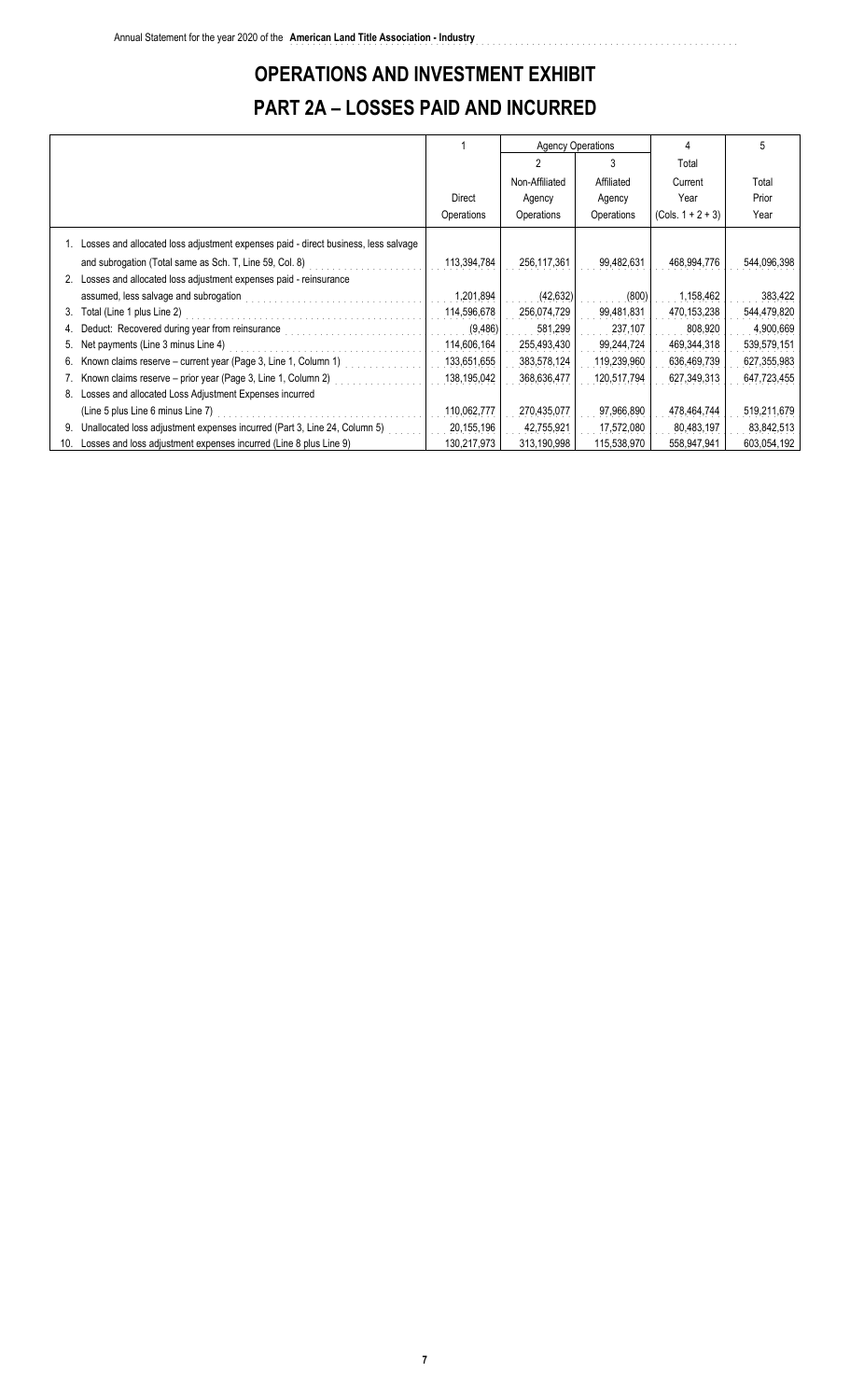# **OPERATIONS AND INVESTMENT EXHIBIT PART 2B – UNPAID LOSSES AND LOSS ADJUSTMENT EXPENSES**

|     |                                                                                                 |             | <b>Agency Operations</b> |               |                     | 5             |
|-----|-------------------------------------------------------------------------------------------------|-------------|--------------------------|---------------|---------------------|---------------|
|     |                                                                                                 |             |                          |               | Total               |               |
|     |                                                                                                 |             | Non-Affiliated           | Affiliated    | Current             | Total         |
|     |                                                                                                 | Direct      | Agency                   | Agency        | Year                | Prior         |
|     |                                                                                                 | Operations  | Operations               | Operations    | $(Cols. 1 + 2 + 3)$ | Year          |
|     | 1. Loss and allocated LAE reserve for title and other losses of which notice has been received: |             |                          |               |                     |               |
|     | Direct (Schedule P, Part 1, Line 12, Col. 17)<br>1.1                                            | 134,457,324 | 384,816,278              | 119,551,228   | 638,824,830         | 629,715,291   |
|     | Reinsurance assumed (Schedule P, Part 1, Line 12, Col. 18)<br>1.2                               | 492,209     |                          |               | 492,209             | 1,393,105     |
| 2.  | Deduct reinsurance recoverable (Schedule P, Part 1, Line 12, Col. 19)                           | 1,297,340   | 1,238,342                | 311,618       | 2,847,300           | 3,752,413     |
| 3.  | Known claims reserve net of reinsurance (Line 1.1 plus Line 1.2 minus Line 2)                   | 133,652,193 | 383,577,936              | 119,239,610   | 636,469,739         | 627,355,983   |
| 4.  | Incurred But Not Reported:                                                                      |             |                          |               |                     |               |
|     | Direct (Schedule P, Part 1, Line 12, Col. 20)<br>4.1                                            | 682,961,326 | 1,701,627,081            | 564,819,179   | 2,949,407,586       | 2,709,518,736 |
|     | Reinsurance assumed (Schedule P, Part 1, Line 12, Col. 21)<br>4.2                               | 3,253,925   | 2,020,893                | 736,060       | 6,010,878           | 12,462,095    |
|     | Reinsurance ceded (Schedule P, Part 1, Line 12, Col. 22)<br>4.3                                 | 1,787,163   | 2,272,084                | 392,931       | 4,452,178           | 3,279,854     |
|     | Net incurred but not reported (Line 4.1 plus Line 4.2 minus Line 4.3)<br>4.4                    | 684,428,088 | 1,701,375,890            | 565, 162, 308 | 2,950,966,286       | 2,718,700,977 |
| 5.  | Unallocated LAE reserve (Schedule P, Part 1, Line 12, Col. 23)                                  | 100,171,870 | 246,824,512              | 85,073,800    | 432,070,182         | 379,729,828   |
| 6.  | Less discount for time value of money, if allowed (Schedule P, Part 1, Line 12, Col. 33)        | XXX         | XXX                      | XXX           |                     |               |
|     | Total Schedule P reserves (Lines $3 + 4.4 + 5 - 6$ ) (Schedule P, Part 1, Line 12, Col. 34)     | XXX         | XXX                      | XXX           | 4,019,506,207       | 3,725,786,788 |
| 8.  | Statutory premium reserve at year end (Part 1B, Line 2.6)                                       | <b>XXX</b>  | XXX                      | XXX           | 4,384,451,437       | 4,096,948,255 |
|     | Aggregate of other reserves required by law (Page 3, Line 3)                                    | XXX         | XXX                      | XXX           | 170,000             | 170,000       |
| 10. | Supplemental reserve (a) (Lines $7 - (3 + 8 + 9)$ )                                             | XXX         | XXX                      | XXX           |                     |               |

(a) If the sum of Lines  $3 + 8 + 9$  is greater than Line 7, place a "0" in this Line.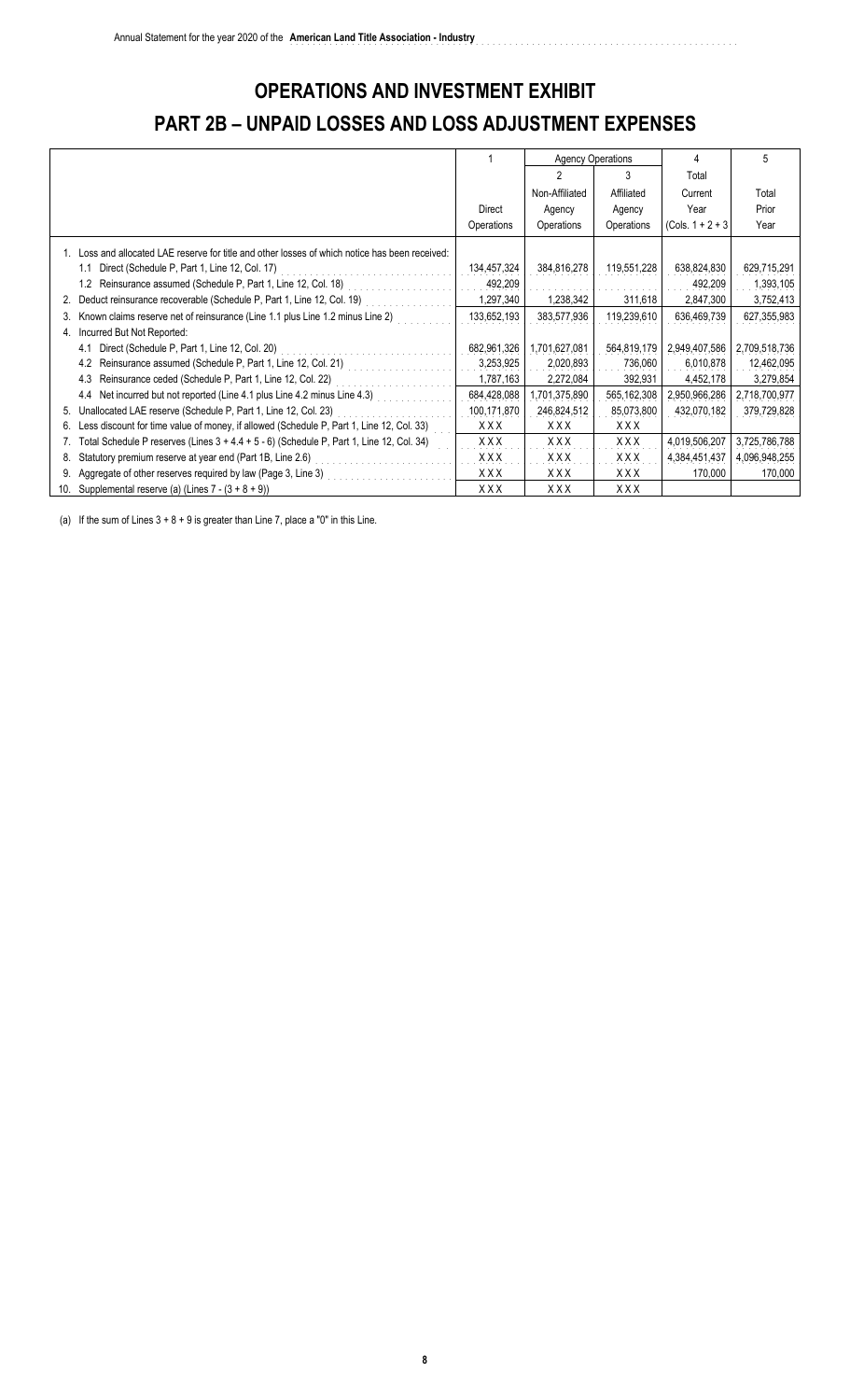#### **OPERATIONS AND INVESTMENT EXHIBIT PART 3 – EXPENSES**

|                                                                                                  |               | Title and Escrow Operating Expenses |                |                     | $\overline{5}$ | $6^{\circ}$  | $\overline{7}$ | <b>Totals</b>           |                |
|--------------------------------------------------------------------------------------------------|---------------|-------------------------------------|----------------|---------------------|----------------|--------------|----------------|-------------------------|----------------|
|                                                                                                  |               | <b>Agency Operations</b>            |                | $\Delta$            |                |              |                | $\mathsf{R}$            | q              |
|                                                                                                  |               | $\mathcal{P}$                       | 3              |                     | Unallocated    |              |                |                         |                |
|                                                                                                  |               | Non-affiliated                      | Affiliated     |                     | Loss           |              |                |                         |                |
|                                                                                                  | Direct        | Agency                              | Agency         | Total               | Adjustment     | Other        | Investment     | <b>Current Year</b>     | Prior          |
|                                                                                                  | Operations    | Operations                          | Operations     | $(Cols. 1 + 2 + 3)$ | Expenses       | Operations   | Expenses       | $(Cols. 4 + 5 + 6 + 7)$ | Year           |
| 1. Personnel costs:                                                                              |               |                                     |                |                     |                |              |                |                         |                |
| 1.1 Salaries                                                                                     | 1,223,043,191 | 643,731,731                         | 112,317,454    | 1,979,092,376       | 57,695,539     | 282,858      | 853,730        | 2,037,924,503           | 1,894,862,009  |
| 1.2 Employee relations and welfare                                                               | 164,852,685   | 92,255,251                          | 14,567,146     | 271,675,082         | 6,654,980      | 9,000        | 156,684        | 278,495,746             | 276,727,313    |
| 1.3<br>Payroll taxes                                                                             | 73,079,488    | 40,524,853                          | 6,760,808      | 120,365,149         | 4,350,556      | 40,343       | 66,737         | 124,822,785             | 113,084,797    |
| Other personnel costs<br>1.4                                                                     | 8,160,548     | 8,135,095                           | 1,315,267      | 17,610,910          | 97.915         | 1.531        | 1,475          | 17,711,83               | 14,650,780     |
| Total personnel costs<br>1.5                                                                     | 1,469,135,912 | 784,646,930                         | 134,960,675    | 2,388,743,517       | 68,798,990     | 333,732      | 1,078,626      | 2,458,954,865           | 2,299,324,899  |
| Amounts paid to or retained by title agents<br>2.                                                | 20,937,542    | 9,820,964,097                       | 4,067,974,615  | 13,909,876,254      |                |              |                | 13,909,876,254          | 11,143,057,749 |
| Production services (purchased outside):<br>3.                                                   |               |                                     |                |                     |                |              |                |                         |                |
| Searches, examinations and abstracts<br>3.1                                                      | 390,921,892   | 179,666,855                         | 18,527,425     | 589,116,172         | 665,25'        |              |                | 589,781,423             | 473,196,084    |
| 3.2<br>Surveys                                                                                   | 763,822       | 389                                 | 54,435         | 818,646             |                |              |                | 818,646                 | 593,473        |
| 3.3<br>Other                                                                                     | 38,534,550    | 8,014,648                           | 2,742,140      | 49.291.338          | 77,302         |              | 2.872.30       | 52,240,947              | 36,467,845     |
| Advertising                                                                                      | 13,319,782    | 4,226,854                           | 1,085,749      | 18,632,385          | 6.736          |              | 12,812         | 18,651,933              | 17,295,798     |
| Boards, bureaus and associations                                                                 | 3,077,027     | 4.933.487                           | 842,768        | 8,853,282           | 155,706        |              | 4,426          | 9,013,414               | 10,174,689     |
| Title plant rent and maintenance<br>6.                                                           | 15,955,315    | 4,583,270                           | 1,682,342      | 22,220,927          |                |              |                | 22,220,927              | 23,594,483     |
| Claim adjustment services                                                                        | XXX           | XXX                                 | XXX            | XXX                 | 538,648        | xxx          | <b>XXX</b>     | 538,648                 | 516,073        |
| Amounts charged off, net of recoveries                                                           | 4,088,010     | 9,368,069                           | 165,488        | 13,621,567          | (49)           |              | (4, 17)        | 13,617,347              | 7,902,300      |
| Marketing and promotional expenses<br>9.                                                         | 10,077,170    | 11,305,533                          | 1,098,311      | 22,481,014          | 15,437         | 8,500        |                | 22,504,994              | 40,537,376     |
| Insurance<br>10.                                                                                 | 8,679,385     | 7,867,032                           | 867,859        | 17,414,276          | 131,878        | 3.808        | 8,471          | 17,558,433              | 17,501,832     |
| Directors' fees<br>11.                                                                           | 42,871        | 984,914                             | 19,358         | 1.047.143           |                | 24,000       |                | 1,071,143               | 1,120,851      |
| Travel and travel items<br>12.                                                                   | 11,304,346    | 14,328,027                          | 1,454,694      | 27,087,067          | 531,814        | 32,396       | 2,488          | 27,653,765              | 73,881,374     |
| Rent and rent items<br>13.                                                                       | 95,983,522    | 38,811,770                          | 7,998,353      | 142,793,645         | 5,867,794      | 43,675       | 12,675,039     | 161,380,153             | 162,656,049    |
| Equipment<br>14.                                                                                 | 44,835,690    | 12,271,838                          | 3,838,253      | 60,945,781          | 203,571        |              | 13,776         | 61,163,128              | 46,597,696     |
|                                                                                                  | 110,972,834   | 41,976,083                          | 22,054,912     | 175,003,829         | 697,200        | 3.345        | 327,224        | 176,031,598             | 181,353,215    |
| Cost or depreciation of EDP equipment and software<br>15.                                        | 11,173,829    | 6,575,233                           | 1,085,734      | 18,834,796          | 442,068        |              | 5,840          | 19,283,815              | 19,204,730     |
| Printing, stationery, books and periodicals<br>16.<br>Postage, telephone, messengers and express | 74,613,213    | 9,293,764                           | 4,991,795      | 88,898,772          | 539,163        | 1,111<br>256 | 15,700         | 89,453,891              | 62,945,507     |
| 17.<br>Legal and auditing                                                                        | 74,129,893    | 35,787,274                          | 11,672,555     | 121,589,722         | 412,913        | 83,143       | 178,166        | 122,263,944             | 109,406,636    |
| 18.<br>19. Totals (Lines 1.5 to 18)                                                              | 2,398,546,605 | 10,995,606,067                      | 4,283,117,461  | 17,677,270,133      | 79,084,422     | 533,966      | 17,190,747     | 17,774,079,268          | 14,727,328,659 |
| 20. Taxes, licenses and fees:                                                                    |               |                                     |                |                     |                |              |                |                         |                |
| 20.1 State and local insurance taxes                                                             | 50,370,273    | 176,650,742                         | 53,002,717     | 280,023,732         | 857            |              |                | 280,024,589             | 232, 158, 857  |
| 20.2 Insurance department licenses and fees                                                      | 1,599,831     | 7,251,501                           | 1,862,168      | 10,713,500          | 17,668         |              |                | 10,731,168              | 10,851,634     |
| 20.3 Gross guaranty association assessments                                                      | 53,483        | 338,757                             | 341,453        | 733.693             |                |              | 20,471         | 754,164                 | 176,478        |
| 20.4 All other (excluding federal income and real estate)                                        | 6,664,922     | 7,188,328                           | 1,977,217      | 15,830,467          | 17,285         | 992          | 258            | 15,849,002              | 20,063,017     |
| 20.5 Total taxes, licenses and fees (Lines 20.1 + 20.2 + 20.3 + 20.4                             | 58,688,509    | 191,429,328                         | 57, 183, 555   | 307,301,392         | 35,810         | 992          | 20,729         | 307,358,923             | 263,249,986    |
| 21.<br>Real estate expenses                                                                      | 2,709,445     | 62,502                              | 190,497        | 2,962,444           | 136,348        |              | 18,425,107     | 21,523,899              | 24,522,682     |
| Real estate taxes<br>22.                                                                         | 24,519        | 53,914                              | 24,935         | 103,368             |                |              | 4,247,142      | 4,350,510               | 3,651,035      |
| Aggregate write-ins for other expenses<br>23.                                                    | 82,006,064    | 35,628,026                          | (91,529,039    | 26,105,051          | 1,227,116      | 12,430       | 5,781,906      | 33,126,503              | 59,094,164     |
| Total expenses incurred (Lines $19 + 20.5 + 21 + 22 + 23$ )<br>24.                               | 2,541,975,142 | 11,222,779,837                      | 4,248,987,409  | 18,013,742,388      | 80,483,696     | 547,388      | 45,665,631     | 18,140,439,103          | 15,077,846,526 |
| Less unpaid expenses - current year<br>25.                                                       | 360,458,735   | 254,881,518                         | 66,323,426     | 681,663,679         | 393,893,986    | 65,900       | 32,941         | 1,075,656,506           | 945,106,704    |
| Add unpaid expenses - prior year<br>26.                                                          | 337,732,463   | 207,007,640                         | 52,886,107     | 597,626,210         | 340,999,607    | 65,700       | 14,201         | 938,705,718             | 851,976,318    |
| 27. TOTAL EXPENSES PAID (Lines 24 - 25 + 26)                                                     | 2,519,248,870 | 11,174,905,959                      | 4,235,550,090  | 17.929.704.919      | 27,589,317     | 547.188      | 45.646.891     | 18,003,488,315          | 14,984,716,140 |
|                                                                                                  |               |                                     |                |                     |                |              |                |                         |                |
|                                                                                                  |               |                                     |                |                     |                |              |                |                         |                |
| <b>DETAILS OF WRITE-IN LINES</b>                                                                 |               |                                     |                |                     |                |              |                |                         |                |
| Miscellaneous/Other Expenses<br>2301.                                                            | 32,734,079    | 15,333,041                          | 1,105,412      | 49,172,532          | (99, 612)      | 730          | 294,723        | 49,368,373              | 43,344,224     |
| <b>General Expenses</b><br>2302.                                                                 | 9,475,356     | 6,282,781                           | 3,823,411      | 19,581,548          | 1,837,689      |              | 426,935        | 21,846,172              | 18,603,638     |
| Intercompany Revenue Sharing Expenses<br>2303.                                                   | 13,786,775    | 3,870,278                           | 16,730         | 17,673,783          |                |              |                | 17,673,783              | 18,612,498     |
| Summary of remaining write-ins for Line 23 from overflow page<br>2398.                           | 26,009,854    | 10,141,926                          | (96,474,592    | (60, 322, 812)      | (510, 961)     | 11,700       | 5,060,248      | (55, 761, 825)          | (21, 466, 196) |
| 2399. Totals (Lines 2301 through 2303 plus 2398) (Line 23 above)                                 | 82,006,064    | 35,628,026                          | (91, 529, 039) | 26,105,051          | 1.227.116      | 12.430       | 5,781,906      | 33,126,503              | 59,094,164     |

(a) Includes management fees of \$ 2,093,878 to affiliates and \$ 0 to non-affiliates.

**9**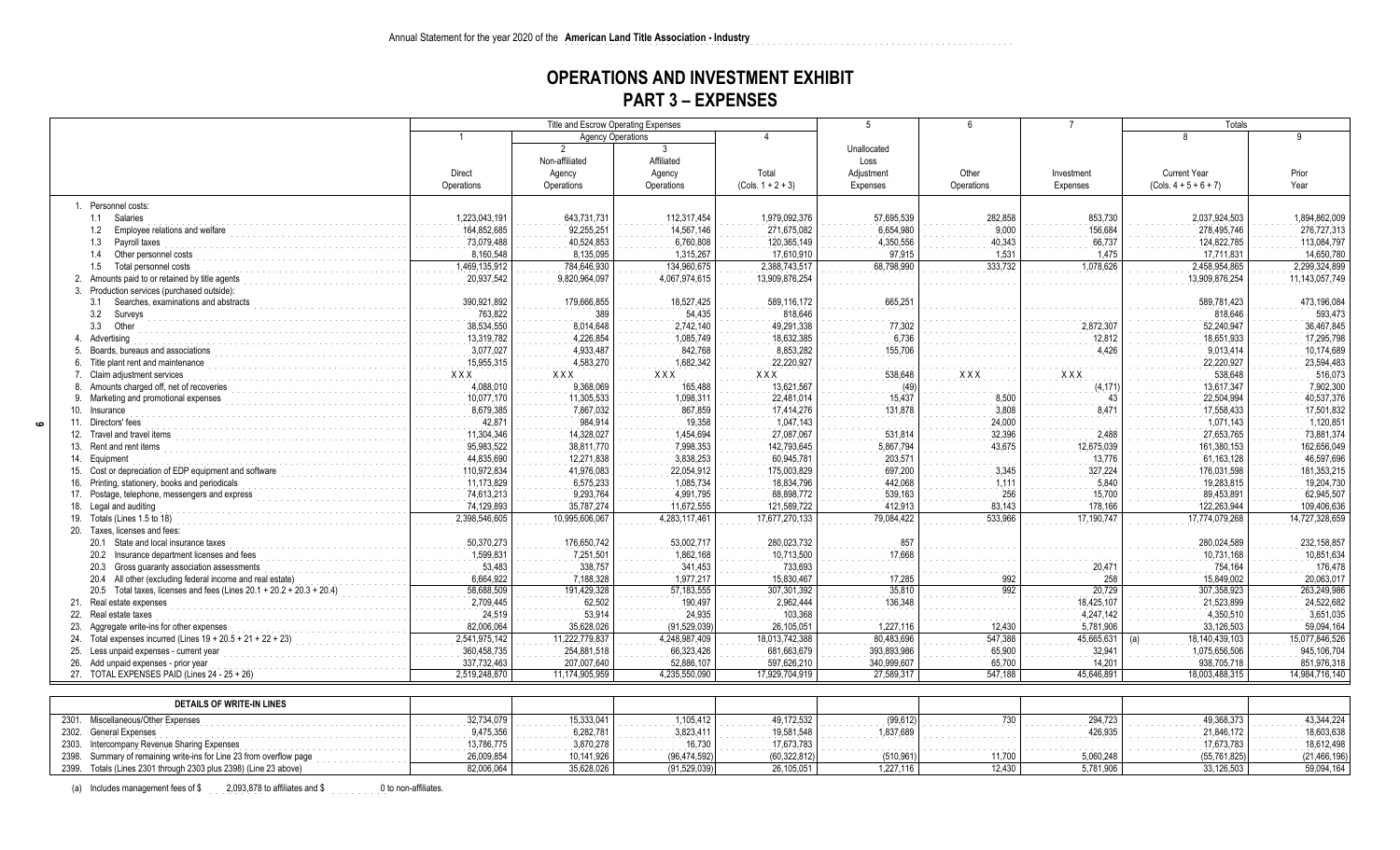#### **OPERATIONS AND INVESTMENT EXHIBIT**

**American Land Title Association - Industry** ................................................................................

#### **PART 4 – NET OPERATING GAIN/LOSS EXHIBIT**

|                                                                            |               | <b>Agency Operations</b> |               |                     |            | Totals              |                |
|----------------------------------------------------------------------------|---------------|--------------------------|---------------|---------------------|------------|---------------------|----------------|
|                                                                            |               |                          |               |                     |            | h                   |                |
|                                                                            |               | Non-affiliated           | Affiliated    |                     |            |                     |                |
|                                                                            | Direct        | Agency                   | Agency        | Total               | Other      | <b>Current Year</b> | Prior          |
|                                                                            | Operations    | Operations               | Operations    | $(Cols. 1 + 2 + 3)$ | Operations | $(Cols. 4 + 5)$     | Year           |
| . Title insurance and related income (Part 1):                             |               |                          |               |                     |            |                     |                |
| Title insurance premiums earned (Part 1B, Line 3, Col. 1)                  | 2,038,074,402 | 11,973,095,730           | 4,724,163,625 | 18,735,333,757      | <b>XXX</b> | 18,735,333,757      | 15,449,892,568 |
| Escrow and settlement services (Part 1A, Line 2)                           | 597,061,937   | 15.445.927               | 2,456,049     | 614,963,913         | <b>XXX</b> | 614,963,913         | 459,298,737    |
| Other title fees and service charges (Part 1A, Lines 3 through 6)          | 473,301,227   | 421,720,496              | 27,710,522    | 922,732,245         | <b>XXX</b> | 922,732,245         | 784,300,045    |
| 2. Aggregate write-ins for other operating income                          | <b>XXX</b>    | <b>XXX</b>               | <b>XXX</b>    | <b>XXX</b>          | 81.654,663 | 81,654,663          | 76,767,909     |
| 3. Total Operating Income (Lines 1.1 through $1.3 + 2$ )                   | 3,108,437,566 | 12,410,262,153           | 4,754,330,196 | 20,273,029,915      | 81,654,663 | 20,354,684,578      | 16,770,259,259 |
| DEDUCT:                                                                    |               |                          |               |                     |            |                     |                |
| 4. Losses and loss adjustment expenses incurred (Part 2A, Line 10, Col. 4) | 130.217.973   | 313,190,998              | 115,538,970   | 558,947,941         | <b>XXX</b> | 558,947,941         | 603,054,192    |
| 5. Operating expenses incurred (Part 3, Line 24, Cols. 1 to 3 and 6)       | 2,541,975,142 | 11,222,779,837           | 4,248,987,409 | 18,013,742,388      | 547,388    | 18,014,289,776      | 14,949,782,191 |
| 6. Total Operating Deductions (Lines $4 + 5$ )                             | 2,672,193,115 | 11,535,970,835           | 4,364,526,379 | 18,572,690,329      | 547,388    | 18,573,237,717      | 15,552,836,383 |
| ಕ⊺<br>Net operating gain or (loss) (Lines 3 minus 6)                       | 436,244,451   | 874,291,318              | 389,803,817   | 1,700,339,586       | 81,107,275 | 1,781,446,861       | 1,217,422,876  |

| DETAILS OF WRITE-IN LINES                                           |             |            |            |            |            |            |            |
|---------------------------------------------------------------------|-------------|------------|------------|------------|------------|------------|------------|
| 0201. Premiums Retained for Title Policies Issued                   | $X$ $X$ $X$ | <b>XXX</b> | <b>XXX</b> | <b>XXX</b> | 66.323.480 | 66.323.480 | 55.281.793 |
| 0202. Other Non-Title Revenue                                       | $X$ $X$ $X$ | <b>XXX</b> | xxx        | XXX        | 6.302.017  | 6.302.017  | 14.740.515 |
| 0203. CPL Fees/Agent Certifications                                 | $X$ $X$ $X$ | <b>XXX</b> | <b>XXX</b> | <b>XXX</b> | 2.602.441  | 2.602.441  | 1,332,830  |
| 0298. Summary of remaining write-ins for Line 02 from overflow page | XXX         | <b>XXX</b> | <b>XXX</b> | <b>XXX</b> | 6,426,725  | 6,426,725  | 5,412,771  |
| 0299. Total (Lines 0201 through 0203 plus 0298) (Line 02 above)     | XXX         | <b>XXX</b> | <b>XXX</b> | <b>XXX</b> | 81,654,663 | 81,654,663 | 76,767,909 |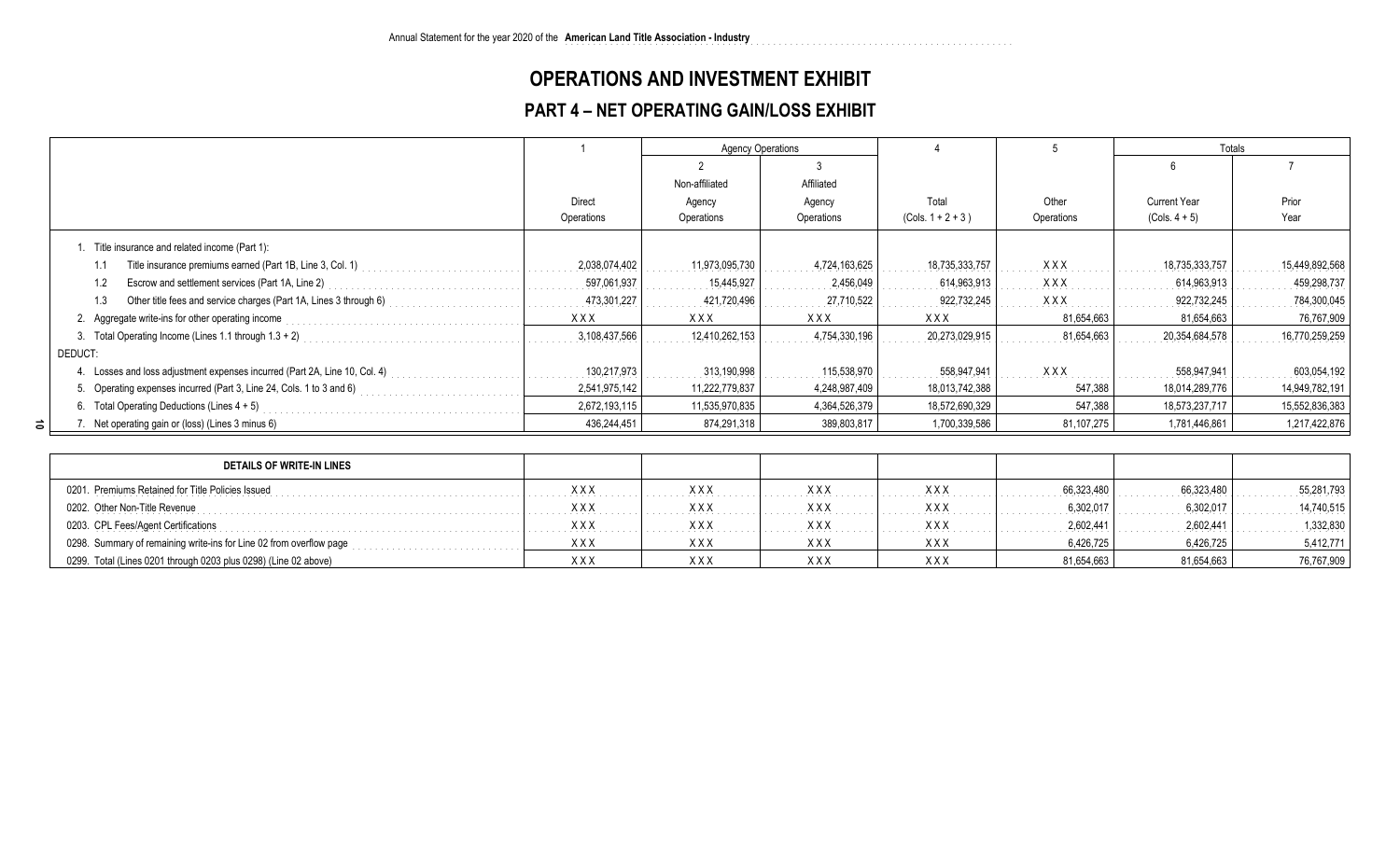#### **EXHIBIT OF NET INVESTMENT INCOME**

|                 |                                                                                                                    |                       | $\mathfrak{p}$    |
|-----------------|--------------------------------------------------------------------------------------------------------------------|-----------------------|-------------------|
|                 |                                                                                                                    | Collected             | Earned            |
|                 |                                                                                                                    | During Year           | During Year       |
|                 | U.S. Government bonds                                                                                              | 8,711,793<br>(a)      | 8,435,513         |
|                 | Bonds exempt from U.S. tax                                                                                         | 9,808,071<br>(a)      | 9,602,182         |
| 1.2             | Other bonds (unaffiliated)                                                                                         | 144,179,874<br>(a)    | 144,622,245       |
| 1.3             | Bonds of affiliates                                                                                                | 623,920<br><u>(a)</u> | 571,937           |
| 2.1             | Preferred stocks (unaffiliated)                                                                                    | 23,509,938<br>(b)     | 23,680,016        |
| 211             | Preferred stocks of affiliates                                                                                     | (b)                   |                   |
| 2.2             | Common stocks (unaffiliated)                                                                                       | 36,996,114            | 37,854,700        |
| 2.21            | Common stocks of affiliates                                                                                        | 14,377,521            | 14,377,521        |
| 3.              | Mortgage loans                                                                                                     | 1,996,707<br>(c)      | 2,009,071         |
| 4.              | Real estate                                                                                                        | 13,758,739<br>(d)     | 26,573,764        |
| 5.              | Contract loans                                                                                                     |                       |                   |
|                 | Cash, cash equivalents and short-term investments                                                                  | (e)<br>7,629,300      | 7,431,810         |
| 7.              | Derivative instruments                                                                                             |                       |                   |
| 8.              | Other invested assets                                                                                              | 37,291,755            | 37,168,288        |
| 9               | Aggregate write-ins for investment income                                                                          | 24,018,933            | 24,009,974        |
| 10.             | Total gross investment income                                                                                      | 322,902,665           | 336,337,021       |
| 11.             | Investment expenses                                                                                                |                       | 38,361,384<br>(g) |
| 12.             | Investment taxes, licenses and fees, excluding federal income taxes                                                |                       | 3,500,295<br>(g)  |
| 13.             | Interest expense                                                                                                   |                       | 2,532,059<br>(h)  |
| 14.             | Depreciation on real estate and other invested assets<br>Aggregate write-ins for deductions from investment income |                       | 8,388,487         |
| 15.             |                                                                                                                    | 99,874                |                   |
| 16.             | 52,882,099                                                                                                         |                       |                   |
| 17 <sub>1</sub> | Net investment income (Line 10 minus Line 16)                                                                      |                       | 283,454,922       |
|                 |                                                                                                                    |                       |                   |
|                 | DETAILS OF WRITE-IN LINES                                                                                          |                       |                   |

|       | <b>DETAILS OF WATE-IN LINES</b>                                                                        |                                                   |            |  |  |  |  |
|-------|--------------------------------------------------------------------------------------------------------|---------------------------------------------------|------------|--|--|--|--|
| 0901  | Interest Income - Escrow                                                                               | 19.196.600                                        | 19.196.600 |  |  |  |  |
| 0902  | Other Investment Income                                                                                | 2.175.710                                         | 2.175.710  |  |  |  |  |
| 0903  | Due from Affiliates                                                                                    | 1 248 361                                         | 1.248.361  |  |  |  |  |
| 0998  | Summary of remaining write-ins for Line 09 from overflow page                                          | 1.398.262                                         | 1.389.303  |  |  |  |  |
| 0999  | Totals (Lines 0901 through 0903 plus 0998) (Line 09 above)                                             | 24,018,933                                        | 24,009,974 |  |  |  |  |
| 1501  | Real Estate (Rental) Expenses                                                                          |                                                   |            |  |  |  |  |
| 1502. | Other Expenses                                                                                         |                                                   | 27.594     |  |  |  |  |
| 1503. |                                                                                                        |                                                   |            |  |  |  |  |
| 1598. | Summary of remaining write-ins for Line 15 from overflow page                                          |                                                   |            |  |  |  |  |
| 1599. | Totals (Lines 1501 through 1503 plus 1598) (Line 15 above)                                             |                                                   |            |  |  |  |  |
|       |                                                                                                        |                                                   |            |  |  |  |  |
| (a    | 9.212.536 accrual of discount less \$<br>27,092,999 amortization of premium and less \$<br>Includes \$ | 4,898,239 paid for accrued interest on purchases. |            |  |  |  |  |

| (a) | Includes \$ | 9,212,536 accrual of discount less \$                                    | 27,092,999 amortization of premium and less \$                         | 4,898,239 paid for accrued interest on purchases. |
|-----|-------------|--------------------------------------------------------------------------|------------------------------------------------------------------------|---------------------------------------------------|
| (b) | Includes \$ | 1.515 accrual of discount less \$                                        | 331.556 amortization of premium and less \$                            | 340,060 paid for accrued dividends on purchases.  |
| (C) | Includes \$ | 0 accrual of discount less \$                                            | 0 amortization of premium and less \$                                  | 0 paid for accrued interest on purchases.         |
| (d) | Includes \$ | 20,876,474 for company's occupancy of its own buildings; and excludes \$ |                                                                        | 770,737 interest on encumbrances.                 |
| (e) | Includes \$ | 1.024.906 accrual of discount less \$                                    | 206,119 amortization of premium and less \$                            | 255,653 paid for accrued interest on purchases.   |
|     | Includes \$ | 0 accrual of discount less \$                                            | 0 amortization of premium.                                             |                                                   |
| (g) | Includes \$ | 2.197.144 investment expenses and \$                                     | 0 investment taxes, licenses and fees, excluding federal income taxes, |                                                   |
|     |             | attributable to segregated and Separate Accounts.                        |                                                                        |                                                   |
| (h) | Includes \$ | 2,140,442 interest on surplus notes and \$                               | 156,305 interest on capital notes.                                     |                                                   |
|     | Includes \$ | 3,080,724 depreciation on real estate and \$                             | 0 depreciation on other invested assets.                               |                                                   |

## **EXHIBIT OF CAPITAL GAINS (LOSSES)**

|       |                                                                        |                                                    | 2                                | 3                                                                  | Δ                                           | 5                                                               |
|-------|------------------------------------------------------------------------|----------------------------------------------------|----------------------------------|--------------------------------------------------------------------|---------------------------------------------|-----------------------------------------------------------------|
|       |                                                                        | Realized<br>Gain (Loss)<br>on Sales or<br>Maturity | Other<br>Realized<br>Adjustments | <b>Total Realized</b><br>Capital Gain (Loss)<br>(Columns $1 + 2$ ) | Change in Unrealized<br>Capital Gain (Loss) | Change in Unrealized<br>Foreign Exchange<br>Capital Gain (Loss) |
|       |                                                                        |                                                    |                                  |                                                                    |                                             |                                                                 |
|       | 1. U.S. Government bonds                                               | 11,805,205                                         |                                  | 11,805,205                                                         | 7,802                                       |                                                                 |
| 1.1   | Bonds exempt from U.S. tax<br>.                                        | 8.838                                              |                                  | 8.838                                                              |                                             |                                                                 |
| 1.2   | Other bonds (unaffiliated)                                             | (2,008,669)                                        | (5,810,537)                      | (7,819,206)                                                        | (1,720,872)                                 | 6,103,580                                                       |
| 1.3   | Bonds of affiliates                                                    | 1.739                                              |                                  | 1.739                                                              |                                             |                                                                 |
| 2.1   | Preferred stocks (unaffiliated)                                        | (16, 162, 298)                                     |                                  | (16, 162, 298)                                                     | 9,563,771                                   |                                                                 |
| 2.11  | Preferred stocks of affiliates                                         | (245)                                              |                                  | (245)                                                              |                                             |                                                                 |
| 2.2   | Common stocks (unaffiliated)<br>and a construction of the construction | (28, 974, 763)                                     | (15,704,258)                     | (44, 679, 021)                                                     | 120,145,538                                 | 370.611                                                         |
| 2.21  | Common stocks of affiliates                                            | 207.888                                            |                                  | 207.888                                                            | 151,144,891                                 |                                                                 |
| 3.    | Mortgage loans                                                         | 643,420                                            |                                  | 643.420                                                            | (2)                                         |                                                                 |
| 4.    | Real estate                                                            | 1,593,791                                          | (248, 510)                       | 1,345,281                                                          |                                             |                                                                 |
| 5     | Contract Ioans                                                         |                                                    |                                  |                                                                    |                                             |                                                                 |
| 6.    | Cash, cash equivalents and short-term investments                      | 17,072                                             | 49,305                           | 66.377                                                             | (87, 314)                                   | 889,740                                                         |
|       | Derivative instruments                                                 |                                                    |                                  |                                                                    | 807.798                                     |                                                                 |
| 8.    | Other invested assets                                                  | 8.025.750                                          |                                  | 8.025.750                                                          | (13,637,376)                                | 547.502                                                         |
| 9     | Aggregate write-ins for capital gains (losses)                         | 1,525,164                                          | 1,523                            | 1.526.687                                                          | (8, 251, 667)                               | (409, 440)                                                      |
| 10.   | Total capital gains (losses)                                           | (23, 317, 108)                                     | (21, 712, 477)                   | (45,029,585)                                                       | 257,972,569                                 | 7,501,993                                                       |
|       |                                                                        |                                                    |                                  |                                                                    |                                             |                                                                 |
|       | <b>DETAILS OF WRITE-IN LINES</b>                                       |                                                    |                                  |                                                                    |                                             |                                                                 |
| 0901  | Other items                                                            | 2,737,697                                          |                                  | 2,737,697                                                          |                                             | 436,228                                                         |
| 0902  | Property and Equipment                                                 | 3,240                                              |                                  | 3,240                                                              |                                             |                                                                 |
| 0903  | <b>Class Action Settlements</b>                                        |                                                    | 1,523                            | 1.523                                                              |                                             |                                                                 |
| 0998. | Summary of remaining write-ins for Line 09 from overflow page          | (1, 215, 773)                                      |                                  | (1,215,773)                                                        | (8, 251, 667)                               | (845, 668)                                                      |
| 0999. | Totals (Lines 0901 through 0903 plus 0998) (Line 09 above)             | 1,525,164                                          | 1.523                            | 1.526.687                                                          | (8, 251, 667)                               | (409, 440)                                                      |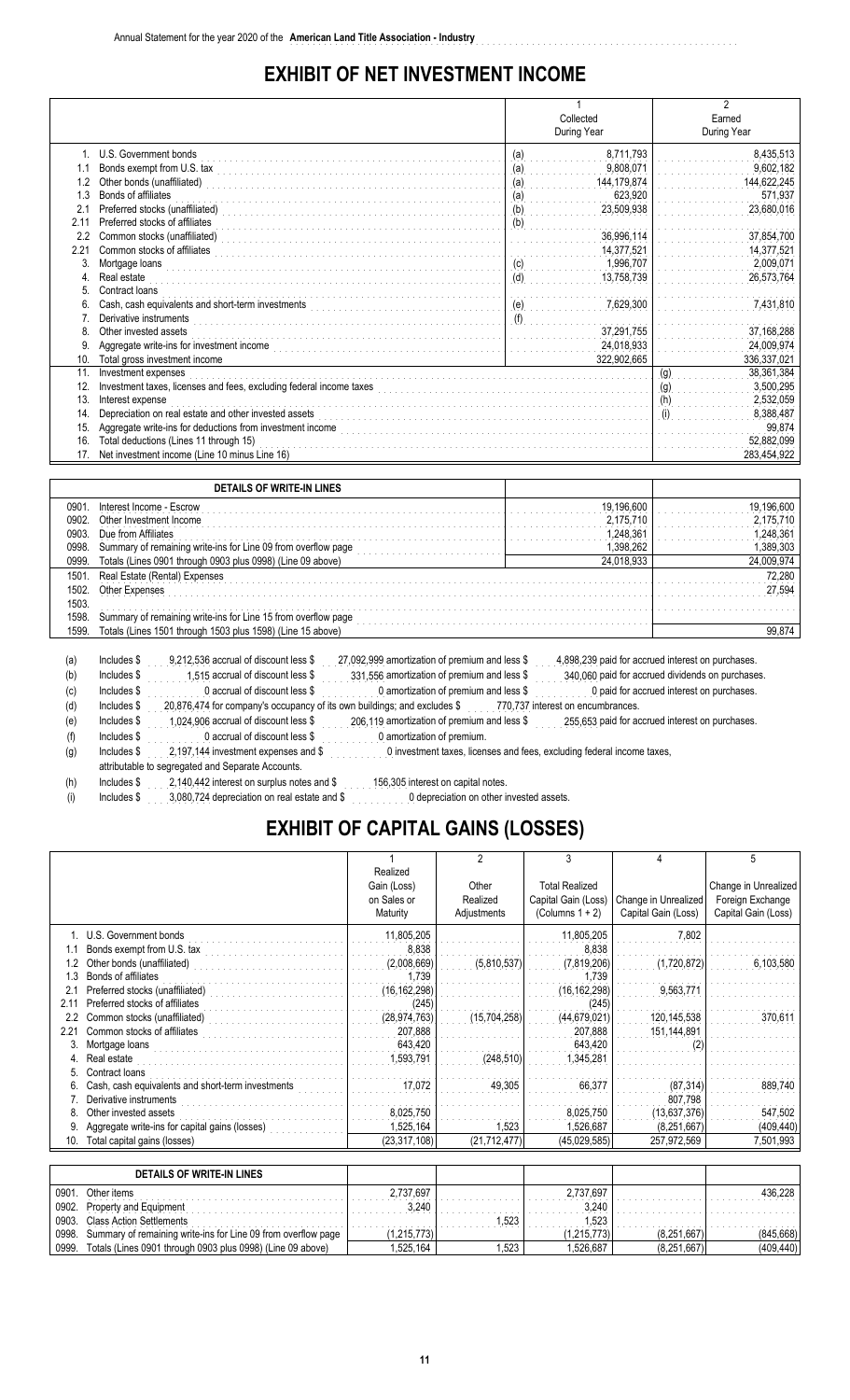## **EXHIBIT OF NONADMITTED ASSETS**

|      |                                                                                                                                                                                                                                                                                                | 1                                       | $\overline{2}$     | 3                  |
|------|------------------------------------------------------------------------------------------------------------------------------------------------------------------------------------------------------------------------------------------------------------------------------------------------|-----------------------------------------|--------------------|--------------------|
|      |                                                                                                                                                                                                                                                                                                | <b>Current Year</b>                     |                    |                    |
|      |                                                                                                                                                                                                                                                                                                | Total                                   | Prior Year         | Change in Total    |
|      |                                                                                                                                                                                                                                                                                                | Nonadmitted                             | Total              | Nonadmitted Assets |
|      |                                                                                                                                                                                                                                                                                                | Assets                                  | Nonadmitted Assets | (Col. 2 - Col. 1)  |
|      | 1. Bonds (Schedule D)                                                                                                                                                                                                                                                                          |                                         |                    |                    |
|      | 2. Stocks (Schedule D):                                                                                                                                                                                                                                                                        |                                         |                    |                    |
|      | 2.1<br>Preferred stocks                                                                                                                                                                                                                                                                        | and a straight                          |                    |                    |
|      | 2.2<br>Common stocks                                                                                                                                                                                                                                                                           | 65,711,419                              | 59,716,423         | (5,994,996)        |
|      | 3. Mortgage loans on real estate (Schedule B):                                                                                                                                                                                                                                                 |                                         |                    |                    |
|      | 3.1<br>First leins                                                                                                                                                                                                                                                                             | 650,074                                 | 694,960            | 44,886             |
|      | 3.2<br>Other than first leins<br>in the contract of the contract of the contract of the contract of the contract of the contract of the contract of the contract of the contract of the contract of the contract of the contract of the                                                        | 1,361,008                               | 1,930,408          | 569,400            |
|      | 4. Real estate (Schedule A):                                                                                                                                                                                                                                                                   |                                         |                    |                    |
|      | Properties occupied by the company<br>4.1                                                                                                                                                                                                                                                      |                                         |                    |                    |
|      | 4.2                                                                                                                                                                                                                                                                                            | 77,550                                  | 77,550             |                    |
|      | 4.3<br>Properties held for sale                                                                                                                                                                                                                                                                | 34,706,901                              | 34,731,672         | 24,771             |
| 5.   | Cash (Schedule E - Part 1), cash equivalents (Schedule E - Part 2) and short-term                                                                                                                                                                                                              |                                         |                    |                    |
|      | investments (Schedule DA)                                                                                                                                                                                                                                                                      |                                         |                    |                    |
| 6.   | Contract loans                                                                                                                                                                                                                                                                                 |                                         |                    |                    |
| 7.   | Derivatives (Schedule DB)                                                                                                                                                                                                                                                                      | and the state of the state of the state |                    |                    |
| 8.   |                                                                                                                                                                                                                                                                                                | 51,801,117<br>and a control             | 18,316,640         | (33, 484, 477)     |
| 9.   | Receivables for securities                                                                                                                                                                                                                                                                     | .                                       |                    |                    |
| 10.  |                                                                                                                                                                                                                                                                                                |                                         |                    |                    |
| 11.  | Aggregate write-ins for invested assets                                                                                                                                                                                                                                                        |                                         |                    |                    |
| 12.  |                                                                                                                                                                                                                                                                                                | 154,308,069                             | 115,467,653        | (38, 840, 416)     |
| 13.  | Title plants (for Title insurers only)                                                                                                                                                                                                                                                         | 3,113,953                               | 3,681,131          | 567,178            |
| 14.  | Investment income due and accrued                                                                                                                                                                                                                                                              | 64,534                                  | 170,255            | 105,721            |
| 15.  | Premiums and considerations:                                                                                                                                                                                                                                                                   |                                         |                    |                    |
|      | Uncollected premiums and agents' balances in the course of collection<br>15.1                                                                                                                                                                                                                  | 83,616,403                              | 54,712,871         | (28, 903, 532)     |
|      | Deferred premiums, agents' balances and installments booked but deferred<br>15.2                                                                                                                                                                                                               |                                         |                    |                    |
|      | and not yet due                                                                                                                                                                                                                                                                                |                                         |                    |                    |
|      | 15.3<br>Accrued retrospective premiums and contracts subject to redetermination                                                                                                                                                                                                                |                                         |                    |                    |
|      | 16. Reinsurance:                                                                                                                                                                                                                                                                               |                                         |                    |                    |
|      | 16.1 Amounts recoverable from reinsurers                                                                                                                                                                                                                                                       | 371                                     | 371                |                    |
|      | Funds held by or deposited with reinsured companies<br>16.2                                                                                                                                                                                                                                    |                                         |                    |                    |
|      | Other amounts receivable under reinsurance contracts<br>16.3<br><u> 1986 - Johann Stoff, mars anders son i de formation anders son i de formation anders son i de formation ander</u>                                                                                                          | 92,238                                  | 5,968              | (86, 270)          |
|      | 17. Amounts receivable relating to uninsured plans                                                                                                                                                                                                                                             | .                                       |                    |                    |
| 18.1 | Current federal and foreign income tax recoverable and interest thereon                                                                                                                                                                                                                        |                                         |                    |                    |
| 18.2 | Net deferred tax asset                                                                                                                                                                                                                                                                         | 71,504,554                              | 59,079,783         | (12, 424, 771)     |
| 19.  | Guaranty funds receivable or on deposit                                                                                                                                                                                                                                                        |                                         |                    |                    |
| 20.  | Electronic data processing equipment and software                                                                                                                                                                                                                                              | 16,048,197                              | 16,033,906         | (14, 291)          |
| 21.  | Furniture and equipment, including health care delivery assets                                                                                                                                                                                                                                 | 38,666,362                              | 44,732,546         | 6,066,184          |
| 22.  | Net adjustment in assets and liabilities due to foreign exchange rates                                                                                                                                                                                                                         |                                         |                    |                    |
| 23.  | <u> 1986 - Johann Stoff, martin Amerikaansk kanton (</u><br>Receivables from parent, subsidiaries and affiliates<br><br>The contract of the contract of the contract of the contract of the contract of the contract of the contract of the contract of the contract of the contract of the co | 2,916,049                               | 2,302,291          | (613, 758)         |
| 24.  | Health care and other amounts receivable                                                                                                                                                                                                                                                       |                                         |                    |                    |
| 25.  | Aggregate write-ins for other-than-invested assets                                                                                                                                                                                                                                             | 405,033,163                             | 358,909,031        | (46, 124, 132)     |
| 26.  | Total assets excluding Separate Accounts, Segregated Accounts and                                                                                                                                                                                                                              |                                         |                    |                    |
|      | Protected Cell Accounts (Lines 12 to 25)                                                                                                                                                                                                                                                       | 775,363,893                             | 655,095,806        | (120, 268, 087)    |
| 27.  | From Separate Accounts, Segregated Accounts and Protected Cell Accounts                                                                                                                                                                                                                        |                                         |                    |                    |
| 28.  | Total (Lines 26 and 27)                                                                                                                                                                                                                                                                        | 775,363,893                             | 655,095,806        | (120, 268, 087)    |
|      |                                                                                                                                                                                                                                                                                                |                                         |                    |                    |

| DETAILS OF WRITE IN LINES                                           |             |             |                |
|---------------------------------------------------------------------|-------------|-------------|----------------|
| 1101.                                                               |             |             |                |
| 1102.                                                               |             |             |                |
| 1103.                                                               |             |             |                |
| 1198. Summary of remaining write-ins for Line 11 from overflow page |             |             |                |
| 1199. Totals (Lines 1101 through 1103 plus 1198) (Line 11 above)    |             |             |                |
| 2501. Other Non-Admitted Assets                                     | 209.566.832 | 180,611,531 | (28, 955, 301) |
| 2502. Goodwill                                                      | 122,529,251 | 116,662,349 | (5,866,902)    |
| 2503. Prepaid Expenses                                              | 45,138,308  | 36,440,488  | (8,697,820)    |
| 2598. Summary of remaining write-ins for Line 25 from overflow page | 27,798,772  | 25,194,663  | (2,604,109)    |
| 2599. Totals (Lines 2501 through 2503 plus 2598) (Line 25 above)    | 405.033.163 | 358.909.031 | (46, 124, 132) |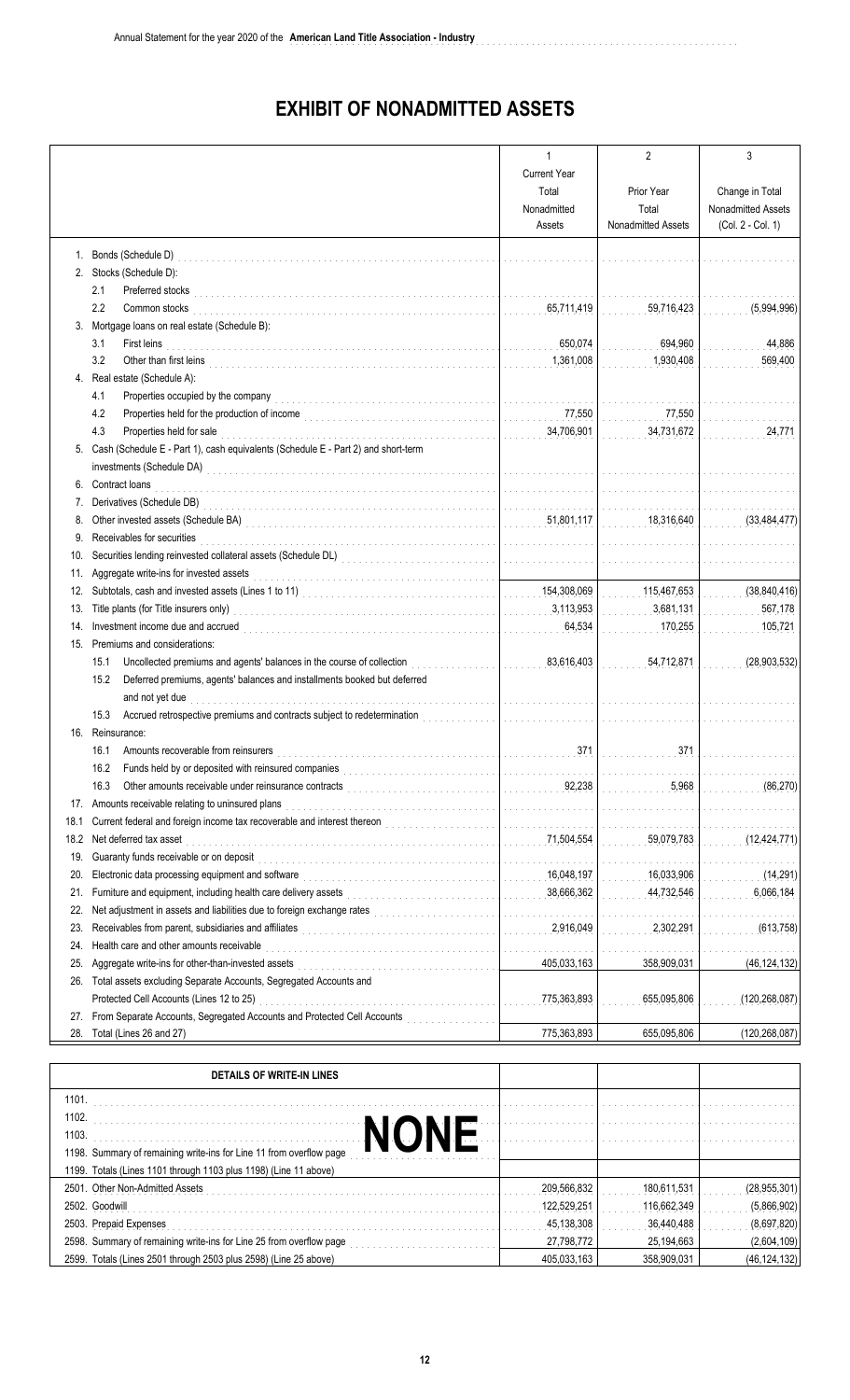# **FIVE – YEAR HISTORICAL DATA**<br>Show amounts in whole dollars only, no cents; show percentages to one decimal place, i.e. 17.6.

**American Land Title Association - Industry** ................................................................................

|                                                                    |                                                                                                                                                                                                                                                                                                                                                                                                                       | 1                                                                                                                      | $\overline{2}$                                                                                                         | 3                                                                                                                      | 4                                                                                                                      | 5                                                                                                                      |  |
|--------------------------------------------------------------------|-----------------------------------------------------------------------------------------------------------------------------------------------------------------------------------------------------------------------------------------------------------------------------------------------------------------------------------------------------------------------------------------------------------------------|------------------------------------------------------------------------------------------------------------------------|------------------------------------------------------------------------------------------------------------------------|------------------------------------------------------------------------------------------------------------------------|------------------------------------------------------------------------------------------------------------------------|------------------------------------------------------------------------------------------------------------------------|--|
|                                                                    |                                                                                                                                                                                                                                                                                                                                                                                                                       | 2020                                                                                                                   | 2019                                                                                                                   | 2018                                                                                                                   | 2017                                                                                                                   | 2016                                                                                                                   |  |
|                                                                    | Source of Direct Title Premiums Written (Part 1A)                                                                                                                                                                                                                                                                                                                                                                     |                                                                                                                        |                                                                                                                        |                                                                                                                        |                                                                                                                        |                                                                                                                        |  |
|                                                                    | 1. Direct operations (Part 1A, Line 1, Col. 1)<br>2. Non-affiliated agency operations (Part 1A, Line 1, Col. 2)<br>3. Affiliated agency operations (Part 1A, Line 1, Col. 3)<br>4. Total                                                                                                                                                                                                                              | 2,227,424,086<br>12,205,609,290<br>4,808,277,736<br>19,241,311,112                                                     | 2,137,711,065<br>9.747.767.892<br>3,921,471,313<br>15,806,950,270                                                      | 2,043,300,438<br>9.175.599.005<br>3,625,471,164<br>14,844,370,607                                                      | 1,915,820,447<br>9,203,594,385<br>3,655,113,502<br>14,774,528,334                                                      | 1,689,849,333<br>8.802.897.170<br>3,808,051,329<br>14,300,797,832                                                      |  |
|                                                                    | Operating Income Summary (Page 4 & Part 1)                                                                                                                                                                                                                                                                                                                                                                            |                                                                                                                        |                                                                                                                        |                                                                                                                        |                                                                                                                        |                                                                                                                        |  |
| 5.<br>6.<br>7.<br>8.<br>9.<br>10.<br>11.                           | Premiums earned (Part 1B, Line 3)<br>Escrow and settlement service charges (Part 1A, Line 2)<br>Title examinations (Part 1A, Line 3)<br>Searches and abstracts (Part 1A, Line 4)<br>Surveys (Part 1A, Line 5)<br>Aggregate write-ins for service charges (Part 1A, Line 6)<br>and the company<br>Aggregate write-ins for other operating income (Page 4, Line 2)<br>12. Total operating income (Page 4, Line 3)       | 18,735,333,757<br>614,963,913<br>53,683,223<br>398,031,275<br>1,006,861<br>470,010,886<br>81,654,663<br>20,354,684,578 | 15,449,892,568<br>459,298,737<br>44,757,436<br>311,700,576<br>1,340,961<br>426,501,072<br>76,767,909<br>16,770,259,259 | 14,583,032,503<br>399,780,931<br>45,482,229<br>271,795,760<br>1,690,880<br>415,068,901<br>70,569,569<br>15,787,420,773 | 14,407,024,479<br>364,229,473<br>44,002,121<br>249,299,031<br>1,309,846<br>407,213,736<br>74,858,226<br>15,547,936,912 | 13,941,717,883<br>281,195,205<br>42,701,213<br>230,992,156<br>1,574,348<br>362,086,739<br>20,733,667<br>14,881,001,211 |  |
|                                                                    | <b>Statement of Income (Page 4)</b>                                                                                                                                                                                                                                                                                                                                                                                   |                                                                                                                        |                                                                                                                        |                                                                                                                        |                                                                                                                        |                                                                                                                        |  |
|                                                                    | 13. Net operating gain or (loss) (Line 8)<br>14. Net investment gain or (loss) (Line 11)<br>15. Total other income (Line 12)<br>15. Total other income (Line 12)<br>16. Federal and foreign income taxes incurred (Line 14)<br>17. Net income (Line 15)                                                                                                                                                               | 1,781,446,861<br>243,077,030<br>9,436,104<br>441,467,765<br>1,592,492,230                                              | 1,217,422,876<br>415.560.125<br>1,972,882<br>343,394,889<br>1,291,560,994                                              | 1,100,084,424<br>212.394.181<br>6,685,537<br>165,296,263<br>1,153,867,879                                              | 885.095.536<br>380.910.180<br>3,820,602<br>361, 152, 745<br>908,673,573                                                | 866,350,935<br>385,620,947<br>4,869,956<br>350,492,058<br>906,349,780                                                  |  |
|                                                                    | Balance Sheet (Pages 2 and 3)                                                                                                                                                                                                                                                                                                                                                                                         |                                                                                                                        |                                                                                                                        |                                                                                                                        |                                                                                                                        |                                                                                                                        |  |
|                                                                    | 18. Title insurance premiums and fees receivable (Page 2, Line 15, Col. 3)<br>19. Total admitted assets excluding segregated accounts<br>(Page 2, Line 26, Col. 3)<br>20. Known claims reserve (Page 3, Line 1)<br>21. Statutory premium reserve (Page 3, Line 2)<br>22. Total liabilities (Page 3, Line 23)<br>23. Capital paid up (Page 3, Lines 25 + 26)<br>24. Surplus as regards policyholders (Page 3, Line 32) | 374,715,105<br>11,590,561,099<br>636,469,739<br>4,384,451,437<br>6,110,829,248<br>396,725,636<br>5,479,731,851         | 260,143,532<br>10,654,436,829<br>627,355,983<br>4,096,948,255<br>5,684,177,717<br>396,816,463<br>4,970,259,112         | 235,934,176<br>9,685,540,592<br>647,723,456<br>3,948,553,585<br>5,406,753,546<br>394,316,733<br>4,275,714,525          | 248,692,995<br>9,563,004,538<br>621,480,501<br>3,900,296,823<br>5,366,089,307<br>391,916,793<br>4,198,238,615          | 224,040,837<br>9,632,359,978<br>623,115,502<br>3,978,921,599<br>5,426,040,009<br>422,402,785<br>4,206,313,920          |  |
|                                                                    | Cash Flow (Page 5)                                                                                                                                                                                                                                                                                                                                                                                                    |                                                                                                                        |                                                                                                                        |                                                                                                                        |                                                                                                                        |                                                                                                                        |  |
|                                                                    | 25. Net cash from operations (Line 11)                                                                                                                                                                                                                                                                                                                                                                                | 2,117,094,128                                                                                                          | 1,546,831,624                                                                                                          | 1,433,358,261                                                                                                          | 1,187,037,435                                                                                                          | 1,078,078,702                                                                                                          |  |
|                                                                    | Percentage Distribution of Cash, Cash-Equivalents and Invested<br>Assets (Page 2, Col. 3)<br>(Item divided by Page 2, Line 12, Col. 3) x 100.0                                                                                                                                                                                                                                                                        |                                                                                                                        |                                                                                                                        |                                                                                                                        |                                                                                                                        |                                                                                                                        |  |
| 26.<br>27.<br>28.<br>29.<br>30.<br>31.<br>32.<br>33.<br>34.<br>35. | Bonds (Line 1)<br>.<br>Stocks (Lines 2.1 & 2.2)<br>Mortgage loans on real estate (Line 3.1 and 3.2)<br>Real estate (Lines 4.1, 4.2 & 4.3)<br>Cash, cash equivalents and short-term investments (Line 5)<br>Contract loans (Line 6)<br>Derivatives (Line 7)<br>Other invested assets (Line 8)<br>Receivable for securities (Line 9)<br>Securities lending reinvested collateral assets (Line 10)                       | 50.7<br>27.0<br>0.3<br>1.7<br>17.8<br>2.5<br>0.0                                                                       | 53.4<br>25.5<br>0.4<br>2.0<br>17.1<br>1.6<br>0.0                                                                       | 57.4<br>22.7<br>0.6<br>2.1<br>15.4<br>1.7<br>0.1                                                                       | 55.3<br>26.5<br>0.9<br>2.1<br>13.2<br>1.9<br>0.1                                                                       | 59.7<br>22.0<br>0.8<br>2.8<br>13.1<br>1.5<br>0.1                                                                       |  |
| 36.                                                                | Aggregate write-ins for invested assets (Line 11)<br>37. Subtotals cash, cash equivalents and invested assets (Line 12)                                                                                                                                                                                                                                                                                               | 0.0<br>100.0                                                                                                           | 0.0<br>100.0                                                                                                           | 0.0<br>100.0                                                                                                           | 0.0<br>100.0                                                                                                           | 0.0<br>100.0                                                                                                           |  |
|                                                                    |                                                                                                                                                                                                                                                                                                                                                                                                                       |                                                                                                                        |                                                                                                                        |                                                                                                                        |                                                                                                                        |                                                                                                                        |  |
|                                                                    | Investments in Parent, Subsidiaries and Affiliates                                                                                                                                                                                                                                                                                                                                                                    |                                                                                                                        |                                                                                                                        |                                                                                                                        |                                                                                                                        |                                                                                                                        |  |
| 38.<br>39.<br>40.                                                  | Affiliated bonds (Sch. D Summary, Line 12, Col. 1)<br>Affiliated preferred stocks (Sch. D, Summary, Line 18, Col. 1)<br>Affiliated common stocks (Sch. D, Summary, Line 24, Col. 1)<br>41. Affiliated short-term investments (subtotals included in<br>Schedule DA Verification, Col. 5, Line 10)                                                                                                                     | 10,965,000<br>870,514,624                                                                                              | 11,223,274<br>510,112,436                                                                                              | 11,168,351<br>504,303,778                                                                                              | 10,000,000<br>474,173,401                                                                                              | 92,143,554<br>521,902,307                                                                                              |  |
| 43.<br>44.<br>45.                                                  | 42. Affiliated mortgage loans on real estate<br>All other affiliated<br>Total of above Lines 38 to 43<br>Total investment in parent included in Lines 38 to 43 above<br>46. Percentage of investments in parent, subsidiaries and affiliates to<br>surplus as regards policyholders (Line 44 above divided by Page 3,                                                                                                 | 250,065,397<br>1,131,545,021<br>245,006,886                                                                            | 134,663,929<br>655,999,639                                                                                             | 142,787,702<br>658,259,831                                                                                             | 19,182,520<br>189,028,868<br>692,384,789                                                                               | 19,257,657<br>187,831,946<br>821,135,464                                                                               |  |
|                                                                    | Line 32, Col. 1 x 100.0)                                                                                                                                                                                                                                                                                                                                                                                              | 20.6                                                                                                                   | 12.7                                                                                                                   | 16.9                                                                                                                   | 16.5                                                                                                                   | 18.9                                                                                                                   |  |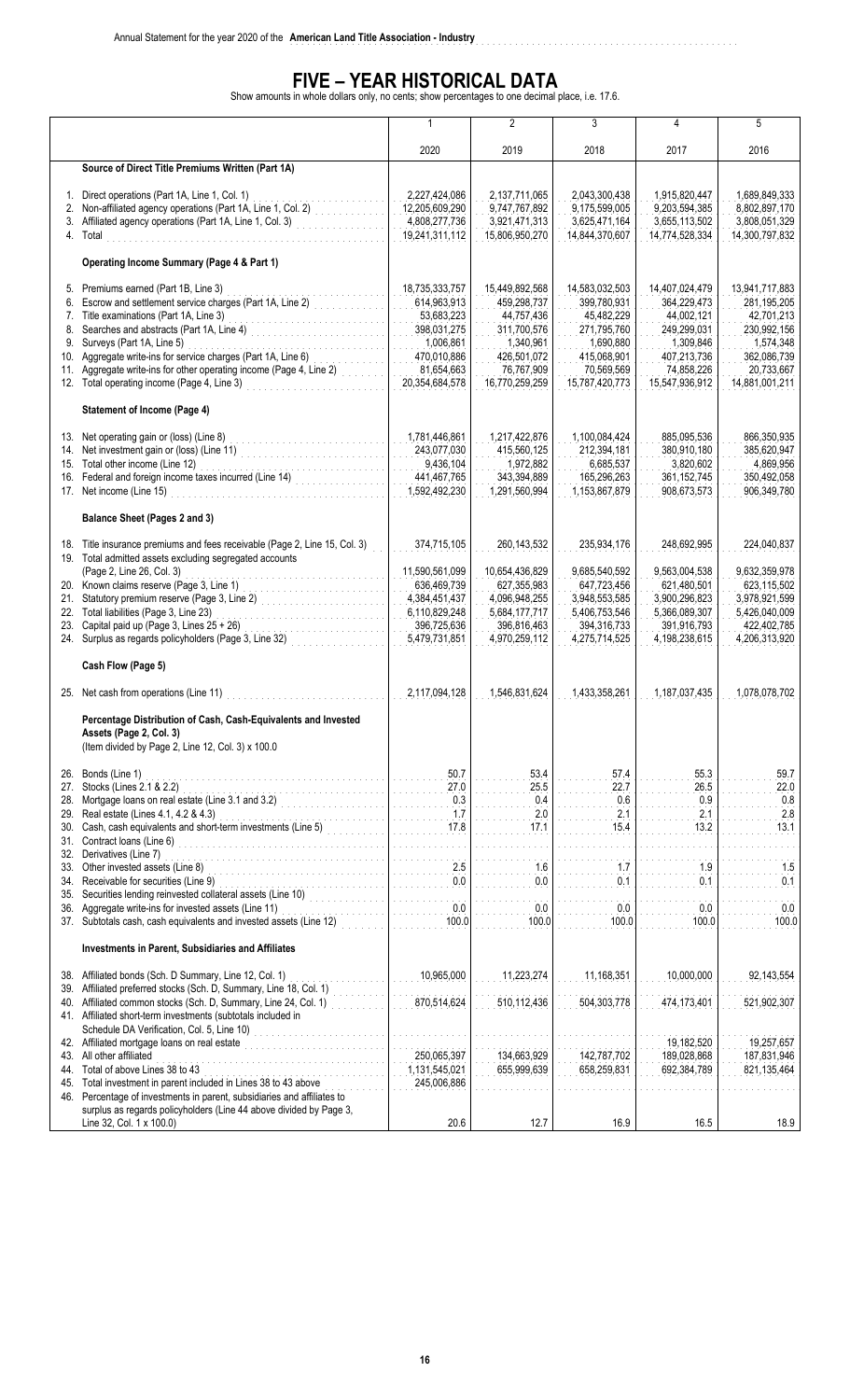#### **FIVE – YEAR HISTORICAL DATA** (Continued)

**American Land Title Association - Industry** ................................................................................

|            |                                                                                                                                                                                                                                                                       |                                                                  | $\overline{2}$                                              | 3                                                                 | 4                                                              | 5                                                          |
|------------|-----------------------------------------------------------------------------------------------------------------------------------------------------------------------------------------------------------------------------------------------------------------------|------------------------------------------------------------------|-------------------------------------------------------------|-------------------------------------------------------------------|----------------------------------------------------------------|------------------------------------------------------------|
|            |                                                                                                                                                                                                                                                                       | 2020                                                             | 2019                                                        | 2018                                                              | 2017                                                           | 2016                                                       |
|            | <b>Capital and Surplus Accounts (Page 4)</b>                                                                                                                                                                                                                          |                                                                  |                                                             |                                                                   |                                                                |                                                            |
|            | 47. Net unrealized capital gains or (losses) (Line 18)<br>48. Change in nonadmitted assets (Line 21)<br>49. Dividends to stockholders (Line 28)<br>50. Change in surplus as regards policyholders for the year (Line 31)                                              | 232,449,967<br>(119, 417, 121)<br>(1,271,601,337)<br>509,473,339 | 344,930,963<br>16.309.798<br>(935, 546, 598)<br>694,544,182 | (61, 678, 873)<br>(99, 645, 710)<br>(905, 899, 850)<br>77,934,773 | 111,872,148<br>62,051,003<br>(1, 125, 591, 805)<br>(8,971,973) | 83,855,665<br>82,096,345<br>(703, 699, 673)<br>283,357,876 |
|            | Losses Paid and Incurred (Part 2A)                                                                                                                                                                                                                                    |                                                                  |                                                             |                                                                   |                                                                |                                                            |
|            | 51. Net payments (Line 5, Col. 4)<br>52. Losses and allocated LAE incurred (Line 8, Col. 4)<br>53. Unallocated LAE incurred (Line 9, Col. 4)<br>54. Losses and loss adjustment expenses incurred (Line 10, Col. 4)                                                    | 469,344,318<br>478,464,744<br>80,483,197<br>558,947,941          | 539,579,151<br>519,284,279<br>83,842,513<br>603,054,192     | 531,567,016<br>557,809,922<br>83,802,759<br>641,612,681           | 548, 357, 777<br>545,722,829<br>82,404,881<br>628,127,710      | 593,489,897<br>612,559,739<br>79,385,253<br>691,944,992    |
|            | Operating Expenses to Total Operating Income (Part 3)(%)<br>(Line item divided by Page 4, Line 3 x 100.0)                                                                                                                                                             |                                                                  |                                                             |                                                                   |                                                                |                                                            |
|            | 55. Personnel costs (Part 3, Line 1.5, Col. 4)<br>56. Amounts paid to or retained by title agents (Part 3, Line 2, Col. 4)<br>57. All other operating expenses (Part 3, Lines 24 minus 1.5 minus 2, Col. 4)<br>58. Total (Lines 55 to 57)                             | 11.8<br>68.3<br>8.4<br>88.5                                      | 13.3<br>66.4<br>9.4<br>89.1                                 | 14.0<br>66.0<br>9.0<br>89.0                                       | 13.3<br>67.6<br>9.4<br>90.3                                    | 12.0<br>69.0<br>8.6<br>89.6                                |
|            | <b>Operating Percentages (Page 4)</b><br>(Line item divided by Page 4, Line 3 x 100.0)                                                                                                                                                                                |                                                                  |                                                             |                                                                   |                                                                |                                                            |
|            | 59. Losses and loss adjustment expenses incurred (Line 4)<br>60. Operating expenses incurred (Line 5)<br>61. Aggregate write-ins for other operating deductions (Line 6)<br>62. Total operating deductions (Line 7)<br>63. Net operating gain or (loss) (Line 8)      | 2.7<br>88.5<br>0.0<br>91.2<br>8.8                                | 3.6<br>89.1<br>0.0<br>92.7<br>7.3                           | 4.1<br>89.0<br>0.0<br>93.1<br>6.9                                 | 4.0<br>90.3<br>0.0<br>94.3<br>5.7                              | 4.6<br>89.5<br>0.1<br>94.2<br>5.8                          |
|            | <b>Other Percentages</b><br>(Line item divided by Part 1B, Line 1.4 x 100.0)                                                                                                                                                                                          |                                                                  |                                                             |                                                                   |                                                                |                                                            |
|            | 64. Losses and loss expenses incurred to net premiums written<br>(Page 4, Line 4)<br>65. Operating expenses incurred to net premiums written (Page 4, Line 5)                                                                                                         | 2.9<br>107.0                                                     | 3.9<br>107.5                                                | 4.4<br>96.0                                                       | 4.3<br>96.3                                                    | 4.9<br>94.5                                                |
|            | One-Year Schedule P Part 2 Development (\$000 omitted)                                                                                                                                                                                                                |                                                                  |                                                             |                                                                   |                                                                |                                                            |
| 67.        | Development in estimated losses and ALAE on policies effective before<br>current year (Schedule P, Part 2, Line 22, Col. 11)<br>Percent of such development to policyholders' surplus of prior year-end<br>(Line 66 above divided by Page 4, Line 16, Col. 1 x 100.0) | (104, 632)<br>(2,1)                                              |                                                             |                                                                   |                                                                |                                                            |
|            | One-Year Schedule P Part 3 Development (\$000 omitted)                                                                                                                                                                                                                |                                                                  |                                                             |                                                                   |                                                                |                                                            |
| 68.<br>69. | Development in estimated losses and ALAE for claims reported before curr<br>year (Schedule P, Part 3, Line 12, Col. 11)<br>Percent of such development to policyholders' surplus of prior year-end<br>(Line 68 above divided by Page 4, Line 16, Col. 1 x 100.0)      | 168,897<br>3.4                                                   |                                                             |                                                                   |                                                                |                                                            |
|            | Two-Year Schedule P Part 2 Development (\$000 omitted)                                                                                                                                                                                                                |                                                                  |                                                             |                                                                   |                                                                |                                                            |
| 70.        | Development in estimated losses and ALAE on policies effective before<br>prior year-end (Schedule P, Part 2, Line 22, Col. 12)                                                                                                                                        | (217,061)                                                        |                                                             |                                                                   |                                                                |                                                            |
| 71.        | Percent of development of losses and loss expenses incurred to reported<br>policyholders' surplus of second prior year-end (Line 70 above divided by<br>Page 4, Line 16, Col. 2 x 100.0)                                                                              | (5.1)                                                            |                                                             |                                                                   |                                                                |                                                            |
|            | Two-Year Schedule P Part 3 Development (\$000 omitted)                                                                                                                                                                                                                |                                                                  |                                                             |                                                                   |                                                                |                                                            |
| 72.        | Development in estimated losses and ALAE for claims reported before prior<br>year-end (Schedule P, Part 3, Line 12, Col. 12)                                                                                                                                          | 248,653                                                          |                                                             |                                                                   |                                                                |                                                            |
| 73.        | Percent of such development to policyholders' surplus of second prior<br>year-end (Line 72 above divided by Page 4, Line 16, Col. 2 x 100.0)                                                                                                                          | 5.8                                                              |                                                             |                                                                   |                                                                |                                                            |
|            | NOTE: If a party to a merger, have the two most recent years of this exhibit been restated due to a merger in compliance with the disclosure<br>requirements of SSAP No. 3, Accounting Changes and Correction of Errors?                                              |                                                                  |                                                             |                                                                   |                                                                | Yes $[ ]$ No $[X]$                                         |

If no, please explain:

...................................................................................................... ...................................................................................................... ...................................................................................................... ...................................................................................................... ......................................................................................................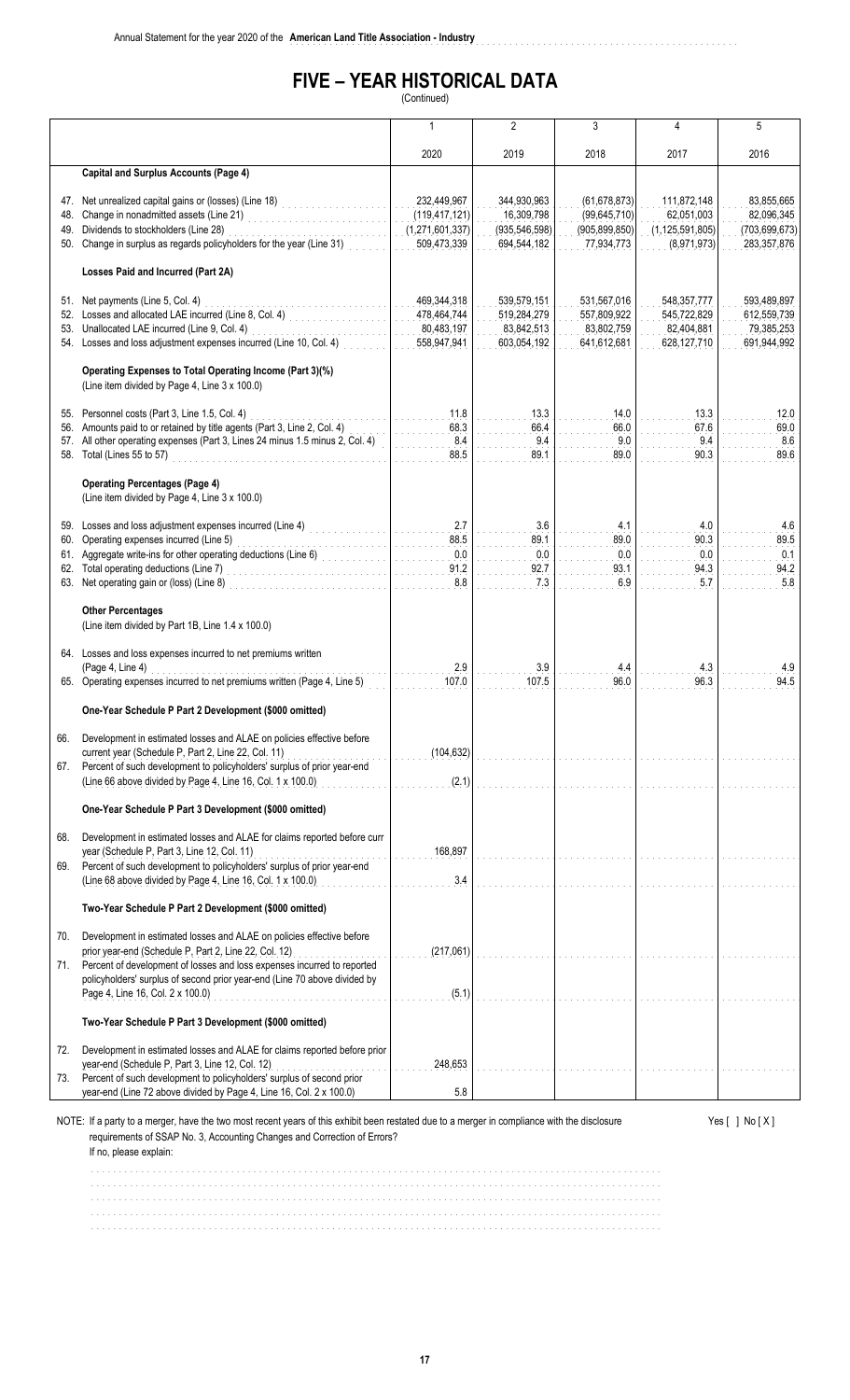## **SCHEDULE P – PART 1 – SUMMARY**

**American Land Title Association - Industry** ................................................................................

**(\$000 omitted)**

|               |            |                |           | Premiums Written and Other Income |           |            |               |               |         |               | Loss and Allocated Loss Adjustment Expenses Payments |        |
|---------------|------------|----------------|-----------|-----------------------------------|-----------|------------|---------------|---------------|---------|---------------|------------------------------------------------------|--------|
|               |            | $\overline{c}$ | 3         | 4                                 | 5         | 6          |               | Loss Payments |         |               | <b>Allocated LAE Payments</b>                        |        |
|               |            |                |           |                                   |           |            | 7             | 8             | 9       | 10            | 11                                                   | 12     |
|               |            |                |           |                                   |           |            |               |               |         |               |                                                      |        |
| Years in      | Amount     |                |           |                                   |           |            |               |               |         |               |                                                      |        |
| Which         | of         |                |           |                                   |           | Net        |               |               |         |               |                                                      |        |
| Policies      | Insurance  |                |           |                                   |           | (Cols.     |               |               |         |               |                                                      |        |
| Were          | Written in | <b>Direct</b>  | Assumed   | Other                             | Ceded     | $2 + 3$    |               |               |         |               |                                                      |        |
| Written       | Millions   | Premium        | Premium   | Income                            | Premium   | $+4-5$     | <b>Direct</b> | Assumed       | Ceded   | <b>Direct</b> | Assumed                                              | Ceded  |
| Prior         | XXX        | 204,810,94     | 784,868   | 20,412,417                        | 776,060   | 225,232,16 | 9,641,616     | 19,945        | 158,302 | 7,190,033     | 18,305                                               | 21,825 |
| 2011<br>2.    | 3,334,248  | 9,743,429      | 31,331    | 1,044,781                         | 29,126    | 10,790,415 | 210,029       | 20            | 2,871   | 128,468       | 788                                                  | 12     |
| 2012<br>3.    | 4,003,079  | 11,767,873     | 23,258    | 980,565                           | 57,222    | 12,714,474 | 178,484       | 925           |         | 131,739       | 2,238                                                |        |
| 2013<br>4.    | 4,445,218  | 12,980,246     | 29,410    | 932,432                           | 63,638    | 13,878,450 | 171,113       | 496           | 25      | 125,132       |                                                      |        |
| 2014<br>5.    | 3,849,856  | 11,360,582     | 29,263    | 805,526                           | 68,810    | 12,126,561 | 196,094       |               |         | 122,665       |                                                      | 8      |
| 2015<br>6.    | 4,359,525  | 13, 153, 259   | 27,714    | 864,406                           | 64,764    | 13,980,615 | 148,984       | 635           |         | 97,923        |                                                      |        |
| 2016          | 4,757,968  | 14,300,797     | 27,964    | 918,543                           | 57,028    | 15,190,276 | 154,438       |               | 1,918   | 94,623        |                                                      |        |
| 2017<br>8.    | 4,768,092  | 14,774,511     | 30,796    | 1,066,053                         | 62,913    | 15,808,447 | 132,681       |               | 1,218   | 77,040        |                                                      |        |
| 2018<br>9.    | 4,678,528  | 14,844,369     | 36,936    | 1,133,818                         | 70,440    | 15,944,683 | 116,798       |               | 550     | 56,909        |                                                      | 194    |
| 10.<br>2019   | 5,128,919  | 15,806,950     | 37,716    | 1,243,598                         | 71,481    | 17,016,783 | 76,070        |               |         | 27,939        |                                                      |        |
| 2020<br>11.   | 6,505,463  | 19,241,311     | 27,204    | 1,537,697                         | 72,345    | 20,733,867 | 23,097        |               |         | 6,727         |                                                      |        |
| 12.<br>Totals | XXX        | 342,784,26     | 1,086,460 | 30,939,836                        | 1,393,827 | 373,416,73 | 11,049,404    | 22,021        | 164,884 | 8,059,198     | 21,331                                               | 22,039 |

|               | 13          | 14          | 15               | 16        |               |                      |       | Loss and Allocated Loss           |                      |       | 23          |
|---------------|-------------|-------------|------------------|-----------|---------------|----------------------|-------|-----------------------------------|----------------------|-------|-------------|
|               |             |             |                  |           |               |                      |       | <b>Adjustment Expenses Unpaid</b> |                      |       |             |
|               |             |             |                  |           |               | Known Claim Reserves |       |                                   | <b>IBNR Reserves</b> |       |             |
|               |             |             | <b>Total Net</b> |           | 17            | 18                   | 19    | 20                                | 21                   | 22    |             |
| Years in      |             |             | Loss and         |           |               |                      |       |                                   |                      |       |             |
| Which         | Salvage     | Unallocated | Expense          | Number of |               |                      |       |                                   |                      |       | Unallocated |
| Policies      | and         | Loss        | $(Cols. 7 +$     | Claims    |               |                      |       |                                   |                      |       | Loss        |
| Were          | Subrogation | Expense     | $8 + 10 + 11$    | Reported  |               |                      |       |                                   |                      |       | Expense     |
| Written       | Received    | Payments    | - 9 - 12 + 14)   | (Direct)  | <b>Direct</b> | Assumed              | Ceded | <b>Direct</b>                     | Assumed              | Ceded | Unpaid      |
| Prior         | 2,004,636   | 1,105,565   | 17,795,337       | 1,501,069 | 237,860       | 261                  | 2,184 | 469,996                           | 1,944                | 858   | 71,996      |
| 2011<br>2.    | 41,879      | 56,848      | 393,270          | 27,423    | 14,273        | 167                  | 173   | 50,722                            | 81                   | 47    | 5,905       |
| 2012<br>3.    | 28,772      | 56,879      | 370,265          | 27,518    | 15,644        | 46                   | 52    | 60,358                            | 79                   | 55    | 8,085       |
| 2013<br>4.    | 25,635      | 56,716      | 353,432          | 26,189    | 23,626        |                      |       | 74,726                            | 94                   | 59    | 9,792       |
| 2014<br>5.    | 26,271      | 56,058      | 374,809          | 22,835    | 38,855        |                      |       | 95,121                            | 138                  | 91    | 14,098      |
| 2015<br>6.    | 22,617      | 53,586      | 301,128          | 23,122    | 32,724        |                      |       | 148,932                           | 188                  | 136   | 17,885      |
| 2016<br>7.    | 18,855      | 52,960      | 300,103          | 22,623    | 51,626        |                      |       | 208,629                           | 255                  | 181   | 30,721      |
| 2017<br>8.    | 17,424      | 44,477      | 252,980          | 19,919    | 44,690        |                      |       | 280,198                           | 364                  | 246   | 40,796      |
| 2018<br>9     | 14,195      | 38,691      | 211,654          | 16,512    | 67,089        |                      |       | 347,313                           | 539                  | 421   | 60,809      |
| 2019<br>10.   | 6,855       | 28,318      | 132,327          | 12,906    | 71,106        |                      | 196   | 469,075                           | 1,003                | 642   | 86,190      |
| 2020<br>11.   | 2,078       | 10,201      | 40,025           | 5,082     | 40,900        |                      | 242   | 744,338                           | 1,326                | 1,717 | 85,795      |
| Totals<br>12. | 2,209,217   | 1,560,299   | 20,525,330       | 1,705,198 | 638,393       | 474                  | 2,847 | 2,949,408                         | 6,011                | 4,453 | 432,072     |

|               | 24               | 25          |               | Losses and Allocated Loss Expenses Incurred |                |            | Loss and LAE Ratio |                   | 32               | 33              | 34        |
|---------------|------------------|-------------|---------------|---------------------------------------------|----------------|------------|--------------------|-------------------|------------------|-----------------|-----------|
|               | <b>Total Net</b> |             | 26            | 27                                          | 28             | 29         | 30                 | 31                |                  |                 |           |
|               | Loss and         |             |               |                                             |                |            |                    |                   | Net Loss &       |                 |           |
|               | LAE              |             |               |                                             |                |            |                    | Net               | LAE Per          |                 | Net       |
| Years in      | Unpaid           | Number      |               |                                             |                |            | Direct             | Basis             | \$1000 of        |                 | Reserves  |
| Which         | $(Cols. 17 +$    | of          |               |                                             |                |            | Basis              | ([Cols.           | Coverage         | <b>Discount</b> | After     |
| Policies      | $18 + 20$        | Claims      | <b>Direct</b> | Assumed                                     | Ceded          |            | ([Cols.            | $14 + 23$         | ([Cols.          | For Time        | Discount  |
| Were          | $+21 - 19$       | Outstanding | (Cols. 7 + 10 | $(Cols. 8 +$                                | $(Cols. 9 +$   |            | $14 + 23 +$        | $+ 29$ ] /        | $29 + 14 +$      | Value of        | (Cols.    |
| Written       | $-22 + 23$       | (Direct)    | $+17 + 20$    | $11 + 18 + 21$                              | $12 + 19 + 22$ | Net        | 26] / Col. 2)      | [Cols. $6 - 4$ ]) | $23$ ] / Col. 1) | Money           | $24 - 33$ |
| Prior         | 779,015          | 13,570      | 17,539,505    | 40,455                                      | 183,169        | 17,396,791 | 9.139              | 9.069             | XXX              |                 | 779,015   |
| 2011          | 70,928           | 791         | 403,492       | 1,056                                       | 3,103          | 401,445    | 4.785              | 4.763             | 13.922           |                 | 70,928    |
| 2012<br>3.    | 84,105           | 941         | 386,225       | 3,288                                       | 107            | 389,406    | 3.834              | 3.872             | 11.351           |                 | 84,105    |
| 2013          | 108,179          | 1,219       | 394,597       | 590                                         | 84             | 395,103    | 3.552              | 3.566             | 10.384           |                 | 108,179   |
| 2014<br>5.    | 148,121          | 1,236       | 452,735       | 138                                         | 99             | 452,774    | 4.603              | 4.619             | 13.583           |                 | 148,121   |
| 2015<br>6.    | 199,593          | 1,527       | 428,563       | 823                                         | 136            | 429,250    | 3.802              | 3.818             | 11.486           |                 | 199,593   |
| 2016          | 291,050          | 2,049       | 509,316       | 255                                         | 2,099          | 507,472    | 4.147              | 4.142             | 12.424           |                 | 291,050   |
| 2017<br>8     | 365,802          | 2,318       | 534,609       | 364                                         | 1,464          | 533,509    | 4.196              | 4.197             | 12.978           |                 | 365,802   |
| 2018<br>9.    | 475,329          | 3,133       | 588,109       | 539                                         | 1,165          | 587,483    | 4.632              | 4.638             | 14.684           |                 | 475,329   |
| 2019<br>10.   | 626,536          | 3,736       | 644,190       | 1,003                                       | 838            | 644,355    | 4.800              | 4.811             | 14.796           |                 | 626,536   |
| 2020<br>11.   | 870,400          | 2,537       | 815,062       | 1,326                                       | 1,959          | 814,429    | 4.735              | 4.743             | 13.995           |                 | 870,400   |
| 12.<br>Totals | 4,019,058        | 33,057      | 22,696,403    | 49,837                                      | 194,223        | 22,552,017 | XXX                | XXX               | XXX              |                 | 4,019,058 |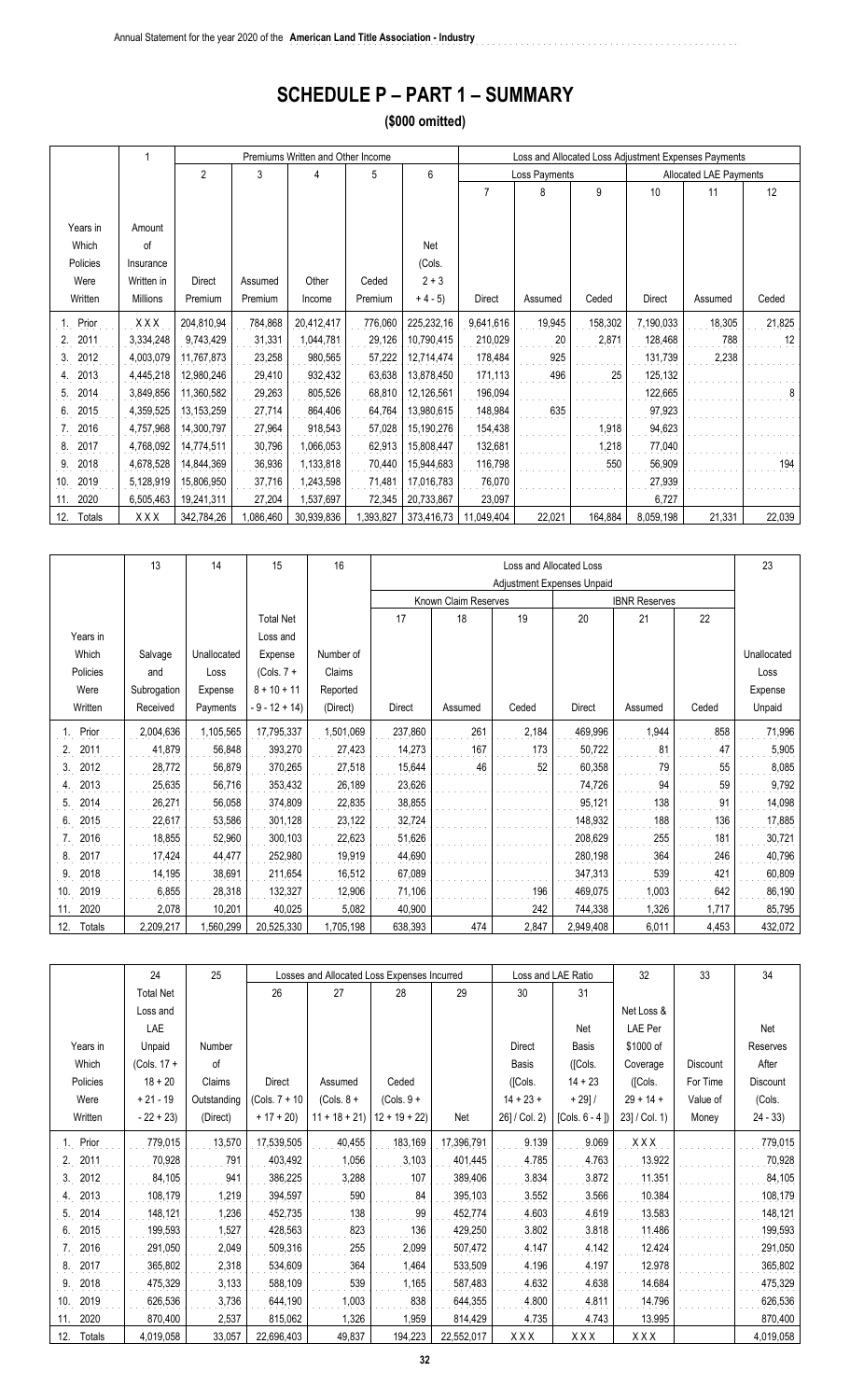## **SCHEDULE P – PART 1A – POLICIES WRITTEN DIRECTLY**

**(\$000 omitted)**

|               |            |                |         | Premiums Written and Other Income |         |            |               |               |        |               | Loss and Allocated Loss Adjustment Expenses Payments |        |
|---------------|------------|----------------|---------|-----------------------------------|---------|------------|---------------|---------------|--------|---------------|------------------------------------------------------|--------|
|               |            | $\overline{2}$ | 3       | 4                                 | 5       | 6          |               | Loss Payments |        |               | <b>Allocated LAE Payments</b>                        |        |
|               |            |                |         |                                   |         |            | 7             | 8             | 9      | 10            | 11                                                   | 12     |
|               |            |                |         |                                   |         |            |               |               |        |               |                                                      |        |
| Years in      | Amount     |                |         |                                   |         |            |               |               |        |               |                                                      |        |
| Which         | of         |                |         |                                   |         | Net        |               |               |        |               |                                                      |        |
| Policies      | Insurance  |                |         |                                   |         | (Cols.     |               |               |        |               |                                                      |        |
| Were          | Written in | <b>Direct</b>  | Assumed | Other                             | Ceded   | $2 + 3$    |               |               |        |               |                                                      |        |
| Written       | Millions   | Premium        | Premium | Income                            | Premium | $+4-5$     | <b>Direct</b> | Assumed       | Ceded  | <b>Direct</b> | Assumed                                              | Ceded  |
| Prior         | XXX        | 33,962,077     | 701,188 | 19,454,744                        | 390,052 | 53,727,957 | 2,802,391     | 16,525        | 84,773 | 1,916,000     | 16,377                                               | 10,633 |
| 2011<br>2.    | 555,809    | 1,528,801      | 29,166  | 927,129                           | 11,495  | 2,473,601  | 70,399        |               |        | 32,076        | 744                                                  |        |
| 2012<br>3.    | 645,448    | 1,474,540      | 21,934  | 845,069                           | 17,288  | 2,324,255  | 60,681        | 925           |        | 26,886        | 2,238                                                |        |
| 2013          | 683,375    | 1,477,546      | 28,980  | 770,995                           | 18,973  | 2,258,548  | 45,616        | 496           |        | 24,253        |                                                      |        |
| 2014<br>5     | 748,913    | 1,437,199      | 27,974  | 668,876                           | 29,238  | 2,104,811  | 52,251        |               |        | 26,194        |                                                      |        |
| 2015<br>6.    | 749,259    | 1,673,020      | 26,802  | 632,184                           | 27,010  | 2,304,996  | 40,395        | 635           |        | 22,534        |                                                      |        |
| 2016          | 759,491    | 1,689,849      | 27,451  | 667,120                           | 19,748  | 2,364,672  | 36,892        |               |        | 18,311        |                                                      |        |
| 2017<br>8.    | 1,102,375  | 1,915,819      | 30,259  | 802,298                           | 19,681  | 2,728,695  | 31,293        |               |        | 12,598        |                                                      |        |
| 2018<br>9     | 1,101,526  | 2,043,300      | 36,195  | 859,321                           | 21,767  | 2,917,049  | 25,377        |               |        | 10,205        |                                                      |        |
| 2019<br>10.   | 1,193,426  | 2,137,713      | 36,232  | 893,950                           | 20,009  | 3,047,886  | 15,386        |               |        | 4,446         |                                                      |        |
| 2020<br>11.   | 1,312,382  | 2,227,424      | 25,395  | 1,072,947                         | 21,387  | 3,304,379  | 7,422         |               |        | 2,402         |                                                      |        |
| 12.<br>Totals | XXX        | 51,567,288     | 991,576 | 27,594,633                        | 596,648 | 79,556,849 | 3,188,103     | 18,581        | 84,773 | 2,095,905     | 19,359                                               | 10,640 |

|               | 13          | 14          | 15               | 16        |         |                      | 23    |                            |                      |       |             |
|---------------|-------------|-------------|------------------|-----------|---------|----------------------|-------|----------------------------|----------------------|-------|-------------|
|               |             |             |                  |           |         | Known Claim Reserves |       | Adjustment Expenses Unpaid | <b>IBNR Reserves</b> |       |             |
|               |             |             | <b>Total Net</b> |           | 17      | 18                   | 19    | 20                         | 21                   | 22    |             |
| Years in      |             |             | Loss and         |           |         |                      |       |                            |                      |       |             |
| Which         | Salvage     | Unallocated | Expense          | Number of |         |                      |       |                            |                      |       | Unallocated |
| Policies      | and         | Loss        | Paid (Cols. 7    | Claims    |         |                      |       |                            |                      |       | Loss        |
| Were          | Subrogation | Expense     | $+8 + 10 + 11$   | Reported  |         |                      |       |                            |                      |       | Expense     |
| Written       | Received    | Payments    | $-9 - 12 + 14$   | (Direct)  | Direct  | Assumed              | Ceded | Direct                     | Assumed              | Ceded | Unpaid      |
| Prior         | 515,911     | 254,167     | 4,910,054        | 429,579   | 52,562  | 261                  | 1,298 | 125,716                    | 713                  | 421   | 17,791      |
| 2011          | 8,828       | 16,560      | 119,779          | 6,951     | 3,302   | 167                  |       | 13,721                     | 62                   | 33    | 1,344       |
| 2012<br>3.    | 4,989       | 15,176      | 105,906          | 6,430     | 2,620   | 46                   |       | 15,384                     | 61                   | 35    | 1,978       |
| 2013<br>4.    | 4,139       | 12,852      | 83,217           | 6,269     | 6,737   |                      |       | 17,100                     | 75                   | 35    | 2,312       |
| 2014<br>5.    | 2,903       | 12,852      | 91,290           | 5,809     | 12,501  |                      |       | 23,486                     | 112                  | 59    | 3,140       |
| 2015<br>6.    | 3,790       | 12,580      | 76,144           | 5,572     | 7,575   |                      |       | 34,899                     | 147                  | 87    | 3,786       |
| 2016<br>7.    | 1,670       | 12,625      | 67,828           | 5,580     | 10,869  |                      |       | 48,540                     | 185                  | 112   | 7,471       |
| 2017<br>8.    | 2,518       | 9,595       | 53,486           | 4,912     | 9,023   |                      |       | 61,579                     | 278                  | 151   | 9,078       |
| 2018<br>9     | 2,110       | 9,034       | 44,616           | 4,030     | 12,220  |                      |       | 74,365                     | 426                  | 197   | 14,777      |
| 2019<br>10.   | 1,141       | 6,322       | 26,154           | 3,329     | 10,310  |                      |       | 100,549                    | 587                  | 267   | 20,961      |
| 2020<br>11.   | 372         | 2,596       | 12,420           | 1,557     | 6,289   |                      |       | 167,622                    | 608                  | 390   | 17,525      |
| Totals<br>12. | 548,371     | 364,359     | 5,590,894        | 480,018   | 134,008 | 474                  | 1,298 | 682,961                    | 3,254                | 1,787 | 100,163     |

|               | 24               | 25          |                | Losses and Allocated Loss Expenses Incurred |                |           |               | Loss and LAE Ratio | 32              | 33              | 34        |
|---------------|------------------|-------------|----------------|---------------------------------------------|----------------|-----------|---------------|--------------------|-----------------|-----------------|-----------|
|               | <b>Total Net</b> |             | 26             | 27                                          | 28             | 29        | 30            | 31                 |                 |                 |           |
|               | Loss and         |             |                |                                             |                |           |               |                    | Net Loss &      |                 |           |
|               | LAE              |             |                |                                             |                |           |               | Net                | LAE Per         |                 | Net       |
| Years in      | Unpaid           | Number      |                |                                             |                |           | Direct        | Basis              | \$1000 of       |                 | Reserves  |
| Which         | (Cols. 17        | οf          |                |                                             |                |           | Basis         | ([Cols.            | Coverage        | <b>Discount</b> | After     |
| Policies      | $+18 + 20$       | Claims      | <b>Direct</b>  | Assumed                                     | Ceded          |           | ([Cols.       | $14 + 23$          | $($ [Cols. 29 + | For Time        | Discount  |
| Were          | $+21 - 19$       | Outstanding | $(Cols. 7 +$   | $(Cols. 8 +$                                | $(Cols. 9 +$   |           | $14 + 23 +$   | $+ 29$ ] $/$       | $14 + 23$ ] /   | Value of        | (Cols.    |
| Written       | $-22 + 23$       | (Direct)    | $10 + 17 + 20$ | $11 + 18 + 21$                              | $12 + 19 + 22$ | Net       | 26] / Col. 2) | $[Cols. 6 - 4]$    | Col. 1)         | Money           | $24 - 33$ |
| Prior         | 195,324          | 2,399       | 4,896,669      | 33,876                                      | 97,125         | 4,833,420 | 15.219        | 14.896             | XXX             |                 | 195,324   |
| 2011          | 18,563           | 172         | 119,498        | 973                                         | 33             | 120,438   | 8.988         | 8.946              | 24.890          |                 | 18,563    |
| 2012          | 20,054           | 203         | 105,571        | 3,270                                       | 35             | 108,806   | 8.323         | 8.515              | 19.515          |                 | 20,054    |
| 2013          | 26,189           | 258         | 93,706         | 571                                         | 35             | 94,242    | 7.368         | 7.355              | 16.010          |                 | 26,189    |
| 2014          | 39,180           | 250         | 114,432        | 112                                         | 66             | 114,478   | 9.075         | 9.086              | 17.421          |                 | 39,180    |
| 2015<br>6.    | 46,320           | 308         | 105,403        | 782                                         | 87             | 106,098   | 7.278         | 7.321              | 16.345          |                 | 46,320    |
| 2016          | 66,953           | 422         | 114,612        | 185                                         | 112            | 114,685   | 7.972         | 7.940              | 17.746          |                 | 66,953    |
| 2017<br>8.    | 79,807           | 460         | 114,493        | 278                                         | 151            | 114,620   | 6.951         | 6.919              | 12.091          |                 | 79,807    |
| 2018<br>9.    | 101,591          | 582         | 122,167        | 426                                         | 197            | 122,396   | 7.144         | 7.105              | 13.273          |                 | 101,591   |
| 2019<br>10.   | 132,140          | 573         | 130,691        | 587                                         | 267            | 131,011   | 7.390         | 7.349              | 13.264          |                 | 132,140   |
| 2020<br>11.   | 191,654          | 484         | 183,735        | 608                                         | 390            | 183,953   | 9.152         | 9.145              | 15.550          |                 | 191,654   |
| 12.<br>Totals | 917,775          | 6,111       | 6,100,977      | 41,668                                      | 98,498         | 6,044,147 | XXX           | XXX                | XXX             |                 | 917,775   |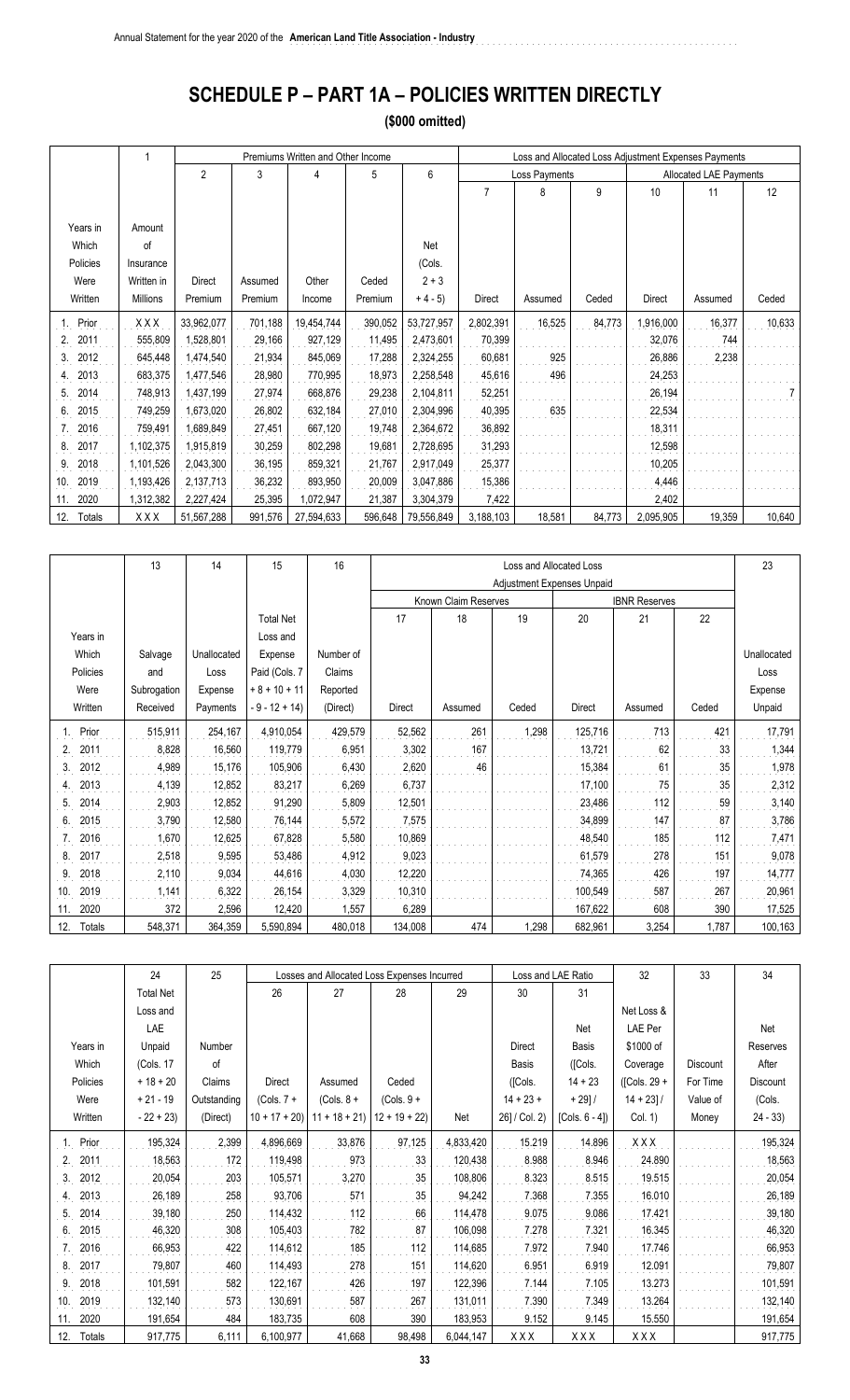## **SCHEDULE P – PART 1B – POLICIES WRITTEN THROUGH AGENTS**

**(\$000 omitted)**

|               |                 |                |         | Premiums Written and Other Income |         |            | Loss and Allocated Loss Adjustment Expenses Payments |               |        |               |                        |        |
|---------------|-----------------|----------------|---------|-----------------------------------|---------|------------|------------------------------------------------------|---------------|--------|---------------|------------------------|--------|
|               |                 | $\overline{2}$ | 3       | 4                                 | 5       | 6          |                                                      | Loss Payments |        |               | Allocated LAE Payments |        |
|               |                 |                |         |                                   |         |            | 7                                                    | 8             | 9      | 10            | 11                     | 12     |
|               |                 |                |         |                                   |         |            |                                                      |               |        |               |                        |        |
| Years in      | Amount          |                |         |                                   |         |            |                                                      |               |        |               |                        |        |
| Which         | of              |                |         |                                   |         | Net        |                                                      |               |        |               |                        |        |
| Policies      | Insurance       |                |         |                                   |         | (Cols.     |                                                      |               |        |               |                        |        |
| Were          | Written in      | <b>Direct</b>  | Assumed | Other                             | Ceded   | $2 + 3$    |                                                      |               |        |               |                        |        |
| Written       | <b>Millions</b> | Premium        | Premium | Income                            | Premium | $+4-5$     | <b>Direct</b>                                        | Assumed       | Ceded  | <b>Direct</b> | Assumed                | Ceded  |
| Prior         | XXX             | 170,775,49     | 83,679  | 957,674                           | 386,010 | 171,430,83 | 6,839,225                                            | 3,420         | 73,529 | 5,274,033     | 1,928                  | 11,192 |
| 2011<br>2.    | 2,778,439       | 8,214,626      | 2,165   | 117,659                           | 17,631  | 8,316,819  | 139,631                                              | 20            | 2,871  | 96,391        | 44                     | 12     |
| 2012<br>3.    | 3,357,631       | 10,293,433     | 1,324   | 135,496                           | 39,934  | 10,390,319 | 117,803                                              |               |        | 104,853       |                        |        |
| 2013<br>4.    | 3,761,843       | 11,502,700     | 430     | 161,437                           | 44,665  | 11,619,902 | 125,497                                              |               | 25     | 100,879       |                        |        |
| 2014<br>5.    | 3,100,943       | 9,923,383      | 1,289   | 136,650                           | 39,573  | 10,021,749 | 143,843                                              |               |        | 96,471        |                        |        |
| 2015<br>6.    | 3,610,266       | 11,480,239     | 912     | 232,222                           | 37,754  | 11,675,619 | 108,590                                              |               |        | 75,389        |                        |        |
| 2016          | 3,998,477       | 12,610,948     | 513     | 251,423                           | 37,279  | 12,825,605 | 117,546                                              |               | 1,918  | 76,312        |                        |        |
| 2017<br>8.    | 3,665,717       | 12,858,693     | 537     | 263,755                           | 43,231  | 13,079,754 | 101,388                                              |               | 1,218  | 64,441        |                        |        |
| 2018<br>9     | 3,577,002       | 12,801,070     | 740     | 274,497                           | 48,673  | 13,027,634 | 91,421                                               |               | 550    | 46,704        |                        | 194    |
| 2019<br>10.   | 3,935,493       | 13,669,238     | 1,484   | 349,648                           | 51,472  | 13,968,898 | 60,684                                               |               |        | 23,493        |                        |        |
| 2020<br>11.   | 5,193,082       | 17,013,887     | 1,809   | 464,749                           | 50,957  | 17,429,488 | 15,675                                               |               |        | 4,325         |                        |        |
| 12.<br>Totals | XXX             | 291,143,70     | 94,882  | 3,345,210                         | 797,179 | 293,786,62 | 7,861,303                                            | 3,440         | 80,111 | 5,963,291     | 1,972                  | 11,399 |

|                      | 13          | 14          | 15               | 16        | Loss and Allocated Loss<br>Adjustment Expenses Unpaid |                      |       |               |                      |       |             |
|----------------------|-------------|-------------|------------------|-----------|-------------------------------------------------------|----------------------|-------|---------------|----------------------|-------|-------------|
|                      |             |             |                  |           |                                                       | Known Claim Reserves |       |               | <b>IBNR Reserves</b> |       |             |
|                      |             |             | <b>Total Net</b> |           | 17                                                    | 18                   | 19    | 20            | 21                   | 22    |             |
| Years in             |             |             | Loss and         |           |                                                       |                      |       |               |                      |       |             |
| Which                | Salvage     | Unallocated | Expense          | Number of |                                                       |                      |       |               |                      |       | Unallocated |
| Policies             | and         | Loss        | Paid (Cols. 7    | Claims    |                                                       |                      |       |               |                      |       | Loss        |
| Were                 | Subrogation | Expense     | $+8 + 10 + 11$   | Reported  |                                                       |                      |       |               |                      |       | Expense     |
| Written              | Received    | Payments    | $-9 - 12 + 14$   | (Direct)  | <b>Direct</b>                                         | Assumed              | Ceded | <b>Direct</b> | Assumed              | Ceded | Unpaid      |
|                      |             |             |                  |           |                                                       |                      |       |               |                      |       |             |
| Prior                | ,488,725    | 851,398     | 12,885,283       | 1,071,503 | 185,299                                               |                      | 886   | 344,281       | 1,231                | 437   | 54,205      |
| 2011<br>2.           | 33,050      | 40,288      | 273,491          | 20,422    | 10,971                                                |                      | 173   | 37,001        | 19                   | 14    | 4,561       |
| 2012<br>3.           | 23,783      | 41,703      | 264,359          | 21,030    | 13,024                                                |                      | 52    | 44,973        | 18                   | 20    | 6,107       |
| 2013<br>4.           | 21,496      | 43,864      | 270,215          | 19,849    | 16,889                                                |                      |       | 57,630        | 19                   | 24    | 7,480       |
| 2014<br>5.           | 23,368      | 43,206      | 283,519          | 16,992    | 26,354                                                |                      |       | 71,635        | 26                   | 32    | 10,958      |
| 2015<br>6.           | 18,827      | 41,006      | 224,985          | 17,506    | 25,149                                                |                      |       | 114,033       | 41                   | 49    | 14,099      |
| 2016                 | 17,185      | 40,335      | 232,275          | 17,019    | 40,757                                                |                      |       | 160,089       | 70                   | 68    | 23,250      |
| 2017<br>8.           | 14,915      | 34,882      | 199,493          | 14,984    | 35,667                                                |                      |       | 218,619       | 86                   | 95    | 31,718      |
| 2018<br>9.           | 12,076      | 29,657      | 167,038          | 12,472    | 54,869                                                |                      |       | 272,948       | 113                  | 224   | 46,032      |
| 2019<br>10.          | 5,714       | 21,996      | 106,173          | 9,569     | 60,796                                                |                      | 196   | 368,527       | 416                  | 376   | 65,229      |
| 2020<br>11.          | 1,706       | 7,605       | 27,605           | 3,524     | 34,611                                                |                      | 242   | 576,717       | 718                  | 1,327 | 68,270      |
| <b>Totals</b><br>12. | ,660,845    | 1,195,940   | 14,934,436       | 1,224,870 | 504,386                                               |                      | 1,549 | 2,266,453     | 2,757                | 2,666 | 331,909     |

|               | 24               | 25            |                | Losses and Allocated Loss Expenses Incurred |                |            |               | Loss and LAE Ratio | 32              | 33              | 34        |
|---------------|------------------|---------------|----------------|---------------------------------------------|----------------|------------|---------------|--------------------|-----------------|-----------------|-----------|
|               | <b>Total Net</b> |               | 26             | 27                                          | 28             | 29         | 30            | 31                 |                 |                 |           |
|               | Loss and         |               |                |                                             |                |            |               |                    | Net Loss &      |                 |           |
|               | LAE              |               |                |                                             |                |            |               | Net                | <b>LAE Per</b>  |                 | Net       |
| Years in      | Unpaid           | <b>Number</b> |                |                                             |                |            | Direct        | Basis              | \$1000 of       |                 | Reserves  |
| Which         | $(Cols. 17 +$    | of            |                |                                             |                |            | Basis         | ([Cols.            | Coverage        | <b>Discount</b> | After     |
| Policies      | $18 + 20$        | Claims        | Direct         | Assumed                                     | Ceded          |            | ([Cols. 14 +  | $14 + 23$          | $($ [Cols. 29 + | For Time        | Discount  |
| Were          | $+21 - 19$       | Outstanding   | $(Cols. 7 +$   | $(Cols. 8 +$                                | $(Cols. 9 +$   |            | $23 + 26$ ] / | $+ 29$ ] $/$       | $14 + 23$ ] /   | Value of        | (Cols.    |
| Written       | $-22 + 23$       | (Direct)      | $10 + 17 + 20$ | $11 + 18 + 21$                              | $12 + 19 + 22$ | Net        | Col(2)        | [Cols. $6 - 4$ ])  | Col. 1)         | Money           | $24 - 33$ |
| Prior         | 583,693          | 11,171        | 12,642,838     | 6,579                                       | 86,044         | 12,563,373 | 7.933         | 7.901              | <b>XXX</b>      |                 | 583,693   |
| 2011          | 52,365           | 619           | 283,994        | 83                                          | 3,070          | 281,007    | 4.003         | 3.974              | 11.728          |                 | 52,365    |
| 2012<br>3.    | 64,050           | 737           | 280,653        | 18                                          | 72             | 280,599    | 3.191         | 3.202              | 9.781           |                 | 64,050    |
| 2013          | 81,994           | 961           | 300,895        | 19                                          | 49             | 300,865    | 3.062         | 3.074              | 9.363           |                 | 81,994    |
| 2014<br>5     | 108,941          | 986           | 338,303        | 26                                          | 33             | 338,296    | 3.955         | 3.970              | 12.656          |                 | 108,941   |
| 2015<br>6.    | 153,273          | 1,220         | 323,161        | 41                                          | 49             | 323,153    | 3.295         | 3.305              | 10.477          |                 | 153,273   |
| 2016          | 224,098          | 1,627         | 394,704        | 70                                          | 1,986          | 392,788    | 3.634         | 3.629              | 11.414          |                 | 224,098   |
| 2017<br>8.    | 285,995          | 1,858         | 420,115        | 86                                          | 1,313          | 418,888    | 3.785         | 3.788              | 13.244          |                 | 285,995   |
| 2018<br>9     | 373,738          | 2,551         | 465,942        | 113                                         | 968            | 465,087    | 4.231         | 4.240              | 15.118          |                 | 373,738   |
| 2019<br>10.   | 494,396          | 3,163         | 513,500        | 416                                         | 572            | 513,344    | 4.395         | 4.410              | 15.260          |                 | 494,396   |
| 2020<br>11.   | 678,747          | 2,053         | 631,328        | 718                                         | 1,569          | 630,477    | 4.157         | 4.164              | 13.602          |                 | 678,747   |
| 12.<br>Totals | 3,101,290        | 26,946        | 16,595,433     | 8,169                                       | 95,725         | 16,507,877 | XXX           | XXX                | XXX             |                 | 3,101,290 |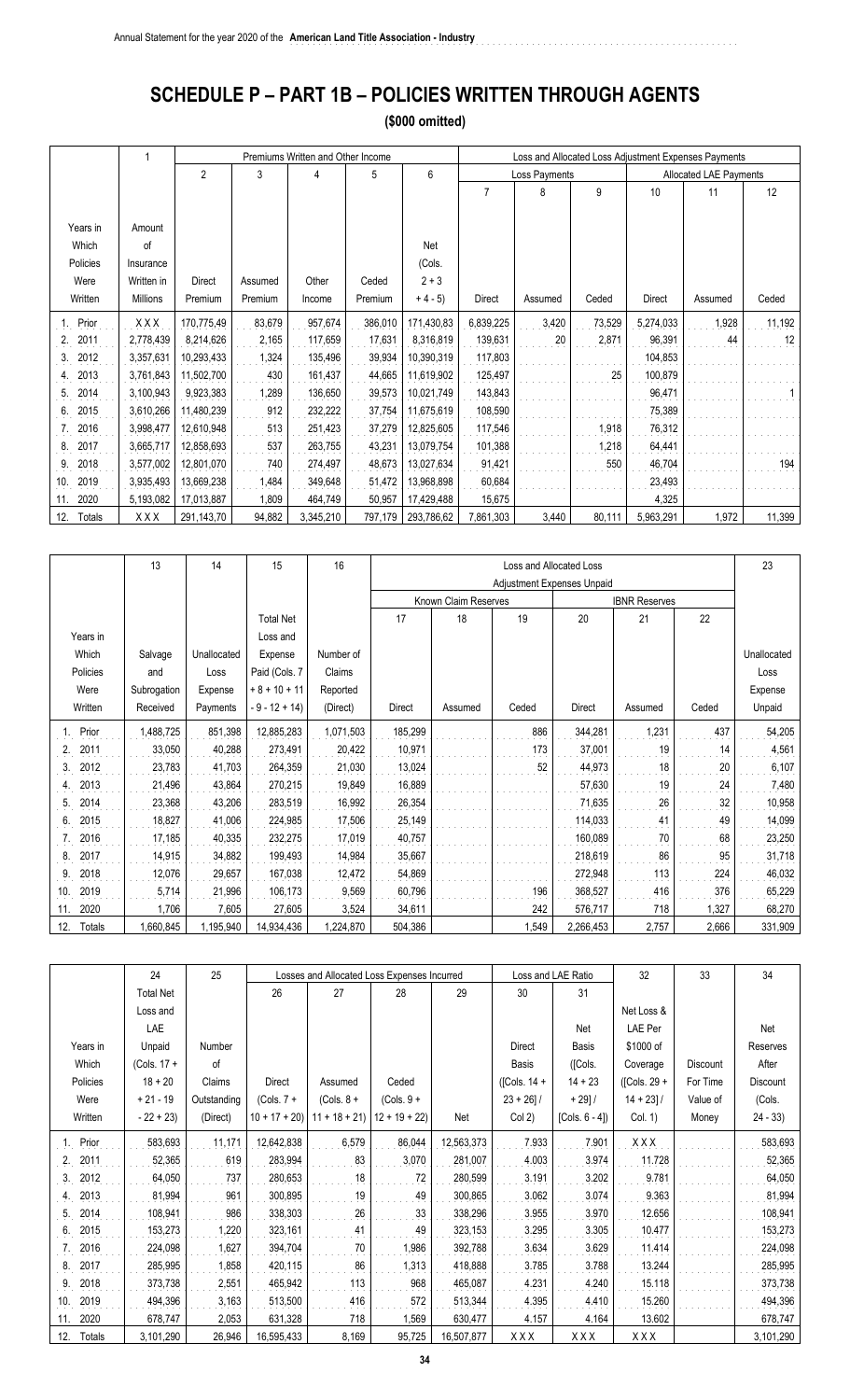### **SCHEDULE P – PART 2**

### **POLICY YEAR INCURRED LOSS AND ALAE**

| Years in      |            |                |            |            | Including Known Claims and IBNR on Unreported Claims |            |            |            |           |           |                  | Development    |
|---------------|------------|----------------|------------|------------|------------------------------------------------------|------------|------------|------------|-----------|-----------|------------------|----------------|
| Which         | 1          | $\overline{2}$ | 3          | 4          | 5                                                    | 6          |            | 8          | 9         | 10        | 11               | 12             |
| Policies      |            |                |            |            |                                                      |            |            |            |           |           | One Year         | Two Year       |
| Were Written  | 2011       | 2012           | 2013       | 2014       | 2015                                                 | 2016       | 2017       | 2018       | 2019      | 2020      | $(Cols. 10 - 9)$ | (Cols. 10 - 8) |
| Prior<br>1.   | 6,849,183  | 6,888,194      | 6,858,314  | 6,858,456  | 6,851,353                                            | 6,854,025  | 6,872,103  | 6,879,973  | 6,900,943 | 6,897,151 | (3, 792)         | 17,178         |
| 2001<br>2.    | 591,728    | 596,626        | 603,713    | 603,664    | 606,498                                              | 607,174    | 609,467    | 611,029    | 612,836   | 612,991   | 155              | 1,962          |
| 3.<br>2002    | 625,452    | 629,845        | 631,306    | 635,130    | 642,066                                              | 643,767    | 645,474    | 645,487    | 647,243   | 649,242   | 1,999            | 3,755          |
| 2003<br>4.    | 826,520    | 835,039        | 845,251    | 863,136    | 864,624                                              | 868,376    | 872,062    | 877,823    | 880,458   | 882,212   | 1,754            | 4,389          |
| 2004<br>5.    | 995,958    | 1,018,306      | 1,035,726  | 1,067,936  | 1,098,719                                            | 1,109,541  | 1,105,551  | 1,114,310  | 1,114,863 | 1,117,082 | 2,219            | 2,772          |
| 2005<br>6     | 1,456,708  | 1,476,261      | 1,501,260  | 1,529,192  | 1,570,316                                            | 1,575,863  | 1,586,480  | 1,593,583  | 1,590,942 | 1,591,514 | 572              | (2,069)        |
| 2006          | 1,560,066  | 1,585,610      | 1,675,402  | 1,724,840  | 1,828,521                                            | 1,842,269  | 1,876,767  | 1,893,029  | 1,898,835 | 1,906,609 | 7,774            | 13,580         |
| 2007<br>8.    | 1,418,913  | 1,454,137      | 1,569,635  | 1,629,098  | 1,701,767                                            | 1,700,653  | 1,688,325  | 1,710,334  | 1,710,197 | 1,719,508 | 9,311            | 9,174          |
| 2008<br>9     | 879,096    | 890,481        | 928,288    | 944,626    | 973,939                                              | 980,803    | 978,449    | 986,129    | 982,769   | 984,274   | 1,505            | (1, 855)       |
| 2009<br>10.   | 577,596    | 578.610        | 573,649    | 552,669    | 553,406                                              | 555,416    | 568,584    | 578,649    | 578,308   | 582,713   | 4,405            | 4,064          |
| 2010<br>11.   | 529,585    | 503,786        | 478,477    | 462,043    | 448,849                                              | 450,623    | 450,992    | 449,683    | 451,069   | 453,350   | 2,281            | 3,667          |
| 2011<br>12.   | 521,737    | 518,624        | 496,744    | 466,677    | 436,141                                              | 416,377    | 410,761    | 405,104    | 405,989   | 401,396   | (4, 593)         | (3,708)        |
| 2012<br>13.   | XXX        | 605,381        | 541,037    | 517,473    | 467,266                                              | 442,712    | 410,180    | 393,133    | 393,580   | 389,406   | (4, 174)         | (3, 727)       |
| 2013<br>14.   | XXX        | XXX            | 632,475    | 614,323    | 539,006                                              | 492,736    | 456,809    | 424,503    | 410,441   | 395,099   | (15, 342)        | (29, 404)      |
| 2014<br>15.   | XXX        | <b>XXX</b>     | <b>XXX</b> | 580,688    | 532,931                                              | 509,671    | 484,710    | 461,382    | 461,413   | 452,765   | (8,648)          | (8,617)        |
| 2015<br>16.   | XXX        | <b>XXX</b>     | XXX        | XXX        | 599,972                                              | 559,299    | 530,026    | 483,409    | 442,254   | 429,251   | (13,003)         | (54, 158)      |
| 2016<br>17.   | XXX        | XXX            | XXX        | XXX        | <b>XXX</b>                                           | 644,436    | 597,982    | 571,001    | 535,184   | 507,458   | (27, 726)        | (63, 543)      |
| 2017<br>18.   | XXX        | $X$ $X$ $X$    | XXX        | XXX        | XXX                                                  | <b>XXX</b> | 636,732    | 601,299    | 564,970   | 533,486   | (31, 484)        | (67, 813)      |
| 2018<br>19.   | XXX        | <b>XXX</b>     | XXX        | XXX        | XXX                                                  | <b>XXX</b> | XXX        | 630,185    | 601,394   | 587,477   | (13, 917)        | (42, 708)      |
| 2019<br>20.   | <b>XXX</b> | XXX            | XXX        | <b>XXX</b> | <b>XXX</b>                                           | <b>XXX</b> | XXX        | XXX        | 658,280   | 644,352   | (13, 928)        | XXX            |
| 21.<br>2020   | <b>XXX</b> | XXX            | XXX        | <b>XXX</b> | <b>XXX</b>                                           | <b>XXX</b> | <b>XXX</b> | <b>XXX</b> | XXX       | 814,442   | XXX              | <b>XXX</b>     |
| 22.<br>Totals |            |                |            |            |                                                      |            |            |            |           |           | (104, 632)       | (217,061)      |

## **SCHEDULE P – PART 2A – POLICY YEAR PAID LOSS AND ALAE**

|                        |            |                |            |            |            | Cumulative Paid Losses and Allocated Expenses at Year - End |                |            |           |           | 11        | 12        |
|------------------------|------------|----------------|------------|------------|------------|-------------------------------------------------------------|----------------|------------|-----------|-----------|-----------|-----------|
|                        |            |                |            |            |            | (\$000 OMITTED)                                             |                |            |           |           |           |           |
|                        | 1          | $\overline{2}$ | 3          | 4          | 5          | 6                                                           | $\overline{7}$ | 8          | 9         | $10$      |           | Number of |
|                        |            |                |            |            |            |                                                             |                |            |           |           | Number of | Claims    |
| Years in               |            |                |            |            |            |                                                             |                |            |           |           | Claims    | Closed    |
| Which                  |            |                |            |            |            |                                                             |                |            |           |           | Closed    | Without   |
| Policies               |            |                |            |            |            |                                                             |                |            |           |           | With Loss | Loss      |
| Were Written           | 2011       | 2012           | 2013       | 2014       | 2015       | 2016                                                        | 2017           | 2018       | 2019      | 2020      | Payment   | Payment   |
| Prior<br>1.            | 6,582,686  | 6,620,197      | 6,649,704  | 6,676,034  | 6,703,222  | 6,724,357                                                   | 6,745,658      | 6,764,393  | 6,781,947 | 6,793,634 | 391,020   | 317,102   |
| 2001<br>2.             | 538,153    | 547,408        | 560,036    | 568,560    | 576,153    | 580,784                                                     | 586,322        | 590,397    | 593,835   | 596,190   | 22,042    | 28,426    |
| 3.<br>2002             | 548,190    | 564,315        | 576,587    | 587,632    | 599,004    | 608,876                                                     | 614,007        | 618,236    | 622,985   | 626,477   | 25,658    | 33,797    |
| 2003<br>$\overline{4}$ | 704,212    | 735,368        | 760,144    | 784,122    | 799,137    | 813,575                                                     | 824,756        | 834,575    | 842,802   | 849,092   | 32,875    | 45,413    |
| 2004<br>5.             | 823,321    | 869,209        | 902,004    | 952,545    | 992,221    | 1,012,374                                                   | 1,029,661      | 1,049,736  | 1,060,124 | 1,069,330 | 34,905    | 53,995    |
| 6.<br>2005             | 1,131,248  | 1,221,019      | 1,296,824  | 1,346,206  | 1,397,007  | 1,438,815                                                   | 1,472,465      | 1,492,383  | 1,509,322 | 1,522,567 | 42,711    | 78,117    |
| 2006<br>7.             | 1,114,848  | 1,264,068      | 1,396,674  | 1,480,716  | 1,584,693  | 1,643,045                                                   | 1,698,619      | 1,735,493  | 1,776,007 | 1,802,298 | 43,801    | 93,734    |
| 2007<br>8.             | 917,768    | 1,068,366      | 1,208,036  | 1,312,186  | 1,421,311  | 1,475,490                                                   | 1,514,744      | 1,558,329  | 1,585,875 | 1,611,163 | 37,867    | 76,937    |
| 2008<br>9              | 484,213    | 580,256        | 669,667    | 732,726    | 777,934    | 826,333                                                     | 848,157        | 873,044    | 890,961   | 905,682   | 24,590    | 38,562    |
| 2009<br>10.            | 244,796    | 315,256        | 367,472    | 389,703    | 415,371    | 442,872                                                     | 470,529        | 491,419    | 506,061   | 519,849   | 17,242    | 25,279    |
| 2010<br>11.            | 122,126    | 190,810        | 240,650    | 279,392    | 312,286    | 335,556                                                     | 355,982        | 372,278    | 383,173   | 393,359   | 14,013    | 18,587    |
| 2011<br>12.            | 44,799     | 113,698        | 170,646    | 215,793    | 247,354    | 275,234                                                     | 298,652        | 314,436    | 329,158   | 336,371   | 11,703    | 15,134    |
| 2012<br>13.            | XXX        | 29,050         | 84,970     | 138,692    | 191,257    | 232,657                                                     | 258,133        | 281,988    | 301,146   | 313,388   | 11,074    | 15,624    |
| 2013<br>14.            | <b>XXX</b> | <b>XXX</b>     | 31,308     | 92,379     | 141,312    | 186,758                                                     | 226,496        | 253,058    | 280,902   | 296,713   | 10,885    | 14,513    |
| 2014<br>15.            | <b>XXX</b> | XXX            | XXX        | 35,284     | 105,972    | 167,914                                                     | 218,160        | 253,506    | 291,121   | 318,744   | 9,488     | 12,380    |
| 2015<br>16.            | <b>XXX</b> | <b>XXX</b>     | <b>XXX</b> | XXX        | 23,745     | 86,105                                                      | 148,513        | 191,915    | 226,140   | 247,541   | 9,106     | 12,823    |
| 2016<br>17.            | <b>XXX</b> | <b>XXX</b>     | XXX        | <b>XXX</b> | XXX        | 26,054                                                      | 89,425         | 159,731    | 212,406   | 247,126   | 8,432     | 12,361    |
| 2017<br>18.            | <b>XXX</b> | <b>XXX</b>     | <b>XXX</b> | <b>XXX</b> | <b>XXX</b> | <b>XXX</b>                                                  | 25,008         | 91,000     | 164,557   | 208,483   | 7,226     | 10,502    |
| 2018<br>19.            | <b>XXX</b> | XXX            | <b>XXX</b> | <b>XXX</b> | <b>XXX</b> | <b>XXX</b>                                                  | <b>XXX</b>     | 30,570     | 105,992   | 172,958   | 5,540     | 7,927     |
| 2019<br>20.            | XXX        | <b>XXX</b>     | XXX        | XXX        | <b>XXX</b> | <b>XXX</b>                                                  | <b>XXX</b>     | XXX        | 31,491    | 104,007   | 3,961     | 5,256     |
| 2020<br>21.            | <b>XXX</b> | XXX            | XXX        | XXX        | XXX        | <b>XXX</b>                                                  | <b>XXX</b>     | <b>XXX</b> | XXX       | 29,824    | 1,085     | 1,470     |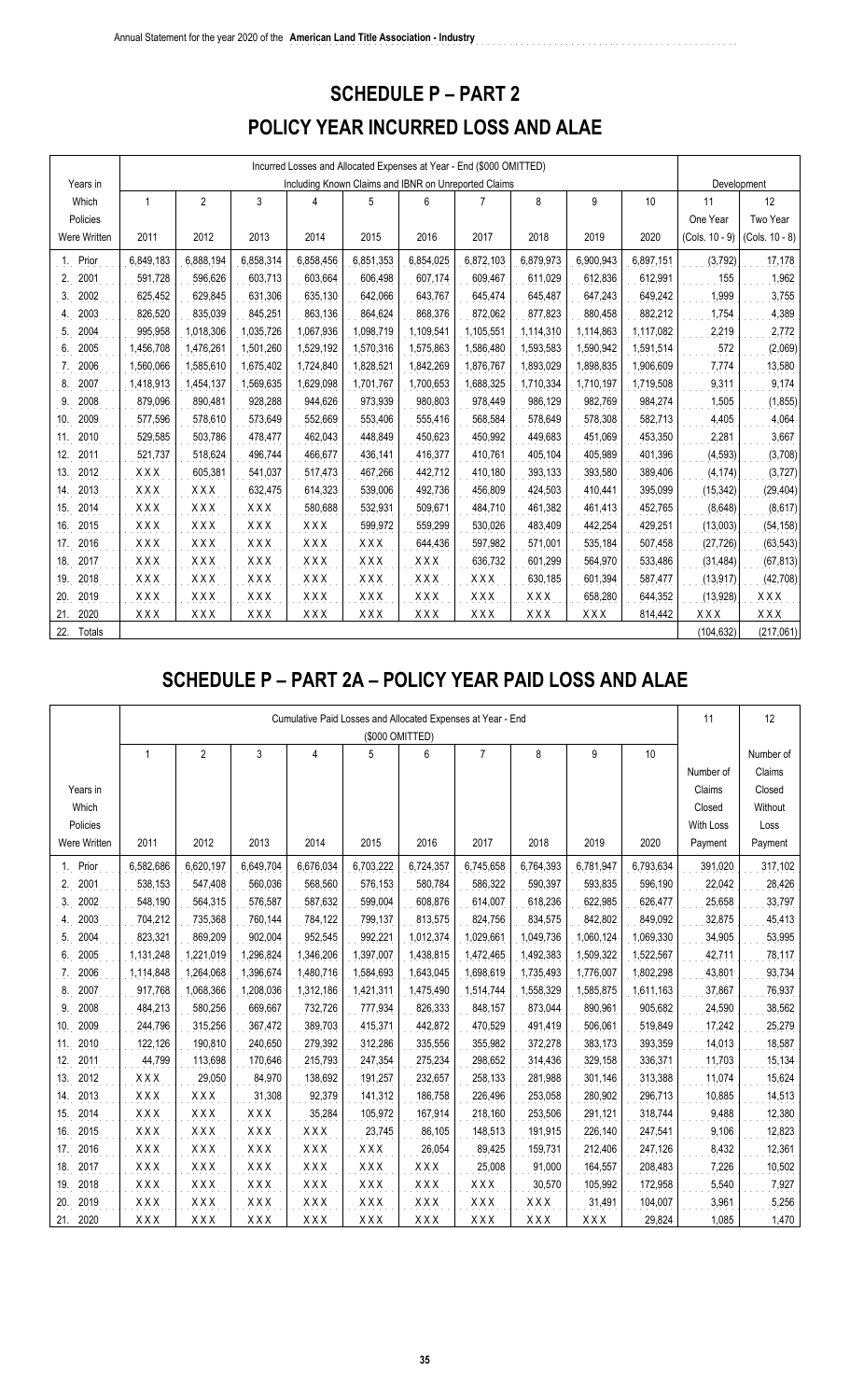#### **SCHEDULE P – PART 2B –**

### **POLICY YEAR LOSS AND ALAE CASE BASIS RESERVES**

|                     |            | Case Basis Losses and Allocated Expenses Reserves at Year - End (\$000 OMITTED) |            |                                        |            |            |            |            |            |        |  |  |  |
|---------------------|------------|---------------------------------------------------------------------------------|------------|----------------------------------------|------------|------------|------------|------------|------------|--------|--|--|--|
| Years in            | 1          | $\overline{2}$                                                                  | 3          | 4                                      | 5          | 6          | 7          | 8          | 9          | 10     |  |  |  |
| Which               |            |                                                                                 |            |                                        |            |            |            |            |            |        |  |  |  |
| Policies            |            |                                                                                 |            |                                        |            |            |            |            |            |        |  |  |  |
| <b>Were Written</b> | 2011       | 2012                                                                            | 2013       | 2014                                   | 2015       | 2016       | 2017       | 2018       | 2019       | 2020   |  |  |  |
| Prior               | 44,886     | 35,398                                                                          | 27,736     | 21,652                                 | 17,949     | 15,475     | 17,108     | 14,517     | 15,246     | 13,602 |  |  |  |
| 2001                | 9,775      | 8,020                                                                           | 9,510      | 7,740                                  | 4,088      | 3,570      | 3,302      | 2,628      | 2,952      | 2,497  |  |  |  |
| 2002<br>3.          | 18,836     | 12,778                                                                          | 10,133     | 9,314                                  | 7,921      | 5,841      | 4,107      | 3,973      | 4,173      | 4,640  |  |  |  |
| 2003                | 33,974     | 27,452                                                                          | 24,018     | 22,983                                 | 14,176     | 10,269     | 8,382      | 9,074      | 7,174      | 6,134  |  |  |  |
| 2004<br>5.          | 42,528     | 38,516                                                                          | 43,462     | 33,976                                 | 22,501     | 25,665     | 18,198     | 11,324     | 10,926     | 10,333 |  |  |  |
| 2005<br>6.          | 94,166     | 72,835                                                                          | 50,333     | 43,974                                 | 40,073     | 28,807     | 23,988     | 21,333     | 17,298     | 13,692 |  |  |  |
| 2006                | 125,215    | 106,395                                                                         | 95,199     | 87,426                                 | 59,375     | 44,205     | 46,901     | 45,748     | 31,332     | 26,992 |  |  |  |
| 2007<br>8.          | 135,853    | 110,184                                                                         | 98,561     | 107,145                                | 60,268     | 44,449     | 35,738     | 31,525     | 25,418     | 23,286 |  |  |  |
| 2008<br>9.          | 81,421     | 70,888                                                                          | 58,834     | 49,050                                 | 44,661     | 27,560     | 23,617     | 18,534     | 15,416     | 14,271 |  |  |  |
| 2009<br>10.         | 55,861     | 47,132                                                                          | 38,650     | 34,215                                 | 26,758     | 21,114     | 19,796     | 18,648     | 15,061     | 13,373 |  |  |  |
| 2010<br>11.         | 39,424     | 31,008                                                                          | 27,692     | 22,126                                 | 16,005     | 17,199     | 15,941     | 11,211     | 11,905     | 13,898 |  |  |  |
| 12.<br>2011         | 18,327     | 28,525                                                                          | 27,191     | 25,701                                 | 23,593     | 16,763     | 14,697     | 11,297     | 10,270     | 8,361  |  |  |  |
| 2012<br>13.         | XXX        | 11,074                                                                          | 22,349     | 30,869                                 | 24,644     | 21,189     | 18,664     | 15,941     | 13,977     | 10,209 |  |  |  |
| 2013<br>14.         | <b>XXX</b> | XXX                                                                             | 13,257     | 27,925                                 | 28,964     | 30,493     | 29,382     | 24,724     | 19,616     | 15,496 |  |  |  |
| 2014<br>15.         | XXX        | XXX                                                                             | XXX        | 21,404                                 | 32,128     | 40,178     | 30,947     | 34,682     | 33,990     | 29,402 |  |  |  |
| 2015<br>16.         | <b>XXX</b> | XXX                                                                             | <b>XXX</b> | XXX                                    | 12,983     | 27,591     | 28,597     | 27,280     | 23,568     | 22,540 |  |  |  |
| 2016<br>17.         | <b>XXX</b> | <b>XXX</b>                                                                      | <b>XXX</b> | <b>XXX</b>                             | <b>XXX</b> | 20,256     | 35,099     | 44,328     | 41,179     | 36,942 |  |  |  |
| 2017<br>18.         | <b>XXX</b> | <b>XXX</b>                                                                      | <b>XXX</b> | <b>XXX</b>                             | <b>XXX</b> | XXX        | 15,896     | 38,976     | 35,418     | 30,258 |  |  |  |
| 2018<br>19.         | XXX        | XXX                                                                             | <b>XXX</b> | $\mathsf{X}\, \mathsf{X}\, \mathsf{X}$ | <b>XXX</b> | XXX        | XXX        | 22,717     | 40,244     | 47,820 |  |  |  |
| 2019<br>20.         | XXX        | XXX                                                                             | <b>XXX</b> | XXX                                    | <b>XXX</b> | <b>XXX</b> | <b>XXX</b> | XXX        | 22,636     | 47,421 |  |  |  |
| 2020<br>21.         | XXX        | <b>XXX</b>                                                                      | <b>XXX</b> | <b>XXX</b>                             | <b>XXX</b> | <b>XXX</b> | <b>XXX</b> | <b>XXX</b> | <b>XXX</b> | 20,010 |  |  |  |

#### **SCHEDULE P – PART 2C –**

## **POLICY YEAR BULK RESERVES ON KNOWN CLAIMS**

|              | Bulk Reserves on Known Claims at Year - End (\$000 OMITTED) |                |            |            |            |                                 |                |        |        |        |  |  |  |
|--------------|-------------------------------------------------------------|----------------|------------|------------|------------|---------------------------------|----------------|--------|--------|--------|--|--|--|
| Years in     |                                                             |                |            |            |            | Loss and Allocated Loss Expense |                |        |        |        |  |  |  |
| Which        |                                                             | $\overline{2}$ | 3          | 4          | 5          | 6                               | $\overline{7}$ | 8      | 9      | 10     |  |  |  |
| Policies     |                                                             |                |            |            |            |                                 |                |        |        |        |  |  |  |
| Were Written | 2011                                                        | 2012           | 2013       | 2014       | 2015       | 2016                            | 2017           | 2018   | 2019   | 2020   |  |  |  |
| Prior        | 23,967                                                      | 233            | 168        |            |            | 10,563                          | 10,562         | 11,055 | 9,352  | 9,565  |  |  |  |
| 2001<br>2.   | 3,958                                                       | 92             | 38         |            |            | 3,265                           | 3,392          | 2,974  | 3,008  | 2,476  |  |  |  |
| 2002<br>3.   | 8,836                                                       | 149            | 121        |            |            | 4,978                           | 4,303          | 4,101  | 3,538  | 3,488  |  |  |  |
| 2003         | 16,598                                                      | 509            | 445        |            |            | 8,154                           | 8,004          | 7,746  | 6,748  | 5,823  |  |  |  |
| 2004<br>5.   | 18,258                                                      | 410            | 370        |            |            | 11,080                          | 10,621         | 9,688  | 8,366  | 7,370  |  |  |  |
| 2005<br>6.   | 43,411                                                      | 1,511          | 731        |            |            | 19,020                          | 16,745         | 17,769 | 13,850 | 11,421 |  |  |  |
| 2006         | 53,772                                                      | 1,726          | 2,950      |            |            | 26,639                          | 23,703         | 22,780 | 19,765 | 15,444 |  |  |  |
| 2007<br>8.   | 57,024                                                      | 2,303          | 2,407      |            |            | 26,746                          | 26,474         | 23,428 | 19,739 | 15,950 |  |  |  |
| 2008<br>9.   | 35,136                                                      | 1,055          | 1,148      |            |            | 16,932                          | 15,427         | 13,021 | 11,197 | 9,199  |  |  |  |
| 2009<br>10.  | 16,522                                                      | 1,550          | 1,076      |            |            | 10,759                          | 10,892         | 9,232  | 8,063  | 6,892  |  |  |  |
| 2010<br>11.  | 15,490                                                      | 478            | 259        |            |            | 8,404                           | 7,927          | 6,978  | 5,914  | 5,598  |  |  |  |
| 2011<br>12.  | 3,602                                                       | 454            | 405        |            |            | 8,279                           | 8,121          | 7,554  | 6,774  | 5,908  |  |  |  |
| 2012<br>13.  | XXX                                                         | 213            | 367        |            |            | 9,813                           | 9,283          | 7,410  | 6,672  | 5,429  |  |  |  |
| 2013<br>14.  | XXX                                                         | XXX            | 199        |            |            | 13,185                          | 12,094         | 10,983 | 9,832  | 8,130  |  |  |  |
| 2014<br>15.  | XXX                                                         | XXX            | <b>XXX</b> |            |            | 14,542                          | 12,074         | 11,870 | 9,048  | 9,452  |  |  |  |
| 16.<br>2015  | <b>XXX</b>                                                  | XXX            | <b>XXX</b> | XXX        |            | 17,022                          | 15,233         | 14,556 | 12,536 | 10,183 |  |  |  |
| 2016<br>17.  | XXX                                                         | XXX            | <b>XXX</b> | <b>XXX</b> | <b>XXX</b> | 14,452                          | 20,427         | 19,927 | 17,566 | 14,684 |  |  |  |
| 2017<br>18.  | XXX                                                         | XXX            | <b>XXX</b> | <b>XXX</b> | <b>XXX</b> | XXX                             | 15,660         | 21,726 | 18,754 | 14,431 |  |  |  |
| 2018<br>19.  | XXX                                                         | XXX            | XXX        | XXX        | <b>XXX</b> | <b>XXX</b>                      | XXX            | 16,235 | 21,205 | 19,270 |  |  |  |
| 2019<br>20.  | XXX                                                         | <b>XXX</b>     | <b>XXX</b> | <b>XXX</b> | <b>XXX</b> | XXX                             | <b>XXX</b>     | XXX    | 17,591 | 23,490 |  |  |  |
| 21.<br>2020  | XXX                                                         | XXX            | <b>XXX</b> | <b>XXX</b> | <b>XXX</b> | XXX                             | <b>XXX</b>     | XXX    | XXX    | 20,648 |  |  |  |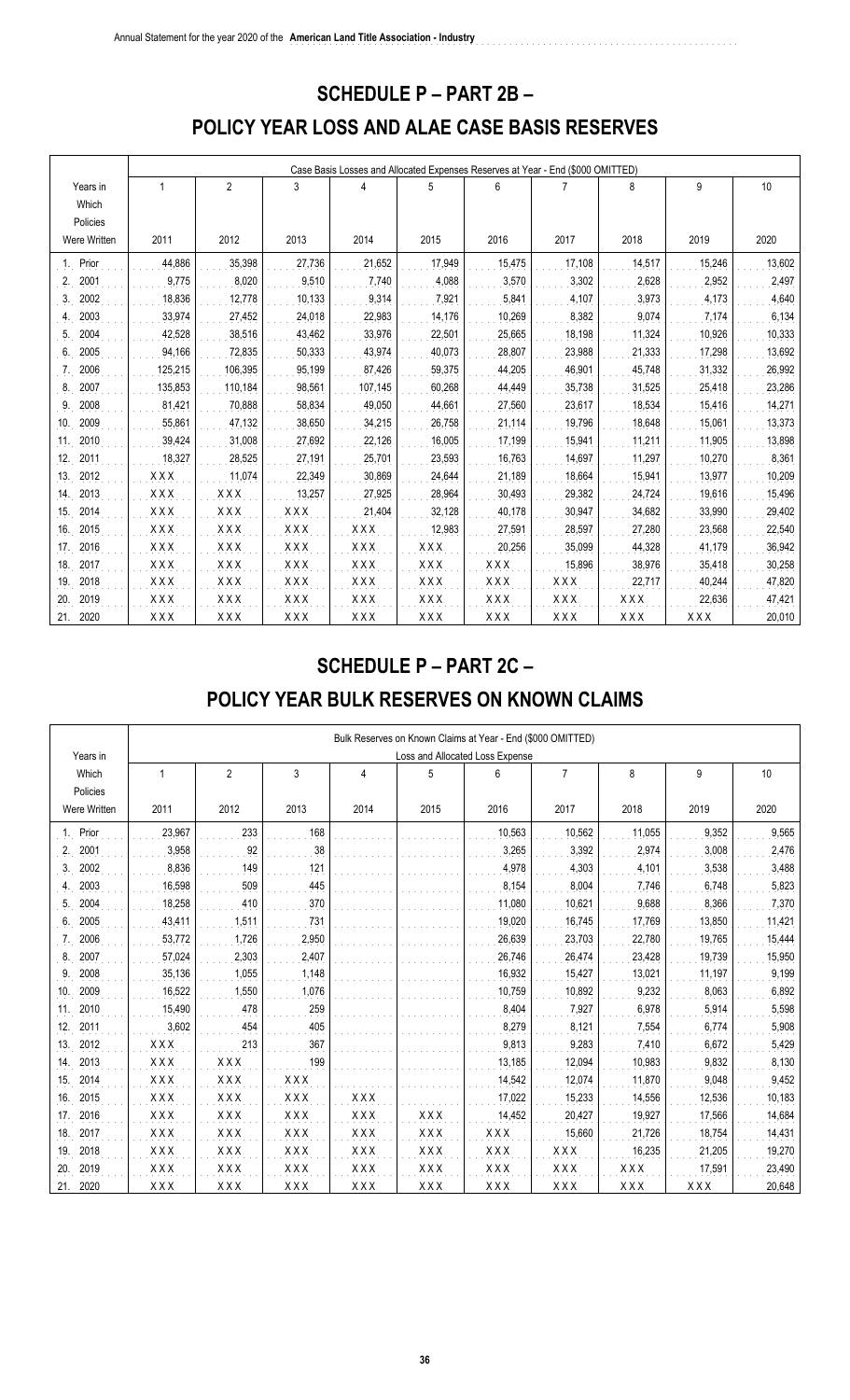### **SCHEDULE P – PART 2D –**

### **POLICY YEAR IBNR RESERVES**

|              |            | IBNR Reserves on Unreported Claims at Year - End (\$000 OMITTED)<br>Loss and Allocated Loss Expense |            |            |            |            |                |            |            |         |  |  |  |  |
|--------------|------------|-----------------------------------------------------------------------------------------------------|------------|------------|------------|------------|----------------|------------|------------|---------|--|--|--|--|
| Years in     |            |                                                                                                     |            |            |            |            |                |            |            |         |  |  |  |  |
| Which        | 1          | $\overline{2}$                                                                                      | 3          | 4          | 5          | 6          | $\overline{7}$ | 8          | 9          | 10      |  |  |  |  |
| Policies     |            |                                                                                                     |            |            |            |            |                |            |            |         |  |  |  |  |
| Were Written | 2011       | 2012                                                                                                | 2013       | 2014       | 2015       | 2016       | 2017           | 2018       | 2019       | 2020    |  |  |  |  |
| Prior        | 197,645    | 232,366                                                                                             | 180,705    | 160,768    | 130,184    | 103,631    | 98,778         | 90,008     | 94,402     | 80,347  |  |  |  |  |
| 2001<br>2.   | 39,843     | 41,106                                                                                              | 34,130     | 27,363     | 26,258     | 19,555     | 16,450         | 15,032     | 13,043     | 11,830  |  |  |  |  |
| 2002<br>3.   | 49,590     | 52,604                                                                                              | 44,465     | 38,183     | 35,141     | 24,071     | 23,057         | 19,177     | 16,549     | 14,637  |  |  |  |  |
| 2003<br>4.   | 71,737     | 71,710                                                                                              | 60,643     | 56,030     | 51,311     | 36,379     | 30,922         | 26,430     | 23,735     | 21,164  |  |  |  |  |
| 2004<br>5.   | 111,851    | 110,171                                                                                             | 89,892     | 81,413     | 83,996     | 60,421     | 47,071         | 43,562     | 35,449     | 30,051  |  |  |  |  |
| 2005<br>6.   | 187,885    | 180,898                                                                                             | 153,372    | 139,011    | 133,237    | 89,217     | 73,282         | 62,097     | 50,470     | 43,835  |  |  |  |  |
| 2006         | 266,230    | 213,422                                                                                             | 180,580    | 156,674    | 184,452    | 128,381    | 107,545        | 89,009     | 71,730     | 61,876  |  |  |  |  |
| 2007<br>8.   | 308,268    | 273,284                                                                                             | 260,630    | 209,768    | 220,188    | 153,966    | 111,369        | 97,051     | 79,165     | 69,109  |  |  |  |  |
| 2008<br>9.   | 278,325    | 238,281                                                                                             | 198,641    | 162,850    | 151,346    | 109,978    | 91,248         | 81,530     | 65,196     | 55,122  |  |  |  |  |
| 2009<br>10.  | 260,418    | 214,671                                                                                             | 166,453    | 128,752    | 111,277    | 80,667     | 67,365         | 59,350     | 49,124     | 42,603  |  |  |  |  |
| 2010<br>11.  | 352,545    | 281,490                                                                                             | 209,873    | 160,524    | 120,558    | 89,463     | 71,140         | 59,215     | 50,077     | 40,494  |  |  |  |  |
| 12.<br>2011  | 455,010    | 375,947                                                                                             | 298.501    | 225,183    | 165,194    | 116,103    | 89,292         | 71,818     | 59.788     | 50,757  |  |  |  |  |
| 13.<br>2012  | <b>XXX</b> | 565,044                                                                                             | 433,352    | 347,913    | 251,366    | 179,052    | 124,098        | 87,792     | 71,784     | 60,379  |  |  |  |  |
| 2013<br>14.  | XXX        | <b>XXX</b>                                                                                          | 587,711    | 494,020    | 368,728    | 262,301    | 188,839        | 135,737    | 100,091    | 74,761  |  |  |  |  |
| 2014<br>15.  | <b>XXX</b> | <b>XXX</b>                                                                                          | <b>XXX</b> | 524,002    | 394,833    | 287,037    | 223,530        | 161,322    | 127,252    | 95,166  |  |  |  |  |
| 2015<br>16.  | <b>XXX</b> | <b>XXX</b>                                                                                          | <b>XXX</b> | <b>XXX</b> | 563,245    | 428,584    | 337,685        | 249,658    | 180,010    | 148,985 |  |  |  |  |
| 2016<br>17.  | <b>XXX</b> | <b>XXX</b>                                                                                          | <b>XXX</b> | <b>XXX</b> | <b>XXX</b> | 583,675    | 453,032        | 347,015    | 264,033    | 208,704 |  |  |  |  |
| 18.<br>2017  | <b>XXX</b> | <b>XXX</b>                                                                                          | <b>XXX</b> | <b>XXX</b> | <b>XXX</b> | <b>XXX</b> | 580,168        | 449,597    | 346,241    | 280,316 |  |  |  |  |
| 19.<br>2018  | <b>XXX</b> | <b>XXX</b>                                                                                          | <b>XXX</b> | <b>XXX</b> | <b>XXX</b> | <b>XXX</b> | XXX            | 560,664    | 433,954    | 347,432 |  |  |  |  |
| 2019<br>20.  | XXX        | <b>XXX</b>                                                                                          | <b>XXX</b> | <b>XXX</b> | <b>XXX</b> | <b>XXX</b> | <b>XXX</b>     | XXX        | 586,552    | 469,435 |  |  |  |  |
| 21.<br>2020  | XXX        | <b>XXX</b>                                                                                          | <b>XXX</b> | <b>XXX</b> | <b>XXX</b> | <b>XXX</b> | <b>XXX</b>     | <b>XXX</b> | <b>XXX</b> | 743,959 |  |  |  |  |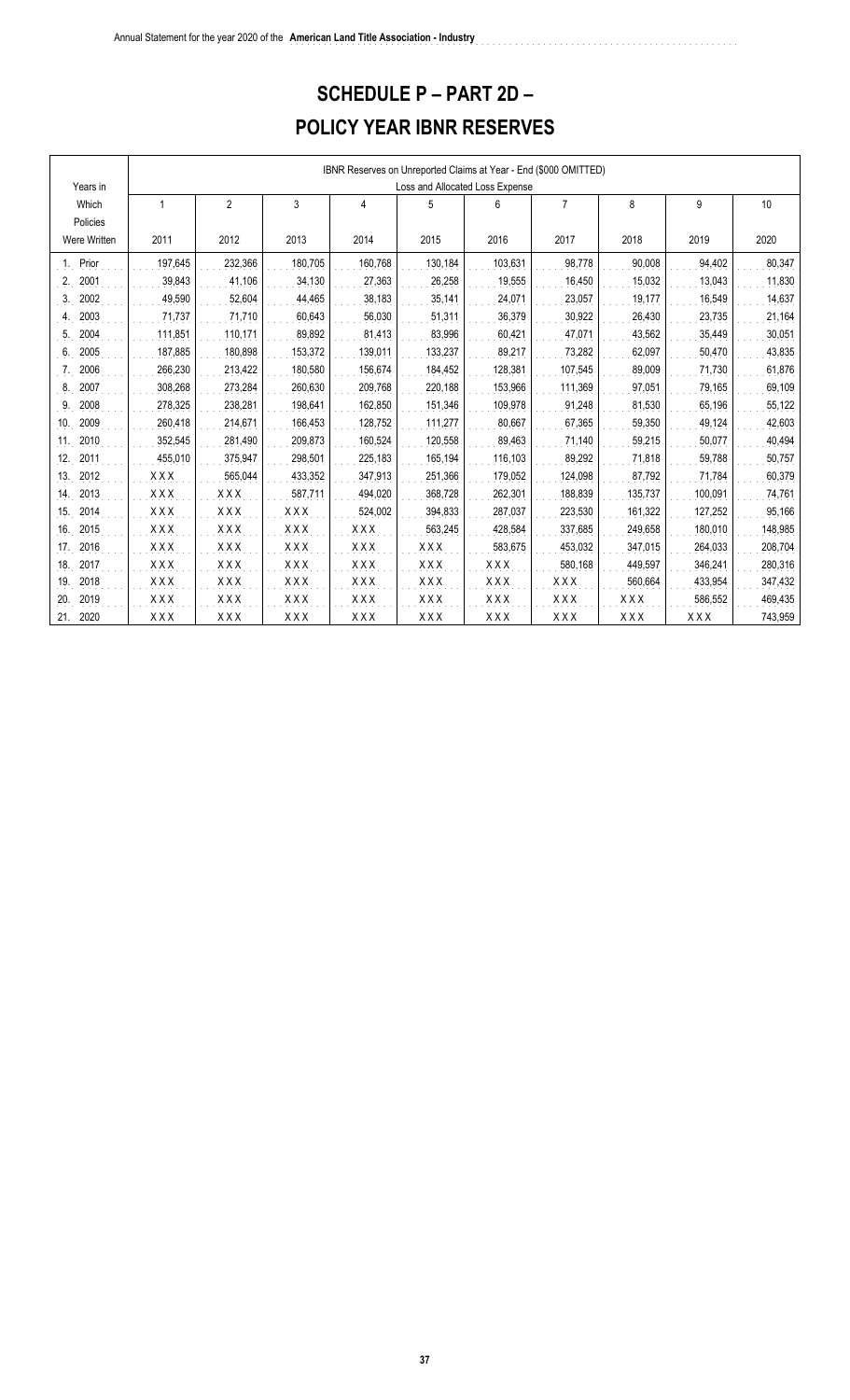#### **SCHEDULE P – PART 3 – INCURRED LOSS AND ALAE BY YEAR OF FIRST REPORT**

|               |            |            |            | Losses and Allocated Expenses at Year - End (\$000 OMITTED) |                                                                          |              |            |            |            |            |                  |                |
|---------------|------------|------------|------------|-------------------------------------------------------------|--------------------------------------------------------------------------|--------------|------------|------------|------------|------------|------------------|----------------|
| Years in      |            |            |            |                                                             | Incurred Loss and ALAE on Known Claims and Bulk Reserves on Known Claims |              |            |            |            |            |                  | Development    |
|               |            |            |            |                                                             |                                                                          |              |            |            |            |            |                  |                |
| Which         |            |            | 3          |                                                             | 5                                                                        | 6            |            | 8          | g          | 10         |                  | 12             |
| Losses Were   |            |            |            |                                                             |                                                                          |              |            |            |            |            | One - Year       | Two - Year     |
| Incurred      | 2011       | 2012       | 2013       | 2014                                                        | 2015                                                                     | 2016         | 2017       | 2018       | 2019       | 2020       | $(Cols. 10 - 9)$ | (Cols. 10 - 8) |
| Prior         | 13,674,604 | 13,809,328 | 14,014,527 | 14,088,895                                                  | 14,142,492                                                               | 14, 169, 265 | 14,185,062 | 14,203,437 | 14,197,120 | 14,206,866 | 9.746            | 3,429          |
| 2011          | 503.791    | 561,929    | 673.957    | 726,359                                                     | 744.631                                                                  | 778.530      | 786.405    | 786,521    | 787,252    | 791,786    | 4,534            | 5,265          |
| 2012          | xxx        | 284.727    | 440.519    | 518,339                                                     | 545,959                                                                  | 576.657      | 583.091    | 589,028    | 590.191    | 592,544    | 2,353            | 3,516          |
| 2013<br>4.    | xxx        | <b>XXX</b> | 271.014    | 461.175                                                     | 530.170                                                                  | 591,213      | 604.829    | 607.063    | 607.448    | 614,611    | 7.163            | 7,548          |
| 2014<br>5     | <b>XXX</b> | <b>XXX</b> | <b>XXX</b> | 270.783                                                     | 445.133                                                                  | 534,502      | 563,328    | 574,816    | 578,575    | 583,641    | 5,066            | 8,825          |
| 2015<br>6     | <b>XXX</b> | XXX        | <b>XXX</b> | <b>XXX</b>                                                  | 246.403                                                                  | 438.463      | 477.827    | 501.824    | 523,496    | 527,519    | 4,023            | 25,695         |
| 2016          | <b>XXX</b> | XXX        | <b>XXX</b> | <b>XXX</b>                                                  | <b>XXX</b>                                                               | 340,065      | 437.947    | 469,779    | 484,506    | 495,606    | 11.100           | 25,827         |
| 2017<br>8     | <b>XXX</b> | <b>XXX</b> | <b>XXX</b> | <b>XXX</b>                                                  | <b>XXX</b>                                                               | xxx          | 334.620    | 434.975    | 467.891    | 486.675    | 18.784           | 51,700         |
| 2018<br>9     | <b>XXX</b> | <b>XXX</b> | <b>XXX</b> | <b>XXX</b>                                                  | <b>XXX</b>                                                               | <b>XXX</b>   | <b>XXX</b> | 363.155    | 450.295    | 480.003    | 29.708           | 116.848        |
| 2019<br>10    | <b>XXX</b> | <b>XXX</b> | <b>XXX</b> | <b>XXX</b>                                                  | <b>XXX</b>                                                               | <b>XXX</b>   | <b>XXX</b> | <b>XXX</b> | 363,319    | 439.739    | 76.420           | <b>XXX</b>     |
| 2020<br>11    | <b>XXX</b> | <b>XXX</b> | <b>XXX</b> | <b>XXX</b>                                                  | <b>XXX</b>                                                               | XXX          | XXX        | <b>XXX</b> | <b>XXX</b> | 308,519    | <b>XXX</b>       | <b>XXX</b>     |
| 12.<br>Totals |            |            |            |                                                             |                                                                          |              |            |            |            |            | 168,897          | 248,653        |

#### **SCHEDULE P – PART 3A –**

#### **PAID LOSS AND ALAE BY YEAR OF FIRST REPORT**

|             |            |            |            |            | Cumulative Paid Losses and Allocated Expenses at Year - End (\$000 OMITTED) |            |            |            |            |              | 11            | 12                  |
|-------------|------------|------------|------------|------------|-----------------------------------------------------------------------------|------------|------------|------------|------------|--------------|---------------|---------------------|
| Years in    |            |            |            |            |                                                                             | հ          |            | 8          |            | 10           | Number of     | Number of           |
| Which       |            |            |            |            |                                                                             |            |            |            |            |              | Claims Closed | Claims Closed       |
| Losses Were |            |            |            |            |                                                                             |            |            |            |            |              | With Loss     | <b>Without Loss</b> |
| Incurred    | 2011       | 2012       | 2013       | 2014       | 2015                                                                        | 2016       | 2017       | 2018       | 2019       | 2020         | Payment       | Payment             |
| Prior       | 12.964.346 | 13,419,229 | 13,724,006 | 13.875.864 | 14,009,826                                                                  | 14,060,613 | 14,094,913 | 14,126,075 | 14,145,897 | 14, 162, 357 | 572,607       | 604,795             |
| 2011        | 217.207    | 453.752    | 595.041    | 672.796    | 714.290                                                                     | 745.742    | 763.171    | 769.061    | 774.054    | 779.173      | 23.840        | 40.070              |
| 2012        | <b>XXX</b> | 172.009    | 356.811    | 455.742    | 514.111                                                                     | 544,120    | 562,336    | 573.097    | 578,501    | 582,236      | 21,414        | 38,366              |
| 2013        | XXX        | XXX        | 166.554    | 356.664    | 472.746                                                                     | 541.337    | 570.881    | 585.684    | 591.949    | 596.440      | 20.822        | 32.748              |
| 2014        | <b>XXX</b> | xxx        | xxx        | 158.995    | 357.563                                                                     | 454.937    | 504.212    | 536,461    | 554.901    | 566.382      | 19,428        | 27,658              |
| 2015<br>b.  | <b>XXX</b> | <b>XXX</b> | <b>XXX</b> | <b>XXX</b> | 150.123                                                                     | 303,599    | 394,349    | 443.739    | 477.862    | 493.747      | 18.066        | 28,940              |
| 2016        | XXX        | XXX        | XXX        | XXX        | XXX                                                                         | 153.871    | 315.212    | 392.464    | 431.025    | 453.943      | 17.330        | 30,681              |
| 2017        | <b>XXX</b> | <b>XXX</b> | <b>XXX</b> | <b>XXX</b> | <b>XXX</b>                                                                  | <b>XXX</b> | 146.679    | 302.777    | 388,150    | 427.321      | 17.261        | 34,050              |
| 2018        | XXX        | XXX        | XXX        | XXX        | <b>XXX</b>                                                                  | XXX        | XXX        | 153.676    | 319.996    | 385,923      | 14.972        | 29,062              |
| 2019<br>10  | <b>XXX</b> | <b>XXX</b> | <b>XXX</b> | <b>XXX</b> | <b>XXX</b>                                                                  | <b>XXX</b> | <b>XXX</b> | XXX        | 160.435    | 300,565      | 11.991        | 29,242              |
| 2020<br>11. | XXX        | XXX        | <b>XXX</b> | XXX        | <b>XXX</b>                                                                  | <b>XXX</b> | <b>XXX</b> | <b>XXX</b> | <b>XXX</b> | 143.389      | 6.116         | 17,386              |

#### **SCHEDULE P – PART 3B –**

#### **LOSS AND ALAE CASE BASIS RESERVES BY**

#### **YEAR OF FIRST REPORT**

|             |            |            |            |            |            |            | Case Basis Losses and Allocated Expenses Reserves at Year - End (\$000 OMITTED) |            |            |         |
|-------------|------------|------------|------------|------------|------------|------------|---------------------------------------------------------------------------------|------------|------------|---------|
| Years in    |            | 2          |            |            | 5          |            |                                                                                 | 8          |            | 10      |
| Which       |            |            |            |            |            |            |                                                                                 |            |            |         |
| Losses Were |            |            |            |            |            |            |                                                                                 |            |            |         |
| Incurred    | 2011       | 2012       | 2013       | 2014       | 2015       | 2016       | 2017                                                                            | 2018       | 2019       | 2020    |
| Prior       | 559,563    | 384.086    | 284.944    | 213.031    | 132.649    | 81.575     | 69,622                                                                          | 54,537     | 33,223     | 21,640  |
| 201'        | 140.704    | 106.475    | 78,043     | 53,564     | 30.340     | 23.746     | 16,633                                                                          | 10,929     | 8,206      | 6,495   |
| 2012        | XXX        | 109.747    | 81.890     | 62.600     | 31.848     | 18.194     | 12.288                                                                          | 9,505      | 6.709      | 4,799   |
| 2013        | <b>XXX</b> | <b>XXX</b> | 102.045    | 104.512    | 57.422     | 36,585     | 22.424                                                                          | 17.210     | 9.823      | 11,971  |
| 2014        | <b>XXX</b> | <b>XXX</b> | XXX        | 111.787    | 87.569     | 49,687     | 38,642                                                                          | 22,491     | 16,178     | 9,666   |
| 2015        | <b>XXX</b> | <b>XXX</b> | <b>XXX</b> | <b>XXX</b> | 96.280     | 88,213     | 54,489                                                                          | 39,789     | 32,861     | 23,938  |
| 2016        | <b>XXX</b> | <b>XXX</b> | <b>XXX</b> | <b>XXX</b> | <b>XXX</b> | 102.644    | 73.663                                                                          | 50,506     | 37,582     | 29,821  |
| 2017        | <b>XXX</b> | <b>XXX</b> | <b>XXX</b> | <b>XXX</b> | <b>XXX</b> | <b>XXX</b> | 102.648                                                                         | 81.082     | 54.427     | 38,046  |
| 2018        | XXX        | <b>XXX</b> | <b>XXX</b> | <b>XXX</b> | <b>XXX</b> | <b>XXX</b> | <b>XXX</b>                                                                      | 122.476    | 83.069     | 65,789  |
| 2019<br>10. | <b>XXX</b> | <b>XXX</b> | <b>XXX</b> | <b>XXX</b> | <b>XXX</b> | <b>XXX</b> | <b>XXX</b>                                                                      | <b>XXX</b> | 115.723    | 95,335  |
| 2020        | <b>XXX</b> | XXX        | <b>XXX</b> | <b>XXX</b> | <b>XXX</b> | XXX        | <b>XXX</b>                                                                      | <b>XXX</b> | <b>XXX</b> | 103,676 |

## **SCHEDULE P – PART 3C – BULK RESERVES ON KNOWN CLAIMS BY YEAR OF FIRST REPORT**

|             |            |            |            |            | Bulk Reserves on Known Claims at Year - End (\$000 OMITTED) |            |            |            |        |        |
|-------------|------------|------------|------------|------------|-------------------------------------------------------------|------------|------------|------------|--------|--------|
| Years in    |            |            |            |            | Loss and Allocated Loss Expense                             |            |            |            |        |        |
| Which       |            |            |            |            |                                                             |            |            | 8          |        | 10     |
| Losses Were |            |            |            |            |                                                             |            |            |            |        |        |
| Incurred    | 2011       | 2012       | 2013       | 2014       | 2015                                                        | 2016       | 2017       | 2018       | 2019   | 2020   |
| Prior       | 150,695    | 6,012      | 5,579      |            | 17                                                          | 27.076     | 20,527     | 22,825     | 17.997 | 22,869 |
| 2011        | 145,880    | .703       | 874        |            |                                                             | 9.041      | 6.599      | 6.533      | 4.991  | 6,118  |
| 2012        | XXX        | 2.969      | 1,816      |            |                                                             | 14.346     | 8.470      | 6.425      | 4.981  | 5,510  |
| 2013        | XXX        | XXX        | 2.415      |            |                                                             | 13.291     | 11.522     | 4.167      | 5.676  | 6,200  |
| 2014        | <b>XXX</b> | <b>XXX</b> | <b>XXX</b> |            |                                                             | 29.879     | 20,473     | 15,863     | 7.496  | 7.594  |
| 2015        | xxx        | <b>XXX</b> | <b>XXX</b> | <b>XXX</b> |                                                             | 46.651     | 28.989     | 18.295     | 12.771 | 9,833  |
| 2016        | <b>XXX</b> | <b>XXX</b> | <b>XXX</b> | <b>XXX</b> | <b>XXX</b>                                                  | 83.549     | 49.071     | 26.810     | 15.902 | 11,840 |
| 2017        | XXX        | XXX        | XXX        | xxx        | <b>XXX</b>                                                  | XXX        | 85.292     | 51.114     | 25,313 | 21,305 |
| 2018        | <b>XXX</b> | <b>XXX</b> | <b>XXX</b> | <b>XXX</b> | <b>XXX</b>                                                  | XXX        | <b>XXX</b> | 87.001     | 47.229 | 28,291 |
| 2019<br>10. | XXX        | <b>XXX</b> | <b>XXX</b> | <b>XXX</b> | <b>XXX</b>                                                  | <b>XXX</b> | <b>XXX</b> | <b>XXX</b> | 87.161 | 43,838 |
| 2020        | XXX        | XXX        | XXX        | <b>XXX</b> | <b>XXX</b>                                                  | XXX        | <b>XXX</b> | <b>XXX</b> | xxx    | 61,455 |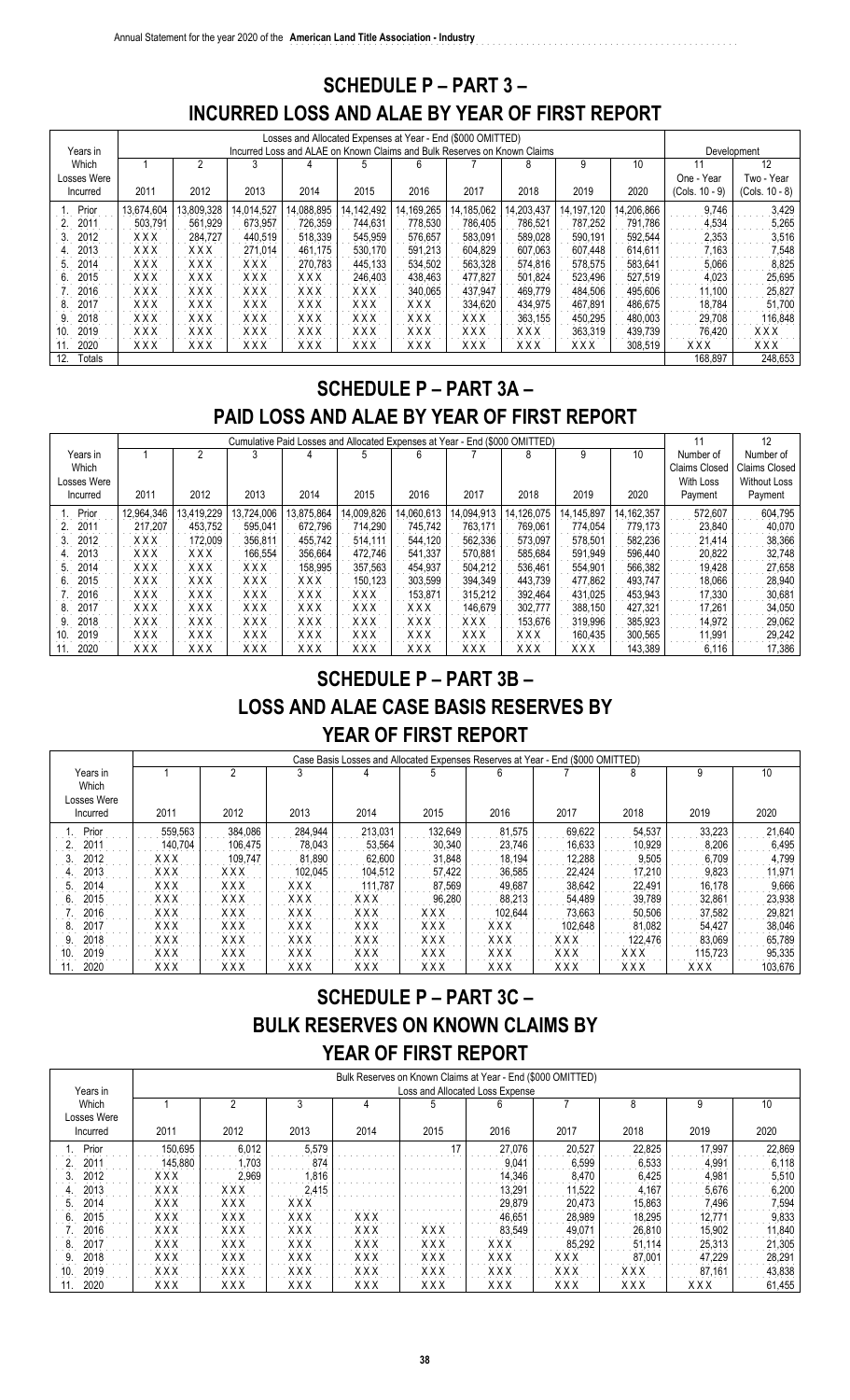### **SCHEDULE P – PART 4A - POLICY YEAR REPORTED CLAIM COUNTS**

|     | Years in     |         |         |         |            | Number of Claims Reported (Direct) |            |         |         |         |         |
|-----|--------------|---------|---------|---------|------------|------------------------------------|------------|---------|---------|---------|---------|
|     | Which        |         | 2       | 3       | 4          | 5                                  | 6          |         | 8       | 9       | 10      |
|     | Policies     |         |         |         |            |                                    |            |         |         |         |         |
|     | Were Written | 2011    | 2012    | 2013    | 2014       | 2015                               | 2016       | 2017    | 2018    | 2019    | 2020    |
|     | Prior        | 730,637 | 733,969 | 736,635 | 739,010    | 694,778                            | 696,960    | 699,554 | 701,512 | 703,268 | 704,489 |
| 2.  | 2001         | 54,105  | 54,981  | 55,696  | 56,316     | 56,969                             | 57,569     | 58,176  | 58,663  | 59,099  | 59,458  |
| 3.  | 2002         | 51,917  | 53,154  | 54,410  | 55,402     | 56,289                             | 57,184     | 58,069  | 58,767  | 59,398  | 59,841  |
| 4.  | 2003         | 63,849  | 66,581  | 69,096  | 70,987     | 72,688                             | 74,235     | 75,890  | 77,061  | 78,138  | 78,829  |
| 5.  | 2004         | 71,429  | 74,818  | 77,565  | 79,778     | 81,944                             | 83,914     | 85,882  | 87,383  | 88,863  | 89,753  |
| 6.  | 2005         | 92,580  | 98,344  | 103,040 | 106,445    | 109,915                            | 113,061    | 116,081 | 118,466 | 120,774 | 122,206 |
|     | 2006         | 101,681 | 109,577 | 115,827 | 120,427    | 124,715                            | 128,615    | 132,419 | 135,426 | 138,512 | 140,346 |
| 8.  | 2007         | 77,234  | 85,796  | 92,542  | 97,389     | 101,732                            | 106,295    | 109,593 | 112,685 | 115,906 | 117,668 |
| 9.  | 2008         | 36,726  | 42,160  | 46,974  | 50,262     | 53,360                             | 56,072     | 58,810  | 60,997  | 62,880  | 64,008  |
| 10. | 2009         | 20,936  | 25,227  | 29,063  | 31,843     | 34,524                             | 36,913     | 39,345  | 41,133  | 42,732  | 43,614  |
| 11. | 2010         | 13,715  | 17,668  | 20,956  | 23,310     | 25,511                             | 27,561     | 29,636  | 31,157  | 32,426  | 33,195  |
| 12. | 2011         | 5,532   | 11,729  | 15,343  | 17,787     | 19,881                             | 21,776     | 24,023  | 25,520  | 26,725  | 27,422  |
| 13. | 2012         | XXX     | 4,422   | 11,767  | 15,341     | 18,124                             | 20,600     | 23,110  | 25,067  | 26,576  | 27,517  |
| 14. | 2013         | XXX     | XXX     | 4,954   | 11,719     | 15,422                             | 18,530     | 21,117  | 23,262  | 25,056  | 26,190  |
| 15. | 2014         | XXX     | XXX     | XXX     | 5,257      | 11,750                             | 15,382     | 17,895  | 19,943  | 21,699  | 22,835  |
| 16. | 2015         | XXX     | XXX     | XXX     | XXX        | 4,954                              | 12,319     | 16,511  | 19,309  | 21,606  | 23,122  |
| 17. | 2016         | XXX     | XXX     | XXX     | XXX        | XXX                                | 5,112      | 13,246  | 17,471  | 20,646  | 22,622  |
| 18. | 2017         | XXX     | XXX     | XXX     | XXX        | XXX                                | XXX        | 5,553   | 13,022  | 17,496  | 19,919  |
| 19. | 2018         | XXX     | XXX     | XXX     | <b>XXX</b> | XXX                                | XXX        | XXX     | 5,086   | 12,839  | 16,512  |
| 20. | 2019         | XXX     | XXX     | XXX     | XXX        | XXX                                | XXX        | XXX     | XXX     | 5,621   | 12,905  |
| 21. | 2020         | XXX     | XXX     | XXX     | XXX        | XXX                                | <b>XXX</b> | XXX     | XXX     | XXX     | 5,083   |

#### **SCHEDULE P – PART 4B – POLICY YEAR CLAIM CLOSED WITH LOSS PAYMENT**

|                        |            |            |            |            | Number of Claims Closed With Loss Payment |            |         |            |            |         |
|------------------------|------------|------------|------------|------------|-------------------------------------------|------------|---------|------------|------------|---------|
|                        | 1          | 2          | 3          | 4          | 5                                         | 6          |         | 8          | 9          | 10      |
|                        |            |            |            |            |                                           |            |         |            |            |         |
| Years in               |            |            |            |            |                                           |            |         |            |            |         |
| Which                  |            |            |            |            |                                           |            |         |            |            |         |
| Policies               |            |            |            |            |                                           |            |         |            |            |         |
| <b>Were Written</b>    | 2011       | 2012       | 2013       | 2014       | 2015                                      | 2016       | 2017    | 2018       | 2019       | 2020    |
| Prior                  | 403,783    | 404,665    | 406,090    | 407,599    | 386,783                                   | 387,744    | 388,678 | 389,576    | 390,416    | 391,019 |
| 2001<br>$\overline{2}$ | 19,664     | 20,004     | 20,401     | 20,713     | 20,998                                    | 21,277     | 21,495  | 21,725     | 21,925     | 22,042  |
| 2002                   | 21,875     | 22,422     | 23,119     | 23,620     | 24,083                                    | 24,511     | 24,884  | 25,201     | 25,464     | 25,659  |
| 2003                   | 25,559     | 26,736     | 28,012     | 29,066     | 30,025                                    | 30,824     | 31,542  | 32,106     | 32,588     | 32,876  |
| 2004<br>5              | 26,187     | 27,648     | 29,195     | 30,345     | 31,454                                    | 32,394     | 33,195  | 33,976     | 34,550     | 34,905  |
| 2005<br>6              | 28,792     | 31,392     | 33,797     | 35,695     | 37,452                                    | 39,016     | 40,298  | 41,282     | 42,209     | 42,710  |
| 2006                   | 26,008     | 29,394     | 32,680     | 35,099     | 37,364                                    | 39,174     | 40,666  | 42,025     | 43,085     | 43,801  |
| 2007<br>8              | 18,767     | 22,533     | 26,088     | 28,769     | 31,159                                    | 33,100     | 34,703  | 36,103     | 37,182     | 37,868  |
| 2008<br>9              | 10,809     | 13,617     | 16,195     | 18,033     | 19,722                                    | 21,205     | 22,443  | 23,362     | 24,066     | 24,590  |
| 2009<br>10.            | 6,669      | 8,651      | 10,656     | 12,127     | 13,516                                    | 14,598     | 15,527  | 16,303     | 16,809     | 17,242  |
| 2010<br>11             | 4,103      | 6,131      | 7,848      | 9,137      | 10,350                                    | 11,441     | 12,323  | 13,082     | 13,623     | 14,012  |
| 12<br>2011             | 1,464      | 3,721      | 5,496      | 6,864      | 8,067                                     | 9,055      | 9,910   | 10,698     | 11,299     | 11,702  |
| 2012<br>13.            | <b>XXX</b> | 1,193      | 3,388      | 5,059      | 6,583                                     | 7,859      | 8,924   | 9,864      | 10,533     | 11,074  |
| 2013<br>14.            | XXX        | XXX        | 1,271      | 3,650      | 5,380                                     | 6,905      | 8,269   | 9,359      | 10,290     | 10,885  |
| 2014<br>15.            | <b>XXX</b> | <b>XXX</b> | XXX        | ,385       | 3,795                                     | 5,450      | 6,786   | 7,988      | 8,884      | 9,489   |
| 2015<br>16.            | <b>XXX</b> | <b>XXX</b> | XXX        | <b>XXX</b> | 1.105                                     | 3,466      | 5,474   | 7,001      | 8,276      | 9,106   |
| 2016<br>17.            | XXX        | XXX        | XXX        | XXX        | XXX                                       | 1,139      | 3,836   | 5,745      | 7,356      | 8,430   |
| 18.<br>2017            | <b>XXX</b> | <b>XXX</b> | <b>XXX</b> | <b>XXX</b> | <b>XXX</b>                                | <b>XXX</b> | 1,424   | 3,761      | 5,895      | 7,226   |
| 2018<br>19.            | <b>XXX</b> | XXX        | XXX        | XXX        | XXX                                       | XXX        | XXX     | 1,217      | 3,748      | 5,540   |
| 20<br>2019             | XXX        | XXX        | XXX        | XXX        | XXX                                       | XXX        | XXX     | XXX        | 1,314      | 3,962   |
| 21.<br>2020            | XXX        | XXX        | XXX        | XXX        | XXX                                       | XXX        | XXX     | <b>XXX</b> | <b>XXX</b> | 1,084   |

## **SCHEDULE P – PART 4C – POLICY YEAR CLAIM CLOSED WITHOUT LOSS PAYMENT**

|              |            |                                          |                                          |            |         | Number of Claims Closed Without Loss Payment |            |         |            |         |
|--------------|------------|------------------------------------------|------------------------------------------|------------|---------|----------------------------------------------|------------|---------|------------|---------|
|              |            | $\overline{2}$                           | 3                                        |            | 5       | 6                                            |            | 8       | 9          | 10      |
|              |            |                                          |                                          |            |         |                                              |            |         |            |         |
| Years in     |            |                                          |                                          |            |         |                                              |            |         |            |         |
| Which        |            |                                          |                                          |            |         |                                              |            |         |            |         |
| Policies     |            |                                          |                                          |            |         |                                              |            |         |            |         |
| Were Written | 2011       | 2012                                     | 2013                                     | 2014       | 2015    | 2016                                         | 2017       | 2018    | 2019       | 2020    |
| Prior        | 327,076    | 329,661                                  | 331,806                                  | 333,360    | 310,407 | 311,922                                      | 313,611    | 314,987 | 316,237    | 317,102 |
| 2001         | 24,518     | 25,179                                   | 25,693                                   | 26,113     | 26,582  | 26,995                                       | 27,453     | 27,847  | 28,205     | 28,425  |
| 2002<br>3.   | 27,859     | 28,838                                   | 29,744                                   | 30,436     | 31,076  | 31,708                                       | 32,396     | 32,978  | 33,460     | 33,796  |
| 2003         | 34,077     | 36,131                                   | 38,017                                   | 39,308     | 40,615  | 41,718                                       | 42,949     | 43,923  | 44,820     | 45,413  |
| 2004<br>5.   | 39,493     | 42,252                                   | 44,492                                   | 46,093     | 47,749  | 49,192                                       | 50,726     | 52,003  | 53,241     | 53,995  |
| 2005<br>6    | 53,578     | 58,370                                   | 62,456                                   | 65,105     | 67,920  | 70,213                                       | 72,757     | 74,722  | 76,828     | 78,117  |
| 2006         | 60,527     | 67,446                                   | 73,092                                   | 76,788     | 80,251  | 83,344                                       | 86,513     | 89,244  | 92,009     | 93,734  |
| 2007<br>8.   | 42,276     | 49,589                                   | 55,640                                   | 59,548     | 63,050  | 66,184                                       | 69,461     | 72,318  | 75,268     | 76,937  |
| 2008<br>9    | 16,284     | 20,494                                   | 24,455                                   | 27,069     | 29,447  | 31,575                                       | 33,789     | 35,993  | 37,606     | 38,562  |
| 2009<br>10.  | 8,058      | 11,091                                   | 13,921                                   | 16,041     | 17,915  | 19,692                                       | 21,542     | 23,166  | 24,521     | 25,279  |
| 11.<br>2010  | 4,711      | 7,379                                    | 9,721                                    | 11,289     | 12,765  | 14,109                                       | 15,625     | 16,955  | 17,986     | 18,587  |
| 12<br>2011   | ,277       | 4,250                                    | 6,661                                    | 8,229      | 9,587   | 10,819                                       | 12,425     | 13,659  | 14,602     | 15,134  |
| 2012<br>13.  | XXX        | 1,025                                    | 4,627                                    | 6,946      | 8,699   | 10,335                                       | 12,107     | 13,713  | 14,905     | 15,624  |
| 14<br>2013   | XXX        | XXX                                      | 1,159                                    | 4,377      | 6,778   | 8,769                                        | 10,645     | 12,249  | 13,646     | 14,513  |
| 2014<br>15.  | <b>XXX</b> | $\overline{X} \overline{X} \overline{X}$ | XXX                                      | 1,343      | 4,482   | 6,844                                        | 8,651      | 10,136  | 11,509     | 12,378  |
| 2015<br>16.  | XXX        | <b>XXX</b>                               | <b>XXX</b>                               | <b>XXX</b> | 1,360   | 5,184                                        | 7,835      | 9,928   | 11,654     | 12,823  |
| 2016<br>17.  | XXX        | <b>XXX</b>                               | XXX                                      | XXX        | XXX     | 1,364                                        | 5,468      | 8,507   | 10,800     | 12,361  |
| 18.<br>2017  | <b>XXX</b> | XXX                                      | XXX                                      | <b>XXX</b> | XXX     | <b>XXX</b>                                   | 1,417      | 5,388   | 8,555      | 10,501  |
| 2018<br>19.  | XXX        | XXX                                      | XXX                                      | <b>XXX</b> | XXX     | <b>XXX</b>                                   | XXX        | 1,373   | 5,363      | 7,927   |
| 20.<br>2019  | XXX        | XXX                                      | $\overline{X} \overline{X} \overline{X}$ | XXX        | XXX     | XXX                                          | <b>XXX</b> | XXX     | 1,538      | 5,255   |
| 21.<br>2020  | <b>XXX</b> | <b>XXX</b>                               | <b>XXX</b>                               | <b>XXX</b> | XXX     | <b>XXX</b>                                   | <b>XXX</b> | XXX     | <b>XXX</b> | 1,470   |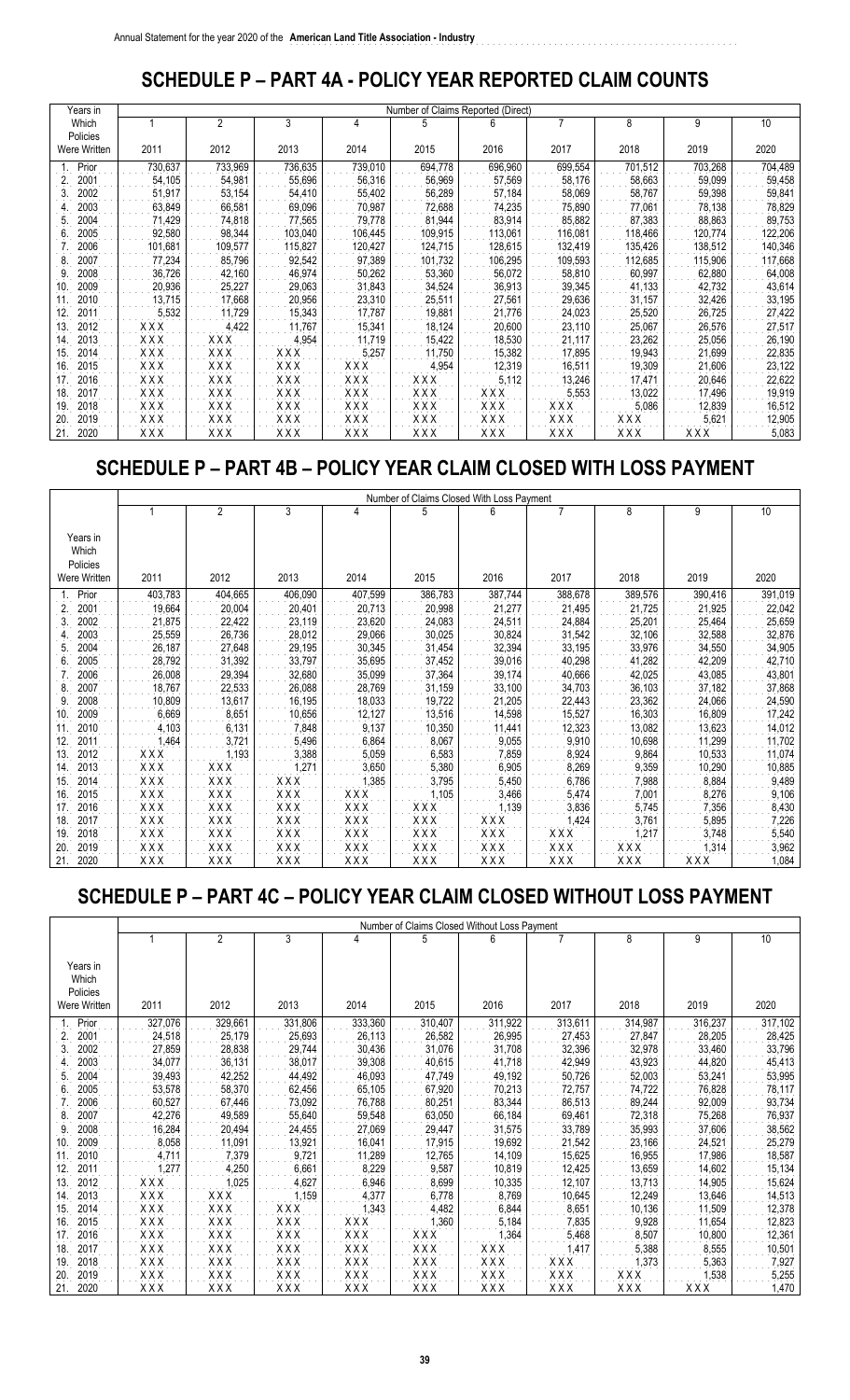#### **SCHEDULE P - PART 5A - REPORT YEAR REPORTED CLAIM COUNTS**

| Years in              |            |                |            |            | Number of Claims Reported (Direct) |            |            |            |           |           |
|-----------------------|------------|----------------|------------|------------|------------------------------------|------------|------------|------------|-----------|-----------|
| Which                 |            | $\overline{2}$ | 3          | 4          | 5                                  | 6          |            | 8          | 9         | 10        |
| <b>Claims Were</b>    |            |                |            |            |                                    |            |            |            |           |           |
| <b>First Reported</b> | 2011       | 2012           | 2013       | 2014       | 2015                               | 2016       | 2017       | 2018       | 2019      | 2020      |
| Prior                 | 1,230,290  | 1,229,347      | 1,229,419  | 1,230,158  | 1,158,617                          | 1,158,665  | 1,158,738  | 1,159,497  | 1,159,534 | 1,159,552 |
| 2011                  | 62.852     | 63,707         | 63,664     | 63,715     | 63,741                             | 63.749     | 63,752     | 63,703     | 63,709    | 63,711    |
| 2012<br>3.            | XXX        | 57,616         | 57,693     | 57,741     | 59,696                             | 59,696     | 59,706     | 59,689     | 59,702    | 59,711    |
| 2013                  | XXX        | XXX            | 55,266     | 55,372     | 53,521                             | 53,528     | 53,529     | 53,500     | 53,513    | 53,519    |
| 2014<br>5.            | <b>XXX</b> | XXX            | <b>XXX</b> | 47,083     | 47,375                             | 47,387     | 47,401     | 47,338     | 47,362    | 47,368    |
| 2015<br>6.            | <b>XXX</b> | <b>XXX</b>     | XXX        | <b>XXX</b> | 47,101                             | 47.404     | 47,398     | 47,268     | 47,275    | 47,284    |
| 2016                  | <b>XXX</b> | <b>XXX</b>     | <b>XXX</b> | <b>XXX</b> | <b>XXX</b>                         | 48,543     | 48,650     | 48,485     | 48,501    | 48,498    |
| 2017<br>8.            | XXX        | XXX            | <b>XXX</b> | <b>XXX</b> | X X X                              | <b>XXX</b> | 52,888     | 52,733     | 52,738    | 52,749    |
| 2018<br>9             | XXX        | <b>XXX</b>     | XXX        | <b>XXX</b> | <b>XXX</b>                         | <b>XXX</b> | <b>XXX</b> | 46,491     | 46,514    | 46,518    |
| 2019<br>10.           | <b>XXX</b> | XXX            | <b>XXX</b> | XXX        | <b>XXX</b>                         | <b>XXX</b> | <b>XXX</b> | <b>XXX</b> | 47,845    | 47,882    |
| 2020<br>11.           | XXX        | XXX            | XXX        | XXX        | XXX                                | <b>XXX</b> | XXX        | XXX        | XXX       | 36,791    |

#### SCHEDULE P - PART 5B - REPORT YEAR CLAIMS CLOSED WITH LOSS PAYMENT

|                       |         |                |         |            |            | Number of Claims Closed With Loss Payment |            |            |         |         |
|-----------------------|---------|----------------|---------|------------|------------|-------------------------------------------|------------|------------|---------|---------|
|                       |         | $\overline{2}$ | 3       | 4          | 5          | 6                                         |            | 8          | 9       | 10      |
|                       |         |                |         |            |            |                                           |            |            |         |         |
| Years in              |         |                |         |            |            |                                           |            |            |         |         |
| Which                 |         |                |         |            |            |                                           |            |            |         |         |
| <b>Claims Were</b>    |         |                |         |            |            |                                           |            |            |         |         |
| <b>First Reported</b> | 2011    | 2012           | 2013    | 2014       | 2015       | 2016                                      | 2017       | 2018       | 2019    | 2020    |
| Prior                 | 583,493 | 594,078        | 601,860 | 606,359    | 566,675    | 568,509                                   | 569,677    | 570,854    | 572,136 | 572,606 |
| 2011<br>2.            | 7,717   | 14,654         | 18,701  | 20,630     | 21,972     | 22,736                                    | 23,247     | 23,561     | 23,699  | 23,838  |
| 2012<br>3.            | XXX     | 6,911          | 13,741  | 16,752     | 18,999     | 20,095                                    | 20,707     | 21,089     | 21,258  | 21,415  |
| 2013<br>4.            | XXX     | <b>XXX</b>     | 7,454   | 13,535     | 16,852     | 18,586                                    | 19,507     | 20,092     | 20,571  | 20,822  |
| 2014<br>5.            | XXX     | XXX            | XXX     | 7,330      | 13,201     | 16,321                                    | 17,892     | 18,749     | 19,155  | 19,429  |
| 2015<br>6.            | XXX     | XXX            | XXX     | XXX        | 7,102      | 12,730                                    | 15,630     | 17,087     | 17,672  | 18,065  |
| 2016                  | XXX     | XXX            | XXX     | XXX        | <b>XXX</b> | 7,148                                     | 12,805     | 15,538     | 16,751  | 17,329  |
| 2017<br>8.            | XXX     | XXX            | XXX     | XXX        | <b>XXX</b> | <b>XXX</b>                                | 8,159      | 13,597     | 16,235  | 17,262  |
| 2018<br>9.            | XXX     | XXX            | XXX     | XXX        | <b>XXX</b> | <b>XXX</b>                                | <b>XXX</b> | 7,604      | 12,986  | 14,973  |
| 2019<br>10.           | XXX     | XXX            | XXX     | <b>XXX</b> | <b>XXX</b> | <b>XXX</b>                                | <b>XXX</b> | <b>XXX</b> | 7,323   | 11,992  |
| 2020<br>11.           | XXX     | XXX            | XXX     | XXX        | <b>XXX</b> | <b>XXX</b>                                | <b>XXX</b> | <b>XXX</b> | XXX     | 6,117   |

## SCHEDULE P - PART 5C - REPORT YEAR CLAIMS CLOSED WITHOUT LOSS PAYMENT

|                |            |                |         |            |         | Number of Claims Closed Without Loss Payment |            |            |            |         |
|----------------|------------|----------------|---------|------------|---------|----------------------------------------------|------------|------------|------------|---------|
|                |            | $\overline{2}$ | 3       | 4          | 5       | 6                                            |            | 8          | 9          | 10      |
|                |            |                |         |            |         |                                              |            |            |            |         |
| Years in       |            |                |         |            |         |                                              |            |            |            |         |
| Which          |            |                |         |            |         |                                              |            |            |            |         |
| Claims Were    |            |                |         |            |         |                                              |            |            |            |         |
| First Reported | 2011       | 2012           | 2013    | 2014       | 2015    | 2016                                         | 2017       | 2018       | 2019       | 2020    |
| Prior          | 618,492    | 626,055        | 629,100 | 630,354    | 602,153 | 602,869                                      | 603,444    | 603,935    | 604,682    | 604,796 |
| 2011           | 20,863     | 34,342         | 37,702  | 38,775     | 39,350  | 39,610                                       | 39,774     | 39,959     | 40,027     | 40,070  |
| 2012           | XXX        | 21,042         | 34,088  | 36,339     | 37,256  | 37,672                                       | 38,000     | 38,226     | 38,314     | 38,367  |
| 2013           | XXX        | XXX            | 20,312  | 29,545     | 31,506  | 32,123                                       | 32,445     | 32,667     | 32,672     | 32,749  |
| 2014           | <b>XXX</b> | XXX            | XXX     | 16,721     | 24,917  | 26,470                                       | 27,174     | 27,486     | 27,584     | 27,658  |
| 2015<br>6.     | <b>XXX</b> | XXX            | XXX     | XXX        | 18,435  | 26,140                                       | 27,822     | 28,417     | 28,834     | 28,940  |
| 2016           | <b>XXX</b> | XXX            | XXX     | XXX        | XXX     | 19,911                                       | 28,366     | 29,894     | 30,421     | 30,681  |
| 2017<br>8.     | <b>XXX</b> | <b>XXX</b>     | XXX     | <b>XXX</b> | XXX     | <b>XXX</b>                                   | 23,419     | 32,116     | 33,578     | 34,049  |
| 2018<br>9.     | <b>XXX</b> | <b>XXX</b>     | XXX     | <b>XXX</b> | XXX     | <b>XXX</b>                                   | <b>XXX</b> | 21,616     | 28,132     | 29,063  |
| 2019<br>10.    | <b>XXX</b> | <b>XXX</b>     | XXX     | <b>XXX</b> | XXX     | <b>XXX</b>                                   | XXX        | <b>XXX</b> | 23,812     | 29,242  |
| 2020<br>11.    | XXX        | <b>XXX</b>     | XXX     | XXX        | XXX     | <b>XXX</b>                                   | XXX        | <b>XXX</b> | <b>XXX</b> | 17,385  |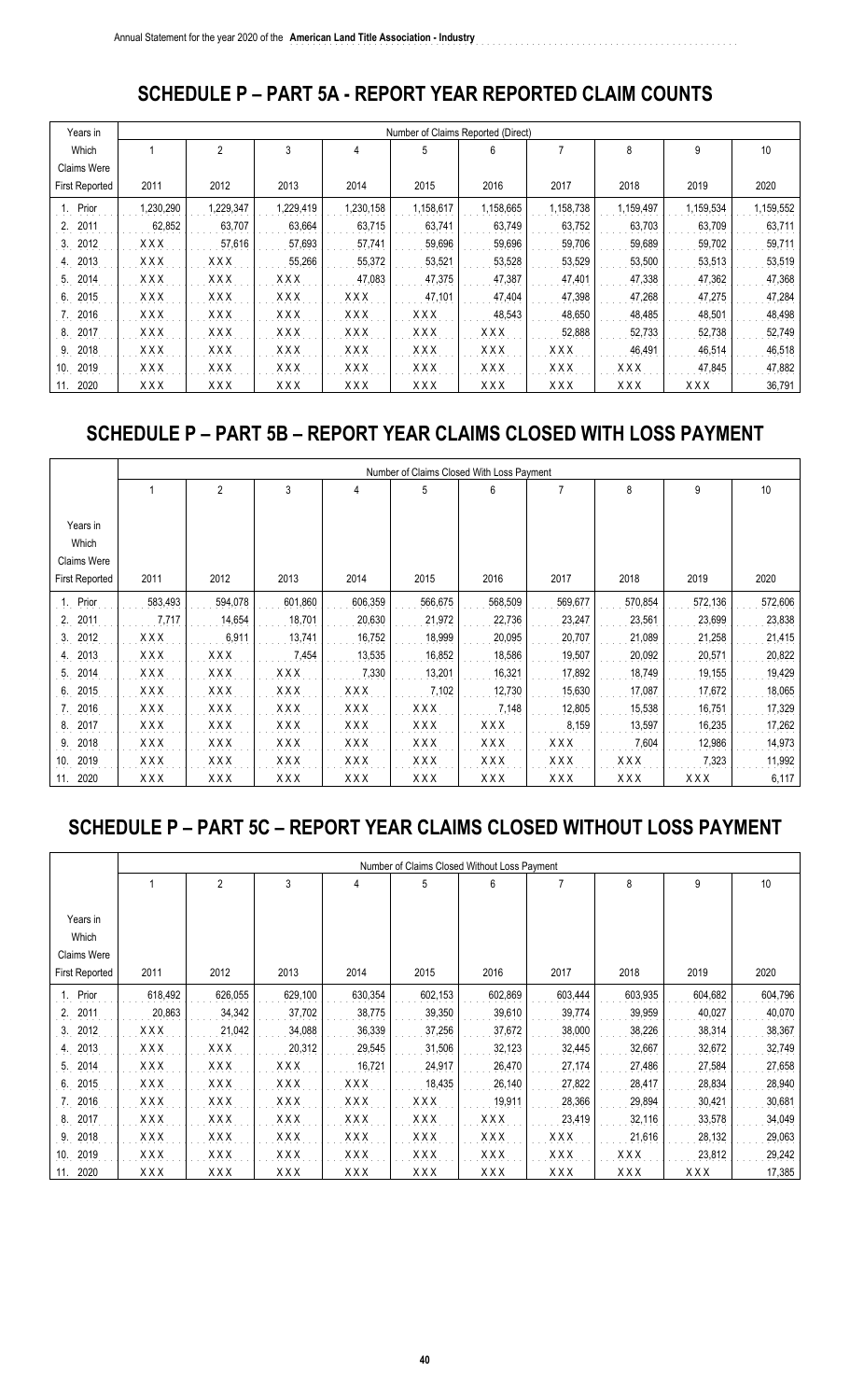### **SCHEDULE T - EXHIBIT OF PREMIUMS WRITTEN**

**By States and Territories**

| 3<br><b>Agency Operations</b><br>Direct<br><b>Direct Losses</b><br>$\overline{4}$<br>5<br>and Allocated<br>Losses and<br>Premium<br><b>Allocated Loss</b><br>Loss Adjustment<br>Direct<br>Net<br>Active<br>Known Claim<br>Rate<br>Adjustment<br>Expenses<br><b>Status</b><br>Direct<br>Non-affiliated<br>Affiliated<br>Other<br>Premiums<br>(a)<br>States, Etc.<br>(b)<br>Operations<br>Agencies<br>Agencies<br>Earned<br><b>Expenses Paid</b><br>Incurred<br>Reserve<br>Income<br>1. Alabama<br>Ŗ<br>10,361,922<br>129,968,746<br>5,278,971<br>10,722,441<br>143,752,275<br>3,108,301<br>3,137,963<br>4,394,242<br>AL<br>L<br>.<br>AK<br>2.<br>Alaska<br><b>RSX</b><br>2,962,441<br>150,955<br>616,283<br>L<br>25,093,370<br>17,412,850<br>968,338<br>45, 163, 615<br>(1,889)<br>.<br>14,476,548<br>3.<br><b>AZ</b><br>86,889,796<br>637,425,305<br>9,046,686<br>Arizona<br>JL.<br>RSX<br>329,158,647<br>232,950,762<br>68,063,631<br>12,415,959<br>.<br>79,790,307<br>990,554<br>3,285,856<br>AR<br>Ŗ<br>940,319<br>75,868,913<br>4,562,716<br>3,702,432<br>815,676<br>Arkansas<br>4.<br>L<br>.<br>98,313,875<br>California<br>CA<br><b>RSX</b><br>197,739,030<br>2,217,856,854<br>93,017,425<br>98,506,543<br>5.<br>390,043,043<br>1,676,110,63<br>96,829,907<br>$\mathbf{r}^{\top}$<br>CO<br><b>RSX</b><br>69,205,229<br>38,563,637<br>575,945,438<br>7,039,062<br>6,887,022<br>8,565,765<br>6.<br>Colorado<br>321,448,938<br>198,426,591<br>L<br>.<br>Connecticut CT<br>R<br>12,172,190<br>230,890<br>27,995,689<br>152,299,063<br>6,257,715<br>7,924,695<br>9,067,488<br>7.<br>L<br>142,517,822<br>1,174,477<br>8.<br>Delaware<br>DE<br>R<br>10,351,574<br>61,320,675<br>1,545,371<br>8,458,227<br>71,732,427<br>1,168,649<br>1,122,131<br>.<br>.<br>L<br>$\mathsf{DC}$<br>District of Columbia<br>9.<br>R<br>7,875,980<br>L<br>12,142,588<br>66,776,625<br>2,822,655<br>4,419,311<br>80,711,275<br>2,125,962<br>3,357,644<br>$\ldots \ldots \ldots \ldots$<br>Florida<br>112,909,127<br>155,586,686<br>1,865,692,795<br>41,716,492<br>46,849,580<br>56,669,825<br>10.<br>RX<br>1,608,848,937<br>179,351,875<br>L<br>Georgia (CA<br>30,298,848<br>9,385,376<br>15,894,490<br>11.<br>R<br>36,428,281<br>16,304,033<br>532,997,020<br>11,661,578<br>492,777,557<br>L<br>12. Hawaii H!<br>9,890,558<br><b>RSX</b><br>4,341,646<br>101,097,328<br>1,573,530<br>118,258,069<br>7,243,740<br>4,112,901<br>L<br>14,792,973<br><b>RSE</b><br>3,482,935<br>13.<br>Idaho<br>20,332,504<br>111,816,760<br>64,942,099<br>14,869,194<br>192,692,996<br>1,832,573<br>2,191,720<br>L<br>. <u>. .</u><br>Ŗ<br>24,008,641<br>14.<br>Illinois<br>54,770,400<br>49,142,949<br>132,903,628<br>537,422,416<br>14,523,644<br>15,038,918<br>443,550,147<br>L<br>${\sf IN}$<br>23,343,838<br>176,893,947<br>3,734,206<br>15.<br>Indiana $\frac{1}{2}$<br>R<br>17,578,145<br>130,293,792<br>33,072,890<br>1,860,941<br>940,416<br>L<br>. 14<br>16.<br>690,297<br><b>NONE</b><br>2,473,838<br>lowa<br>L<br>13,971,319<br>2,023,874<br>729,733<br>16,657,458<br>156,825<br>564,217<br>. KS<br>17.<br>8,801,900<br>42,585,182<br>5,107,155<br>66,126,522<br>1,104,154<br>1,002,254<br>1,842,769<br>Kansas<br>L<br><b>RSX</b><br>16,104,145<br>Kentucky<br>NY<br>3,498,426<br>18.<br>R<br>7,685,304<br>3,112,245<br>6,327,840<br>122,294,237<br>1,301,422<br>1,113,240<br>113,896,342<br>L<br>Louisiana<br>19.<br>R<br>7,078,309<br>5,522,874<br>9,546,273<br>195,049,520<br>5,072,511<br>3,243,386<br>6,284,230<br>186, 158, 939<br>L<br>1,399,674<br>20.<br>Maine<br>ME<br>R<br>4,039,148<br>2,161,532<br>52,241,740<br>1,728,360<br>1,502,903<br>4,158,265<br>47,677,774<br>L<br>.<br>MD<br>9,943,420<br>21.<br>Maryland<br>29,287,823<br>18,891,355<br>19,840,412<br>373,969,138<br>5,073,678<br>5,678,715<br>R<br>331,441,483<br>L<br>19,344,286<br>22.<br>Massachusetts MA<br>Ŗ<br>30,819,714<br>371,344,589<br>443,848<br>12,430,258<br>395,703,021<br>9,852,231<br>11,457,542<br>L<br>MI<br>23.<br>Michigan<br><b>RSX</b><br>510,920,394<br>6,906,109<br>11,767,690<br>L<br>43,583,739<br>429,751,341<br>46,431,774<br>23,412,841<br>7,435,864<br>.<br>Ŗ<br>24.<br>Minnesota<br>MN<br>22,458,735<br>215,683,985<br>3,662,788<br>2,746,618<br>4,584,204<br>177,303,394<br>20,069,328<br>27,515,264<br>L<br>25.<br>Mississippi MS<br>4,365,851<br>58,189,568<br>1,292,855<br>5,878,023<br>63,334,249<br>2,104,390<br>1,626,604<br>3,052,080<br>R<br>L<br>$_{\rm MO}$<br>26.<br>Missouri<br>Ŗ<br>9,527,070<br>7,791,949<br>25,093,057<br>67,721,081<br>4,930,245<br>4,968,575<br>7,061,384<br>52,520,189<br>, Լ<br>MT<br>27.<br>Montana<br><b>RSX</b><br>1,036,453<br>60,224,214<br>1,790,309<br>77,367,770<br>2,680,640<br>2,550,498<br>3,687,917<br>18,275,824<br>L<br>.<br>309,141<br>28.<br>Nebraska<br><b>NE</b><br>L<br>RSE<br>5,624,052<br>66,811,628<br>3,758,988<br>5,121,631<br>74,799,583<br>543,520<br>1,424,590<br><b>NV</b><br>17,229,700<br>29.<br>Nevada<br><b>RSX</b><br>53,933,194<br>76,031,455<br>110,549,579<br>33,593,149<br>236,869,825<br>11,240,258<br>9,397,791<br>Ļ,<br>.<br><b>NH</b><br>R<br>30.<br>New Hampshire<br>2,308,241<br>57,791,644<br>2,627,740<br>L<br>1,876,797<br>55,521,648<br>1,345,569<br>1,949,954<br>1,415,620<br>New Jersey<br>Ŗ<br>26,332,320<br>18,212,274<br>26,219,318<br>31.<br>515,999,789<br>42,990,166<br>29,781,247<br>575,743,315<br>20,574,572<br>Ļ,<br>New Mexico<br>2,955,648<br>32.<br><b>RSX</b><br>1,456,570<br>1,448,953<br>28,116,341<br>57,460,980<br>44,672,782<br>13,944,652<br>127,711,218<br>L<br>. NY<br><b>RSX</b><br>33.<br>New York<br>69,204,429<br>39,520,272<br>44,313,167<br>69,856,775<br>L<br>137, 161, 816<br>807,139,757<br>71,119,198<br>1,006,754,878<br>North Carolina<br>1990 - Patricia II, MC<br>9,406,479<br>34.<br>R<br>62,915,280<br>50,418,549<br>14, 197, 159<br>290,252,057<br>5,819,519<br>4,981,959<br>186,621,511<br>L<br>North Dakota<br>436,825<br>132,930<br>35.<br>R<br>1,049,985<br>15,090,485<br>252,865<br>518,089<br>16,216,055<br>307,143<br>L.<br>$\mathsf{OH}$<br>36.<br>Ohio<br>63,375,390<br>28,250,388<br>523,074,831<br>3,883,525<br>4,046,000<br>5,786,570<br>RSX<br>63,721,518<br>406,082,506<br>L<br>.<br>OK<br>R<br>39,358,194<br>3,761,773<br>37. Oklahoma<br>L<br>18,874,652<br>51,780,590<br>30,330,244<br>98,717,868<br>1,241,459<br>1,437,783<br>160,302,892<br>367, 136, 963<br>4,449,116<br>38. Oregon<br>OR<br><b>RSX</b><br>62,485,585<br>153,484,038<br>104,981,048<br>3,237,333<br>3,206,476<br>L<br>39. Pennsylvania<br><b>RSXCE</b><br>66,824,730<br>718,497,409<br>40,862,892<br>111,186,369<br>811,714,495<br>10,949,747<br>11,413,780<br>17,679,342<br>PA<br>L<br>40. Rhode Island<br>Ŗ<br>3,550,256<br>43,828,892<br>2,896,280<br>40,667,390<br>584,755<br>5,685,144<br>1,337,148<br>1,198,700<br><b>RI</b><br>ĮĒ,<br>41. South Carolina<br>sc<br>3,654,915<br>10,831,630<br>208,282,654<br>4,525,335<br>3,912,307<br>5,690,206<br>Ŗ<br>200,087,205<br>8,356,202<br>L<br>42. South Dakota<br>SD<br>2,624,843<br>30,282,674<br>289,802<br>360,256<br>381,870<br>Ŗ<br>24,095,285<br>4,179,591<br>1,731,831<br>L<br>43. Tennessee<br>3,535,236<br>ŢŅ<br>17,810,897<br>255,385,183<br>21,646,746<br>38,959,266<br>287,733,443<br>4,125,271<br>7,149,871<br>RSX<br>Ŀ,<br>44. Texas<br>TX<br><b>RSXC</b><br>36,362,151<br>204,845,262<br>,264,890,774<br>,055,021,01<br>89,229,510<br>2,492,694,918<br>38,603,120<br>35,540,543<br>L<br>ŲŢ<br>45. Utah<br><b>RSX</b><br>24,155,628<br>6,054,623<br>8,998,337<br>67,066,836<br>298,516,252<br>33,253,563<br>391,101,933<br>3,026,876<br>L<br>905,994<br>46.<br>Vermont<br>V<br>237,796<br>676,921<br>18,828,163<br>689,824<br>640,435<br>Ŗ<br>735,232<br>18,202,070<br>L<br>47. Virginia<br>30,100,393<br>505,633,366<br>6,988,630<br>7,394,065<br>10,205,006<br>VĄ<br>R<br>467,036,247<br>19,007,244<br>34,211,210<br>$\mathsf{F}$<br>48. Washington<br>12,832,445<br>12,715,854<br>13,714,532<br>WA<br><b>RSX</b><br>117,983,794<br>142,615,697<br>255,437,477<br>98,940,872<br>503,307,954<br>L<br>49.<br>West Virginia<br>WV<br>$\overline{R}$<br>1,489,943<br>645,648<br>1,093,785<br>1,301,612<br>28,768,500<br>591,657<br>30,173,221<br>717,523<br>L<br>50. Wisconsin<br>231,442,768<br>2,122,838<br>3,938,226<br>WI<br><b>RSE</b><br>21,120,189<br>189,276,855<br>24, 134, 593<br>11,653,422<br>2,926,796<br>Ļ,<br>51. Wyoming<br>WY<br><b>RSX</b><br>18,755,041<br>17,461,819<br>2,700,321<br>6,538,214<br>38,295,999<br>407,491<br>364,832<br>735,700<br>L<br>52. American Samoa<br>$\mathsf{R}$<br>AS<br>L<br>53. Guam<br>GU<br>5,547,462<br>356,952<br><b>RSX</b><br>5,521,799<br>69,799<br>(19, 951)<br>1,202<br>$\mathbf{r}^{\top}$<br>PR<br>54. Puerto Rico<br>$\mathsf{R}$<br>226,553<br>68,814<br>10,337,646<br>6,460,455<br>6,359,711<br>8,736,545<br>9,667,496<br>74,949<br>, Լ<br>VI<br>55. U.S. Virgin Islands<br>48,411<br>1,555,898<br>123,662<br><b>RSXC</b><br>1,521,773<br>16,478<br>44,776<br>(6, 137)<br>L<br>56. Northern Mariana<br>Islands<br>ΜP<br><b>NONE</b><br>304,101<br>311,470<br>9,347<br>15,000<br>21,699<br>300<br>Ŀ,<br>57. Canada<br>CAN<br>Ŗ<br>230,573,833<br>43,933,870<br>149,348,565<br>27,863,916<br>31,311,706<br>23,363,429<br>77,335,983<br>L,<br>12,874,376<br>58. Aggregate Other Alien<br>OT<br>51,151,359<br>4,673,667<br>1,097,233<br>14, 141, 082<br>13,146,838<br>7,012,120<br>XXX<br>XXX<br>59. Totals |  |     | $\overline{2}$ |               | Direct Premiums Written |              | 6             | $\overline{7}$ | 8           | 9           | 10          |
|---------------------------------------------------------------------------------------------------------------------------------------------------------------------------------------------------------------------------------------------------------------------------------------------------------------------------------------------------------------------------------------------------------------------------------------------------------------------------------------------------------------------------------------------------------------------------------------------------------------------------------------------------------------------------------------------------------------------------------------------------------------------------------------------------------------------------------------------------------------------------------------------------------------------------------------------------------------------------------------------------------------------------------------------------------------------------------------------------------------------------------------------------------------------------------------------------------------------------------------------------------------------------------------------------------------------------------------------------------------------------------------------------------------------------------------------------------------------------------------------------------------------------------------------------------------------------------------------------------------------------------------------------------------------------------------------------------------------------------------------------------------------------------------------------------------------------------------------------------------------------------------------------------------------------------------------------------------------------------------------------------------------------------------------------------------------------------------------------------------------------------------------------------------------------------------------------------------------------------------------------------------------------------------------------------------------------------------------------------------------------------------------------------------------------------------------------------------------------------------------------------------------------------------------------------------------------------------------------------------------------------------------------------------------------------------------------------------------------------------------------------------------------------------------------------------------------------------------------------------------------------------------------------------------------------------------------------------------------------------------------------------------------------------------------------------------------------------------------------------------------------------------------------------------------------------------------------------------------------------------------------------------------------------------------------------------------------------------------------------------------------------------------------------------------------------------------------------------------------------------------------------------------------------------------------------------------------------------------------------------------------------------------------------------------------------------------------------------------------------------------------------------------------------------------------------------------------------------------------------------------------------------------------------------------------------------------------------------------------------------------------------------------------------------------------------------------------------------------------------------------------------------------------------------------------------------------------------------------------------------------------------------------------------------------------------------------------------------------------------------------------------------------------------------------------------------------------------------------------------------------------------------------------------------------------------------------------------------------------------------------------------------------------------------------------------------------------------------------------------------------------------------------------------------------------------------------------------------------------------------------------------------------------------------------------------------------------------------------------------------------------------------------------------------------------------------------------------------------------------------------------------------------------------------------------------------------------------------------------------------------------------------------------------------------------------------------------------------------------------------------------------------------------------------------------------------------------------------------------------------------------------------------------------------------------------------------------------------------------------------------------------------------------------------------------------------------------------------------------------------------------------------------------------------------------------------------------------------------------------------------------------------------------------------------------------------------------------------------------------------------------------------------------------------------------------------------------------------------------------------------------------------------------------------------------------------------------------------------------------------------------------------------------------------------------------------------------------------------------------------------------------------------------------------------------------------------------------------------------------------------------------------------------------------------------------------------------------------------------------------------------------------------------------------------------------------------------------------------------------------------------------------------------------------------------------------------------------------------------------------------------------------------------------------------------------------------------------------------------------------------------------------------------------------------------------------------------------------------------------------------------------------------------------------------------------------------------------------------------------------------------------------------------------------------------------------------------------------------------------------------------------------------------------------------------------------------------------------------------------------------------------------------------------------------------------------------------------------------------------------------------------------------------------------------------------------------------------------------------------------------------------------------------------------------------------------------------------------------------------------------------------------------------------------------------------------------------------------------------------------------------------------------------------------------------------------------------------------------------------------------------------------------------------------------------------------------------------------------------------------------------------------------------------------------------------------------------------------------------------------------------------------------------------------------------------------------------------------------------------------------------------------------------------------------------------------------------------------------------------------------------------------------------------------------------------------------------------------------------------------------------------------------------------------------------------------------------------------------------------------------------------------------------------------------------------------------------------------------------------------------------------------------------------------------------------------------------------------------------------------------------------------------------------------------------------------------------------------------------------------------------------------------------------------------------------------------------------------------------------------------------------------------------------------------------|--|-----|----------------|---------------|-------------------------|--------------|---------------|----------------|-------------|-------------|-------------|
|                                                                                                                                                                                                                                                                                                                                                                                                                                                                                                                                                                                                                                                                                                                                                                                                                                                                                                                                                                                                                                                                                                                                                                                                                                                                                                                                                                                                                                                                                                                                                                                                                                                                                                                                                                                                                                                                                                                                                                                                                                                                                                                                                                                                                                                                                                                                                                                                                                                                                                                                                                                                                                                                                                                                                                                                                                                                                                                                                                                                                                                                                                                                                                                                                                                                                                                                                                                                                                                                                                                                                                                                                                                                                                                                                                                                                                                                                                                                                                                                                                                                                                                                                                                                                                                                                                                                                                                                                                                                                                                                                                                                                                                                                                                                                                                                                                                                                                                                                                                                                                                                                                                                                                                                                                                                                                                                                                                                                                                                                                                                                                                                                                                                                                                                                                                                                                                                                                                                                                                                                                                                                                                                                                                                                                                                                                                                                                                                                                                                                                                                                                                                                                                                                                                                                                                                                                                                                                                                                                                                                                                                                                                                                                                                                                                                                                                                                                                                                                                                                                                                                                                                                                                                                                                                                                                                                                                                                                                                                                                                                                                                                                                                                                                                                                                                                                                                                                                                                                                                                                                                                                                                                                                                                                                                                                                                                                                                                                                                                                                                                                                                                                                                                                                                                                                                                                                                                                                                                                 |  |     |                |               |                         |              |               |                |             |             |             |
|                                                                                                                                                                                                                                                                                                                                                                                                                                                                                                                                                                                                                                                                                                                                                                                                                                                                                                                                                                                                                                                                                                                                                                                                                                                                                                                                                                                                                                                                                                                                                                                                                                                                                                                                                                                                                                                                                                                                                                                                                                                                                                                                                                                                                                                                                                                                                                                                                                                                                                                                                                                                                                                                                                                                                                                                                                                                                                                                                                                                                                                                                                                                                                                                                                                                                                                                                                                                                                                                                                                                                                                                                                                                                                                                                                                                                                                                                                                                                                                                                                                                                                                                                                                                                                                                                                                                                                                                                                                                                                                                                                                                                                                                                                                                                                                                                                                                                                                                                                                                                                                                                                                                                                                                                                                                                                                                                                                                                                                                                                                                                                                                                                                                                                                                                                                                                                                                                                                                                                                                                                                                                                                                                                                                                                                                                                                                                                                                                                                                                                                                                                                                                                                                                                                                                                                                                                                                                                                                                                                                                                                                                                                                                                                                                                                                                                                                                                                                                                                                                                                                                                                                                                                                                                                                                                                                                                                                                                                                                                                                                                                                                                                                                                                                                                                                                                                                                                                                                                                                                                                                                                                                                                                                                                                                                                                                                                                                                                                                                                                                                                                                                                                                                                                                                                                                                                                                                                                                                                 |  |     |                |               |                         |              |               |                |             |             |             |
|                                                                                                                                                                                                                                                                                                                                                                                                                                                                                                                                                                                                                                                                                                                                                                                                                                                                                                                                                                                                                                                                                                                                                                                                                                                                                                                                                                                                                                                                                                                                                                                                                                                                                                                                                                                                                                                                                                                                                                                                                                                                                                                                                                                                                                                                                                                                                                                                                                                                                                                                                                                                                                                                                                                                                                                                                                                                                                                                                                                                                                                                                                                                                                                                                                                                                                                                                                                                                                                                                                                                                                                                                                                                                                                                                                                                                                                                                                                                                                                                                                                                                                                                                                                                                                                                                                                                                                                                                                                                                                                                                                                                                                                                                                                                                                                                                                                                                                                                                                                                                                                                                                                                                                                                                                                                                                                                                                                                                                                                                                                                                                                                                                                                                                                                                                                                                                                                                                                                                                                                                                                                                                                                                                                                                                                                                                                                                                                                                                                                                                                                                                                                                                                                                                                                                                                                                                                                                                                                                                                                                                                                                                                                                                                                                                                                                                                                                                                                                                                                                                                                                                                                                                                                                                                                                                                                                                                                                                                                                                                                                                                                                                                                                                                                                                                                                                                                                                                                                                                                                                                                                                                                                                                                                                                                                                                                                                                                                                                                                                                                                                                                                                                                                                                                                                                                                                                                                                                                                                 |  |     |                |               |                         |              |               |                |             |             |             |
|                                                                                                                                                                                                                                                                                                                                                                                                                                                                                                                                                                                                                                                                                                                                                                                                                                                                                                                                                                                                                                                                                                                                                                                                                                                                                                                                                                                                                                                                                                                                                                                                                                                                                                                                                                                                                                                                                                                                                                                                                                                                                                                                                                                                                                                                                                                                                                                                                                                                                                                                                                                                                                                                                                                                                                                                                                                                                                                                                                                                                                                                                                                                                                                                                                                                                                                                                                                                                                                                                                                                                                                                                                                                                                                                                                                                                                                                                                                                                                                                                                                                                                                                                                                                                                                                                                                                                                                                                                                                                                                                                                                                                                                                                                                                                                                                                                                                                                                                                                                                                                                                                                                                                                                                                                                                                                                                                                                                                                                                                                                                                                                                                                                                                                                                                                                                                                                                                                                                                                                                                                                                                                                                                                                                                                                                                                                                                                                                                                                                                                                                                                                                                                                                                                                                                                                                                                                                                                                                                                                                                                                                                                                                                                                                                                                                                                                                                                                                                                                                                                                                                                                                                                                                                                                                                                                                                                                                                                                                                                                                                                                                                                                                                                                                                                                                                                                                                                                                                                                                                                                                                                                                                                                                                                                                                                                                                                                                                                                                                                                                                                                                                                                                                                                                                                                                                                                                                                                                                                 |  |     |                |               |                         |              |               |                |             |             |             |
|                                                                                                                                                                                                                                                                                                                                                                                                                                                                                                                                                                                                                                                                                                                                                                                                                                                                                                                                                                                                                                                                                                                                                                                                                                                                                                                                                                                                                                                                                                                                                                                                                                                                                                                                                                                                                                                                                                                                                                                                                                                                                                                                                                                                                                                                                                                                                                                                                                                                                                                                                                                                                                                                                                                                                                                                                                                                                                                                                                                                                                                                                                                                                                                                                                                                                                                                                                                                                                                                                                                                                                                                                                                                                                                                                                                                                                                                                                                                                                                                                                                                                                                                                                                                                                                                                                                                                                                                                                                                                                                                                                                                                                                                                                                                                                                                                                                                                                                                                                                                                                                                                                                                                                                                                                                                                                                                                                                                                                                                                                                                                                                                                                                                                                                                                                                                                                                                                                                                                                                                                                                                                                                                                                                                                                                                                                                                                                                                                                                                                                                                                                                                                                                                                                                                                                                                                                                                                                                                                                                                                                                                                                                                                                                                                                                                                                                                                                                                                                                                                                                                                                                                                                                                                                                                                                                                                                                                                                                                                                                                                                                                                                                                                                                                                                                                                                                                                                                                                                                                                                                                                                                                                                                                                                                                                                                                                                                                                                                                                                                                                                                                                                                                                                                                                                                                                                                                                                                                                                 |  |     |                |               |                         |              |               |                |             |             |             |
|                                                                                                                                                                                                                                                                                                                                                                                                                                                                                                                                                                                                                                                                                                                                                                                                                                                                                                                                                                                                                                                                                                                                                                                                                                                                                                                                                                                                                                                                                                                                                                                                                                                                                                                                                                                                                                                                                                                                                                                                                                                                                                                                                                                                                                                                                                                                                                                                                                                                                                                                                                                                                                                                                                                                                                                                                                                                                                                                                                                                                                                                                                                                                                                                                                                                                                                                                                                                                                                                                                                                                                                                                                                                                                                                                                                                                                                                                                                                                                                                                                                                                                                                                                                                                                                                                                                                                                                                                                                                                                                                                                                                                                                                                                                                                                                                                                                                                                                                                                                                                                                                                                                                                                                                                                                                                                                                                                                                                                                                                                                                                                                                                                                                                                                                                                                                                                                                                                                                                                                                                                                                                                                                                                                                                                                                                                                                                                                                                                                                                                                                                                                                                                                                                                                                                                                                                                                                                                                                                                                                                                                                                                                                                                                                                                                                                                                                                                                                                                                                                                                                                                                                                                                                                                                                                                                                                                                                                                                                                                                                                                                                                                                                                                                                                                                                                                                                                                                                                                                                                                                                                                                                                                                                                                                                                                                                                                                                                                                                                                                                                                                                                                                                                                                                                                                                                                                                                                                                                                 |  |     |                |               |                         |              |               |                |             |             |             |
|                                                                                                                                                                                                                                                                                                                                                                                                                                                                                                                                                                                                                                                                                                                                                                                                                                                                                                                                                                                                                                                                                                                                                                                                                                                                                                                                                                                                                                                                                                                                                                                                                                                                                                                                                                                                                                                                                                                                                                                                                                                                                                                                                                                                                                                                                                                                                                                                                                                                                                                                                                                                                                                                                                                                                                                                                                                                                                                                                                                                                                                                                                                                                                                                                                                                                                                                                                                                                                                                                                                                                                                                                                                                                                                                                                                                                                                                                                                                                                                                                                                                                                                                                                                                                                                                                                                                                                                                                                                                                                                                                                                                                                                                                                                                                                                                                                                                                                                                                                                                                                                                                                                                                                                                                                                                                                                                                                                                                                                                                                                                                                                                                                                                                                                                                                                                                                                                                                                                                                                                                                                                                                                                                                                                                                                                                                                                                                                                                                                                                                                                                                                                                                                                                                                                                                                                                                                                                                                                                                                                                                                                                                                                                                                                                                                                                                                                                                                                                                                                                                                                                                                                                                                                                                                                                                                                                                                                                                                                                                                                                                                                                                                                                                                                                                                                                                                                                                                                                                                                                                                                                                                                                                                                                                                                                                                                                                                                                                                                                                                                                                                                                                                                                                                                                                                                                                                                                                                                                                 |  |     |                |               |                         |              |               |                |             |             |             |
|                                                                                                                                                                                                                                                                                                                                                                                                                                                                                                                                                                                                                                                                                                                                                                                                                                                                                                                                                                                                                                                                                                                                                                                                                                                                                                                                                                                                                                                                                                                                                                                                                                                                                                                                                                                                                                                                                                                                                                                                                                                                                                                                                                                                                                                                                                                                                                                                                                                                                                                                                                                                                                                                                                                                                                                                                                                                                                                                                                                                                                                                                                                                                                                                                                                                                                                                                                                                                                                                                                                                                                                                                                                                                                                                                                                                                                                                                                                                                                                                                                                                                                                                                                                                                                                                                                                                                                                                                                                                                                                                                                                                                                                                                                                                                                                                                                                                                                                                                                                                                                                                                                                                                                                                                                                                                                                                                                                                                                                                                                                                                                                                                                                                                                                                                                                                                                                                                                                                                                                                                                                                                                                                                                                                                                                                                                                                                                                                                                                                                                                                                                                                                                                                                                                                                                                                                                                                                                                                                                                                                                                                                                                                                                                                                                                                                                                                                                                                                                                                                                                                                                                                                                                                                                                                                                                                                                                                                                                                                                                                                                                                                                                                                                                                                                                                                                                                                                                                                                                                                                                                                                                                                                                                                                                                                                                                                                                                                                                                                                                                                                                                                                                                                                                                                                                                                                                                                                                                                                 |  |     |                |               |                         |              |               |                |             |             |             |
|                                                                                                                                                                                                                                                                                                                                                                                                                                                                                                                                                                                                                                                                                                                                                                                                                                                                                                                                                                                                                                                                                                                                                                                                                                                                                                                                                                                                                                                                                                                                                                                                                                                                                                                                                                                                                                                                                                                                                                                                                                                                                                                                                                                                                                                                                                                                                                                                                                                                                                                                                                                                                                                                                                                                                                                                                                                                                                                                                                                                                                                                                                                                                                                                                                                                                                                                                                                                                                                                                                                                                                                                                                                                                                                                                                                                                                                                                                                                                                                                                                                                                                                                                                                                                                                                                                                                                                                                                                                                                                                                                                                                                                                                                                                                                                                                                                                                                                                                                                                                                                                                                                                                                                                                                                                                                                                                                                                                                                                                                                                                                                                                                                                                                                                                                                                                                                                                                                                                                                                                                                                                                                                                                                                                                                                                                                                                                                                                                                                                                                                                                                                                                                                                                                                                                                                                                                                                                                                                                                                                                                                                                                                                                                                                                                                                                                                                                                                                                                                                                                                                                                                                                                                                                                                                                                                                                                                                                                                                                                                                                                                                                                                                                                                                                                                                                                                                                                                                                                                                                                                                                                                                                                                                                                                                                                                                                                                                                                                                                                                                                                                                                                                                                                                                                                                                                                                                                                                                                                 |  |     |                |               |                         |              |               |                |             |             |             |
|                                                                                                                                                                                                                                                                                                                                                                                                                                                                                                                                                                                                                                                                                                                                                                                                                                                                                                                                                                                                                                                                                                                                                                                                                                                                                                                                                                                                                                                                                                                                                                                                                                                                                                                                                                                                                                                                                                                                                                                                                                                                                                                                                                                                                                                                                                                                                                                                                                                                                                                                                                                                                                                                                                                                                                                                                                                                                                                                                                                                                                                                                                                                                                                                                                                                                                                                                                                                                                                                                                                                                                                                                                                                                                                                                                                                                                                                                                                                                                                                                                                                                                                                                                                                                                                                                                                                                                                                                                                                                                                                                                                                                                                                                                                                                                                                                                                                                                                                                                                                                                                                                                                                                                                                                                                                                                                                                                                                                                                                                                                                                                                                                                                                                                                                                                                                                                                                                                                                                                                                                                                                                                                                                                                                                                                                                                                                                                                                                                                                                                                                                                                                                                                                                                                                                                                                                                                                                                                                                                                                                                                                                                                                                                                                                                                                                                                                                                                                                                                                                                                                                                                                                                                                                                                                                                                                                                                                                                                                                                                                                                                                                                                                                                                                                                                                                                                                                                                                                                                                                                                                                                                                                                                                                                                                                                                                                                                                                                                                                                                                                                                                                                                                                                                                                                                                                                                                                                                                                                 |  |     |                |               |                         |              |               |                |             |             |             |
|                                                                                                                                                                                                                                                                                                                                                                                                                                                                                                                                                                                                                                                                                                                                                                                                                                                                                                                                                                                                                                                                                                                                                                                                                                                                                                                                                                                                                                                                                                                                                                                                                                                                                                                                                                                                                                                                                                                                                                                                                                                                                                                                                                                                                                                                                                                                                                                                                                                                                                                                                                                                                                                                                                                                                                                                                                                                                                                                                                                                                                                                                                                                                                                                                                                                                                                                                                                                                                                                                                                                                                                                                                                                                                                                                                                                                                                                                                                                                                                                                                                                                                                                                                                                                                                                                                                                                                                                                                                                                                                                                                                                                                                                                                                                                                                                                                                                                                                                                                                                                                                                                                                                                                                                                                                                                                                                                                                                                                                                                                                                                                                                                                                                                                                                                                                                                                                                                                                                                                                                                                                                                                                                                                                                                                                                                                                                                                                                                                                                                                                                                                                                                                                                                                                                                                                                                                                                                                                                                                                                                                                                                                                                                                                                                                                                                                                                                                                                                                                                                                                                                                                                                                                                                                                                                                                                                                                                                                                                                                                                                                                                                                                                                                                                                                                                                                                                                                                                                                                                                                                                                                                                                                                                                                                                                                                                                                                                                                                                                                                                                                                                                                                                                                                                                                                                                                                                                                                                                                 |  |     |                |               |                         |              |               |                |             |             |             |
|                                                                                                                                                                                                                                                                                                                                                                                                                                                                                                                                                                                                                                                                                                                                                                                                                                                                                                                                                                                                                                                                                                                                                                                                                                                                                                                                                                                                                                                                                                                                                                                                                                                                                                                                                                                                                                                                                                                                                                                                                                                                                                                                                                                                                                                                                                                                                                                                                                                                                                                                                                                                                                                                                                                                                                                                                                                                                                                                                                                                                                                                                                                                                                                                                                                                                                                                                                                                                                                                                                                                                                                                                                                                                                                                                                                                                                                                                                                                                                                                                                                                                                                                                                                                                                                                                                                                                                                                                                                                                                                                                                                                                                                                                                                                                                                                                                                                                                                                                                                                                                                                                                                                                                                                                                                                                                                                                                                                                                                                                                                                                                                                                                                                                                                                                                                                                                                                                                                                                                                                                                                                                                                                                                                                                                                                                                                                                                                                                                                                                                                                                                                                                                                                                                                                                                                                                                                                                                                                                                                                                                                                                                                                                                                                                                                                                                                                                                                                                                                                                                                                                                                                                                                                                                                                                                                                                                                                                                                                                                                                                                                                                                                                                                                                                                                                                                                                                                                                                                                                                                                                                                                                                                                                                                                                                                                                                                                                                                                                                                                                                                                                                                                                                                                                                                                                                                                                                                                                                                 |  |     |                |               |                         |              |               |                |             |             |             |
|                                                                                                                                                                                                                                                                                                                                                                                                                                                                                                                                                                                                                                                                                                                                                                                                                                                                                                                                                                                                                                                                                                                                                                                                                                                                                                                                                                                                                                                                                                                                                                                                                                                                                                                                                                                                                                                                                                                                                                                                                                                                                                                                                                                                                                                                                                                                                                                                                                                                                                                                                                                                                                                                                                                                                                                                                                                                                                                                                                                                                                                                                                                                                                                                                                                                                                                                                                                                                                                                                                                                                                                                                                                                                                                                                                                                                                                                                                                                                                                                                                                                                                                                                                                                                                                                                                                                                                                                                                                                                                                                                                                                                                                                                                                                                                                                                                                                                                                                                                                                                                                                                                                                                                                                                                                                                                                                                                                                                                                                                                                                                                                                                                                                                                                                                                                                                                                                                                                                                                                                                                                                                                                                                                                                                                                                                                                                                                                                                                                                                                                                                                                                                                                                                                                                                                                                                                                                                                                                                                                                                                                                                                                                                                                                                                                                                                                                                                                                                                                                                                                                                                                                                                                                                                                                                                                                                                                                                                                                                                                                                                                                                                                                                                                                                                                                                                                                                                                                                                                                                                                                                                                                                                                                                                                                                                                                                                                                                                                                                                                                                                                                                                                                                                                                                                                                                                                                                                                                                                 |  |     |                |               |                         |              |               |                |             |             |             |
|                                                                                                                                                                                                                                                                                                                                                                                                                                                                                                                                                                                                                                                                                                                                                                                                                                                                                                                                                                                                                                                                                                                                                                                                                                                                                                                                                                                                                                                                                                                                                                                                                                                                                                                                                                                                                                                                                                                                                                                                                                                                                                                                                                                                                                                                                                                                                                                                                                                                                                                                                                                                                                                                                                                                                                                                                                                                                                                                                                                                                                                                                                                                                                                                                                                                                                                                                                                                                                                                                                                                                                                                                                                                                                                                                                                                                                                                                                                                                                                                                                                                                                                                                                                                                                                                                                                                                                                                                                                                                                                                                                                                                                                                                                                                                                                                                                                                                                                                                                                                                                                                                                                                                                                                                                                                                                                                                                                                                                                                                                                                                                                                                                                                                                                                                                                                                                                                                                                                                                                                                                                                                                                                                                                                                                                                                                                                                                                                                                                                                                                                                                                                                                                                                                                                                                                                                                                                                                                                                                                                                                                                                                                                                                                                                                                                                                                                                                                                                                                                                                                                                                                                                                                                                                                                                                                                                                                                                                                                                                                                                                                                                                                                                                                                                                                                                                                                                                                                                                                                                                                                                                                                                                                                                                                                                                                                                                                                                                                                                                                                                                                                                                                                                                                                                                                                                                                                                                                                                                 |  |     |                |               |                         |              |               |                |             |             |             |
|                                                                                                                                                                                                                                                                                                                                                                                                                                                                                                                                                                                                                                                                                                                                                                                                                                                                                                                                                                                                                                                                                                                                                                                                                                                                                                                                                                                                                                                                                                                                                                                                                                                                                                                                                                                                                                                                                                                                                                                                                                                                                                                                                                                                                                                                                                                                                                                                                                                                                                                                                                                                                                                                                                                                                                                                                                                                                                                                                                                                                                                                                                                                                                                                                                                                                                                                                                                                                                                                                                                                                                                                                                                                                                                                                                                                                                                                                                                                                                                                                                                                                                                                                                                                                                                                                                                                                                                                                                                                                                                                                                                                                                                                                                                                                                                                                                                                                                                                                                                                                                                                                                                                                                                                                                                                                                                                                                                                                                                                                                                                                                                                                                                                                                                                                                                                                                                                                                                                                                                                                                                                                                                                                                                                                                                                                                                                                                                                                                                                                                                                                                                                                                                                                                                                                                                                                                                                                                                                                                                                                                                                                                                                                                                                                                                                                                                                                                                                                                                                                                                                                                                                                                                                                                                                                                                                                                                                                                                                                                                                                                                                                                                                                                                                                                                                                                                                                                                                                                                                                                                                                                                                                                                                                                                                                                                                                                                                                                                                                                                                                                                                                                                                                                                                                                                                                                                                                                                                                                 |  |     |                |               |                         |              |               |                |             |             |             |
|                                                                                                                                                                                                                                                                                                                                                                                                                                                                                                                                                                                                                                                                                                                                                                                                                                                                                                                                                                                                                                                                                                                                                                                                                                                                                                                                                                                                                                                                                                                                                                                                                                                                                                                                                                                                                                                                                                                                                                                                                                                                                                                                                                                                                                                                                                                                                                                                                                                                                                                                                                                                                                                                                                                                                                                                                                                                                                                                                                                                                                                                                                                                                                                                                                                                                                                                                                                                                                                                                                                                                                                                                                                                                                                                                                                                                                                                                                                                                                                                                                                                                                                                                                                                                                                                                                                                                                                                                                                                                                                                                                                                                                                                                                                                                                                                                                                                                                                                                                                                                                                                                                                                                                                                                                                                                                                                                                                                                                                                                                                                                                                                                                                                                                                                                                                                                                                                                                                                                                                                                                                                                                                                                                                                                                                                                                                                                                                                                                                                                                                                                                                                                                                                                                                                                                                                                                                                                                                                                                                                                                                                                                                                                                                                                                                                                                                                                                                                                                                                                                                                                                                                                                                                                                                                                                                                                                                                                                                                                                                                                                                                                                                                                                                                                                                                                                                                                                                                                                                                                                                                                                                                                                                                                                                                                                                                                                                                                                                                                                                                                                                                                                                                                                                                                                                                                                                                                                                                                                 |  |     |                |               |                         |              |               |                |             |             |             |
|                                                                                                                                                                                                                                                                                                                                                                                                                                                                                                                                                                                                                                                                                                                                                                                                                                                                                                                                                                                                                                                                                                                                                                                                                                                                                                                                                                                                                                                                                                                                                                                                                                                                                                                                                                                                                                                                                                                                                                                                                                                                                                                                                                                                                                                                                                                                                                                                                                                                                                                                                                                                                                                                                                                                                                                                                                                                                                                                                                                                                                                                                                                                                                                                                                                                                                                                                                                                                                                                                                                                                                                                                                                                                                                                                                                                                                                                                                                                                                                                                                                                                                                                                                                                                                                                                                                                                                                                                                                                                                                                                                                                                                                                                                                                                                                                                                                                                                                                                                                                                                                                                                                                                                                                                                                                                                                                                                                                                                                                                                                                                                                                                                                                                                                                                                                                                                                                                                                                                                                                                                                                                                                                                                                                                                                                                                                                                                                                                                                                                                                                                                                                                                                                                                                                                                                                                                                                                                                                                                                                                                                                                                                                                                                                                                                                                                                                                                                                                                                                                                                                                                                                                                                                                                                                                                                                                                                                                                                                                                                                                                                                                                                                                                                                                                                                                                                                                                                                                                                                                                                                                                                                                                                                                                                                                                                                                                                                                                                                                                                                                                                                                                                                                                                                                                                                                                                                                                                                                                 |  |     |                |               |                         |              |               |                |             |             |             |
|                                                                                                                                                                                                                                                                                                                                                                                                                                                                                                                                                                                                                                                                                                                                                                                                                                                                                                                                                                                                                                                                                                                                                                                                                                                                                                                                                                                                                                                                                                                                                                                                                                                                                                                                                                                                                                                                                                                                                                                                                                                                                                                                                                                                                                                                                                                                                                                                                                                                                                                                                                                                                                                                                                                                                                                                                                                                                                                                                                                                                                                                                                                                                                                                                                                                                                                                                                                                                                                                                                                                                                                                                                                                                                                                                                                                                                                                                                                                                                                                                                                                                                                                                                                                                                                                                                                                                                                                                                                                                                                                                                                                                                                                                                                                                                                                                                                                                                                                                                                                                                                                                                                                                                                                                                                                                                                                                                                                                                                                                                                                                                                                                                                                                                                                                                                                                                                                                                                                                                                                                                                                                                                                                                                                                                                                                                                                                                                                                                                                                                                                                                                                                                                                                                                                                                                                                                                                                                                                                                                                                                                                                                                                                                                                                                                                                                                                                                                                                                                                                                                                                                                                                                                                                                                                                                                                                                                                                                                                                                                                                                                                                                                                                                                                                                                                                                                                                                                                                                                                                                                                                                                                                                                                                                                                                                                                                                                                                                                                                                                                                                                                                                                                                                                                                                                                                                                                                                                                                                 |  |     |                |               |                         |              |               |                |             |             |             |
|                                                                                                                                                                                                                                                                                                                                                                                                                                                                                                                                                                                                                                                                                                                                                                                                                                                                                                                                                                                                                                                                                                                                                                                                                                                                                                                                                                                                                                                                                                                                                                                                                                                                                                                                                                                                                                                                                                                                                                                                                                                                                                                                                                                                                                                                                                                                                                                                                                                                                                                                                                                                                                                                                                                                                                                                                                                                                                                                                                                                                                                                                                                                                                                                                                                                                                                                                                                                                                                                                                                                                                                                                                                                                                                                                                                                                                                                                                                                                                                                                                                                                                                                                                                                                                                                                                                                                                                                                                                                                                                                                                                                                                                                                                                                                                                                                                                                                                                                                                                                                                                                                                                                                                                                                                                                                                                                                                                                                                                                                                                                                                                                                                                                                                                                                                                                                                                                                                                                                                                                                                                                                                                                                                                                                                                                                                                                                                                                                                                                                                                                                                                                                                                                                                                                                                                                                                                                                                                                                                                                                                                                                                                                                                                                                                                                                                                                                                                                                                                                                                                                                                                                                                                                                                                                                                                                                                                                                                                                                                                                                                                                                                                                                                                                                                                                                                                                                                                                                                                                                                                                                                                                                                                                                                                                                                                                                                                                                                                                                                                                                                                                                                                                                                                                                                                                                                                                                                                                                                 |  |     |                |               |                         |              |               |                |             |             |             |
|                                                                                                                                                                                                                                                                                                                                                                                                                                                                                                                                                                                                                                                                                                                                                                                                                                                                                                                                                                                                                                                                                                                                                                                                                                                                                                                                                                                                                                                                                                                                                                                                                                                                                                                                                                                                                                                                                                                                                                                                                                                                                                                                                                                                                                                                                                                                                                                                                                                                                                                                                                                                                                                                                                                                                                                                                                                                                                                                                                                                                                                                                                                                                                                                                                                                                                                                                                                                                                                                                                                                                                                                                                                                                                                                                                                                                                                                                                                                                                                                                                                                                                                                                                                                                                                                                                                                                                                                                                                                                                                                                                                                                                                                                                                                                                                                                                                                                                                                                                                                                                                                                                                                                                                                                                                                                                                                                                                                                                                                                                                                                                                                                                                                                                                                                                                                                                                                                                                                                                                                                                                                                                                                                                                                                                                                                                                                                                                                                                                                                                                                                                                                                                                                                                                                                                                                                                                                                                                                                                                                                                                                                                                                                                                                                                                                                                                                                                                                                                                                                                                                                                                                                                                                                                                                                                                                                                                                                                                                                                                                                                                                                                                                                                                                                                                                                                                                                                                                                                                                                                                                                                                                                                                                                                                                                                                                                                                                                                                                                                                                                                                                                                                                                                                                                                                                                                                                                                                                                                 |  |     |                |               |                         |              |               |                |             |             |             |
|                                                                                                                                                                                                                                                                                                                                                                                                                                                                                                                                                                                                                                                                                                                                                                                                                                                                                                                                                                                                                                                                                                                                                                                                                                                                                                                                                                                                                                                                                                                                                                                                                                                                                                                                                                                                                                                                                                                                                                                                                                                                                                                                                                                                                                                                                                                                                                                                                                                                                                                                                                                                                                                                                                                                                                                                                                                                                                                                                                                                                                                                                                                                                                                                                                                                                                                                                                                                                                                                                                                                                                                                                                                                                                                                                                                                                                                                                                                                                                                                                                                                                                                                                                                                                                                                                                                                                                                                                                                                                                                                                                                                                                                                                                                                                                                                                                                                                                                                                                                                                                                                                                                                                                                                                                                                                                                                                                                                                                                                                                                                                                                                                                                                                                                                                                                                                                                                                                                                                                                                                                                                                                                                                                                                                                                                                                                                                                                                                                                                                                                                                                                                                                                                                                                                                                                                                                                                                                                                                                                                                                                                                                                                                                                                                                                                                                                                                                                                                                                                                                                                                                                                                                                                                                                                                                                                                                                                                                                                                                                                                                                                                                                                                                                                                                                                                                                                                                                                                                                                                                                                                                                                                                                                                                                                                                                                                                                                                                                                                                                                                                                                                                                                                                                                                                                                                                                                                                                                                                 |  |     |                |               |                         |              |               |                |             |             |             |
|                                                                                                                                                                                                                                                                                                                                                                                                                                                                                                                                                                                                                                                                                                                                                                                                                                                                                                                                                                                                                                                                                                                                                                                                                                                                                                                                                                                                                                                                                                                                                                                                                                                                                                                                                                                                                                                                                                                                                                                                                                                                                                                                                                                                                                                                                                                                                                                                                                                                                                                                                                                                                                                                                                                                                                                                                                                                                                                                                                                                                                                                                                                                                                                                                                                                                                                                                                                                                                                                                                                                                                                                                                                                                                                                                                                                                                                                                                                                                                                                                                                                                                                                                                                                                                                                                                                                                                                                                                                                                                                                                                                                                                                                                                                                                                                                                                                                                                                                                                                                                                                                                                                                                                                                                                                                                                                                                                                                                                                                                                                                                                                                                                                                                                                                                                                                                                                                                                                                                                                                                                                                                                                                                                                                                                                                                                                                                                                                                                                                                                                                                                                                                                                                                                                                                                                                                                                                                                                                                                                                                                                                                                                                                                                                                                                                                                                                                                                                                                                                                                                                                                                                                                                                                                                                                                                                                                                                                                                                                                                                                                                                                                                                                                                                                                                                                                                                                                                                                                                                                                                                                                                                                                                                                                                                                                                                                                                                                                                                                                                                                                                                                                                                                                                                                                                                                                                                                                                                                                 |  |     |                |               |                         |              |               |                |             |             |             |
|                                                                                                                                                                                                                                                                                                                                                                                                                                                                                                                                                                                                                                                                                                                                                                                                                                                                                                                                                                                                                                                                                                                                                                                                                                                                                                                                                                                                                                                                                                                                                                                                                                                                                                                                                                                                                                                                                                                                                                                                                                                                                                                                                                                                                                                                                                                                                                                                                                                                                                                                                                                                                                                                                                                                                                                                                                                                                                                                                                                                                                                                                                                                                                                                                                                                                                                                                                                                                                                                                                                                                                                                                                                                                                                                                                                                                                                                                                                                                                                                                                                                                                                                                                                                                                                                                                                                                                                                                                                                                                                                                                                                                                                                                                                                                                                                                                                                                                                                                                                                                                                                                                                                                                                                                                                                                                                                                                                                                                                                                                                                                                                                                                                                                                                                                                                                                                                                                                                                                                                                                                                                                                                                                                                                                                                                                                                                                                                                                                                                                                                                                                                                                                                                                                                                                                                                                                                                                                                                                                                                                                                                                                                                                                                                                                                                                                                                                                                                                                                                                                                                                                                                                                                                                                                                                                                                                                                                                                                                                                                                                                                                                                                                                                                                                                                                                                                                                                                                                                                                                                                                                                                                                                                                                                                                                                                                                                                                                                                                                                                                                                                                                                                                                                                                                                                                                                                                                                                                                                 |  |     |                |               |                         |              |               |                |             |             |             |
|                                                                                                                                                                                                                                                                                                                                                                                                                                                                                                                                                                                                                                                                                                                                                                                                                                                                                                                                                                                                                                                                                                                                                                                                                                                                                                                                                                                                                                                                                                                                                                                                                                                                                                                                                                                                                                                                                                                                                                                                                                                                                                                                                                                                                                                                                                                                                                                                                                                                                                                                                                                                                                                                                                                                                                                                                                                                                                                                                                                                                                                                                                                                                                                                                                                                                                                                                                                                                                                                                                                                                                                                                                                                                                                                                                                                                                                                                                                                                                                                                                                                                                                                                                                                                                                                                                                                                                                                                                                                                                                                                                                                                                                                                                                                                                                                                                                                                                                                                                                                                                                                                                                                                                                                                                                                                                                                                                                                                                                                                                                                                                                                                                                                                                                                                                                                                                                                                                                                                                                                                                                                                                                                                                                                                                                                                                                                                                                                                                                                                                                                                                                                                                                                                                                                                                                                                                                                                                                                                                                                                                                                                                                                                                                                                                                                                                                                                                                                                                                                                                                                                                                                                                                                                                                                                                                                                                                                                                                                                                                                                                                                                                                                                                                                                                                                                                                                                                                                                                                                                                                                                                                                                                                                                                                                                                                                                                                                                                                                                                                                                                                                                                                                                                                                                                                                                                                                                                                                                                 |  |     |                |               |                         |              |               |                |             |             |             |
|                                                                                                                                                                                                                                                                                                                                                                                                                                                                                                                                                                                                                                                                                                                                                                                                                                                                                                                                                                                                                                                                                                                                                                                                                                                                                                                                                                                                                                                                                                                                                                                                                                                                                                                                                                                                                                                                                                                                                                                                                                                                                                                                                                                                                                                                                                                                                                                                                                                                                                                                                                                                                                                                                                                                                                                                                                                                                                                                                                                                                                                                                                                                                                                                                                                                                                                                                                                                                                                                                                                                                                                                                                                                                                                                                                                                                                                                                                                                                                                                                                                                                                                                                                                                                                                                                                                                                                                                                                                                                                                                                                                                                                                                                                                                                                                                                                                                                                                                                                                                                                                                                                                                                                                                                                                                                                                                                                                                                                                                                                                                                                                                                                                                                                                                                                                                                                                                                                                                                                                                                                                                                                                                                                                                                                                                                                                                                                                                                                                                                                                                                                                                                                                                                                                                                                                                                                                                                                                                                                                                                                                                                                                                                                                                                                                                                                                                                                                                                                                                                                                                                                                                                                                                                                                                                                                                                                                                                                                                                                                                                                                                                                                                                                                                                                                                                                                                                                                                                                                                                                                                                                                                                                                                                                                                                                                                                                                                                                                                                                                                                                                                                                                                                                                                                                                                                                                                                                                                                                 |  |     |                |               |                         |              |               |                |             |             |             |
|                                                                                                                                                                                                                                                                                                                                                                                                                                                                                                                                                                                                                                                                                                                                                                                                                                                                                                                                                                                                                                                                                                                                                                                                                                                                                                                                                                                                                                                                                                                                                                                                                                                                                                                                                                                                                                                                                                                                                                                                                                                                                                                                                                                                                                                                                                                                                                                                                                                                                                                                                                                                                                                                                                                                                                                                                                                                                                                                                                                                                                                                                                                                                                                                                                                                                                                                                                                                                                                                                                                                                                                                                                                                                                                                                                                                                                                                                                                                                                                                                                                                                                                                                                                                                                                                                                                                                                                                                                                                                                                                                                                                                                                                                                                                                                                                                                                                                                                                                                                                                                                                                                                                                                                                                                                                                                                                                                                                                                                                                                                                                                                                                                                                                                                                                                                                                                                                                                                                                                                                                                                                                                                                                                                                                                                                                                                                                                                                                                                                                                                                                                                                                                                                                                                                                                                                                                                                                                                                                                                                                                                                                                                                                                                                                                                                                                                                                                                                                                                                                                                                                                                                                                                                                                                                                                                                                                                                                                                                                                                                                                                                                                                                                                                                                                                                                                                                                                                                                                                                                                                                                                                                                                                                                                                                                                                                                                                                                                                                                                                                                                                                                                                                                                                                                                                                                                                                                                                                                                 |  |     |                |               |                         |              |               |                |             |             |             |
|                                                                                                                                                                                                                                                                                                                                                                                                                                                                                                                                                                                                                                                                                                                                                                                                                                                                                                                                                                                                                                                                                                                                                                                                                                                                                                                                                                                                                                                                                                                                                                                                                                                                                                                                                                                                                                                                                                                                                                                                                                                                                                                                                                                                                                                                                                                                                                                                                                                                                                                                                                                                                                                                                                                                                                                                                                                                                                                                                                                                                                                                                                                                                                                                                                                                                                                                                                                                                                                                                                                                                                                                                                                                                                                                                                                                                                                                                                                                                                                                                                                                                                                                                                                                                                                                                                                                                                                                                                                                                                                                                                                                                                                                                                                                                                                                                                                                                                                                                                                                                                                                                                                                                                                                                                                                                                                                                                                                                                                                                                                                                                                                                                                                                                                                                                                                                                                                                                                                                                                                                                                                                                                                                                                                                                                                                                                                                                                                                                                                                                                                                                                                                                                                                                                                                                                                                                                                                                                                                                                                                                                                                                                                                                                                                                                                                                                                                                                                                                                                                                                                                                                                                                                                                                                                                                                                                                                                                                                                                                                                                                                                                                                                                                                                                                                                                                                                                                                                                                                                                                                                                                                                                                                                                                                                                                                                                                                                                                                                                                                                                                                                                                                                                                                                                                                                                                                                                                                                                                 |  |     |                |               |                         |              |               |                |             |             |             |
|                                                                                                                                                                                                                                                                                                                                                                                                                                                                                                                                                                                                                                                                                                                                                                                                                                                                                                                                                                                                                                                                                                                                                                                                                                                                                                                                                                                                                                                                                                                                                                                                                                                                                                                                                                                                                                                                                                                                                                                                                                                                                                                                                                                                                                                                                                                                                                                                                                                                                                                                                                                                                                                                                                                                                                                                                                                                                                                                                                                                                                                                                                                                                                                                                                                                                                                                                                                                                                                                                                                                                                                                                                                                                                                                                                                                                                                                                                                                                                                                                                                                                                                                                                                                                                                                                                                                                                                                                                                                                                                                                                                                                                                                                                                                                                                                                                                                                                                                                                                                                                                                                                                                                                                                                                                                                                                                                                                                                                                                                                                                                                                                                                                                                                                                                                                                                                                                                                                                                                                                                                                                                                                                                                                                                                                                                                                                                                                                                                                                                                                                                                                                                                                                                                                                                                                                                                                                                                                                                                                                                                                                                                                                                                                                                                                                                                                                                                                                                                                                                                                                                                                                                                                                                                                                                                                                                                                                                                                                                                                                                                                                                                                                                                                                                                                                                                                                                                                                                                                                                                                                                                                                                                                                                                                                                                                                                                                                                                                                                                                                                                                                                                                                                                                                                                                                                                                                                                                                                                 |  |     |                |               |                         |              |               |                |             |             |             |
|                                                                                                                                                                                                                                                                                                                                                                                                                                                                                                                                                                                                                                                                                                                                                                                                                                                                                                                                                                                                                                                                                                                                                                                                                                                                                                                                                                                                                                                                                                                                                                                                                                                                                                                                                                                                                                                                                                                                                                                                                                                                                                                                                                                                                                                                                                                                                                                                                                                                                                                                                                                                                                                                                                                                                                                                                                                                                                                                                                                                                                                                                                                                                                                                                                                                                                                                                                                                                                                                                                                                                                                                                                                                                                                                                                                                                                                                                                                                                                                                                                                                                                                                                                                                                                                                                                                                                                                                                                                                                                                                                                                                                                                                                                                                                                                                                                                                                                                                                                                                                                                                                                                                                                                                                                                                                                                                                                                                                                                                                                                                                                                                                                                                                                                                                                                                                                                                                                                                                                                                                                                                                                                                                                                                                                                                                                                                                                                                                                                                                                                                                                                                                                                                                                                                                                                                                                                                                                                                                                                                                                                                                                                                                                                                                                                                                                                                                                                                                                                                                                                                                                                                                                                                                                                                                                                                                                                                                                                                                                                                                                                                                                                                                                                                                                                                                                                                                                                                                                                                                                                                                                                                                                                                                                                                                                                                                                                                                                                                                                                                                                                                                                                                                                                                                                                                                                                                                                                                                                 |  |     |                |               |                         |              |               |                |             |             |             |
|                                                                                                                                                                                                                                                                                                                                                                                                                                                                                                                                                                                                                                                                                                                                                                                                                                                                                                                                                                                                                                                                                                                                                                                                                                                                                                                                                                                                                                                                                                                                                                                                                                                                                                                                                                                                                                                                                                                                                                                                                                                                                                                                                                                                                                                                                                                                                                                                                                                                                                                                                                                                                                                                                                                                                                                                                                                                                                                                                                                                                                                                                                                                                                                                                                                                                                                                                                                                                                                                                                                                                                                                                                                                                                                                                                                                                                                                                                                                                                                                                                                                                                                                                                                                                                                                                                                                                                                                                                                                                                                                                                                                                                                                                                                                                                                                                                                                                                                                                                                                                                                                                                                                                                                                                                                                                                                                                                                                                                                                                                                                                                                                                                                                                                                                                                                                                                                                                                                                                                                                                                                                                                                                                                                                                                                                                                                                                                                                                                                                                                                                                                                                                                                                                                                                                                                                                                                                                                                                                                                                                                                                                                                                                                                                                                                                                                                                                                                                                                                                                                                                                                                                                                                                                                                                                                                                                                                                                                                                                                                                                                                                                                                                                                                                                                                                                                                                                                                                                                                                                                                                                                                                                                                                                                                                                                                                                                                                                                                                                                                                                                                                                                                                                                                                                                                                                                                                                                                                                                 |  |     |                |               |                         |              |               |                |             |             |             |
|                                                                                                                                                                                                                                                                                                                                                                                                                                                                                                                                                                                                                                                                                                                                                                                                                                                                                                                                                                                                                                                                                                                                                                                                                                                                                                                                                                                                                                                                                                                                                                                                                                                                                                                                                                                                                                                                                                                                                                                                                                                                                                                                                                                                                                                                                                                                                                                                                                                                                                                                                                                                                                                                                                                                                                                                                                                                                                                                                                                                                                                                                                                                                                                                                                                                                                                                                                                                                                                                                                                                                                                                                                                                                                                                                                                                                                                                                                                                                                                                                                                                                                                                                                                                                                                                                                                                                                                                                                                                                                                                                                                                                                                                                                                                                                                                                                                                                                                                                                                                                                                                                                                                                                                                                                                                                                                                                                                                                                                                                                                                                                                                                                                                                                                                                                                                                                                                                                                                                                                                                                                                                                                                                                                                                                                                                                                                                                                                                                                                                                                                                                                                                                                                                                                                                                                                                                                                                                                                                                                                                                                                                                                                                                                                                                                                                                                                                                                                                                                                                                                                                                                                                                                                                                                                                                                                                                                                                                                                                                                                                                                                                                                                                                                                                                                                                                                                                                                                                                                                                                                                                                                                                                                                                                                                                                                                                                                                                                                                                                                                                                                                                                                                                                                                                                                                                                                                                                                                                                 |  |     |                |               |                         |              |               |                |             |             |             |
|                                                                                                                                                                                                                                                                                                                                                                                                                                                                                                                                                                                                                                                                                                                                                                                                                                                                                                                                                                                                                                                                                                                                                                                                                                                                                                                                                                                                                                                                                                                                                                                                                                                                                                                                                                                                                                                                                                                                                                                                                                                                                                                                                                                                                                                                                                                                                                                                                                                                                                                                                                                                                                                                                                                                                                                                                                                                                                                                                                                                                                                                                                                                                                                                                                                                                                                                                                                                                                                                                                                                                                                                                                                                                                                                                                                                                                                                                                                                                                                                                                                                                                                                                                                                                                                                                                                                                                                                                                                                                                                                                                                                                                                                                                                                                                                                                                                                                                                                                                                                                                                                                                                                                                                                                                                                                                                                                                                                                                                                                                                                                                                                                                                                                                                                                                                                                                                                                                                                                                                                                                                                                                                                                                                                                                                                                                                                                                                                                                                                                                                                                                                                                                                                                                                                                                                                                                                                                                                                                                                                                                                                                                                                                                                                                                                                                                                                                                                                                                                                                                                                                                                                                                                                                                                                                                                                                                                                                                                                                                                                                                                                                                                                                                                                                                                                                                                                                                                                                                                                                                                                                                                                                                                                                                                                                                                                                                                                                                                                                                                                                                                                                                                                                                                                                                                                                                                                                                                                                                 |  |     |                |               |                         |              |               |                |             |             |             |
|                                                                                                                                                                                                                                                                                                                                                                                                                                                                                                                                                                                                                                                                                                                                                                                                                                                                                                                                                                                                                                                                                                                                                                                                                                                                                                                                                                                                                                                                                                                                                                                                                                                                                                                                                                                                                                                                                                                                                                                                                                                                                                                                                                                                                                                                                                                                                                                                                                                                                                                                                                                                                                                                                                                                                                                                                                                                                                                                                                                                                                                                                                                                                                                                                                                                                                                                                                                                                                                                                                                                                                                                                                                                                                                                                                                                                                                                                                                                                                                                                                                                                                                                                                                                                                                                                                                                                                                                                                                                                                                                                                                                                                                                                                                                                                                                                                                                                                                                                                                                                                                                                                                                                                                                                                                                                                                                                                                                                                                                                                                                                                                                                                                                                                                                                                                                                                                                                                                                                                                                                                                                                                                                                                                                                                                                                                                                                                                                                                                                                                                                                                                                                                                                                                                                                                                                                                                                                                                                                                                                                                                                                                                                                                                                                                                                                                                                                                                                                                                                                                                                                                                                                                                                                                                                                                                                                                                                                                                                                                                                                                                                                                                                                                                                                                                                                                                                                                                                                                                                                                                                                                                                                                                                                                                                                                                                                                                                                                                                                                                                                                                                                                                                                                                                                                                                                                                                                                                                                                 |  |     |                |               |                         |              |               |                |             |             |             |
|                                                                                                                                                                                                                                                                                                                                                                                                                                                                                                                                                                                                                                                                                                                                                                                                                                                                                                                                                                                                                                                                                                                                                                                                                                                                                                                                                                                                                                                                                                                                                                                                                                                                                                                                                                                                                                                                                                                                                                                                                                                                                                                                                                                                                                                                                                                                                                                                                                                                                                                                                                                                                                                                                                                                                                                                                                                                                                                                                                                                                                                                                                                                                                                                                                                                                                                                                                                                                                                                                                                                                                                                                                                                                                                                                                                                                                                                                                                                                                                                                                                                                                                                                                                                                                                                                                                                                                                                                                                                                                                                                                                                                                                                                                                                                                                                                                                                                                                                                                                                                                                                                                                                                                                                                                                                                                                                                                                                                                                                                                                                                                                                                                                                                                                                                                                                                                                                                                                                                                                                                                                                                                                                                                                                                                                                                                                                                                                                                                                                                                                                                                                                                                                                                                                                                                                                                                                                                                                                                                                                                                                                                                                                                                                                                                                                                                                                                                                                                                                                                                                                                                                                                                                                                                                                                                                                                                                                                                                                                                                                                                                                                                                                                                                                                                                                                                                                                                                                                                                                                                                                                                                                                                                                                                                                                                                                                                                                                                                                                                                                                                                                                                                                                                                                                                                                                                                                                                                                                                 |  |     |                |               |                         |              |               |                |             |             |             |
|                                                                                                                                                                                                                                                                                                                                                                                                                                                                                                                                                                                                                                                                                                                                                                                                                                                                                                                                                                                                                                                                                                                                                                                                                                                                                                                                                                                                                                                                                                                                                                                                                                                                                                                                                                                                                                                                                                                                                                                                                                                                                                                                                                                                                                                                                                                                                                                                                                                                                                                                                                                                                                                                                                                                                                                                                                                                                                                                                                                                                                                                                                                                                                                                                                                                                                                                                                                                                                                                                                                                                                                                                                                                                                                                                                                                                                                                                                                                                                                                                                                                                                                                                                                                                                                                                                                                                                                                                                                                                                                                                                                                                                                                                                                                                                                                                                                                                                                                                                                                                                                                                                                                                                                                                                                                                                                                                                                                                                                                                                                                                                                                                                                                                                                                                                                                                                                                                                                                                                                                                                                                                                                                                                                                                                                                                                                                                                                                                                                                                                                                                                                                                                                                                                                                                                                                                                                                                                                                                                                                                                                                                                                                                                                                                                                                                                                                                                                                                                                                                                                                                                                                                                                                                                                                                                                                                                                                                                                                                                                                                                                                                                                                                                                                                                                                                                                                                                                                                                                                                                                                                                                                                                                                                                                                                                                                                                                                                                                                                                                                                                                                                                                                                                                                                                                                                                                                                                                                                                 |  |     |                |               |                         |              |               |                |             |             |             |
|                                                                                                                                                                                                                                                                                                                                                                                                                                                                                                                                                                                                                                                                                                                                                                                                                                                                                                                                                                                                                                                                                                                                                                                                                                                                                                                                                                                                                                                                                                                                                                                                                                                                                                                                                                                                                                                                                                                                                                                                                                                                                                                                                                                                                                                                                                                                                                                                                                                                                                                                                                                                                                                                                                                                                                                                                                                                                                                                                                                                                                                                                                                                                                                                                                                                                                                                                                                                                                                                                                                                                                                                                                                                                                                                                                                                                                                                                                                                                                                                                                                                                                                                                                                                                                                                                                                                                                                                                                                                                                                                                                                                                                                                                                                                                                                                                                                                                                                                                                                                                                                                                                                                                                                                                                                                                                                                                                                                                                                                                                                                                                                                                                                                                                                                                                                                                                                                                                                                                                                                                                                                                                                                                                                                                                                                                                                                                                                                                                                                                                                                                                                                                                                                                                                                                                                                                                                                                                                                                                                                                                                                                                                                                                                                                                                                                                                                                                                                                                                                                                                                                                                                                                                                                                                                                                                                                                                                                                                                                                                                                                                                                                                                                                                                                                                                                                                                                                                                                                                                                                                                                                                                                                                                                                                                                                                                                                                                                                                                                                                                                                                                                                                                                                                                                                                                                                                                                                                                                                 |  |     |                |               |                         |              |               |                |             |             |             |
|                                                                                                                                                                                                                                                                                                                                                                                                                                                                                                                                                                                                                                                                                                                                                                                                                                                                                                                                                                                                                                                                                                                                                                                                                                                                                                                                                                                                                                                                                                                                                                                                                                                                                                                                                                                                                                                                                                                                                                                                                                                                                                                                                                                                                                                                                                                                                                                                                                                                                                                                                                                                                                                                                                                                                                                                                                                                                                                                                                                                                                                                                                                                                                                                                                                                                                                                                                                                                                                                                                                                                                                                                                                                                                                                                                                                                                                                                                                                                                                                                                                                                                                                                                                                                                                                                                                                                                                                                                                                                                                                                                                                                                                                                                                                                                                                                                                                                                                                                                                                                                                                                                                                                                                                                                                                                                                                                                                                                                                                                                                                                                                                                                                                                                                                                                                                                                                                                                                                                                                                                                                                                                                                                                                                                                                                                                                                                                                                                                                                                                                                                                                                                                                                                                                                                                                                                                                                                                                                                                                                                                                                                                                                                                                                                                                                                                                                                                                                                                                                                                                                                                                                                                                                                                                                                                                                                                                                                                                                                                                                                                                                                                                                                                                                                                                                                                                                                                                                                                                                                                                                                                                                                                                                                                                                                                                                                                                                                                                                                                                                                                                                                                                                                                                                                                                                                                                                                                                                                                 |  |     |                |               |                         |              |               |                |             |             |             |
|                                                                                                                                                                                                                                                                                                                                                                                                                                                                                                                                                                                                                                                                                                                                                                                                                                                                                                                                                                                                                                                                                                                                                                                                                                                                                                                                                                                                                                                                                                                                                                                                                                                                                                                                                                                                                                                                                                                                                                                                                                                                                                                                                                                                                                                                                                                                                                                                                                                                                                                                                                                                                                                                                                                                                                                                                                                                                                                                                                                                                                                                                                                                                                                                                                                                                                                                                                                                                                                                                                                                                                                                                                                                                                                                                                                                                                                                                                                                                                                                                                                                                                                                                                                                                                                                                                                                                                                                                                                                                                                                                                                                                                                                                                                                                                                                                                                                                                                                                                                                                                                                                                                                                                                                                                                                                                                                                                                                                                                                                                                                                                                                                                                                                                                                                                                                                                                                                                                                                                                                                                                                                                                                                                                                                                                                                                                                                                                                                                                                                                                                                                                                                                                                                                                                                                                                                                                                                                                                                                                                                                                                                                                                                                                                                                                                                                                                                                                                                                                                                                                                                                                                                                                                                                                                                                                                                                                                                                                                                                                                                                                                                                                                                                                                                                                                                                                                                                                                                                                                                                                                                                                                                                                                                                                                                                                                                                                                                                                                                                                                                                                                                                                                                                                                                                                                                                                                                                                                                                 |  |     |                |               |                         |              |               |                |             |             |             |
|                                                                                                                                                                                                                                                                                                                                                                                                                                                                                                                                                                                                                                                                                                                                                                                                                                                                                                                                                                                                                                                                                                                                                                                                                                                                                                                                                                                                                                                                                                                                                                                                                                                                                                                                                                                                                                                                                                                                                                                                                                                                                                                                                                                                                                                                                                                                                                                                                                                                                                                                                                                                                                                                                                                                                                                                                                                                                                                                                                                                                                                                                                                                                                                                                                                                                                                                                                                                                                                                                                                                                                                                                                                                                                                                                                                                                                                                                                                                                                                                                                                                                                                                                                                                                                                                                                                                                                                                                                                                                                                                                                                                                                                                                                                                                                                                                                                                                                                                                                                                                                                                                                                                                                                                                                                                                                                                                                                                                                                                                                                                                                                                                                                                                                                                                                                                                                                                                                                                                                                                                                                                                                                                                                                                                                                                                                                                                                                                                                                                                                                                                                                                                                                                                                                                                                                                                                                                                                                                                                                                                                                                                                                                                                                                                                                                                                                                                                                                                                                                                                                                                                                                                                                                                                                                                                                                                                                                                                                                                                                                                                                                                                                                                                                                                                                                                                                                                                                                                                                                                                                                                                                                                                                                                                                                                                                                                                                                                                                                                                                                                                                                                                                                                                                                                                                                                                                                                                                                                                 |  |     |                |               |                         |              |               |                |             |             |             |
|                                                                                                                                                                                                                                                                                                                                                                                                                                                                                                                                                                                                                                                                                                                                                                                                                                                                                                                                                                                                                                                                                                                                                                                                                                                                                                                                                                                                                                                                                                                                                                                                                                                                                                                                                                                                                                                                                                                                                                                                                                                                                                                                                                                                                                                                                                                                                                                                                                                                                                                                                                                                                                                                                                                                                                                                                                                                                                                                                                                                                                                                                                                                                                                                                                                                                                                                                                                                                                                                                                                                                                                                                                                                                                                                                                                                                                                                                                                                                                                                                                                                                                                                                                                                                                                                                                                                                                                                                                                                                                                                                                                                                                                                                                                                                                                                                                                                                                                                                                                                                                                                                                                                                                                                                                                                                                                                                                                                                                                                                                                                                                                                                                                                                                                                                                                                                                                                                                                                                                                                                                                                                                                                                                                                                                                                                                                                                                                                                                                                                                                                                                                                                                                                                                                                                                                                                                                                                                                                                                                                                                                                                                                                                                                                                                                                                                                                                                                                                                                                                                                                                                                                                                                                                                                                                                                                                                                                                                                                                                                                                                                                                                                                                                                                                                                                                                                                                                                                                                                                                                                                                                                                                                                                                                                                                                                                                                                                                                                                                                                                                                                                                                                                                                                                                                                                                                                                                                                                                                 |  |     |                |               |                         |              |               |                |             |             |             |
|                                                                                                                                                                                                                                                                                                                                                                                                                                                                                                                                                                                                                                                                                                                                                                                                                                                                                                                                                                                                                                                                                                                                                                                                                                                                                                                                                                                                                                                                                                                                                                                                                                                                                                                                                                                                                                                                                                                                                                                                                                                                                                                                                                                                                                                                                                                                                                                                                                                                                                                                                                                                                                                                                                                                                                                                                                                                                                                                                                                                                                                                                                                                                                                                                                                                                                                                                                                                                                                                                                                                                                                                                                                                                                                                                                                                                                                                                                                                                                                                                                                                                                                                                                                                                                                                                                                                                                                                                                                                                                                                                                                                                                                                                                                                                                                                                                                                                                                                                                                                                                                                                                                                                                                                                                                                                                                                                                                                                                                                                                                                                                                                                                                                                                                                                                                                                                                                                                                                                                                                                                                                                                                                                                                                                                                                                                                                                                                                                                                                                                                                                                                                                                                                                                                                                                                                                                                                                                                                                                                                                                                                                                                                                                                                                                                                                                                                                                                                                                                                                                                                                                                                                                                                                                                                                                                                                                                                                                                                                                                                                                                                                                                                                                                                                                                                                                                                                                                                                                                                                                                                                                                                                                                                                                                                                                                                                                                                                                                                                                                                                                                                                                                                                                                                                                                                                                                                                                                                                                 |  |     |                |               |                         |              |               |                |             |             |             |
|                                                                                                                                                                                                                                                                                                                                                                                                                                                                                                                                                                                                                                                                                                                                                                                                                                                                                                                                                                                                                                                                                                                                                                                                                                                                                                                                                                                                                                                                                                                                                                                                                                                                                                                                                                                                                                                                                                                                                                                                                                                                                                                                                                                                                                                                                                                                                                                                                                                                                                                                                                                                                                                                                                                                                                                                                                                                                                                                                                                                                                                                                                                                                                                                                                                                                                                                                                                                                                                                                                                                                                                                                                                                                                                                                                                                                                                                                                                                                                                                                                                                                                                                                                                                                                                                                                                                                                                                                                                                                                                                                                                                                                                                                                                                                                                                                                                                                                                                                                                                                                                                                                                                                                                                                                                                                                                                                                                                                                                                                                                                                                                                                                                                                                                                                                                                                                                                                                                                                                                                                                                                                                                                                                                                                                                                                                                                                                                                                                                                                                                                                                                                                                                                                                                                                                                                                                                                                                                                                                                                                                                                                                                                                                                                                                                                                                                                                                                                                                                                                                                                                                                                                                                                                                                                                                                                                                                                                                                                                                                                                                                                                                                                                                                                                                                                                                                                                                                                                                                                                                                                                                                                                                                                                                                                                                                                                                                                                                                                                                                                                                                                                                                                                                                                                                                                                                                                                                                                                                 |  |     |                |               |                         |              |               |                |             |             |             |
|                                                                                                                                                                                                                                                                                                                                                                                                                                                                                                                                                                                                                                                                                                                                                                                                                                                                                                                                                                                                                                                                                                                                                                                                                                                                                                                                                                                                                                                                                                                                                                                                                                                                                                                                                                                                                                                                                                                                                                                                                                                                                                                                                                                                                                                                                                                                                                                                                                                                                                                                                                                                                                                                                                                                                                                                                                                                                                                                                                                                                                                                                                                                                                                                                                                                                                                                                                                                                                                                                                                                                                                                                                                                                                                                                                                                                                                                                                                                                                                                                                                                                                                                                                                                                                                                                                                                                                                                                                                                                                                                                                                                                                                                                                                                                                                                                                                                                                                                                                                                                                                                                                                                                                                                                                                                                                                                                                                                                                                                                                                                                                                                                                                                                                                                                                                                                                                                                                                                                                                                                                                                                                                                                                                                                                                                                                                                                                                                                                                                                                                                                                                                                                                                                                                                                                                                                                                                                                                                                                                                                                                                                                                                                                                                                                                                                                                                                                                                                                                                                                                                                                                                                                                                                                                                                                                                                                                                                                                                                                                                                                                                                                                                                                                                                                                                                                                                                                                                                                                                                                                                                                                                                                                                                                                                                                                                                                                                                                                                                                                                                                                                                                                                                                                                                                                                                                                                                                                                                                 |  |     |                |               |                         |              |               |                |             |             |             |
|                                                                                                                                                                                                                                                                                                                                                                                                                                                                                                                                                                                                                                                                                                                                                                                                                                                                                                                                                                                                                                                                                                                                                                                                                                                                                                                                                                                                                                                                                                                                                                                                                                                                                                                                                                                                                                                                                                                                                                                                                                                                                                                                                                                                                                                                                                                                                                                                                                                                                                                                                                                                                                                                                                                                                                                                                                                                                                                                                                                                                                                                                                                                                                                                                                                                                                                                                                                                                                                                                                                                                                                                                                                                                                                                                                                                                                                                                                                                                                                                                                                                                                                                                                                                                                                                                                                                                                                                                                                                                                                                                                                                                                                                                                                                                                                                                                                                                                                                                                                                                                                                                                                                                                                                                                                                                                                                                                                                                                                                                                                                                                                                                                                                                                                                                                                                                                                                                                                                                                                                                                                                                                                                                                                                                                                                                                                                                                                                                                                                                                                                                                                                                                                                                                                                                                                                                                                                                                                                                                                                                                                                                                                                                                                                                                                                                                                                                                                                                                                                                                                                                                                                                                                                                                                                                                                                                                                                                                                                                                                                                                                                                                                                                                                                                                                                                                                                                                                                                                                                                                                                                                                                                                                                                                                                                                                                                                                                                                                                                                                                                                                                                                                                                                                                                                                                                                                                                                                                                                 |  |     |                |               |                         |              |               |                |             |             |             |
|                                                                                                                                                                                                                                                                                                                                                                                                                                                                                                                                                                                                                                                                                                                                                                                                                                                                                                                                                                                                                                                                                                                                                                                                                                                                                                                                                                                                                                                                                                                                                                                                                                                                                                                                                                                                                                                                                                                                                                                                                                                                                                                                                                                                                                                                                                                                                                                                                                                                                                                                                                                                                                                                                                                                                                                                                                                                                                                                                                                                                                                                                                                                                                                                                                                                                                                                                                                                                                                                                                                                                                                                                                                                                                                                                                                                                                                                                                                                                                                                                                                                                                                                                                                                                                                                                                                                                                                                                                                                                                                                                                                                                                                                                                                                                                                                                                                                                                                                                                                                                                                                                                                                                                                                                                                                                                                                                                                                                                                                                                                                                                                                                                                                                                                                                                                                                                                                                                                                                                                                                                                                                                                                                                                                                                                                                                                                                                                                                                                                                                                                                                                                                                                                                                                                                                                                                                                                                                                                                                                                                                                                                                                                                                                                                                                                                                                                                                                                                                                                                                                                                                                                                                                                                                                                                                                                                                                                                                                                                                                                                                                                                                                                                                                                                                                                                                                                                                                                                                                                                                                                                                                                                                                                                                                                                                                                                                                                                                                                                                                                                                                                                                                                                                                                                                                                                                                                                                                                                                 |  |     |                |               |                         |              |               |                |             |             |             |
|                                                                                                                                                                                                                                                                                                                                                                                                                                                                                                                                                                                                                                                                                                                                                                                                                                                                                                                                                                                                                                                                                                                                                                                                                                                                                                                                                                                                                                                                                                                                                                                                                                                                                                                                                                                                                                                                                                                                                                                                                                                                                                                                                                                                                                                                                                                                                                                                                                                                                                                                                                                                                                                                                                                                                                                                                                                                                                                                                                                                                                                                                                                                                                                                                                                                                                                                                                                                                                                                                                                                                                                                                                                                                                                                                                                                                                                                                                                                                                                                                                                                                                                                                                                                                                                                                                                                                                                                                                                                                                                                                                                                                                                                                                                                                                                                                                                                                                                                                                                                                                                                                                                                                                                                                                                                                                                                                                                                                                                                                                                                                                                                                                                                                                                                                                                                                                                                                                                                                                                                                                                                                                                                                                                                                                                                                                                                                                                                                                                                                                                                                                                                                                                                                                                                                                                                                                                                                                                                                                                                                                                                                                                                                                                                                                                                                                                                                                                                                                                                                                                                                                                                                                                                                                                                                                                                                                                                                                                                                                                                                                                                                                                                                                                                                                                                                                                                                                                                                                                                                                                                                                                                                                                                                                                                                                                                                                                                                                                                                                                                                                                                                                                                                                                                                                                                                                                                                                                                                                 |  |     |                |               |                         |              |               |                |             |             |             |
|                                                                                                                                                                                                                                                                                                                                                                                                                                                                                                                                                                                                                                                                                                                                                                                                                                                                                                                                                                                                                                                                                                                                                                                                                                                                                                                                                                                                                                                                                                                                                                                                                                                                                                                                                                                                                                                                                                                                                                                                                                                                                                                                                                                                                                                                                                                                                                                                                                                                                                                                                                                                                                                                                                                                                                                                                                                                                                                                                                                                                                                                                                                                                                                                                                                                                                                                                                                                                                                                                                                                                                                                                                                                                                                                                                                                                                                                                                                                                                                                                                                                                                                                                                                                                                                                                                                                                                                                                                                                                                                                                                                                                                                                                                                                                                                                                                                                                                                                                                                                                                                                                                                                                                                                                                                                                                                                                                                                                                                                                                                                                                                                                                                                                                                                                                                                                                                                                                                                                                                                                                                                                                                                                                                                                                                                                                                                                                                                                                                                                                                                                                                                                                                                                                                                                                                                                                                                                                                                                                                                                                                                                                                                                                                                                                                                                                                                                                                                                                                                                                                                                                                                                                                                                                                                                                                                                                                                                                                                                                                                                                                                                                                                                                                                                                                                                                                                                                                                                                                                                                                                                                                                                                                                                                                                                                                                                                                                                                                                                                                                                                                                                                                                                                                                                                                                                                                                                                                                                                 |  |     |                |               |                         |              |               |                |             |             |             |
|                                                                                                                                                                                                                                                                                                                                                                                                                                                                                                                                                                                                                                                                                                                                                                                                                                                                                                                                                                                                                                                                                                                                                                                                                                                                                                                                                                                                                                                                                                                                                                                                                                                                                                                                                                                                                                                                                                                                                                                                                                                                                                                                                                                                                                                                                                                                                                                                                                                                                                                                                                                                                                                                                                                                                                                                                                                                                                                                                                                                                                                                                                                                                                                                                                                                                                                                                                                                                                                                                                                                                                                                                                                                                                                                                                                                                                                                                                                                                                                                                                                                                                                                                                                                                                                                                                                                                                                                                                                                                                                                                                                                                                                                                                                                                                                                                                                                                                                                                                                                                                                                                                                                                                                                                                                                                                                                                                                                                                                                                                                                                                                                                                                                                                                                                                                                                                                                                                                                                                                                                                                                                                                                                                                                                                                                                                                                                                                                                                                                                                                                                                                                                                                                                                                                                                                                                                                                                                                                                                                                                                                                                                                                                                                                                                                                                                                                                                                                                                                                                                                                                                                                                                                                                                                                                                                                                                                                                                                                                                                                                                                                                                                                                                                                                                                                                                                                                                                                                                                                                                                                                                                                                                                                                                                                                                                                                                                                                                                                                                                                                                                                                                                                                                                                                                                                                                                                                                                                                                 |  |     |                |               |                         |              |               |                |             |             |             |
|                                                                                                                                                                                                                                                                                                                                                                                                                                                                                                                                                                                                                                                                                                                                                                                                                                                                                                                                                                                                                                                                                                                                                                                                                                                                                                                                                                                                                                                                                                                                                                                                                                                                                                                                                                                                                                                                                                                                                                                                                                                                                                                                                                                                                                                                                                                                                                                                                                                                                                                                                                                                                                                                                                                                                                                                                                                                                                                                                                                                                                                                                                                                                                                                                                                                                                                                                                                                                                                                                                                                                                                                                                                                                                                                                                                                                                                                                                                                                                                                                                                                                                                                                                                                                                                                                                                                                                                                                                                                                                                                                                                                                                                                                                                                                                                                                                                                                                                                                                                                                                                                                                                                                                                                                                                                                                                                                                                                                                                                                                                                                                                                                                                                                                                                                                                                                                                                                                                                                                                                                                                                                                                                                                                                                                                                                                                                                                                                                                                                                                                                                                                                                                                                                                                                                                                                                                                                                                                                                                                                                                                                                                                                                                                                                                                                                                                                                                                                                                                                                                                                                                                                                                                                                                                                                                                                                                                                                                                                                                                                                                                                                                                                                                                                                                                                                                                                                                                                                                                                                                                                                                                                                                                                                                                                                                                                                                                                                                                                                                                                                                                                                                                                                                                                                                                                                                                                                                                                                                 |  |     |                |               |                         |              |               |                |             |             |             |
|                                                                                                                                                                                                                                                                                                                                                                                                                                                                                                                                                                                                                                                                                                                                                                                                                                                                                                                                                                                                                                                                                                                                                                                                                                                                                                                                                                                                                                                                                                                                                                                                                                                                                                                                                                                                                                                                                                                                                                                                                                                                                                                                                                                                                                                                                                                                                                                                                                                                                                                                                                                                                                                                                                                                                                                                                                                                                                                                                                                                                                                                                                                                                                                                                                                                                                                                                                                                                                                                                                                                                                                                                                                                                                                                                                                                                                                                                                                                                                                                                                                                                                                                                                                                                                                                                                                                                                                                                                                                                                                                                                                                                                                                                                                                                                                                                                                                                                                                                                                                                                                                                                                                                                                                                                                                                                                                                                                                                                                                                                                                                                                                                                                                                                                                                                                                                                                                                                                                                                                                                                                                                                                                                                                                                                                                                                                                                                                                                                                                                                                                                                                                                                                                                                                                                                                                                                                                                                                                                                                                                                                                                                                                                                                                                                                                                                                                                                                                                                                                                                                                                                                                                                                                                                                                                                                                                                                                                                                                                                                                                                                                                                                                                                                                                                                                                                                                                                                                                                                                                                                                                                                                                                                                                                                                                                                                                                                                                                                                                                                                                                                                                                                                                                                                                                                                                                                                                                                                                                 |  |     |                |               |                         |              |               |                |             |             |             |
|                                                                                                                                                                                                                                                                                                                                                                                                                                                                                                                                                                                                                                                                                                                                                                                                                                                                                                                                                                                                                                                                                                                                                                                                                                                                                                                                                                                                                                                                                                                                                                                                                                                                                                                                                                                                                                                                                                                                                                                                                                                                                                                                                                                                                                                                                                                                                                                                                                                                                                                                                                                                                                                                                                                                                                                                                                                                                                                                                                                                                                                                                                                                                                                                                                                                                                                                                                                                                                                                                                                                                                                                                                                                                                                                                                                                                                                                                                                                                                                                                                                                                                                                                                                                                                                                                                                                                                                                                                                                                                                                                                                                                                                                                                                                                                                                                                                                                                                                                                                                                                                                                                                                                                                                                                                                                                                                                                                                                                                                                                                                                                                                                                                                                                                                                                                                                                                                                                                                                                                                                                                                                                                                                                                                                                                                                                                                                                                                                                                                                                                                                                                                                                                                                                                                                                                                                                                                                                                                                                                                                                                                                                                                                                                                                                                                                                                                                                                                                                                                                                                                                                                                                                                                                                                                                                                                                                                                                                                                                                                                                                                                                                                                                                                                                                                                                                                                                                                                                                                                                                                                                                                                                                                                                                                                                                                                                                                                                                                                                                                                                                                                                                                                                                                                                                                                                                                                                                                                                                 |  |     |                |               |                         |              |               |                |             |             |             |
|                                                                                                                                                                                                                                                                                                                                                                                                                                                                                                                                                                                                                                                                                                                                                                                                                                                                                                                                                                                                                                                                                                                                                                                                                                                                                                                                                                                                                                                                                                                                                                                                                                                                                                                                                                                                                                                                                                                                                                                                                                                                                                                                                                                                                                                                                                                                                                                                                                                                                                                                                                                                                                                                                                                                                                                                                                                                                                                                                                                                                                                                                                                                                                                                                                                                                                                                                                                                                                                                                                                                                                                                                                                                                                                                                                                                                                                                                                                                                                                                                                                                                                                                                                                                                                                                                                                                                                                                                                                                                                                                                                                                                                                                                                                                                                                                                                                                                                                                                                                                                                                                                                                                                                                                                                                                                                                                                                                                                                                                                                                                                                                                                                                                                                                                                                                                                                                                                                                                                                                                                                                                                                                                                                                                                                                                                                                                                                                                                                                                                                                                                                                                                                                                                                                                                                                                                                                                                                                                                                                                                                                                                                                                                                                                                                                                                                                                                                                                                                                                                                                                                                                                                                                                                                                                                                                                                                                                                                                                                                                                                                                                                                                                                                                                                                                                                                                                                                                                                                                                                                                                                                                                                                                                                                                                                                                                                                                                                                                                                                                                                                                                                                                                                                                                                                                                                                                                                                                                                                 |  |     |                |               |                         |              |               |                |             |             |             |
|                                                                                                                                                                                                                                                                                                                                                                                                                                                                                                                                                                                                                                                                                                                                                                                                                                                                                                                                                                                                                                                                                                                                                                                                                                                                                                                                                                                                                                                                                                                                                                                                                                                                                                                                                                                                                                                                                                                                                                                                                                                                                                                                                                                                                                                                                                                                                                                                                                                                                                                                                                                                                                                                                                                                                                                                                                                                                                                                                                                                                                                                                                                                                                                                                                                                                                                                                                                                                                                                                                                                                                                                                                                                                                                                                                                                                                                                                                                                                                                                                                                                                                                                                                                                                                                                                                                                                                                                                                                                                                                                                                                                                                                                                                                                                                                                                                                                                                                                                                                                                                                                                                                                                                                                                                                                                                                                                                                                                                                                                                                                                                                                                                                                                                                                                                                                                                                                                                                                                                                                                                                                                                                                                                                                                                                                                                                                                                                                                                                                                                                                                                                                                                                                                                                                                                                                                                                                                                                                                                                                                                                                                                                                                                                                                                                                                                                                                                                                                                                                                                                                                                                                                                                                                                                                                                                                                                                                                                                                                                                                                                                                                                                                                                                                                                                                                                                                                                                                                                                                                                                                                                                                                                                                                                                                                                                                                                                                                                                                                                                                                                                                                                                                                                                                                                                                                                                                                                                                                                 |  |     |                |               |                         |              |               |                |             |             |             |
|                                                                                                                                                                                                                                                                                                                                                                                                                                                                                                                                                                                                                                                                                                                                                                                                                                                                                                                                                                                                                                                                                                                                                                                                                                                                                                                                                                                                                                                                                                                                                                                                                                                                                                                                                                                                                                                                                                                                                                                                                                                                                                                                                                                                                                                                                                                                                                                                                                                                                                                                                                                                                                                                                                                                                                                                                                                                                                                                                                                                                                                                                                                                                                                                                                                                                                                                                                                                                                                                                                                                                                                                                                                                                                                                                                                                                                                                                                                                                                                                                                                                                                                                                                                                                                                                                                                                                                                                                                                                                                                                                                                                                                                                                                                                                                                                                                                                                                                                                                                                                                                                                                                                                                                                                                                                                                                                                                                                                                                                                                                                                                                                                                                                                                                                                                                                                                                                                                                                                                                                                                                                                                                                                                                                                                                                                                                                                                                                                                                                                                                                                                                                                                                                                                                                                                                                                                                                                                                                                                                                                                                                                                                                                                                                                                                                                                                                                                                                                                                                                                                                                                                                                                                                                                                                                                                                                                                                                                                                                                                                                                                                                                                                                                                                                                                                                                                                                                                                                                                                                                                                                                                                                                                                                                                                                                                                                                                                                                                                                                                                                                                                                                                                                                                                                                                                                                                                                                                                                                 |  |     |                |               |                         |              |               |                |             |             |             |
|                                                                                                                                                                                                                                                                                                                                                                                                                                                                                                                                                                                                                                                                                                                                                                                                                                                                                                                                                                                                                                                                                                                                                                                                                                                                                                                                                                                                                                                                                                                                                                                                                                                                                                                                                                                                                                                                                                                                                                                                                                                                                                                                                                                                                                                                                                                                                                                                                                                                                                                                                                                                                                                                                                                                                                                                                                                                                                                                                                                                                                                                                                                                                                                                                                                                                                                                                                                                                                                                                                                                                                                                                                                                                                                                                                                                                                                                                                                                                                                                                                                                                                                                                                                                                                                                                                                                                                                                                                                                                                                                                                                                                                                                                                                                                                                                                                                                                                                                                                                                                                                                                                                                                                                                                                                                                                                                                                                                                                                                                                                                                                                                                                                                                                                                                                                                                                                                                                                                                                                                                                                                                                                                                                                                                                                                                                                                                                                                                                                                                                                                                                                                                                                                                                                                                                                                                                                                                                                                                                                                                                                                                                                                                                                                                                                                                                                                                                                                                                                                                                                                                                                                                                                                                                                                                                                                                                                                                                                                                                                                                                                                                                                                                                                                                                                                                                                                                                                                                                                                                                                                                                                                                                                                                                                                                                                                                                                                                                                                                                                                                                                                                                                                                                                                                                                                                                                                                                                                                                 |  |     |                |               |                         |              |               |                |             |             |             |
|                                                                                                                                                                                                                                                                                                                                                                                                                                                                                                                                                                                                                                                                                                                                                                                                                                                                                                                                                                                                                                                                                                                                                                                                                                                                                                                                                                                                                                                                                                                                                                                                                                                                                                                                                                                                                                                                                                                                                                                                                                                                                                                                                                                                                                                                                                                                                                                                                                                                                                                                                                                                                                                                                                                                                                                                                                                                                                                                                                                                                                                                                                                                                                                                                                                                                                                                                                                                                                                                                                                                                                                                                                                                                                                                                                                                                                                                                                                                                                                                                                                                                                                                                                                                                                                                                                                                                                                                                                                                                                                                                                                                                                                                                                                                                                                                                                                                                                                                                                                                                                                                                                                                                                                                                                                                                                                                                                                                                                                                                                                                                                                                                                                                                                                                                                                                                                                                                                                                                                                                                                                                                                                                                                                                                                                                                                                                                                                                                                                                                                                                                                                                                                                                                                                                                                                                                                                                                                                                                                                                                                                                                                                                                                                                                                                                                                                                                                                                                                                                                                                                                                                                                                                                                                                                                                                                                                                                                                                                                                                                                                                                                                                                                                                                                                                                                                                                                                                                                                                                                                                                                                                                                                                                                                                                                                                                                                                                                                                                                                                                                                                                                                                                                                                                                                                                                                                                                                                                                                 |  |     |                |               |                         |              |               |                |             |             |             |
|                                                                                                                                                                                                                                                                                                                                                                                                                                                                                                                                                                                                                                                                                                                                                                                                                                                                                                                                                                                                                                                                                                                                                                                                                                                                                                                                                                                                                                                                                                                                                                                                                                                                                                                                                                                                                                                                                                                                                                                                                                                                                                                                                                                                                                                                                                                                                                                                                                                                                                                                                                                                                                                                                                                                                                                                                                                                                                                                                                                                                                                                                                                                                                                                                                                                                                                                                                                                                                                                                                                                                                                                                                                                                                                                                                                                                                                                                                                                                                                                                                                                                                                                                                                                                                                                                                                                                                                                                                                                                                                                                                                                                                                                                                                                                                                                                                                                                                                                                                                                                                                                                                                                                                                                                                                                                                                                                                                                                                                                                                                                                                                                                                                                                                                                                                                                                                                                                                                                                                                                                                                                                                                                                                                                                                                                                                                                                                                                                                                                                                                                                                                                                                                                                                                                                                                                                                                                                                                                                                                                                                                                                                                                                                                                                                                                                                                                                                                                                                                                                                                                                                                                                                                                                                                                                                                                                                                                                                                                                                                                                                                                                                                                                                                                                                                                                                                                                                                                                                                                                                                                                                                                                                                                                                                                                                                                                                                                                                                                                                                                                                                                                                                                                                                                                                                                                                                                                                                                                                 |  |     |                |               |                         |              |               |                |             |             |             |
|                                                                                                                                                                                                                                                                                                                                                                                                                                                                                                                                                                                                                                                                                                                                                                                                                                                                                                                                                                                                                                                                                                                                                                                                                                                                                                                                                                                                                                                                                                                                                                                                                                                                                                                                                                                                                                                                                                                                                                                                                                                                                                                                                                                                                                                                                                                                                                                                                                                                                                                                                                                                                                                                                                                                                                                                                                                                                                                                                                                                                                                                                                                                                                                                                                                                                                                                                                                                                                                                                                                                                                                                                                                                                                                                                                                                                                                                                                                                                                                                                                                                                                                                                                                                                                                                                                                                                                                                                                                                                                                                                                                                                                                                                                                                                                                                                                                                                                                                                                                                                                                                                                                                                                                                                                                                                                                                                                                                                                                                                                                                                                                                                                                                                                                                                                                                                                                                                                                                                                                                                                                                                                                                                                                                                                                                                                                                                                                                                                                                                                                                                                                                                                                                                                                                                                                                                                                                                                                                                                                                                                                                                                                                                                                                                                                                                                                                                                                                                                                                                                                                                                                                                                                                                                                                                                                                                                                                                                                                                                                                                                                                                                                                                                                                                                                                                                                                                                                                                                                                                                                                                                                                                                                                                                                                                                                                                                                                                                                                                                                                                                                                                                                                                                                                                                                                                                                                                                                                                                 |  |     |                |               |                         |              |               |                |             |             |             |
|                                                                                                                                                                                                                                                                                                                                                                                                                                                                                                                                                                                                                                                                                                                                                                                                                                                                                                                                                                                                                                                                                                                                                                                                                                                                                                                                                                                                                                                                                                                                                                                                                                                                                                                                                                                                                                                                                                                                                                                                                                                                                                                                                                                                                                                                                                                                                                                                                                                                                                                                                                                                                                                                                                                                                                                                                                                                                                                                                                                                                                                                                                                                                                                                                                                                                                                                                                                                                                                                                                                                                                                                                                                                                                                                                                                                                                                                                                                                                                                                                                                                                                                                                                                                                                                                                                                                                                                                                                                                                                                                                                                                                                                                                                                                                                                                                                                                                                                                                                                                                                                                                                                                                                                                                                                                                                                                                                                                                                                                                                                                                                                                                                                                                                                                                                                                                                                                                                                                                                                                                                                                                                                                                                                                                                                                                                                                                                                                                                                                                                                                                                                                                                                                                                                                                                                                                                                                                                                                                                                                                                                                                                                                                                                                                                                                                                                                                                                                                                                                                                                                                                                                                                                                                                                                                                                                                                                                                                                                                                                                                                                                                                                                                                                                                                                                                                                                                                                                                                                                                                                                                                                                                                                                                                                                                                                                                                                                                                                                                                                                                                                                                                                                                                                                                                                                                                                                                                                                                                 |  |     |                |               |                         |              |               |                |             |             |             |
|                                                                                                                                                                                                                                                                                                                                                                                                                                                                                                                                                                                                                                                                                                                                                                                                                                                                                                                                                                                                                                                                                                                                                                                                                                                                                                                                                                                                                                                                                                                                                                                                                                                                                                                                                                                                                                                                                                                                                                                                                                                                                                                                                                                                                                                                                                                                                                                                                                                                                                                                                                                                                                                                                                                                                                                                                                                                                                                                                                                                                                                                                                                                                                                                                                                                                                                                                                                                                                                                                                                                                                                                                                                                                                                                                                                                                                                                                                                                                                                                                                                                                                                                                                                                                                                                                                                                                                                                                                                                                                                                                                                                                                                                                                                                                                                                                                                                                                                                                                                                                                                                                                                                                                                                                                                                                                                                                                                                                                                                                                                                                                                                                                                                                                                                                                                                                                                                                                                                                                                                                                                                                                                                                                                                                                                                                                                                                                                                                                                                                                                                                                                                                                                                                                                                                                                                                                                                                                                                                                                                                                                                                                                                                                                                                                                                                                                                                                                                                                                                                                                                                                                                                                                                                                                                                                                                                                                                                                                                                                                                                                                                                                                                                                                                                                                                                                                                                                                                                                                                                                                                                                                                                                                                                                                                                                                                                                                                                                                                                                                                                                                                                                                                                                                                                                                                                                                                                                                                                                 |  |     |                |               |                         |              |               |                |             |             |             |
|                                                                                                                                                                                                                                                                                                                                                                                                                                                                                                                                                                                                                                                                                                                                                                                                                                                                                                                                                                                                                                                                                                                                                                                                                                                                                                                                                                                                                                                                                                                                                                                                                                                                                                                                                                                                                                                                                                                                                                                                                                                                                                                                                                                                                                                                                                                                                                                                                                                                                                                                                                                                                                                                                                                                                                                                                                                                                                                                                                                                                                                                                                                                                                                                                                                                                                                                                                                                                                                                                                                                                                                                                                                                                                                                                                                                                                                                                                                                                                                                                                                                                                                                                                                                                                                                                                                                                                                                                                                                                                                                                                                                                                                                                                                                                                                                                                                                                                                                                                                                                                                                                                                                                                                                                                                                                                                                                                                                                                                                                                                                                                                                                                                                                                                                                                                                                                                                                                                                                                                                                                                                                                                                                                                                                                                                                                                                                                                                                                                                                                                                                                                                                                                                                                                                                                                                                                                                                                                                                                                                                                                                                                                                                                                                                                                                                                                                                                                                                                                                                                                                                                                                                                                                                                                                                                                                                                                                                                                                                                                                                                                                                                                                                                                                                                                                                                                                                                                                                                                                                                                                                                                                                                                                                                                                                                                                                                                                                                                                                                                                                                                                                                                                                                                                                                                                                                                                                                                                                                 |  |     |                |               |                         |              |               |                |             |             |             |
|                                                                                                                                                                                                                                                                                                                                                                                                                                                                                                                                                                                                                                                                                                                                                                                                                                                                                                                                                                                                                                                                                                                                                                                                                                                                                                                                                                                                                                                                                                                                                                                                                                                                                                                                                                                                                                                                                                                                                                                                                                                                                                                                                                                                                                                                                                                                                                                                                                                                                                                                                                                                                                                                                                                                                                                                                                                                                                                                                                                                                                                                                                                                                                                                                                                                                                                                                                                                                                                                                                                                                                                                                                                                                                                                                                                                                                                                                                                                                                                                                                                                                                                                                                                                                                                                                                                                                                                                                                                                                                                                                                                                                                                                                                                                                                                                                                                                                                                                                                                                                                                                                                                                                                                                                                                                                                                                                                                                                                                                                                                                                                                                                                                                                                                                                                                                                                                                                                                                                                                                                                                                                                                                                                                                                                                                                                                                                                                                                                                                                                                                                                                                                                                                                                                                                                                                                                                                                                                                                                                                                                                                                                                                                                                                                                                                                                                                                                                                                                                                                                                                                                                                                                                                                                                                                                                                                                                                                                                                                                                                                                                                                                                                                                                                                                                                                                                                                                                                                                                                                                                                                                                                                                                                                                                                                                                                                                                                                                                                                                                                                                                                                                                                                                                                                                                                                                                                                                                                                                 |  | XXX | XXX            | 2,227,424,086 | 12,205,609,29           | 4,808,277,73 | 1,614,944,336 | 18,735,333,757 | 468,994,776 | 478,464,744 | 636,444,739 |

|        | <b>DETAILS OF WRITE-INS</b>       |            |            |            |           |           |            |            |           |            |
|--------|-----------------------------------|------------|------------|------------|-----------|-----------|------------|------------|-----------|------------|
| 58001. | United Kingdom                    | <b>XXX</b> | R          | 33,113,135 | 4.243.639 |           | 1.328.424  | 1.372.169  |           |            |
| 58002. | Korea                             | <b>XXX</b> |            | 10.655.632 |           | 33        | 10.504.277 | 1,564,667  | 1.556.499 | 943.347    |
| 58003. | Australia                         | <b>XXX</b> | <b>RX</b>  | 5.784.062  |           | 1.067.325 | 591.827    | 527.927    | 451.845   |            |
| 58998. | Summary of remaining write-ins    |            |            |            |           |           |            |            |           |            |
|        | for Line 58 from overflow page    | XXX        | <b>XXX</b> | 1,598,530  | 430.028   | 29.875    | 1.716.554  | 9.682.075  | 5,003,776 | 11,931,029 |
| 58999. | Totals (Lines 58001 through       |            |            |            |           |           |            |            |           |            |
|        | 58003 plus 58998) (Line 58 above) | XXX        | XXX        | 51,151,359 | 4,673,667 | .097.233  | 14.141.082 | 13.146.838 | 7.012.120 | 12,874,376 |

(a) Active Status Counts

L – Licensed or Chartered - Licensed insurance carrier or domiciled RRG  $\frac{57}{57}$ 

E – Eligible - Reporting entities eligible or approved to write surplus lines in

R - Registered - Non-domiciled RRGs

Q - Qualified - Qualified or accredited reinsurer

N – None of the above - Not allowed to write business in the state

<sup>(</sup>b) Each type of rate must be coded with a combination of the five Activity Codes (R, S, X, C, and/or E) listed in the instructions. Use the code combination corresponding to the State's statutory definitions of title insurance premium. If more than one combination of activities is indicated in the statutory definition, all relevant combinations must be listed. See the Schedule T Instructions.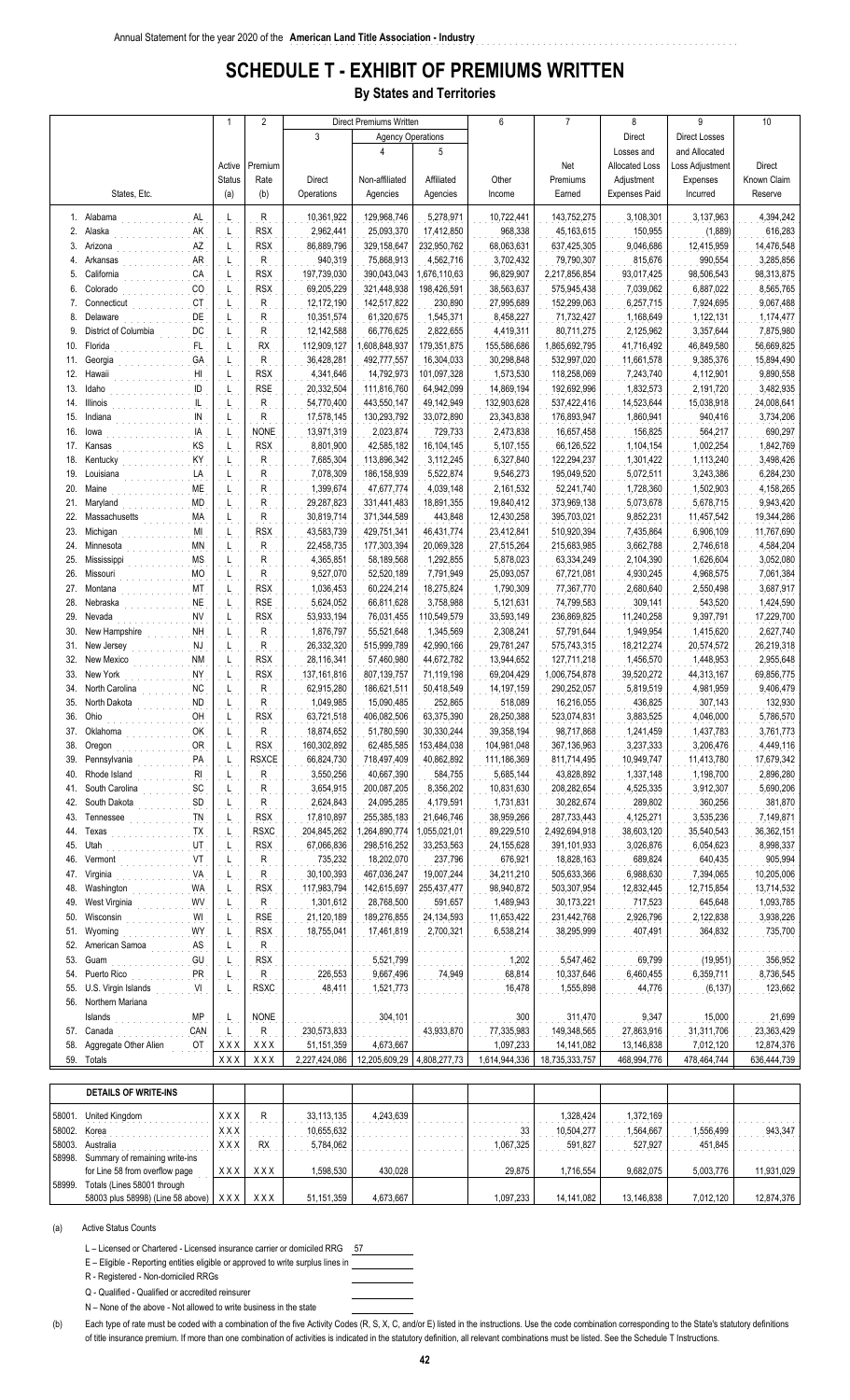## Page 2 - Continuation

## **ASSETS**

|                                                            |            | <b>Current Year</b> |                 | Prior Year          |
|------------------------------------------------------------|------------|---------------------|-----------------|---------------------|
|                                                            |            | 2                   | 3               | Δ                   |
|                                                            |            |                     |                 |                     |
|                                                            |            |                     | Net Admitted    |                     |
| <b>REMAINING WRITE-INS AGGREGATED AT LINE 25</b>           |            | Nonadmitted         | Assets          | <b>Net Admitted</b> |
| FOR OTHER THAN INVESTED ASSETS                             | Assets     | Assets              | $(Cols. 1 - 2)$ | Assets              |
| 2504. Other Assets                                         | 33,189,874 | 25,495,560          | 7,694,314       | 4,434,174           |
| 2505. Cash Surrender Value of Life Insurance               | 32,824,593 |                     | 32,824,593      | 31,627,248          |
| 2506. Segregated Funds                                     | 8,851,572  |                     | 8.851.572       | 7,113,273           |
| 2507. Other Receivables                                    | 2,733,269  | 805,603             | 1,927,666       | 1,196,199           |
| 2508. State Tax Credits                                    | 1,339,677  |                     | 1,339,677       | 1,082,895           |
| 2509. Deposits                                             | 732.828    | 251,125             | 481.703         | 523,217             |
| 2510. Leasehold Improvements                               | 716,339    | 716,339             |                 |                     |
| <b>Unsecured Notes Receivable</b><br>2511.                 | 365.000    | 365,000             |                 |                     |
| 2512. Escrow Accounts                                      | 181.045    |                     | 181,045         | 265,298             |
| 2513. Taxes. Licenses and Fees                             | 160.374    |                     | 160,374         |                     |
| 2514. Accounts Receivable Defalcation Reinsurance          | 149,835    | 68,051              | 81.784          | 68,051              |
| 2515. Reinsurance Receivable                               | 69,777     |                     | 69,777          | 53,184              |
| 2516. Dallas Cowboys Seat Option                           | 43.200     | 43,200              |                 |                     |
| Deferred Mortgage Costs and Commissions<br>2517.           | 38,742     | 38,742              |                 |                     |
| 2518. Intangibles                                          | 14.958     |                     | 14,958          | 14,958              |
| 2519. Accounts/Notes Receivable                            | 8.542      | 8,542               |                 |                     |
| 2520.<br>Domain Name Rights                                | 6,610      | 6,610               |                 |                     |
| <b>State Assessment Recovery Due</b><br>2521.              | 4.063      |                     | 4,063           | 17,201              |
| 2522. Retainers                                            | 3,979      |                     | 3,979           |                     |
| 2523. Other Taxes Recoverable                              | 523        |                     | 523             | 18,629              |
| 2524. State Income Taxes Recoverable                       |            |                     |                 | 574,396             |
| 2597. Totals (Lines 2504 through 2596) (Page 2, Line 2598) | 81,434,800 | 27,798,772          | 53,636,028      | 46,988,723          |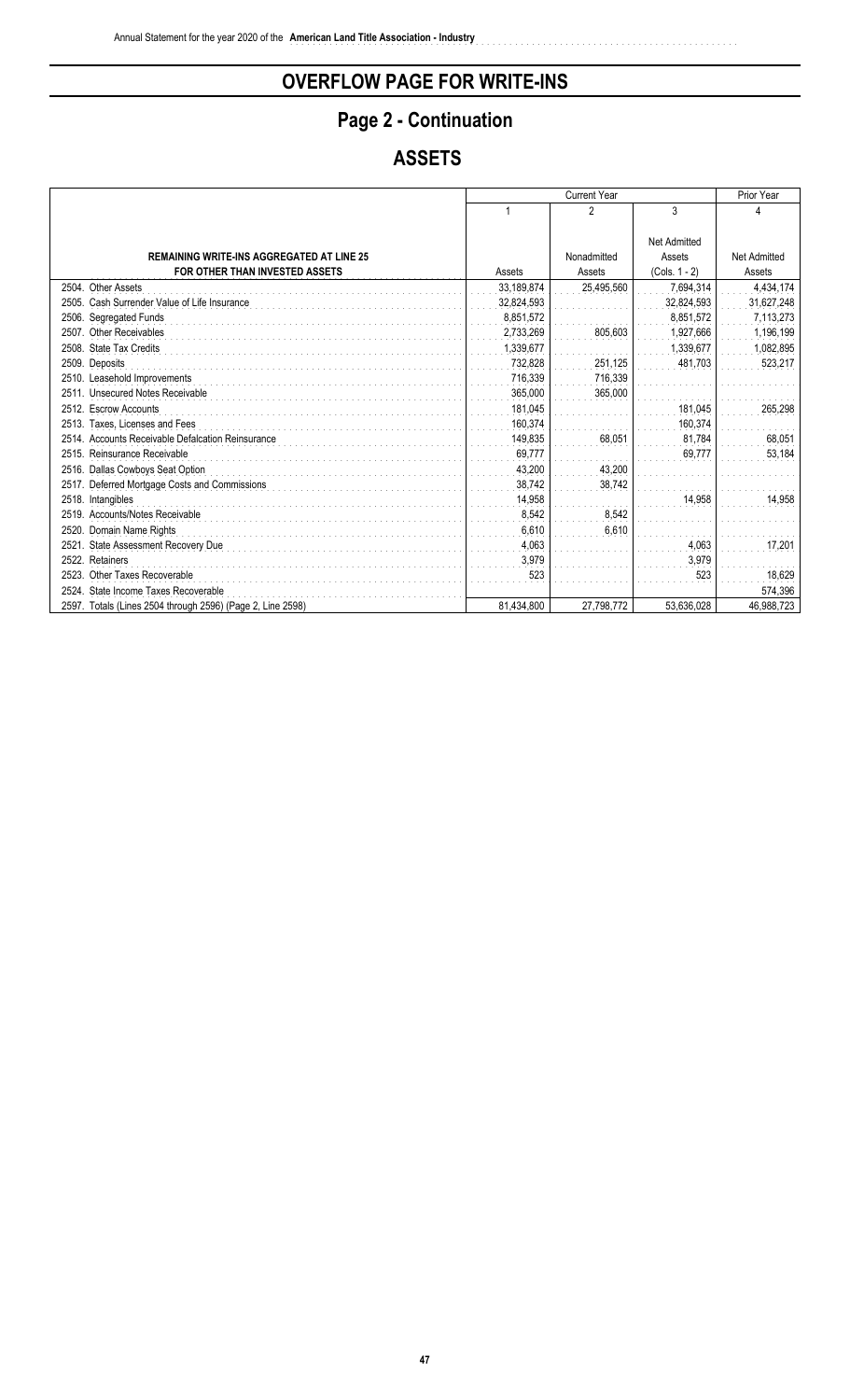## Page 3 - Continuation

## **LIABILITIES, SURPLUS AND OTHER FUNDS**

|                                                                                |                     | $\overline{2}$ |
|--------------------------------------------------------------------------------|---------------------|----------------|
|                                                                                | <b>Current Year</b> | Prior Year     |
| DETAILS OF WRITE-IN LINES FOR LIABILITIES, SURPLUS AND OTHER FUNDS 2204 - 2296 |                     |                |
| 2204. Payable under Retro-Reinsurance Agreement                                | 1,790,405           | 1,790,405      |
| 2205. Deferred Rent                                                            | 1,732,780           | 1,835,669      |
| 2206. Reinsurance Payable                                                      | 1,594,493           | 1,118,142      |
| 2207. Other Liabilities                                                        | 1,419,777           | 1,356,531      |
| 2208. Interest Payable on Surplus Notes                                        | 475,000             | 734,145        |
| 2209. Amounts owed Title Underwriters for Premiums under Agency Agreements     | 460,825             | 272,267        |
| 2210. Balance Due on Stock Purchase                                            | 400.000             |                |
| 2211. Escrow Accounts                                                          | 181,046             | 265,120        |
| 2212. Unallocated Remittances                                                  | 95,833              | 116,647        |
| 2213. Allowance Risk Share and Recourse                                        | 66,186              | 80,201         |
| 2214. Loan Escrow                                                              | 59,555              | 20,849         |
| 2215. Deferred Rent Payable                                                    | 15,135              | 104,204        |
| 2216. State Reserve                                                            | 6,365               | 6,365          |
| 2217. Surcharges Payable                                                       | 2,703               | 894            |
| 2218. State Surcharge Payable                                                  | 265                 | 223            |
| 2219. State Assessment Payable                                                 | 45                  | 45             |
| 2220. Deposit in Trust                                                         |                     | 50,000         |
| 2221. Deferred Revenue                                                         |                     | 1,049          |
| 2222. Accrued Expenses                                                         |                     | 127,820        |
| 2223. Receivable from Affiliate under Retro-Reinsurance Agreement              | (2,683,999)         | (2,819,187)    |
| 2224. Reserve for Retroactive Reinsurance                                      | (4,754,191)         | (5,273,727)    |
| 2297. Totals (Lines 2204 through 2296) (Page 3, Line 2298)                     | 862.223             | (212, 338)     |
|                                                                                |                     |                |
|                                                                                |                     |                |

|                                                                                | Current Year | Prior Year |
|--------------------------------------------------------------------------------|--------------|------------|
| DETAILS OF WRITE-IN LINES FOR LIABILITIES, SURPLUS AND OTHER FUNDS 2404 - 2496 |              |            |
| 2404.<br>Mineral Interest-Assigned Value                                       |              |            |
| 2407 Totals (Lines 2404 through 2406) (Page 3, Line 2408)                      |              |            |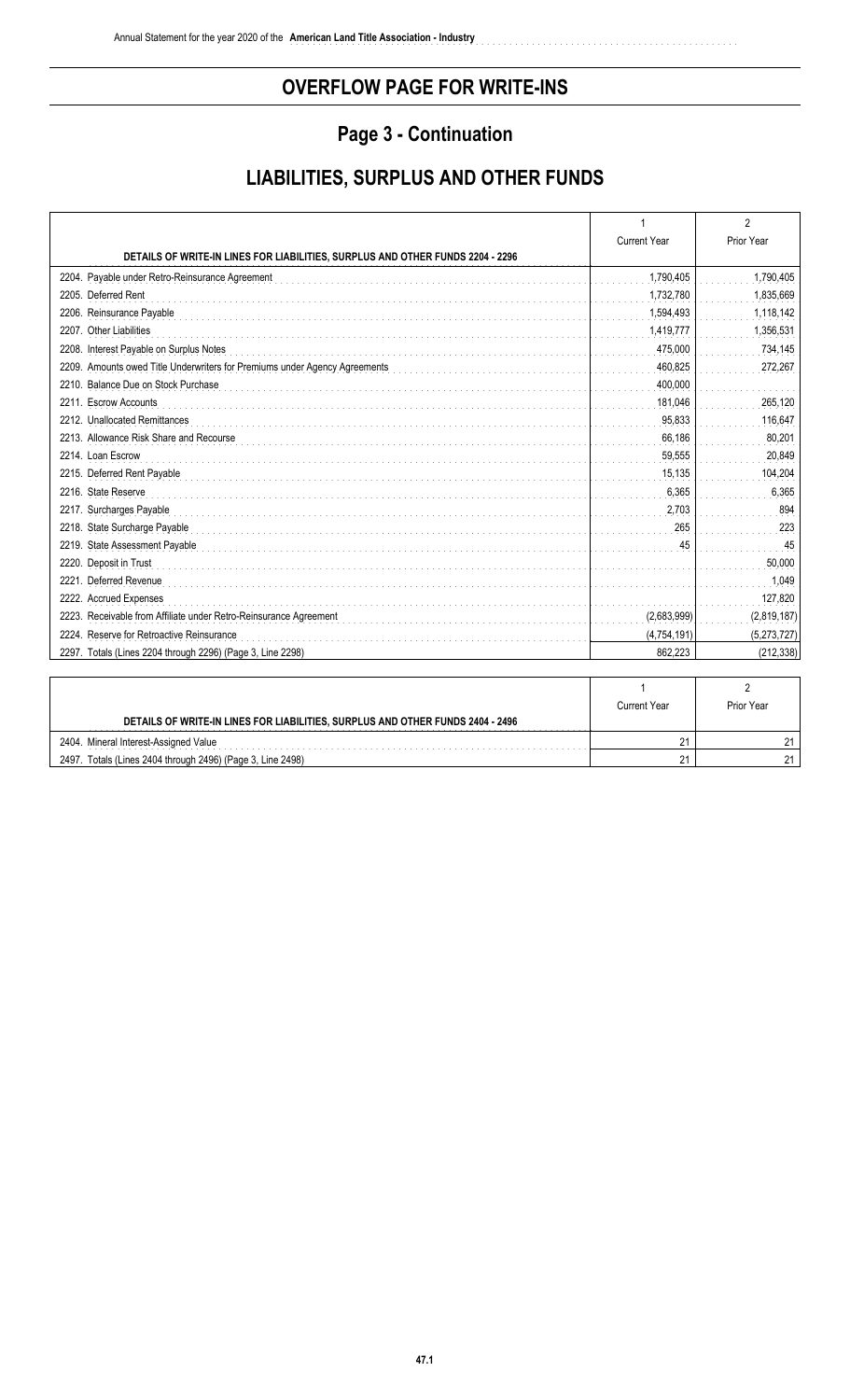## Page 4 - Continuation

## **OPERATIONS AND INVESTMENT EXHIBIT**

|                                                                                    |                     | 2          |
|------------------------------------------------------------------------------------|---------------------|------------|
|                                                                                    | <b>Current Year</b> | Prior Year |
| <b>DETAILS OF WRITE-IN LINES FOR OPERATIONS AND INVESTMENT EXHIBIT 1204 - 1296</b> |                     |            |
| 1204. Drawdown of Reserve                                                          | 682,620             | 682,620    |
| 1205. Forgiveness of SBA Loan                                                      | 680,800             |            |
| 1206. Gain on Retro-Reinsurance Agreement                                          | 513,443             | 91,856     |
| 1207. Title Exam Fees                                                              | 330,123             | 270,579    |
| 1208. Ceded Reimbursement from Agents                                              | 225,247             | 50,543     |
| 1209. Other Title Services                                                         | 67,117              | 805        |
| 1210. Proceeds from Sale of Software                                               | 25,000              |            |
| 1211. Rental Income                                                                | 5,400               | 7,500      |
| 1212. Closing Fees                                                                 | 3,540               | 7,005      |
| 1213. Courier Fees                                                                 | 219                 | 916        |
| 1214. Abstract Fees                                                                | 130                 | 2,395      |
| 1215. Income Tax Paid in 2019 for Previous Year                                    |                     | (1,756)    |
| 1216. Reserves Reduction                                                           |                     | 50,000     |
| 1217. Gain (Loss) on Fixed Asset Disposal                                          |                     | 71         |
| 1218. Realized Gains/(Losses) on Fixed Assets                                      | (7,502)             | (387, 460) |
| 1219. Fines/Penalties                                                              | (63, 290)           | (42, 588)  |
| 1220. Change in Retroactive Reinsurance                                            | (398, 836)          | (372, 475) |
| 1297. Totals (Lines 1204 through 1296) (Page 4, Line 1298)                         | 2,064,011           | 360,011    |

|                                                                                    |                     | 2            |
|------------------------------------------------------------------------------------|---------------------|--------------|
|                                                                                    | <b>Current Year</b> | Prior Year   |
| <b>DETAILS OF WRITE-IN LINES FOR OPERATIONS AND INVESTMENT EXHIBIT 3004 - 3096</b> |                     |              |
| 3004. Prior Period 401K Adjustments                                                |                     | (7,270,058)  |
| 3005. Prior Period Adjustments                                                     |                     | (10,671)     |
| 3006. Unrealized Gain/(Loss) on Securities                                         |                     | 205,326      |
| 3007. Other Adjustments                                                            |                     | 125          |
| 3008. Audit Adjusting Entry from Previous Year Audit                               |                     | (5, 499)     |
| 3009. Prior Year Difference in Surplus                                             | (279)               | (856)        |
| 3010. Subsidiary Bank Accounts                                                     | (72, 199)           |              |
| 3011. Prior Year Adjustments                                                       | (153, 585)          |              |
| 3012. Statutory Tax Provision Adjustments                                          | (427, 987)          | (92, 261)    |
| 3013. Other Income                                                                 | (1,350,363)         | (973, 462)   |
| 3014. Return of Capital                                                            | (6,769,298)         |              |
| 3015. Surplus Adjustment                                                           | (11,682,354)        | (46,853,687) |
| 3016. Transfer/Assumption of Subsidiary                                            | (11,795,787)        |              |
| 3097. Totals (Lines 3004 through 3096) (Page 4, Line 3098)                         | (32, 251, 852)      | (55,001,043) |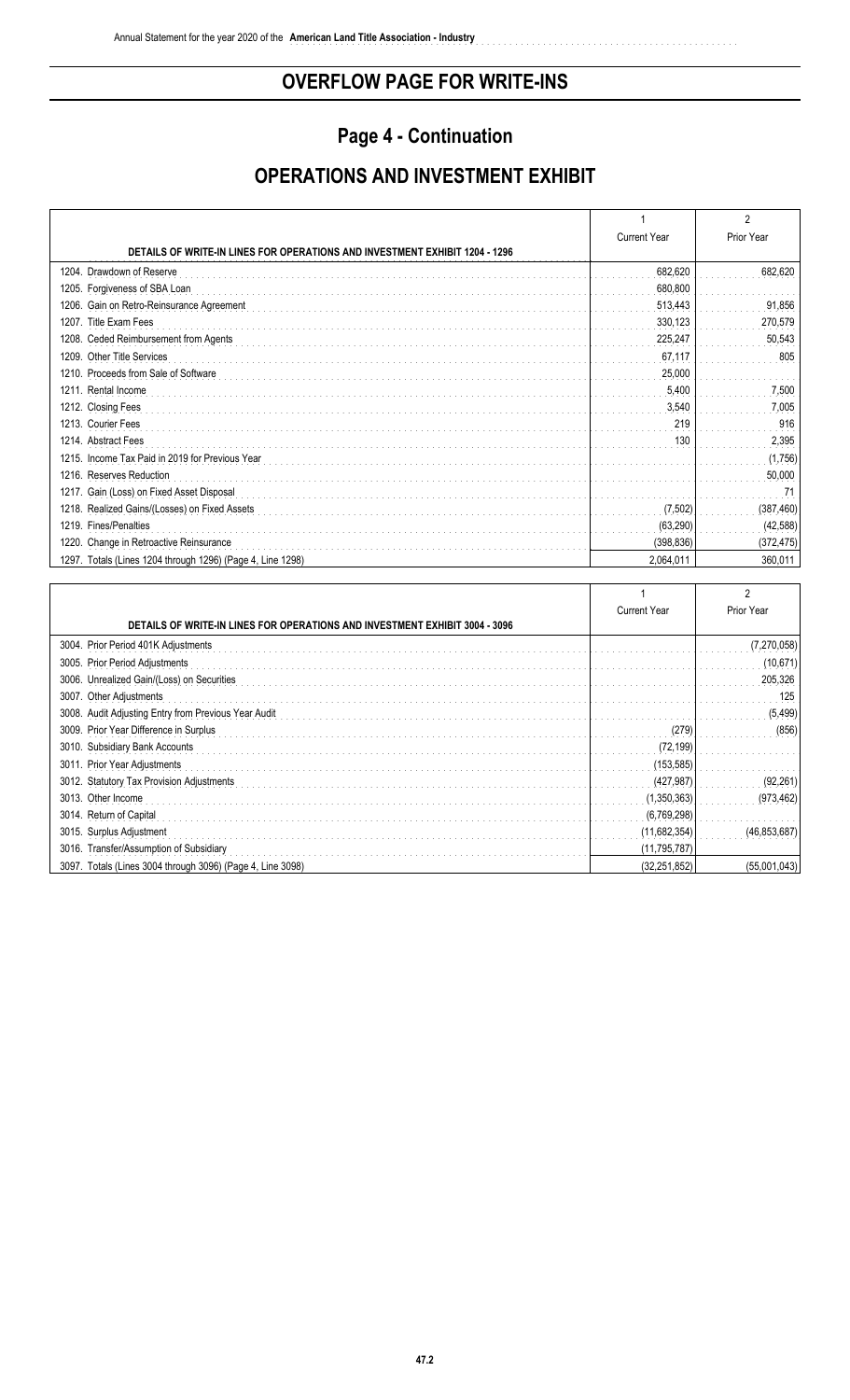## **Page 6 - Continuation**

## **OPERATIONS AND INVESTMENT EXHIBIT**

#### **PART 1B – PREMIUMS EARNED EXHIBIT**

| DETAILS OF WRITE-IN LINES FOR ADJUSTMENTS<br>NOT EFFECTING EARNED PREMIUMS 02.504 - 02.596 | <b>Current Year</b> | Prior Year |
|--------------------------------------------------------------------------------------------|---------------------|------------|
| 02.504 Supplemental Reserve                                                                | (379.073)           | (58, 933)  |
| 02.505 Drawdown of Reserve                                                                 | (682 620)           | (682.620)  |
| 02.506 Transfer to Parent                                                                  | (13, 447, 721)      |            |
| 02.597 Totals (Lines 02.504 through 02.596) (Page 6, Line 02.5)                            | (14,509,414)        | (741,553)  |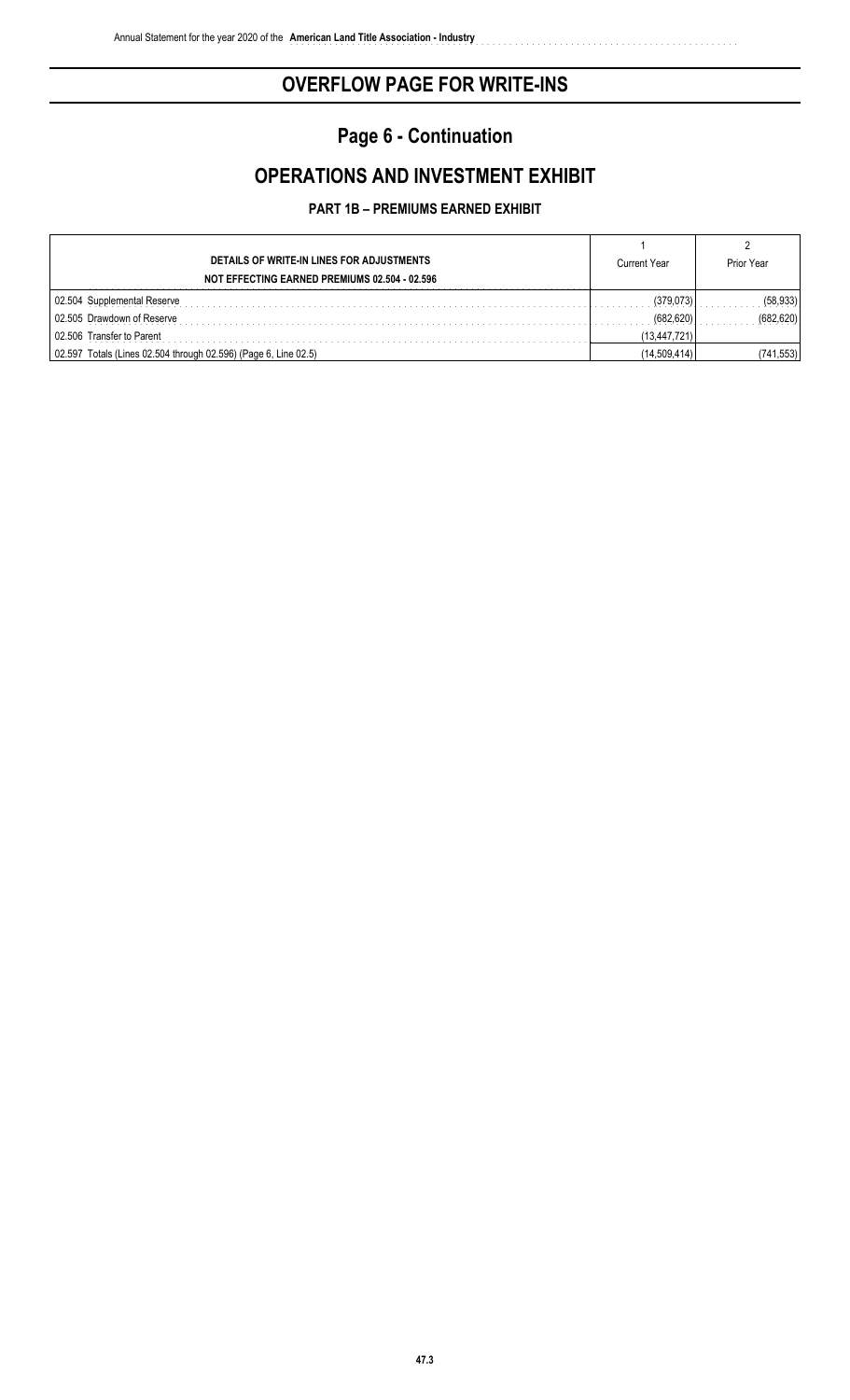## Page 9 - Continuation

#### **OPERATIONS AND INVESTMENT EXHIBIT**

#### **PART 3 - EXPENSES**

|                                            | Title and Escrow Operating Expenses |                          |            | $\overline{5}$      |             | $\overline{7}$ | Totals     |                         |            |
|--------------------------------------------|-------------------------------------|--------------------------|------------|---------------------|-------------|----------------|------------|-------------------------|------------|
|                                            | -1                                  | <b>Agency Operations</b> |            | $\overline{4}$      |             |                |            |                         | 9          |
|                                            |                                     | 2                        | 3          |                     | Unallocated |                |            |                         |            |
|                                            |                                     | Non-affiliated           | Affiliated |                     | Loss        |                |            |                         |            |
|                                            | Direct                              | Agency                   | Agency     | Total               | Adjustment  | Other          | Investment | <b>Current Year</b>     | Prior      |
|                                            | Operations                          | Operations               | Operations | $(Cols. 1 + 2 + 3)$ | Expenses    | Operations     | Expenses   | $(Cols. 4 + 5 + 6 + 7)$ | Year       |
| 2304. Amortization Expense                 | 9,076,960                           | 34,376                   | 647,206    | 9.758.542           |             |                |            | 9,758,542               | 11,449,770 |
| 2305. Revenue Sharing Expenses             | 4,006,011                           | 3,277,830                |            | 7,283,841           |             |                |            | 7,283,841               | 13,076,370 |
| 2306. Intercompany Revenue Sharing Expens  | 6,518,524                           | (81, 263)                |            | 6,437,261           |             |                |            | 6,437,261               | 8,881,950  |
| 2307. File Shortages                       | 5,329,855                           |                          |            | 5,329,855           |             |                |            | 5,329,855               | 4,015,707  |
| 2308. Charitable Contributions             | 649,462                             | 2,244,032                | 938,264    | 3,831,758           |             |                |            | 3,831,758               | 1,928,934  |
| 2309. Professional/Outside Services        | 8.169                               | 1,253,181                | 512,264    | 1,773,614           |             |                |            | 1,773,614               | 1,273,739  |
| 2310. Fees Paid to Escrow Provider         | 63,257                              | 587,432                  | 712,418    | 1,363,107           |             |                |            | 1,363,107               | 742,758    |
| 2311. Consulting Fees                      |                                     | 1,054,661                | 48,460     | 1,103,121           |             |                | 609,096    | 1,712,217               | 234,206    |
| 2312. Bank Charges                         | 182.52                              | 396,06                   | 497,505    | 1,076,092           |             |                | 260,11     | 1,336,207               | 1,020,001  |
| 2313. Corporate Allocations                |                                     |                          | 616,528    | 616,528             | 277,        |                |            | 894,000                 | 888,000    |
| 2314. Management Fees to Affiliate         |                                     | 139.681                  | 235,319    | 375,000             |             |                |            | 375.000                 | 375,000    |
| 2315. EPIC Fees                            |                                     | 331,630                  |            | 331.630             |             |                |            | 331,630                 | 261,335    |
| 2316. Account Receivables Reserve          |                                     | 102,748                  | 124,609    | 221.944             |             |                |            | 221,944                 | 41,578     |
| 2317. Contract Labor                       |                                     | 214,101                  |            | 214.101             |             |                |            | 214,101                 | 106,584    |
| 2318. Documents/Imaging Administration     |                                     | 162,838                  | 12,482     | 176,487             |             |                |            | 176,487                 | 126,835    |
| 2319. Corporate and Administrative Expense |                                     | 111.131                  |            | 111.131             |             |                | 585,78     | 696,911                 | 1,115,426  |
| 2320. Sales Commissions                    |                                     | 86,010                   |            | 86,010              |             |                |            | 86,010                  | 254,709    |
| 2321. Computer Expenses                    |                                     | 76,922                   |            | 76.922              |             |                |            | 76,922                  | 80,393     |
| 2322. Custodial Fees                       |                                     |                          | 70,449     | 70.449              |             |                | 5.03(      | 75,479                  | 39,170     |
| 2323. Error and Omissions                  | 63.52                               |                          |            | 63.524              |             |                |            | 63.524                  | 72.752     |
| 2324. Interest Expenses                    | 57,58                               |                          | 4,106      | 61.687              |             |                |            | 68,745                  | 50,399     |
| 2325. Parking, Coffee, etc                 | 40.762                              |                          |            | 40.762              |             |                |            | 40.762                  | 59,222     |
| 2326. Internet Service Provider            | 13,457                              | 7,974                    | 10,860     | 32,291              |             |                |            | 32,291                  | 9,998      |
| 2327. General Administration Expenses      |                                     | 31,899                   |            | 31.899              |             |                |            | 31.899                  | 32,418     |
| 2328. Meeting Expenses                     |                                     | 28,253                   |            | 28,253              |             |                |            | 28,253                  | 55,644     |
| 2329. Computer Processing Costs            |                                     |                          | 27.105     | 27,300              |             |                |            | 39,000                  | 39,000     |
| 2330. Storage Fees                         |                                     | 9.167                    | 15.444     | 24.611              |             |                |            | 24,611                  | 2,706      |
| 2331. Office Supplies                      |                                     | 13.647                   |            | 13.64               |             |                |            | 13.647                  | 24,043     |
| 2332. Agent Continuing Education Courses   |                                     | 12,546                   |            | 12.546              |             |                |            | 12,546                  | 33,343     |
| 2333. Non-Claims Settlement                |                                     | 4.656                    | 7,844      | 12,500              |             |                |            | 12,500                  | 508        |
| 2334. Parent Affiliated Services           |                                     | 10.969                   |            | 10.969              |             |                |            | 10.969                  | 138,198    |
| 2335. Lobbying Expenses                    |                                     | 5,432                    | 5,272      | 10.70               |             |                |            | 10,704                  | 7,260      |
| 2336. Programmer Consulting Services       |                                     | 2,365                    | 3,220      |                     |             |                |            | 9.576                   | 219,371    |
| 2337. Corporate Management Fee             |                                     | 9.428                    |            |                     |             |                |            | 9.428                   | 250,000    |
| 2338. Depreciation                         |                                     | 5,725                    |            |                     |             |                |            | 5,725                   | 3,797      |
| 2339. Property Taxes                       |                                     | 1,913                    | 3,223      | 5.136               |             |                |            | 5,136                   | 4,680      |
| 2340. Coffee Service                       |                                     | 1.546                    | 2,605      |                     |             |                |            | 4,151                   | 4,390      |
| 2341. CE Seminars                          |                                     | 3,627                    |            | 3.627               |             |                |            | 3,627                   | 4,605      |
| 2342. Amortization Expenses                |                                     | 085                      | 1,315      | 2.400               |             |                |            | 2,400                   | 2,400      |
| 2343. Underwriting Fees                    |                                     |                          |            |                     |             |                |            | 120                     |            |
| 2344. Moving Expenses                      |                                     |                          |            |                     |             |                |            |                         | 19,401     |
| 2345. Political Contributions              |                                     |                          |            |                     |             |                |            |                         | 13,646     |
| 2346. Management Fee to Investment Advisor |                                     |                          |            |                     |             |                | 102.846    | 102.846                 | 58,082     |
| 2347. Investments                          |                                     |                          |            |                     |             |                | 368,940    | 368.940                 | 318,770    |
|                                            |                                     |                          |            |                     |             |                |            |                         |            |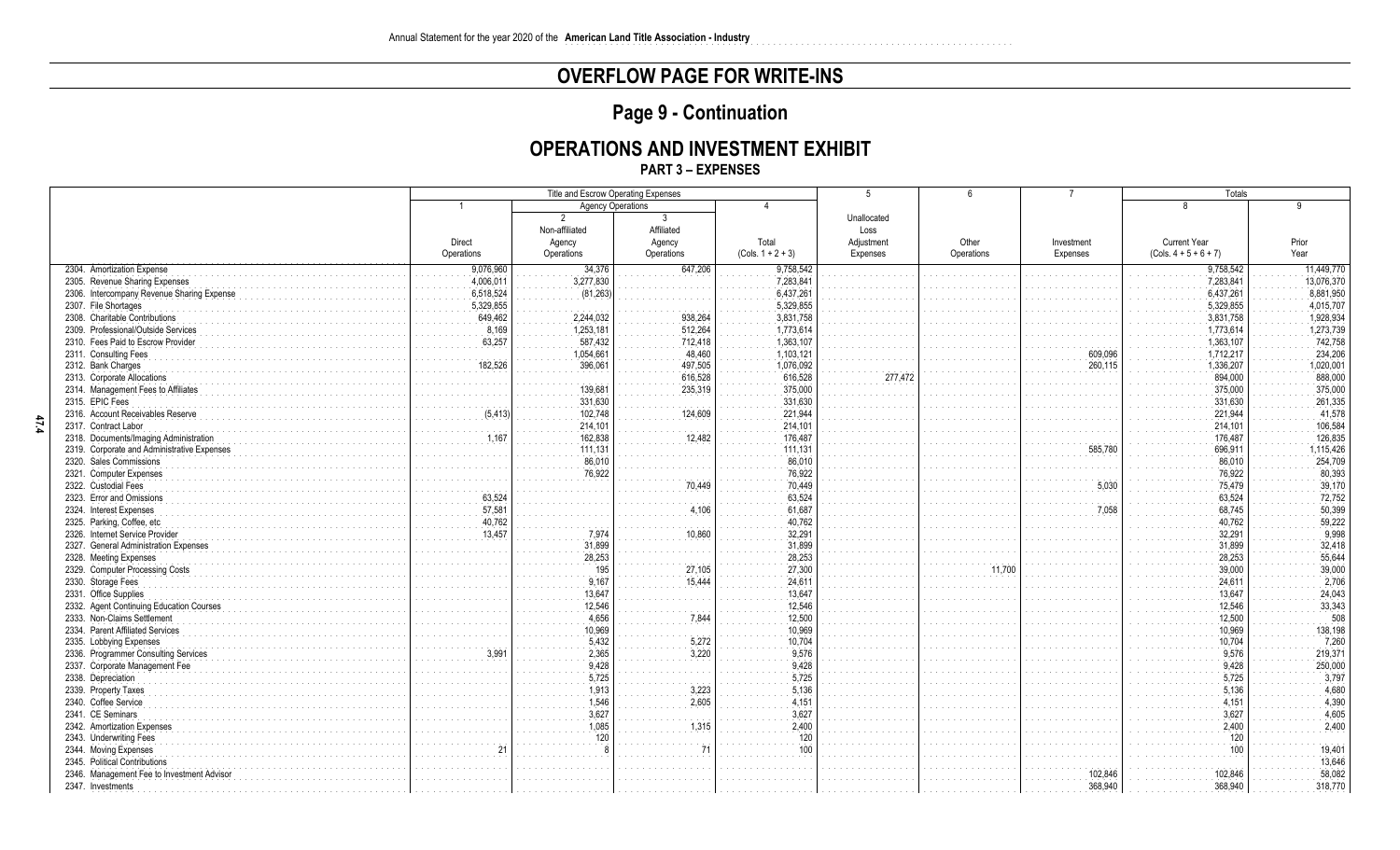## Page 9 - Continuation

### **OPERATIONS AND INVESTMENT EXHIBIT**

**PART 3 - EXPENSES** 

|                                                            | Title and Escrow Operating Expenses |                          |                 |                                                                                                                                                                                                                                                  |               |        | Totals      |                |                   |
|------------------------------------------------------------|-------------------------------------|--------------------------|-----------------|--------------------------------------------------------------------------------------------------------------------------------------------------------------------------------------------------------------------------------------------------|---------------|--------|-------------|----------------|-------------------|
|                                                            |                                     | <b>Agency Operations</b> |                 |                                                                                                                                                                                                                                                  |               |        |             |                |                   |
|                                                            |                                     |                          |                 |                                                                                                                                                                                                                                                  | Unallocated   |        |             |                |                   |
|                                                            |                                     | Non-affiliated           | Affiliated      |                                                                                                                                                                                                                                                  | Loss          |        |             |                |                   |
|                                                            | Direct                              | Aaenc                    | Aaencv          | Total                                                                                                                                                                                                                                            | Adiustment    | Other  | Investment  | ੇ⊔rrent Year   |                   |
|                                                            |                                     |                          | Operations      |                                                                                                                                                                                                                                                  | Expenses      |        | Expenses    |                |                   |
| 2348. ULAE                                                 |                                     |                          |                 |                                                                                                                                                                                                                                                  | 64.039<br>.   |        |             | 64,039         | 1.555             |
| 2349. State Indirect Costs                                 |                                     |                          |                 |                                                                                                                                                                                                                                                  |               |        |             |                |                   |
| 2350.                                                      |                                     |                          |                 |                                                                                                                                                                                                                                                  |               |        |             | .076.072       | .                 |
| 2351.                                                      |                                     |                          |                 |                                                                                                                                                                                                                                                  |               |        |             | .738           | 2.80 <sup>-</sup> |
| 2352. Loss.<br>Adjustment Expense Allocation               |                                     |                          |                 |                                                                                                                                                                                                                                                  | (852,47"<br>. |        |             | (852, 472)     | 695,717           |
| 2353. Miscellaneous Expenses                               |                                     |                          |                 |                                                                                                                                                                                                                                                  |               |        |             |                |                   |
| 2354.<br>Donation                                          |                                     |                          |                 |                                                                                                                                                                                                                                                  |               |        |             | .              |                   |
| 2355.                                                      |                                     |                          |                 |                                                                                                                                                                                                                                                  |               |        | .<br>37.573 | 37.573         | 73.88             |
| 2356.                                                      |                                     | .                        |                 |                                                                                                                                                                                                                                                  |               |        |             |                | .<br>6,43         |
| Various Costs Allocated<br>2357.                           |                                     |                          | .<br>100,971,16 | the contract of the contract of the contract of the contract of the contract of the contract of the contract of the contract of the contract of the contract of the contract of the contract of the contract of the contract o<br>(100, 971, 16) |               |        |             | 100,971,161)   | (72, 991, 126)    |
| 2397. Totals (Lines 2304 through 2396) (Page 9, Line 2398) | 26,009,854                          | 10,141,926               | (96,474,592)    | (60,322,812)                                                                                                                                                                                                                                     | (510, 961)    | 11,700 | 5,060,248   | (55, 761, 825) | (21, 466, 196)    |

 $47.5$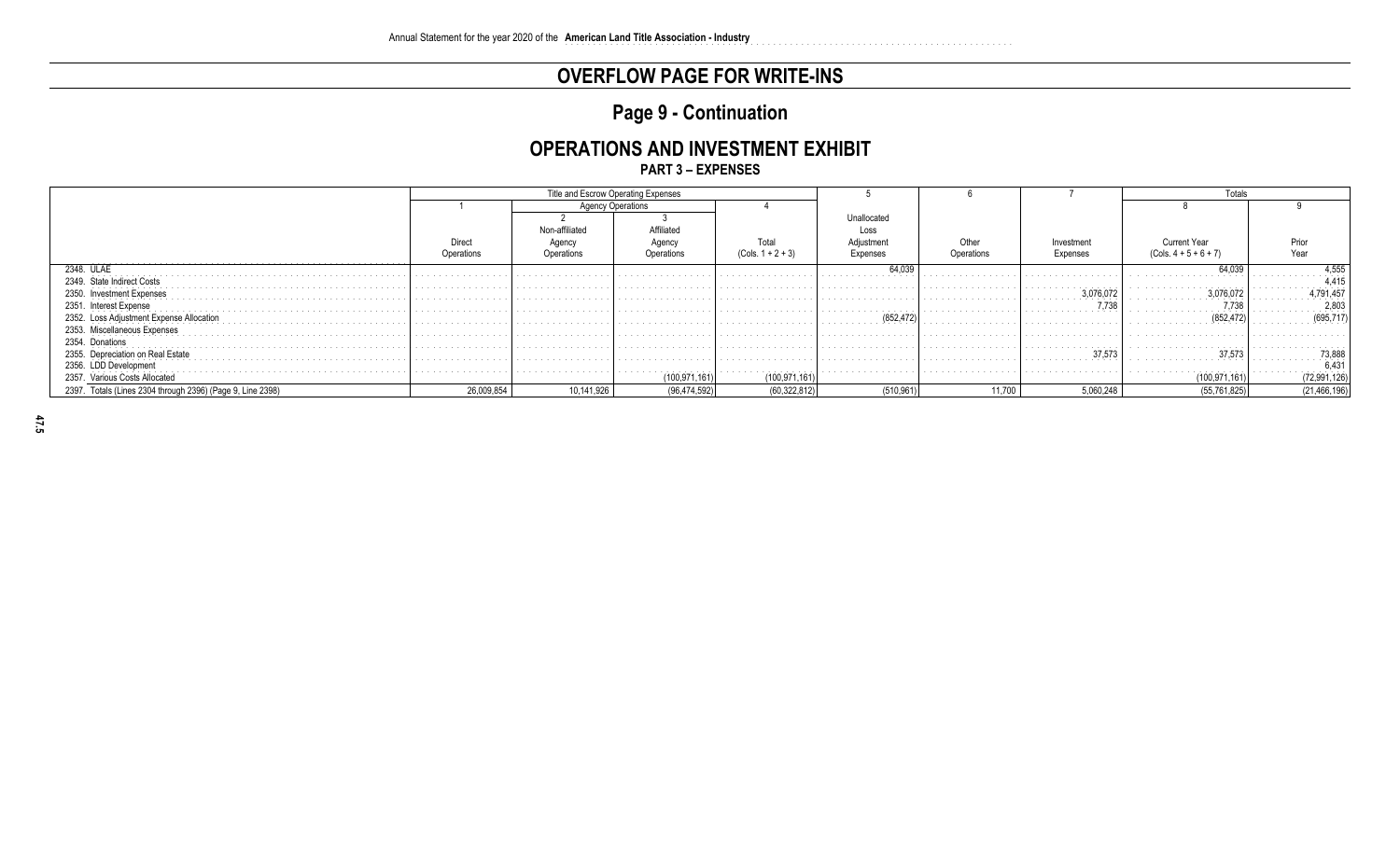### Page 10 - Continuation

#### **OPERATIONS AND INVESTMENT EXHIBIT**

#### **PART 4 - NET OPERATING GAIN/LOSS EXHIBIT**

|                                                             |            | <b>Agency Operations</b> |            |                     |            |                     | Totals    |  |
|-------------------------------------------------------------|------------|--------------------------|------------|---------------------|------------|---------------------|-----------|--|
|                                                             |            |                          |            |                     |            |                     |           |  |
|                                                             |            | Non-affiliated           | Affiliated |                     |            |                     |           |  |
| DETAILS OF WRITE-INS AT LINE 02                             | Direct     | Agency                   | Agency     | Total               | Other      | <b>Current Year</b> | Prior     |  |
| FOR OTHER OPERATING INCOME                                  | Operations | Operations               | Operations | $(Cols. 1 + 2 + 3)$ | Operations | $(Cols. 4 + 5)$     | Year      |  |
| 0204. Mortgage Operations                                   | <b>XXX</b> | <b>XXX</b>               | <b>XXX</b> | <b>XXX</b>          | 2,188,345  | 2,188,345           | 1,705,278 |  |
| 0205. Recording Service Fees                                | <b>XXX</b> | <b>XXX</b>               | <b>XXX</b> | <b>XXX</b>          | 1,776,875  | 1,776,875           | 1,343,398 |  |
| 0206. Other Income                                          | <b>XXX</b> | <b>XXX</b>               | <b>XXX</b> | <b>XXX</b>          | 1.364.523  | 1,364,523           | 1,013,384 |  |
| 0207. Premiums Written on Non-Affiliated Underwrite         | <b>XXX</b> | <b>XXX</b>               | <b>XXX</b> | <b>XXX</b>          | 501,509    | 501,509             | 1,072,822 |  |
| 0208. 1099 Filing Service Fees                              | <b>XXX</b> | <b>XXX</b>               | <b>XXX</b> | <b>XXX</b>          | 339,736    | 339,736             | 131,162   |  |
| 0209. SBA PPP Loan Forgiveness                              | <b>XXX</b> | <b>XXX</b>               | <b>XXX</b> | <b>XXX</b>          | 170,410    | 170,410             |           |  |
| 0210. Lease Income                                          | <b>XXX</b> | <b>XXX</b>               | XXX        | <b>XXX</b>          | 68,070     | 68,070              | 60,127    |  |
| 0211. Seminars/Program Fees                                 | <b>XXX</b> | <b>XXX</b>               | <b>XXX</b> | <b>XXX</b>          | 13.892     | 13.892              | 12,725    |  |
| 0212. Seminar Income                                        | <b>XXX</b> | <b>XXX</b>               | <b>XXX</b> | <b>XXX</b>          | 2.290      | 2.290               | 5,759     |  |
| 0213. Closing Letter                                        | <b>XXX</b> | <b>XXX</b>               | <b>XXX</b> | <b>XXX</b>          | 575        | 575                 | 500       |  |
| 0214. Service Fees                                          | <b>XXX</b> | <b>XXX</b>               | <b>XXX</b> | <b>XXX</b>          | 500        | 500                 |           |  |
| 0215. License Fee Income                                    | <b>XXX</b> | XXX                      | <b>XXX</b> | <b>XXX</b>          |            |                     | 64,475    |  |
| 0216. Gain/(Loss) on Sales of Assets                        | XXX        | <b>XXX</b>               | <b>XXX</b> | <b>XXX</b>          |            |                     | (6, 273)  |  |
| 0217. Plant Dividend                                        | <b>XXX</b> | <b>XXX</b>               | XXX        | <b>XXX</b>          |            |                     | 9,414     |  |
| 0297. Totals (Lines 0204 through 0296) (Page 10, Line 0298) |            |                          |            |                     | 6.426.725  | 6,426,725           | 5,412,771 |  |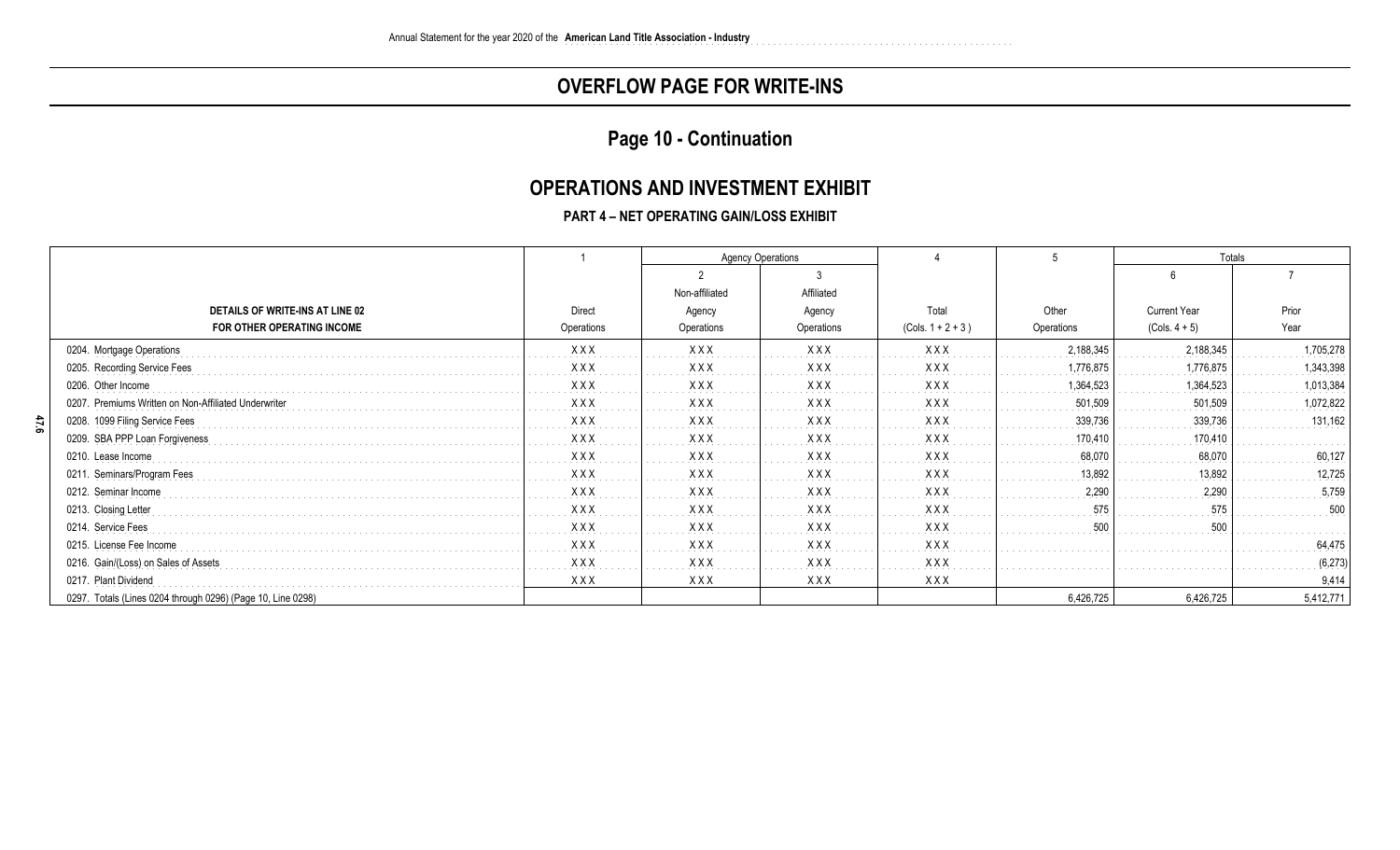# **Page 11 - Continuation**

## **EXHIBIT OF NET INVESTMENT INCOME**

| DETAILS OF WRITE-IN LINES FOR                               | Collected<br>During Year | Earned<br>During Year |
|-------------------------------------------------------------|--------------------------|-----------------------|
| <b>INVESTMENT INCOME AT LINE 09</b>                         |                          |                       |
| ompany Owned Life Insurance                                 |                          |                       |
| 0905<br>Other Income                                        |                          |                       |
| 0906<br>Interest Earned on Claims Properties                | 31.346                   | .346                  |
| 090<br>Rent Income                                          | 80                       | -800                  |
| 0908<br>Cash at Ravmond James and US Bank                   |                          |                       |
| 099<br>™otals (Lines ∖<br>through 0996) (Page 8, Line 0998) |                          |                       |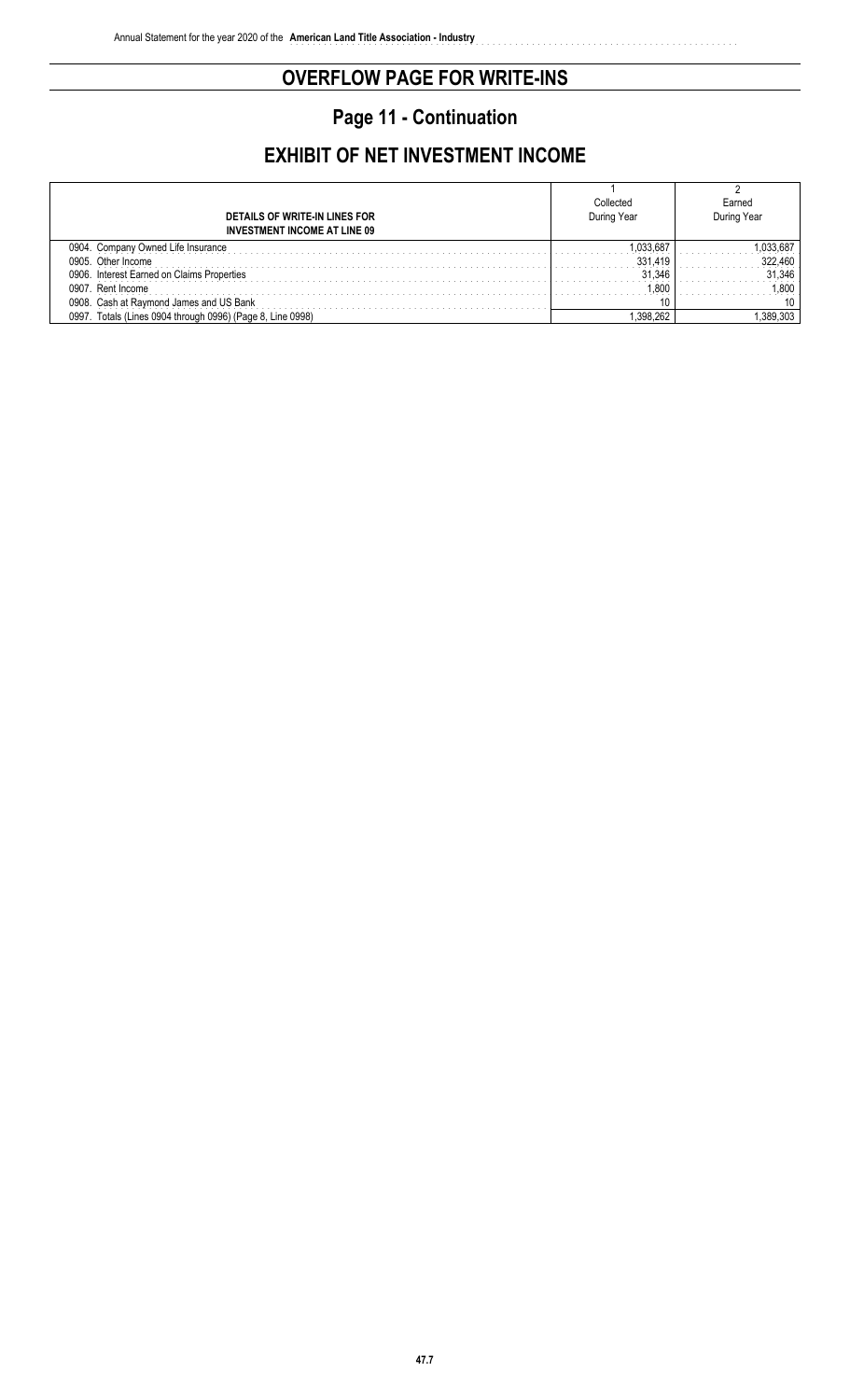## **Page 11 - Continuation**

## **EXHIBIT OF CAPITAL GAINS (LOSSES)**

|                                                            | Realized    |             |                       |                      |                      |
|------------------------------------------------------------|-------------|-------------|-----------------------|----------------------|----------------------|
|                                                            | Gain (Loss) | Other       | <b>Total Realized</b> |                      | Change in Unrealized |
| DETAILS OF WRITE-IN LINES FOR                              | on Sales or | Realized    | Capital Gain (Loss)   | Change in Unrealized | Foreign Exchange     |
| <b>EXHIBIT OF CAPITAL GAINS (LOSSES) AT LINE 09</b>        | Maturity    | Adjustments | (Columns $1 + 2$ )    | Capital Gain (Loss)  | Capital Gain (Loss)  |
| 0904. Other Income                                         | 594         |             | 594                   |                      |                      |
| 0905. Goodwill                                             |             |             |                       | (8,528,182)          |                      |
| 0906. Exchange Rate on Other Assets/Liabilities            |             |             |                       |                      | (845,668             |
| 0907. Other Allowances                                     |             |             |                       | (31, 136)            |                      |
| 0908. Federal/State Tax on Gain                            |             |             |                       | (81, 611)            |                      |
| 0909. Change in Net Unrealized Capital Gains/(Losses)      |             |             |                       | 389,262              |                      |
| 0910. Other Losses                                         | (11.739)    |             | (11, 739)             |                      |                      |
| 0911. Gain/(Loss) on Sale of Capital Assets                | (480, 554)  |             | (480, 554)            |                      |                      |
| 0912. Impairment of Title Plant                            | (724, 074)  |             | (724, 074)            |                      |                      |
| 0997. Totals (Lines 0904 through 0996) (Page 8, Line 0998) | (1,215,773) |             | (1,215,773)           | (8,251,667)          | (845, 668)           |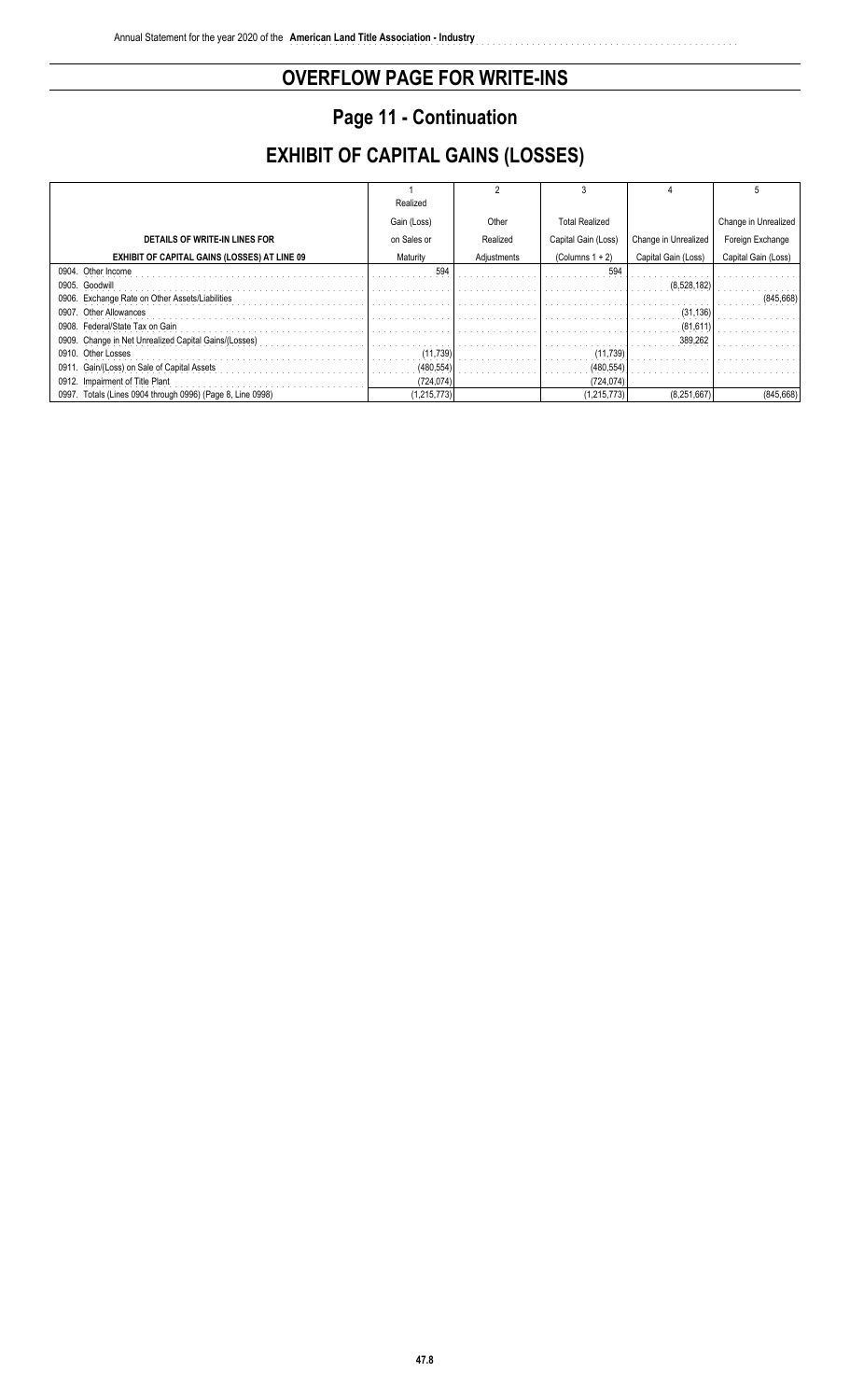## **Page 12 - Continuation**

## **EXHIBIT OF NONADMITTED ASSETS**

|                                                                |                     | 2                  | 3                  |
|----------------------------------------------------------------|---------------------|--------------------|--------------------|
|                                                                | <b>Current Year</b> |                    |                    |
|                                                                | Total               | Prior Year         | Change in Total    |
| DETAILS OF WRITE-IN LINES FOR                                  | Nonadmitted         | Total              | Nonadmitted Assets |
| OTHER THAN INVESTED ASSETS AT LINE 25                          | Assets              | Nonadmitted Assets | (Col. 2 - Col. 1)  |
| Other Assets<br>2504.                                          | 25,495,560          | 23,223,608         | (2,271,952)        |
| 2505. Other Receivables                                        | 805,603             | 644,341            | (161, 262)         |
| 2506. Leasehold Improvements                                   | 716,339             | 948,504            | 232,165            |
| 2507. Unsecured Notes Receivable                               | 365,000             | 60,000             | (305,000)          |
| 2508. Deposits                                                 | 251,125             | 185,139            | (65, 986)          |
| 2509. Accounts Receivable Defalcation Reinsurance              | 68,051              |                    | (68,051)           |
| 2510. Dallas Cowboys Seat Option                               | 43,200              | 45,600             | 2,400              |
| Deferred Mortgage Costs and Commissions<br>2511.               | 38,742              | 35.475             | (3,267)            |
| 2512. Accounts/Notes Receivable                                | 8,542               | 7,562              | (980)              |
| 2513. Domain Name Rights                                       | 6,610               | 6,610              |                    |
| 2514. State Assessment Recovery Due                            |                     | 25                 | 25                 |
| 2515. Escrow Accounts                                          |                     | 37,799             | 37,799             |
| Totals (Lines 2504 through 2596) (Page 12, Line 2598)<br>2597. | 27,798,772          | 25, 194, 663       | (2,604,109)        |